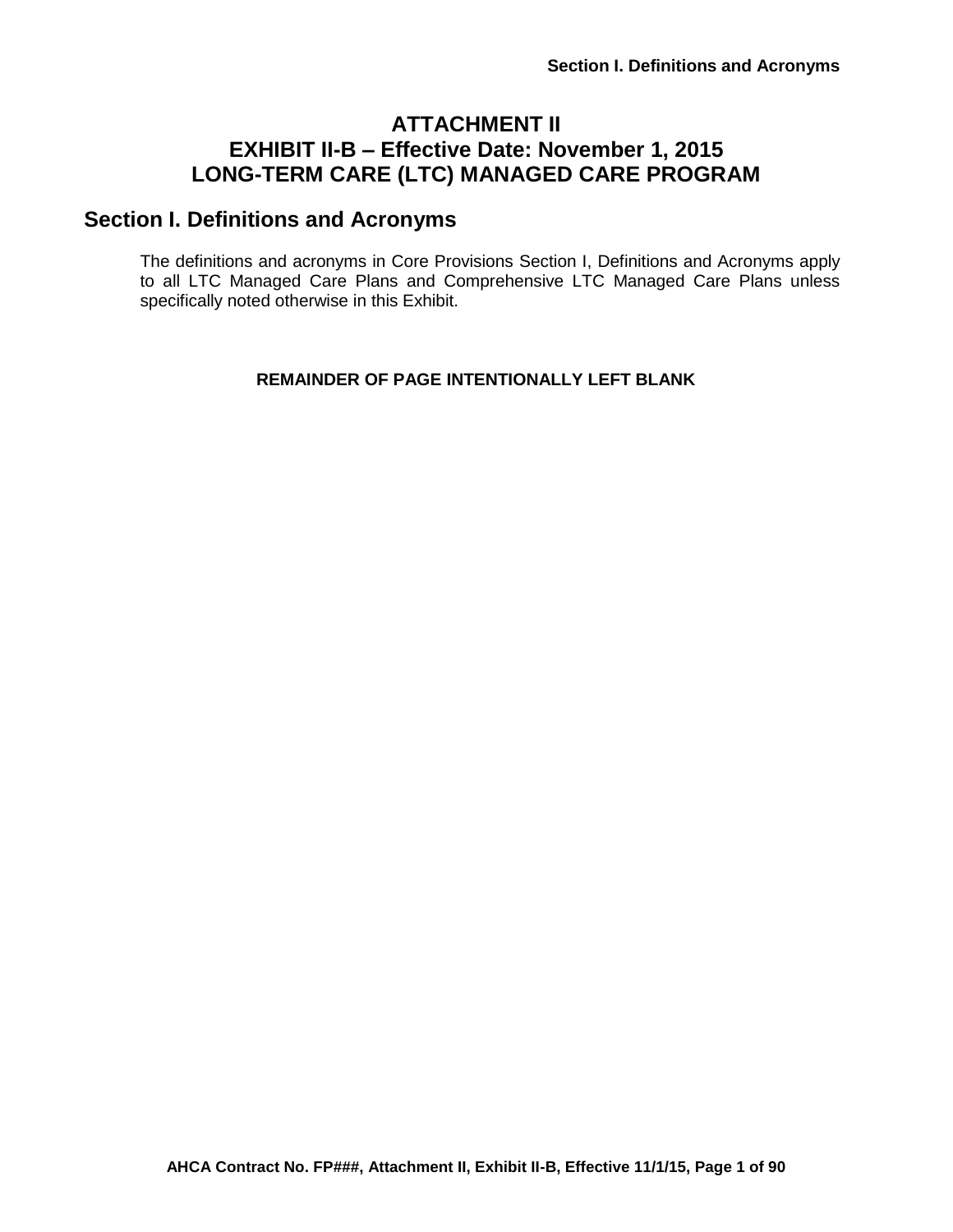# **Section II. General Overview**

The provisions in this Exhibit apply to all LTC Managed Care Plans and Comprehensive LTC Managed Care Plans.

In accord with the order of precedence listed in Attachment I, any additional items or enhancements listed in the Managed Care Plan's response to the Invitation to Negotiate are included in this Exhibit by this reference.

## **REMAINDER OF PAGE INTENTIONALLY LEFT BLANK**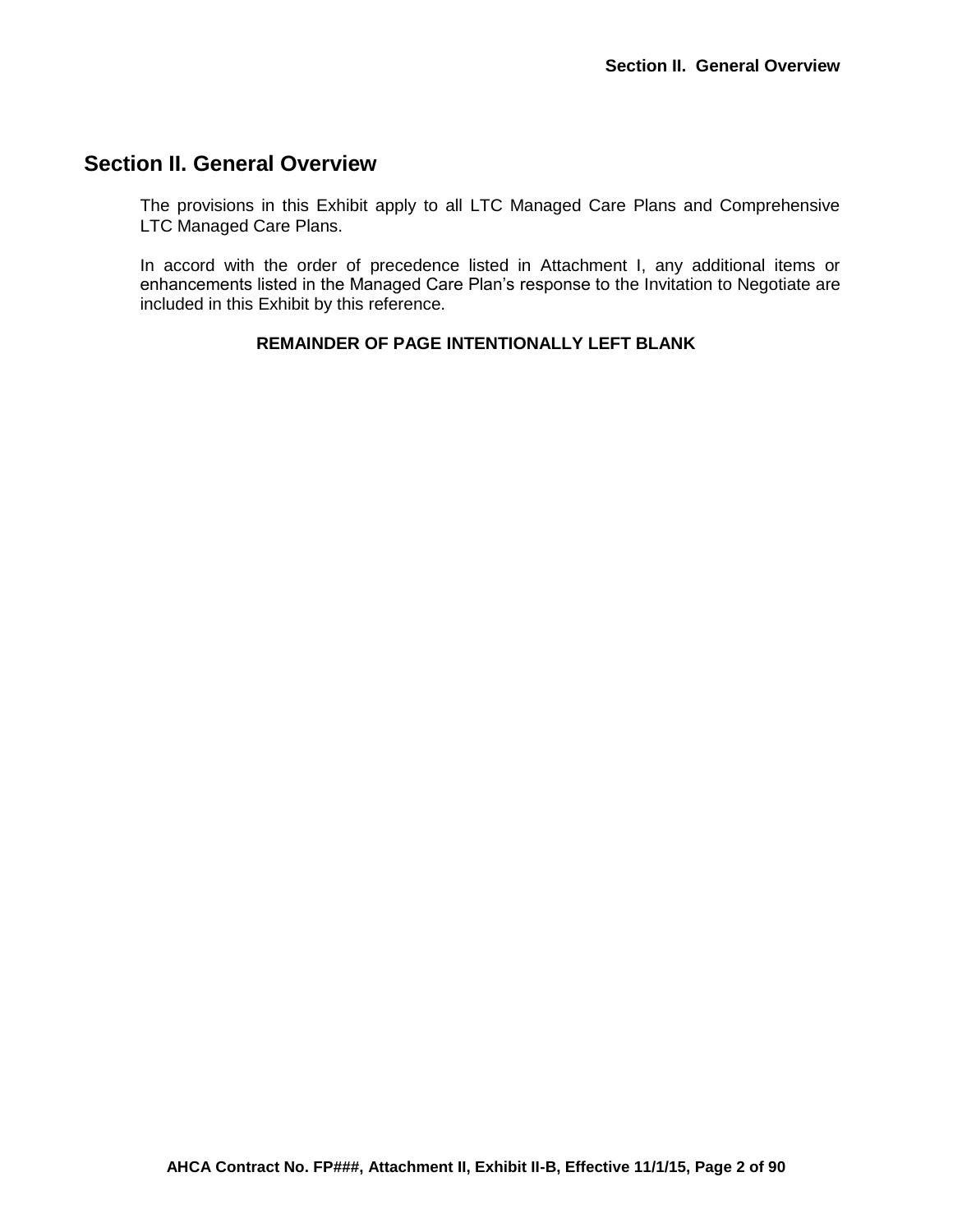# **Section III. Eligibility and Enrollment**

# **A. Eligibility**

## **1. Mandatory Populations**

- a. Eligible recipients age eighteen (18) or older in any of the following programs or eligibility categories are required to enroll in a Managed Care Plan if they have been determined by CARES to meet the nursing facility level of care:
	- (1) Temporary Assistance to Needy Families (TANF);
	- (2) SSI (Aged, Blind and Disabled);
	- (3) Institutional Care;
	- (4) Hospice;
	- (5) Aged/Disabled Adult waiver;
	- (6) Individuals who age out of Children's Medical Services and meet the following criteria for the Aged/Disabled Adult waiver:
		- (a) Received care from Children's Medical Services prior to turning age twenty-one (21);
		- (b) Age twenty-one (21) and older;
		- (c) Cognitively intact;
		- (d) Medically complex; and
		- (e) Technologically dependent.
	- (7) Assisted Living waiver;
	- (8) Nursing Home Diversion waiver;
	- (9) Channeling waiver;
	- (10) Low Income Families and Children;
	- (11) MEDS (SOBRA) for children born after 9/30/83 (age eighteen (18) through twenty (20));
	- (12) MEDS AD (SOBRA) for aged and disabled;
	- (13) Protected Medicaid (aged and disabled);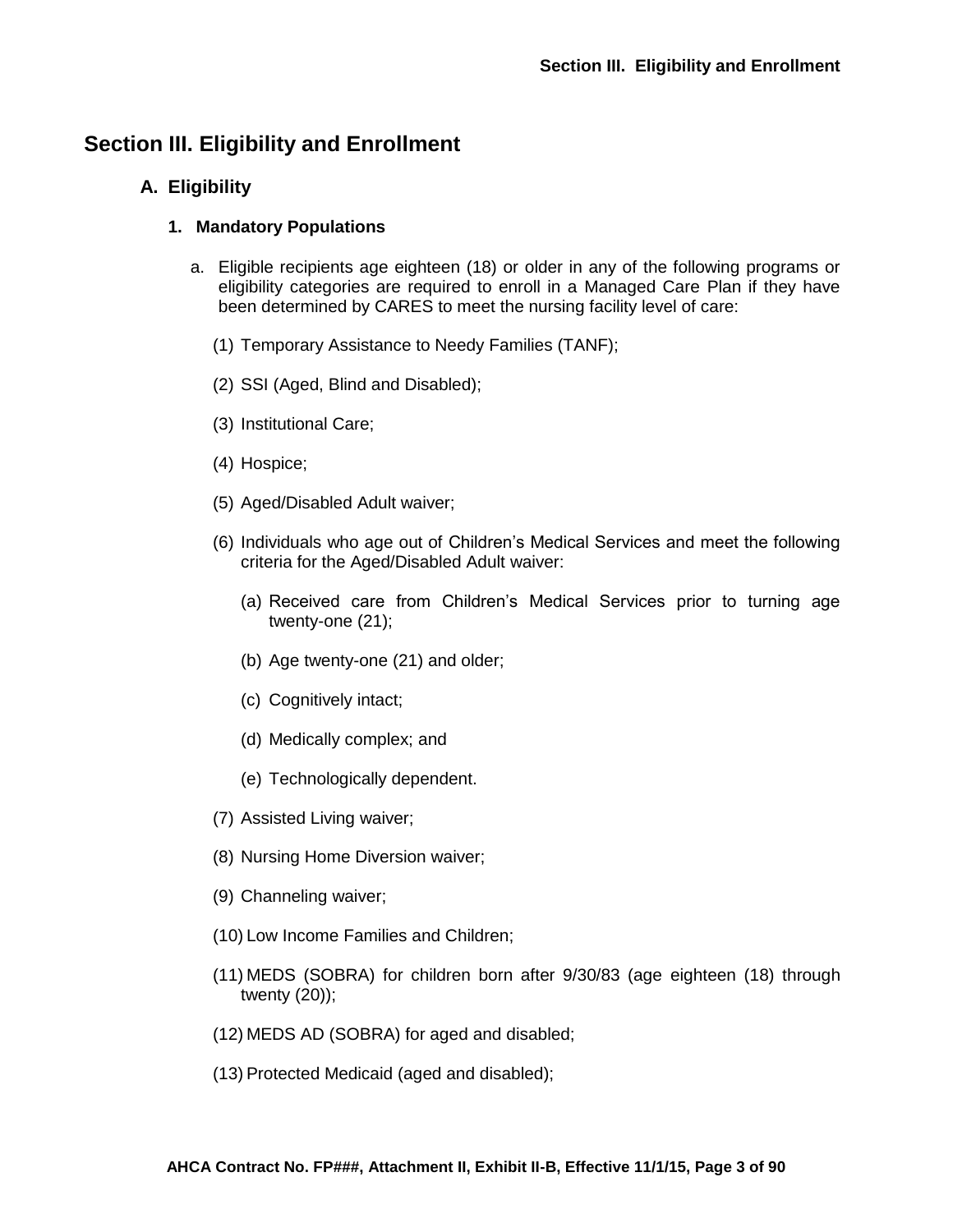- (14) Full Benefit Dual Eligibles (Medicare and Medicaid);
- (15) Individuals enrolled in the Frail/Elderly Program component of United Healthcare HMO; and
- (16) Medicaid Pending for Long-term Care Managed Care HCBS waiver services.

### **2. Voluntary Populations**

Eligible recipients eighteen (18) years or older in any of the following eligibility categories may, but are not required to, enroll in a Managed Care Plan if they have been determined by CARES to meet the nursing facility level of care:

- a. Traumatic Brain and Spinal Cord Injury waiver;
- b. Project AIDS Care (PAC) waiver;
- c. Adult Cystic Fibrosis waiver;
- d. Program of All-Inclusive Care for the Elderly (PACE) plan members;
- e. Familial Dysautonomia waiver;
- f. Model waiver (age eighteen (18) through twenty (20));
- g. Developmental Disabilities waiver (iBudget and Tiers 1-4);
- h. Medicaid for the Aged and Disabled (MEDS AD) Sixth Omnibus Budget Reconciliation Act (SOBRA) for aged and disabled — enrolled in Developmental Disabilities (DD) waiver; and
- i. Recipients with other creditable coverage excluding Medicare.

### **3. Excluded Populations**

- a. Recipients in any eligibility category not listed in items A., Eligibility, sub-items 1., Mandatory Populations and 2., Voluntary Populations, above, are excluded from enrollment in a LTC Managed Care Plan.
- b. In addition, regardless of eligibility category, the following recipients are excluded from enrollment in a LTC Managed Care Plan:
	- (1) Recipients residing in residential commitment facilities operated through DJJ or mental health facilities;
	- (2) Recipients residing in DD centers including Sunland and Tacachale;
	- (3) Children receiving services in a prescribed pediatric extended care center (PPEC);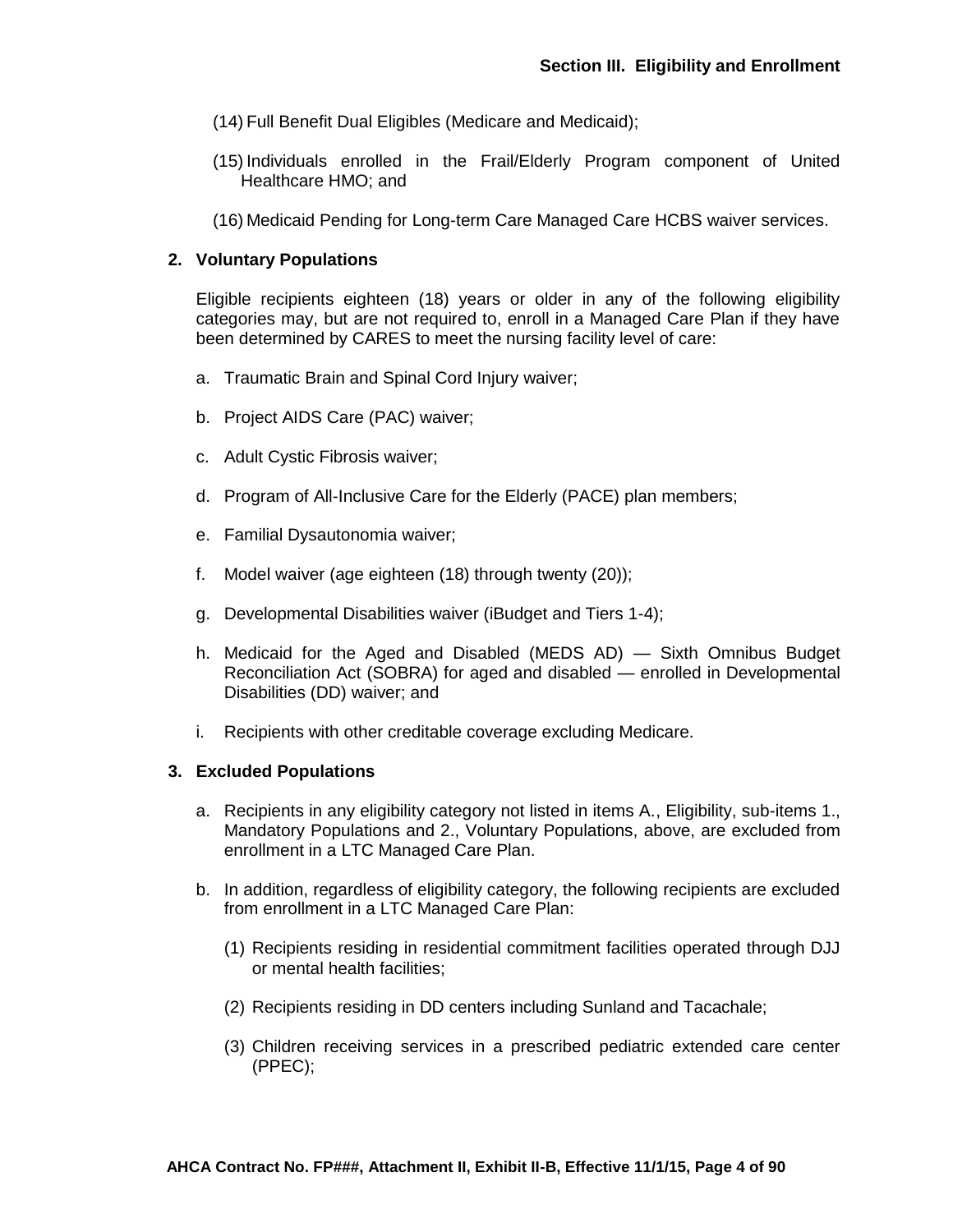- (4) Children with chronic conditions enrolled in the Children's Medical Services Network; and
- (5) Recipients in the Health Insurance Premium Payment (HIPP) program.

## **4. Medicaid Pending for Home and Community-Based Services**

- a. The Managed Care Plan shall authorize and provide services to Medicaid Pending enrollees as specified in Section V, Covered Services.
- b. Medicaid Pending recipients may choose to disenroll from the Managed Care Plan at any time, but the Managed Care Plan shall not encourage the enrollee to do so. However, Medicaid Pending recipients may not change managed care plans until full financial Medicaid eligibility is complete.
- c. The Managed Care Plan shall be responsible for reimbursing subcontracted providers for the provision of home and community-based services (HCBS) during the Medicaid Pending period, whether or not the enrollee is determined financially eligible for Medicaid by DCF. The Managed Care Plan shall assist Medicaid Pending enrollees with completing the DCF financial eligibility process.
- d. The Agency will notify the Managed Care Plan in a format to be determined by the Agency of Medicaid Pending recipients that have chosen to enroll in the Managed Care Plan on a schedule consistent with the X-12 834 monthly enrollment files. On the first of the month after the notification, the Managed Care Plan shall provide services as indicated in Section V, Covered Services. The Managed Care Plan shall not deny or delay services covered under this Contract to Medicaid Pending enrollees based on their Medicaid eligibility status.
- e. The Agency will notify the Managed Care Plan if and when Medicaid Pending enrollees are determined financially eligible by DCF via the X-12 834 enrollment files. If full Medicaid eligibility is granted by DCF, the Managed Care Plan shall be reimbursed a capitated rate, by whole months, retroactive to the first of the month in which the recipient was enrolled into the Managed Care Plan as a Medicaid Pending enrollee. At the request of the Agency, the Managed Care Plan shall provide documentation to prove all medically necessary services were provided for the Medicaid Pending recipient during their pending status.
- f. If DCF determines the recipient is not financially eligible for Medicaid, the Managed Care Plan may terminate services and seek reimbursement from the enrollee. In this instance only, the Managed Care Plan may seek reimbursement only from the individual for documented services, claims, copayments and deductibles paid on behalf of the Medicaid Pending enrollee for services covered under this Contract during the period in which the Managed Care Plan should have received a capitation payment for the enrollee in a Medicaid Pending status. The Managed Care Plan shall send the affected enrollee an itemized bill for services. The itemized bill and related documentation shall be included in the enrollee's case notes. The Managed Care Plan shall not allow subcontractors to seek payment from the Medicaid Pending enrollee on behalf of the Managed Care Plan.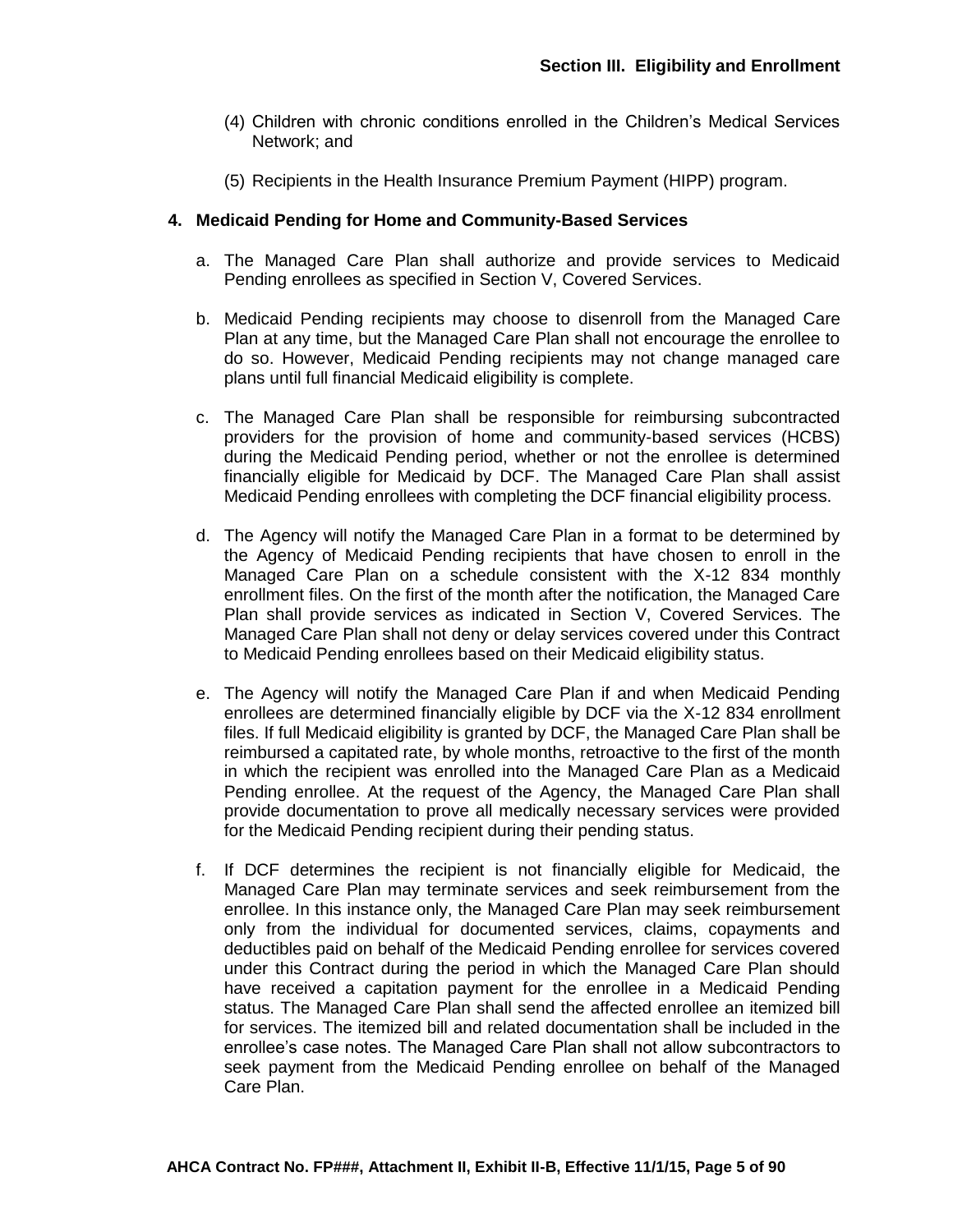## **B. Enrollment**

There are no additional enrollment provisions unique to the LTC managed care program.

## **C. Disenrollment**

- 1. An enrollee may continue enrollment in the Managed Care Plan for sixty (60) days upon losing Medicaid eligibility (the SIXT period). The enrollee will be disenrolled from the Managed Care Plan if they do not regain eligibility upon the expiration of the SIXT period.
- 2. The Managed Care Plan shall continue to provide covered services and may not reduce, or eliminate, service provision including but not limited to care coordination/case management during the SIXT period.
- 3. In the event the enrollee regains Medicaid eligibility within the SIXT period, the enrollee will be reinstated with the Managed Care Plan in accordance with Core Provisions, Section III.B.1. sub-items h. and i. The Managed Care Plan will receive payment for any months during the SIXT period for which eligibility was restored retroactively.
- 4. In the In the event the enrollee regains Medicaid eligibility after the SIXT period, but within one-hundred-twenty (120) days of losing eligibility, the enrollee will be reinstated in accordance with Core Provisions, Section III.B.1. sub-item i. effective the next available monthly enrollment date. The Managed Care Plan will receive payment for any months during the SIXT period for which eligibility was restored retroactively.

# **D. Marketing**

There are no additional marketing provisions unique to the LTC managed care program.

## **REMAINDER OF PAGE INTENTIONALLY LEFT BLANK**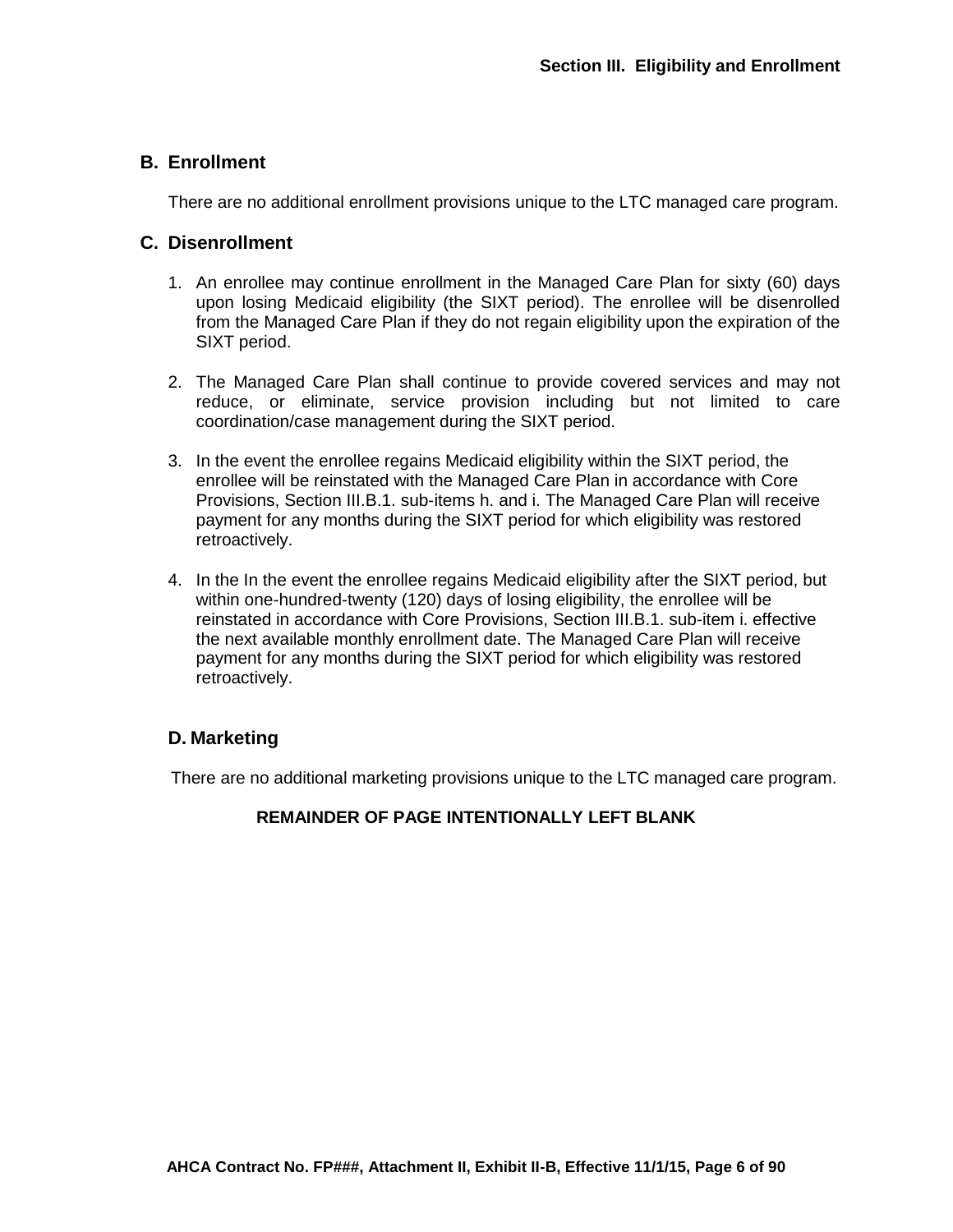# **Section IV. Enrollee Services and Grievance Procedures**

## **A. Enrollee Materials**

### **1. New Enrollee Procedures and Materials**

For each new HCBS enrollee, the Managed Care Plan shall complete and submit to DCF a 2515 form (Certification of Enrollment Status HCBS) within five (5) business days after receipt of the applicable enrollment file from the Agency or its agent. The Managed Care Plan shall retain proof of submission of the completed 2515 form to DCF.

### **2. Enrollee Handbook Requirements**

The Managed Care Plan shall include additional information in its handbooks applicable to the LTC program, as follows:

- a. An explanation of the role of the case manager and how to access a case manager;
- b. Instructions on how to access services included in an enrollee's plan of care;
- c. Information regarding how to develop the enrollee disaster/emergency plan including information on personal and family plans and shelters, dealing with special medical needs, local shelter listings, special needs registry, evacuation information, emergency preparedness publications for people with disabilities, and information for caregivers, all of which is available at the web site [www.floridadisaster.org;](http://www.floridadisaster.org/)
- d. Information regarding how to develop a contingency plan to cover gaps in services;
- e. Instructions on how to access appropriate state or local educational and consumer resources providing additional information regarding residential facilities and other Long-term Care providers in the Managed Care Plan's network. At a minimum, the Managed Care Plan shall include the current website addresses for the Agency's Health Finder website [\(www.FloridaHealthFinder.gov\)](http://www.floridahealthfinder.gov/) and the Department of Elder Affairs' Florida Affordable Assisted Living consumer website [\(http://elderaffairs.state.fl.us/faal/\)](http://elderaffairs.state.fl.us/faal/).
- f. Information regarding participant direction for the following services:
	- (1) Attendant care services;
	- (2) Homemaker services;
	- (3) Personal care services;
	- (4) Adult companion care services; and
	- (5) Intermittent and skilled nursing.
- g. Patient responsibility obligations for enrollees residing in a residential facility.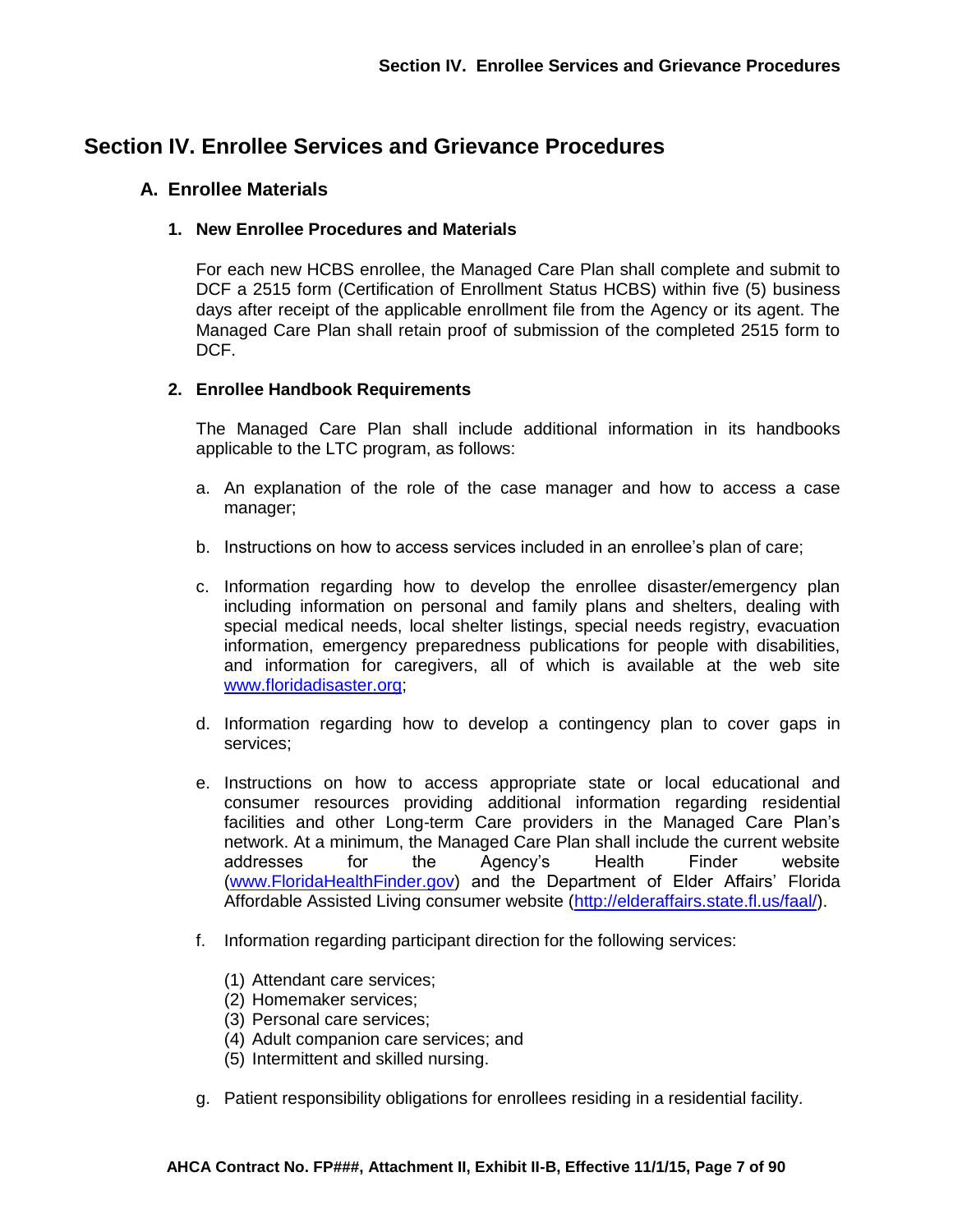## **B. Enrollee Services**

### **1. Medicaid Redetermination Assistance**

- a. The Managed Care Plan shall send enrollees Medicaid redetermination notices and assist enrollees with maintaining eligibility.
- b. The Managed Care Plan shall develop a process for tracking eligibility redetermination and documenting the assistance provided by the Managed Care Plan to ensure continuous Medicaid eligibility, including both financial and medical/functional eligibility.
- c. The Managed Care Plan's assistance shall include:
	- (1) Within the requirements provided below, using Medicaid recipient redetermination date information provided by the Agency to remind enrollees that their Medicaid eligibility may end soon and to reapply for Medicaid if needed;
	- (2) Assisting enrollees to understand applicable Medicaid income and asset limits and, as appropriate and needed, supporting enrollees to meet verification requirements;
	- (3) Assisting enrollees to understand any patient responsibility obligation they may need to meet to maintain Medicaid eligibility;
	- (4) Assisting enrollees to understand the implications of their functional level of care as it relates to the eligibility criteria for the program;
	- (5) Having staff that has received Agency-specified training complete the Agency-defined reassessment form and submit it to CARES staff to review and determine whether the enrollee continues to meet nursing facility level of care; and
	- (6) If appropriate and needed, assisting enrollees to obtain an authorized representative.
- d. The Agency will provide Medicaid recipient redetermination date information to the Managed Care Plan.
- e. The Managed Care Plan shall train all affected staff, prior to implementation, on its policies and procedures and the Agency's requirements regarding the use of redetermination date information. The Managed Care Plan shall document such training has occurred, including a record of those trained, for the Agency's review within five (5) business days after the Agency's request.
- f. The Managed Care Plan shall use redetermination date information in written notices to be sent to their enrollees reminding them that their Medicaid eligibility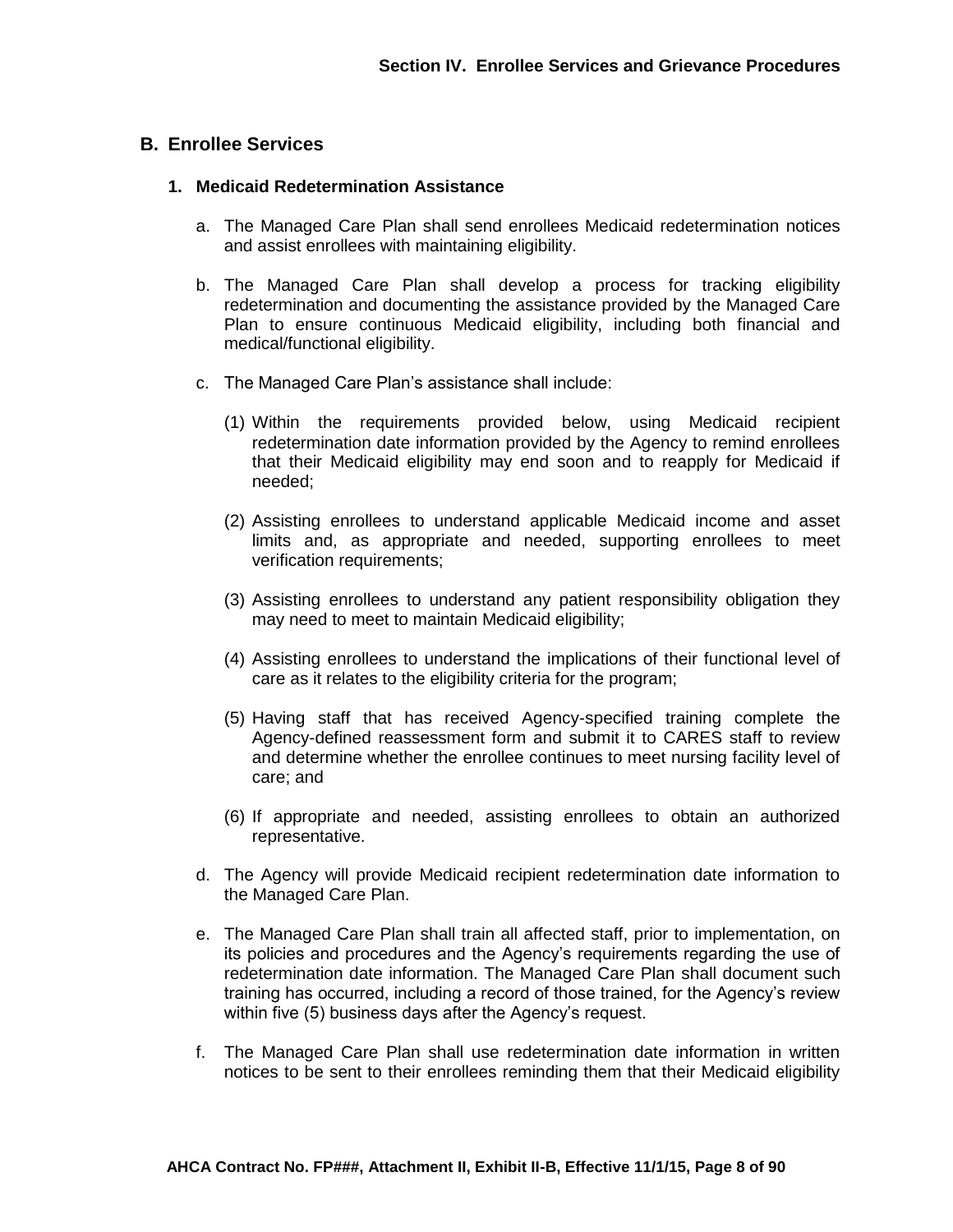may end soon and to reapply for Medicaid if needed. The Managed Care Plan shall adhere to the following requirements:

- (1) The Managed Care Plan shall mail the redetermination date notice to each enrollee for whom it has received a redetermination date. The Managed Care Plan may send one (1) notice to the enrollee's household when there are multiple enrollees within a family who have the same Medicaid redetermination date, provided that these enrollees share the same mailing address.
- (2) The Managed Care Plan shall use the Agency-provided LTC template for its redetermination date notices. The Managed Care Plan may put this template on its letterhead for mailing; however, the Managed Care Plan shall make no other changes, additions or deletions to the letter text.
- (3) The Managed Care Plan shall mail the redetermination date notice to each enrollee no more than sixty (60) days and no less than thirty (30) days before the redetermination date occurs.
- g. The Managed Care Plan shall keep the following information about each mailing made available for the Agency's review within five (5) business days after the Agency's request. For each month of mailings, a dated hard copy or pdf. of the monthly template used for that specific mailing shall include:
	- (1) A list of enrollees to whom a mailing was sent. This list shall include each enrollee's name and Medicaid identification number, the address to which the notice was mailed, and the date of the Agency's enrollment file used to create the mailing list; and
	- (2) A log of returned, undeliverable mail received for these notices, by month, for each enrollee for whom a returned notice was received.
- h. The Managed Care Plan shall keep up-to-date and approved policies and procedures regarding the use, storage and securing of this information as well as address all requirements of this subsection.
- i. Should any complaint or investigation by the Agency result in a finding that the Managed Care Plan has violated this subsection, the Managed Care Plan may be sanctioned in accordance with Section XI, Sanctions. In addition to any other sanctions available in Section XI, Sanctions, the first such violation may result in a thirty- (30) day suspension of use of Medicaid redetermination dates; any subsequent violations will result in thirty (30) day incremental increases in the suspension of use of Medicaid redetermination dates. In the event of any subsequent violations, additional penalties may be imposed in accordance with Section XI, Sanctions. Additional or subsequent violations may result in the Agency's rescinding provision of redetermination date information to the Managed Care Plan.
- 2. **Requirement for Nursing Home Admissions and Discharges**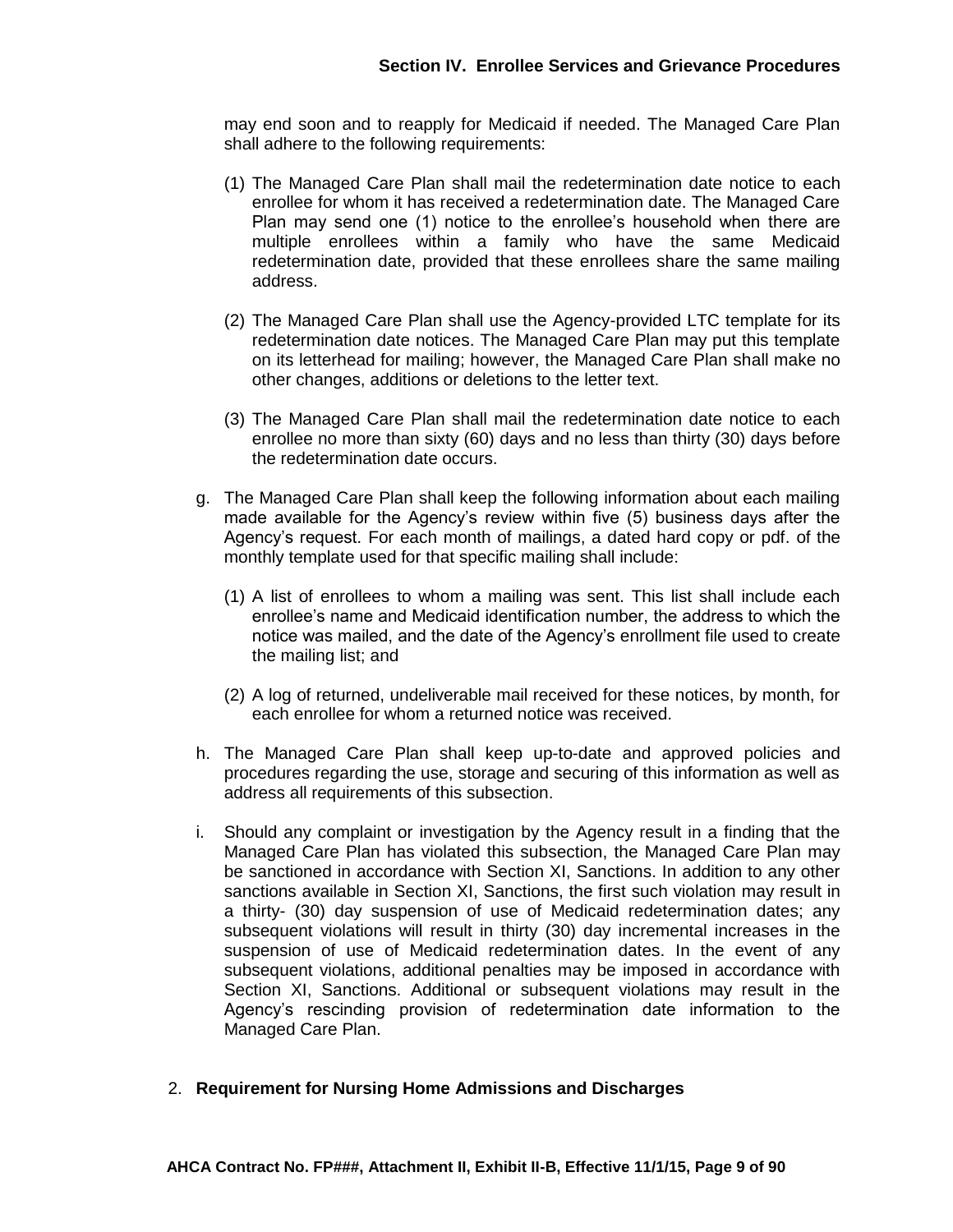- a. The Managed Care Plan shall ensure the Florida Department of Children and Families (DCF) is notified of an LTC enrollee's admission to a nursing facility.
	- (1) The Managed Care Plan shall submit to DCF a properly completed CF-ES 2506A Form (Client Referral/Change) within ten (10) business days of the LTC enrollee's admission to the nursing facility.
	- (2) The Managed Care Plan may delegate the submission of the CF-ES 2506A Form (Client Referral/Change) to the nursing facility. The Managed Care Plan must obtain a copy of the completed CF-ES 2506A Form (Client Referral/Change) that the facility submitted to DCF.
- b. The Managed Care Plan shall ensure the Florida Department of Children and Families (DCF) is notified of an LTC enrollee's discharge from a nursing facility.
	- (1) The Managed Care Plan shall submit to DCF a properly completed CF-ES 2515 Form (Certification of Enrollment Status, Home and Community Based Services (HCBS)) within ten (10) business days of the LTC enrollee's discharge from the nursing facility.
	- (2) The Managed Care Plan shall not delegate submission of the CF-ES 2515 Form (Certification of Enrollment Status, Home and Community Based Services (HCBS)) to the nursing facility, when the LTC enrollee is discharged from a nursing facility.
- c. The LTC Managed Care Plans and the LTC Comprehensive Plans shall submit reports on these transactions to the Agency as specified in Section XIV, Reporting Requirements and the Managed Care Plan Report Guide. The Managed Care Plan shall retain proof of submission of each completed form in the enrollee's case record.

## **C. Grievance System**

There are no additional grievance system provisions unique to the LTC managed care program.

## **REMAINDER OF PAGE INTENTIONALLY LEFT BLANK**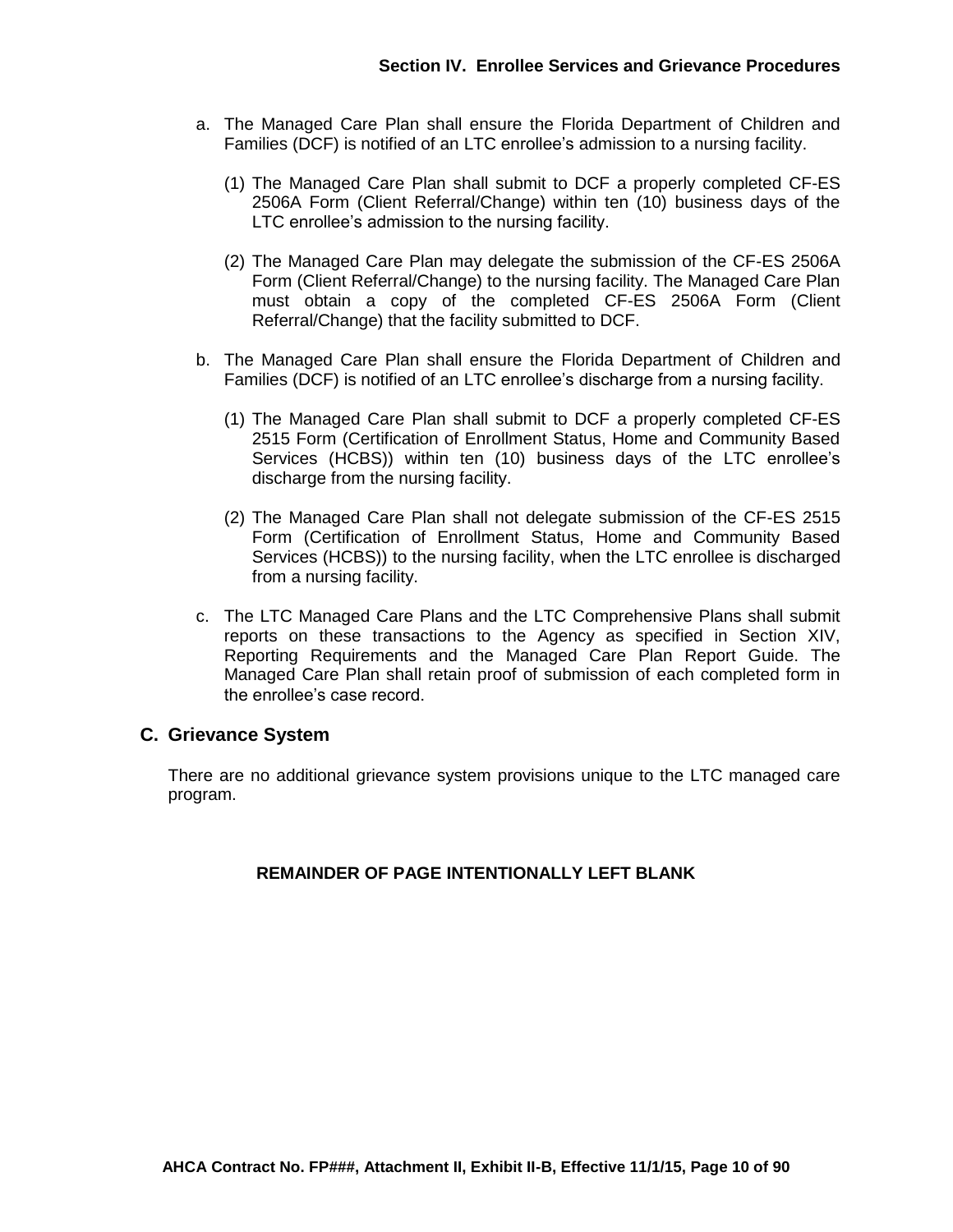# **Section V. Covered Services**

## **A. Required Benefits**

### **1. Specific LTC Services to be Provided**

- a. The Managed Care Plan shall provide the services listed below in accordance with the Florida Medicaid State Plan, the applicable federal waivers, the Florida Medicaid Coverage and Limitations Handbooks, the Florida Medicaid fee schedules, and the provisions herein, unless otherwise specified elsewhere in this Contract. The Managed Care Plan shall comply with all state and federal laws pertaining to the provision of such services. The following provisions highlight key requirements for certain covered services, including requirements specific to the LTC program.
	- (1) Adult Companion Care Non-medical care, supervision and socialization provided to a functionally impaired adult. Companions assist or supervise the enrollee with tasks such as meal preparation or laundry and shopping, but do not perform these activities as discreet services. The provision of companion services does not entail hands-on nursing care. This service includes light housekeeping tasks incidental to the care and supervision of the enrollee.
	- (2) Adult Day Health Care Services provided pursuant to Chapter 429, Part III, F.S. Services furnished in an outpatient setting which encompass both the health and social services needed to ensure optimal functioning of an enrollee, including social services to help with personal and family problems and planned group therapeutic activities. Adult day health care includes nutritional meals. Meals are included as a part of this service when the patient is at the center during meal times. Adult day health care provides medical screening emphasizing prevention and continuity of care, including routine blood pressure checks and diabetic maintenance checks. Physical, occupational and speech therapies indicated in the enrollee's plan of care are furnished as components of this service. Nursing services, which include periodic evaluation, medical supervision and supervision of self-care services directed toward activities of daily living and personal hygiene, are also a component of this service. The inclusion of physical, occupational and speech therapy services, and nursing services as components of adult day health services does not require the Managed Care Plan to contract with the adult day health provider to deliver these services when they are included in an enrollee's plan of care. The Managed Care Plan may contract with the adult day health care provider for the delivery of these services or the Managed Care Plan may contract with other providers qualified to deliver these services pursuant to the terms of this Contract.
	- (3) Assistive Care Services An integrated set of twenty-four (24) hour services only for Medicaid-eligible residents in adult family care homes.
	- (4) Assisted Living A service comprising personal care, homemaker, chore, attendant care, companion care, medication oversight, and therapeutic social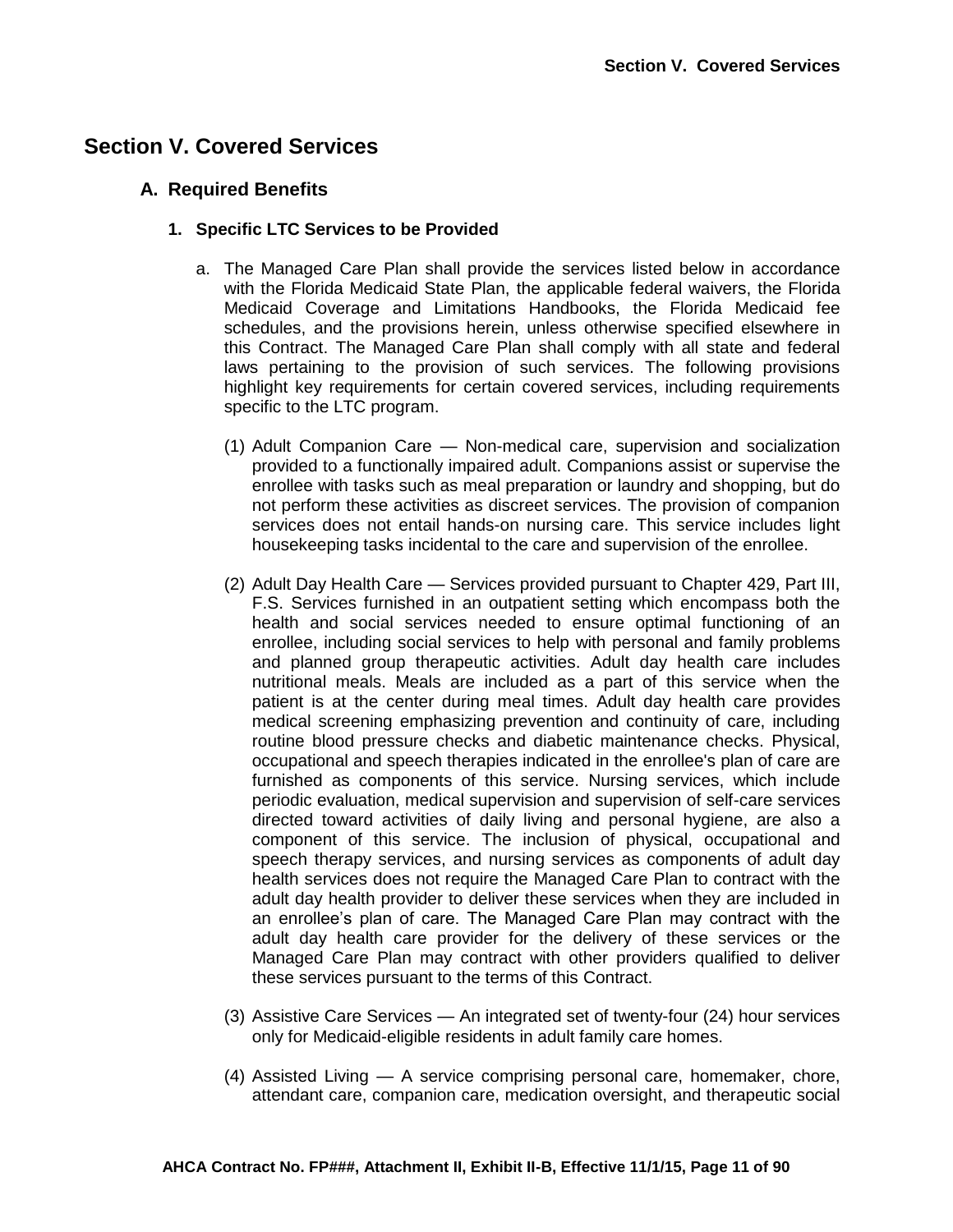and recreational programming provided in a home-like environment in an assisted living facility, licensed pursuant to Chapter 429, Part I, F.S., in conjunction with living in the facility. Service providers shall ensure enrollees reside in a facility offering care with HCB characteristics in accordance with item 3., Home-Like Environment and Community Inclusion – (HCB Characteristics), below. This service includes twenty-four (24) hour onsite response staff to meet scheduled or unpredictable needs in a way that promotes maximum dignity independence, and to provide supervision, safety and security. Individualized care is furnished to persons who reside in their own living units (which may include dual occupied units when both occupants consent to the arrangement) which may or may not include kitchenette and/or living rooms and which contain bedrooms and toilet facilities. The resident has a right to privacy. Living units may be locked at the discretion of the resident, except when a physician or mental health professional has certified in writing that the resident is sufficiently cognitively impaired as to be a danger to self or others if given the opportunity to lock the door, and all protections have been met to ensure individuals' rights have not been violated. The facility shall have a central dining room, living room or parlor, and common activity areas, which may also serve as living rooms or dining rooms. The resident retains the right to assume risk, tempered only by a person's ability to assume responsibility for that risk. Care shall be furnished in a way that fosters the independence of each consumer to facilitate aging in place. Routines of care provision and service delivery shall be consumerdriven to the maximum extent possible, and treat each person with dignity and respect. The Managed Care Plan may arrange for other authorized service providers to deliver care to residents of assisted living facilities in the same manner as those services would be delivered to a person in their own home. ALF administrators, direct service personnel and other outside service personnel such as physical therapists have a responsibility to encourage enrollees to take part in social, educational and recreational activities they are capable of enjoying. All services provided by the assisted living facility shall be included in a care plan maintained at the facility with a copy provided to the enrollee's case manager. The Managed Care Plan shall be responsible for placing enrollees in the appropriate assisted living facility setting based on each enrollee's choice and service needs.

- (5) Attendant Care Hands-on care, of both a supportive and health-related nature, specific to the needs of a medically stable, physically handicapped individual. Supportive services are those which substitute for the absence, loss, diminution or impairment of a physical or cognitive function. This service may include skilled or nursing care to the extent permitted by state law. Housekeeping activities which are incidental to the performance of care may also be furnished as part of this activity.
- (6) Behavioral Management This service provides behavioral health care services to address mental health or substance abuse needs of members. These services are in excess of those listed in the Community Behavioral Health Services Coverage and Limitations Handbook and the Mental Health Targeted Case Management Coverage and Limitations Handbook. The services are used to maximize reduction of the enrollee's disability and restoration to the best possible functional level and may include, but are not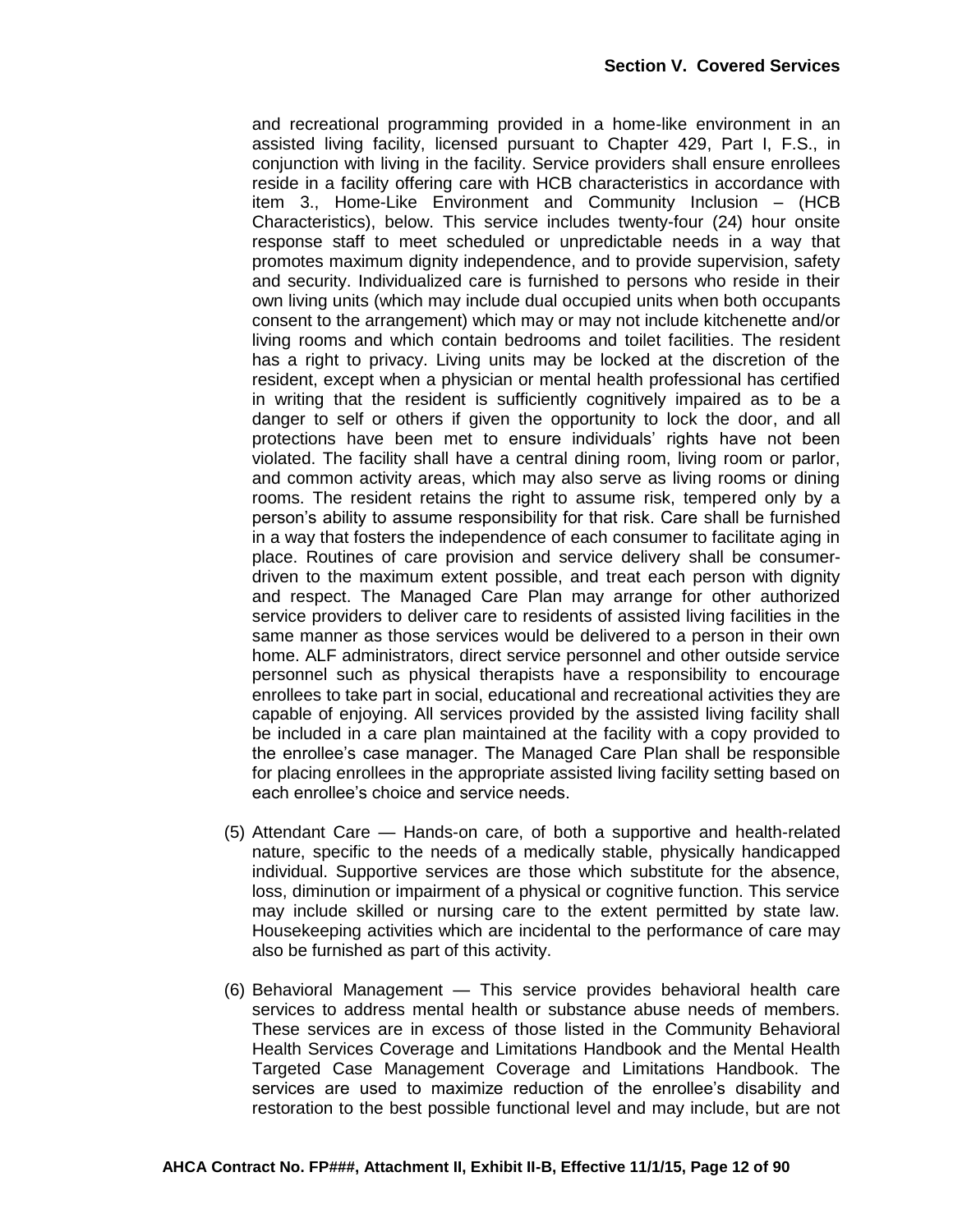limited to: an evaluation of the origin and trigger of the presenting behavior; development of strategies to address the behavior; implementation of an intervention by the provider; and assistance for the caregiver in being able to intervene and maintain the improved behavior.

- (7) Caregiver Training Training and counseling services for individuals who provide unpaid support, training, companionship or supervision to enrollees. For purposes of this service, individual is defined as any person, family member, neighbor, friend, companion or co-worker who provides uncompensated care, training, guidance, companionship or support to an enrollee. This service may not be provided to train paid caregivers. Training includes instruction about treatment regimens and other services included in the plan of care, use of equipment specified in the plan of care, and includes updates as necessary to safely maintain the enrollee at home. Counseling shall be aimed at assisting the unpaid caregiver in meeting the needs of the enrollee. All training for individuals who provide unpaid support to the enrollee shall be included in the enrollee's plan of care.
- (8) Care Coordination/Case Management Services that assist enrollees in gaining access to needed waiver and other State plan services, as well as other needed medical, social, and educational services, regardless of the funding source for the services to which access is gained. Case management services contribute to the coordination and integration of care delivery through the ongoing monitoring of service provision as prescribed in each enrollee's plan of care.
- (9) Home Accessibility Adaptation Services Physical adaptations to the home required by the enrollee's plan of care which are necessary to ensure the health, welfare and safety of the enrollee or which enable the enrollee to function with greater independence in the home and without which the enrollee would require institutionalization. Such adaptations may include the installation of ramps and grab-bars, widening of doorways, modification of bathroom facilities, or installation of specialized electric and plumbing systems to accommodate the medical equipment and supplies, which are necessary for the welfare of the enrollee. Excluded are those adaptations or improvements to the home that are of general utility and are not of direct medical or remedial benefit to the enrollee, such as carpeting, roof repair or central air conditioning. Adaptations which add to the total square footage of the home are not included in this service. All services shall be provided in accordance with applicable state and local building codes.
- (10) Home Delivered Meals Nutritionally sound meals to be delivered to the residence of an enrollee who has difficulty shopping for or preparing food without assistance. Each meal is designed to provide a minimum thirty-three and three tenths percent (33.3%) of the current Dietary Reference Intake (DRI). The meals shall meet the current Dietary Guidelines for Americans, the USDA MyPlate Food Intake Pattern and reflect the predominant statewide demographic.
- (11) Homemaker Services General household activities such as meal preparation and routine household care provided by a trained homemaker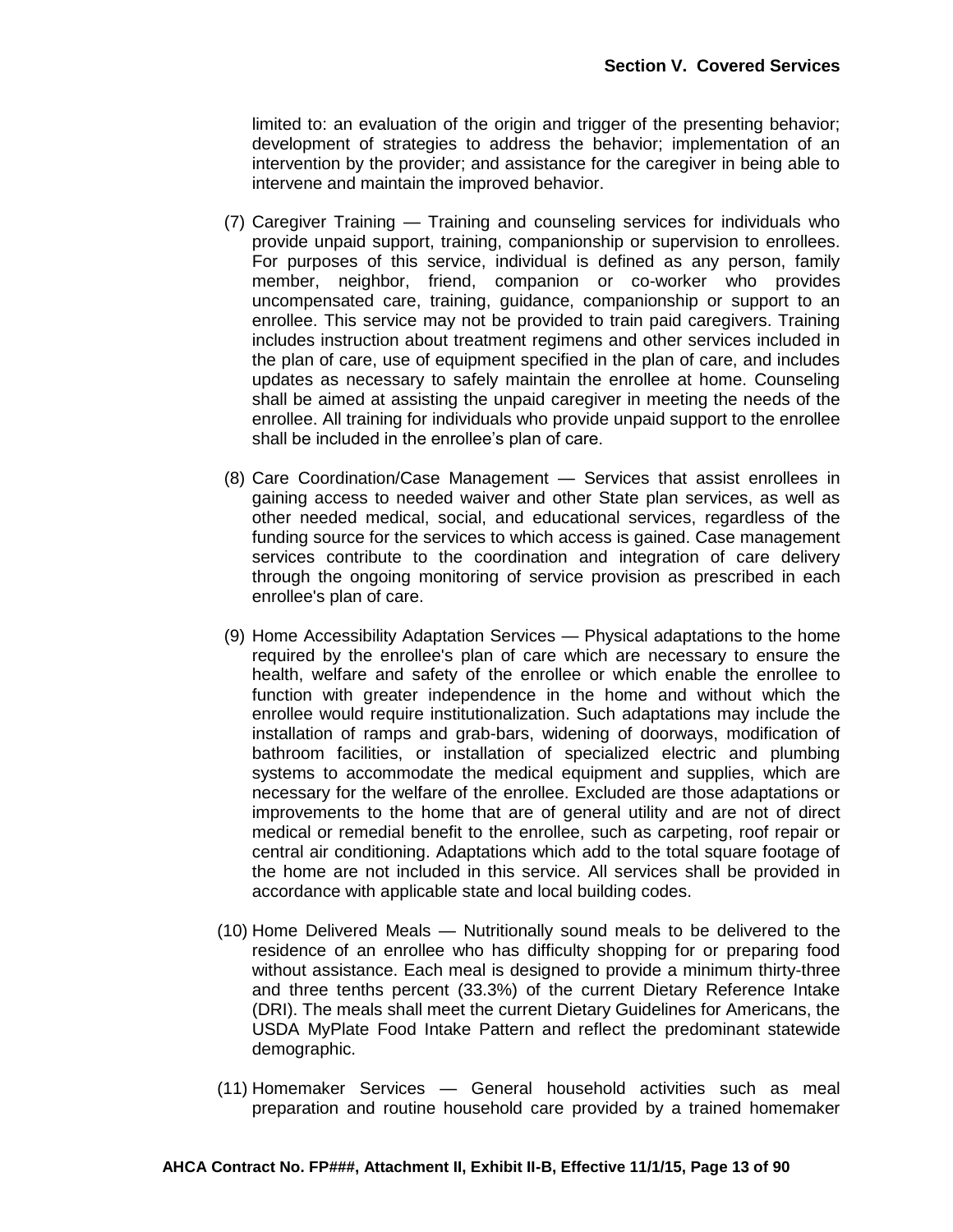when the individual regularly responsible for these activities is temporarily absent or unable to manage these activities. Chore services, including heavy chore services and pest control may be included in this service.

- (12) Hospice Services are forms of palliative medical care and services designed to meet the physical, social, psychological, emotional and spiritual needs of terminally ill recipients and their families. Hospice care focuses on palliative care rather than curative care. An individual is considered to be terminally ill if he has a medical diagnosis with a life expectancy of six (6) months or less if the disease runs its normal course.
- (13) Intermittent and Skilled Nursing The scope and nature of these services do not differ from skilled nursing furnished under the State Plan. This service includes the home health benefit available under the Medicaid state plan as well as expanded nursing services coverage under this waiver. Services listed in the plan of care that are within the scope of Florida's Nurse Practice Act and are provided by a registered professional nurse, or licensed practical or vocational nurse under the supervision of a registered nurse, licensed to practice in the state. Skilled nursing services shall be listed in the enrollee's plan of care and are provided on an intermittent basis to enrollees who either do not require continuous nursing supervision or whose need is predictable.
- (14) Medical Equipment and Supplies Medical equipment and supplies, specified in the plan of care, include: (a) devices, controls or appliances that enable the enrollee to increase the ability to perform activities of daily living; (b) devices, controls or appliances that enable the enrollee to perceive, control or communicate the environment in which he or she lives; (c) items necessary for life support or to address physical conditions along with ancillary supplies and equipment necessary to the proper functioning of such items; (d) such other durable and non-durable medical equipment that is necessary to address enrollee functional limitations; (e) necessary medical supplies not available under the State Plan including consumable medical supplies such as adult disposable diapers. This service includes the durable medical equipment benefits available under the state plan service as well as expanded medical equipment and supplies coverage under this waiver. All items shall meet applicable standards of manufacture, design and installation. This service also includes repair of such items as well as replacement parts.
- (15) Medication Administration Pursuant to s. 429.256, F.S., assistance with self-administration of medications, whether in the home or a facility, includes taking the medication from where it is stored and delivering it to the enrollee; removing a prescribed amount of medication from the container and placing it in the enrollee's hand or another container; helping the enrollee by lifting the container to their mouth; applying topical medications; and keeping a record of when an enrollee receives assistance with self-administration of their medications.
- (16) Medication Management Review by the licensed nurse or pharmacist of all prescriptions and over-the-counter medications taken by the enrollee, in conjunction with the enrollee's physician on at least an annual or as needed basis upon a significant change in the enrollee's condition. The purpose of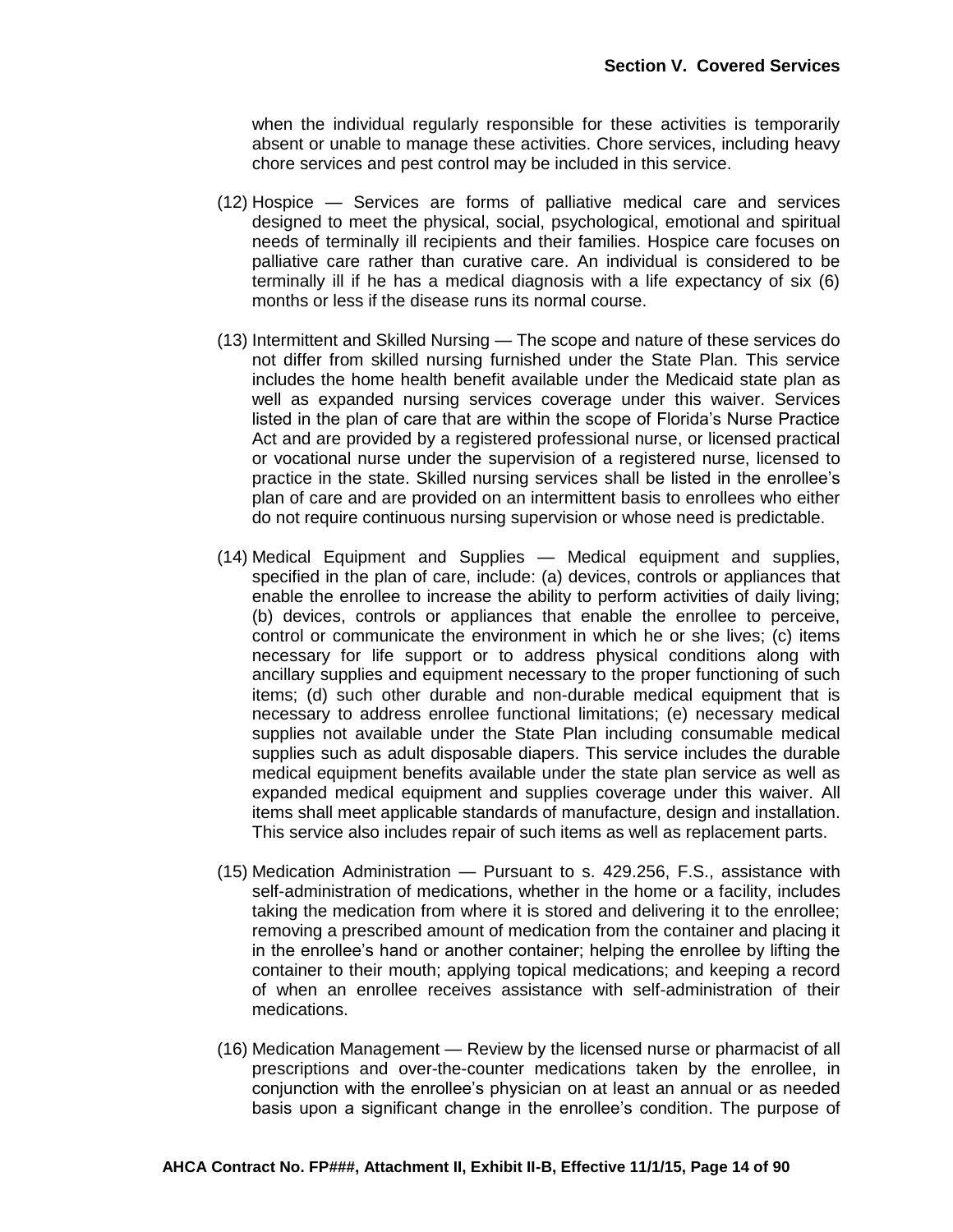the review is to assess whether the enrollee's medication is accurate, valid, non-duplicative and correct for the diagnosis; that therapeutic doses and administration are at an optimum level; that there is appropriate laboratory monitoring and follow-up taking place; and that drug interactions, allergies and contraindications are being assessed and prevented.

- (17) Nutritional Assessment/Risk Reduction Services An assessment, handson care, and guidance to caregivers and enrollees with respect to nutrition. This service teaches caregivers and enrollees to follow dietary specifications that are essential to the enrollee's health and physical functioning, to prepare and eat nutritionally appropriate meals and promote better health through improved nutrition. This service may include instructions on shopping for quality food and food preparation.
- (18) Nursing Facility Services Services furnished in a health care facility licensed under Chapter 395 or Chapter 400, F.S., per the Nursing Facility Coverage and Limitation Handbook.
- (19) Personal Care A service that provides assistance with eating, bathing, dressing, personal hygiene, and other activities of daily living. This service includes assistance with preparation of meals, but does not include the cost of the meals. This service may also include housekeeping chores such as bed making, dusting and vacuuming, which are incidental to the care furnished or are essential to the health and welfare of the enrollee, rather than the enrollee's family.
- (20) Personal Emergency Response Systems (PERS) The installation and service of an electronic device that enables enrollees at high risk of institutionalization to secure help in an emergency. The PERS is connected to the person's phone and programmed to signal a response center once a "help" button is activated. The enrollee may also wear a portable "help" button to allow for mobility. PERS services are generally limited to those enrollees who live alone or who are alone for significant parts of the day and who would otherwise require extensive supervision.
- (21) Respite Care Services provided to enrollees unable to care for themselves furnished on a short-term basis due to the absence or need for relief of persons normally providing the care. Respite care does not substitute for the care usually provided by a registered nurse, a licensed practical nurse or a therapist. Respite care is provided in the home/place of residence, Medicaid licensed hospital, nursing facility or assisted living facility.
- (22) Occupational Therapy Treatment to restore, improve or maintain impaired functions aimed at increasing or maintaining the enrollee's ability to perform tasks required for independent functioning when determined through a multidisciplinary assessment to improve an enrollee's capability to live safely in the home setting.
- (23) Physical Therapy Treatment to restore, improve or maintain impaired functions by use of physical, chemical and other properties of heat, light, electricity or sound, and by massage and active, resistive or passive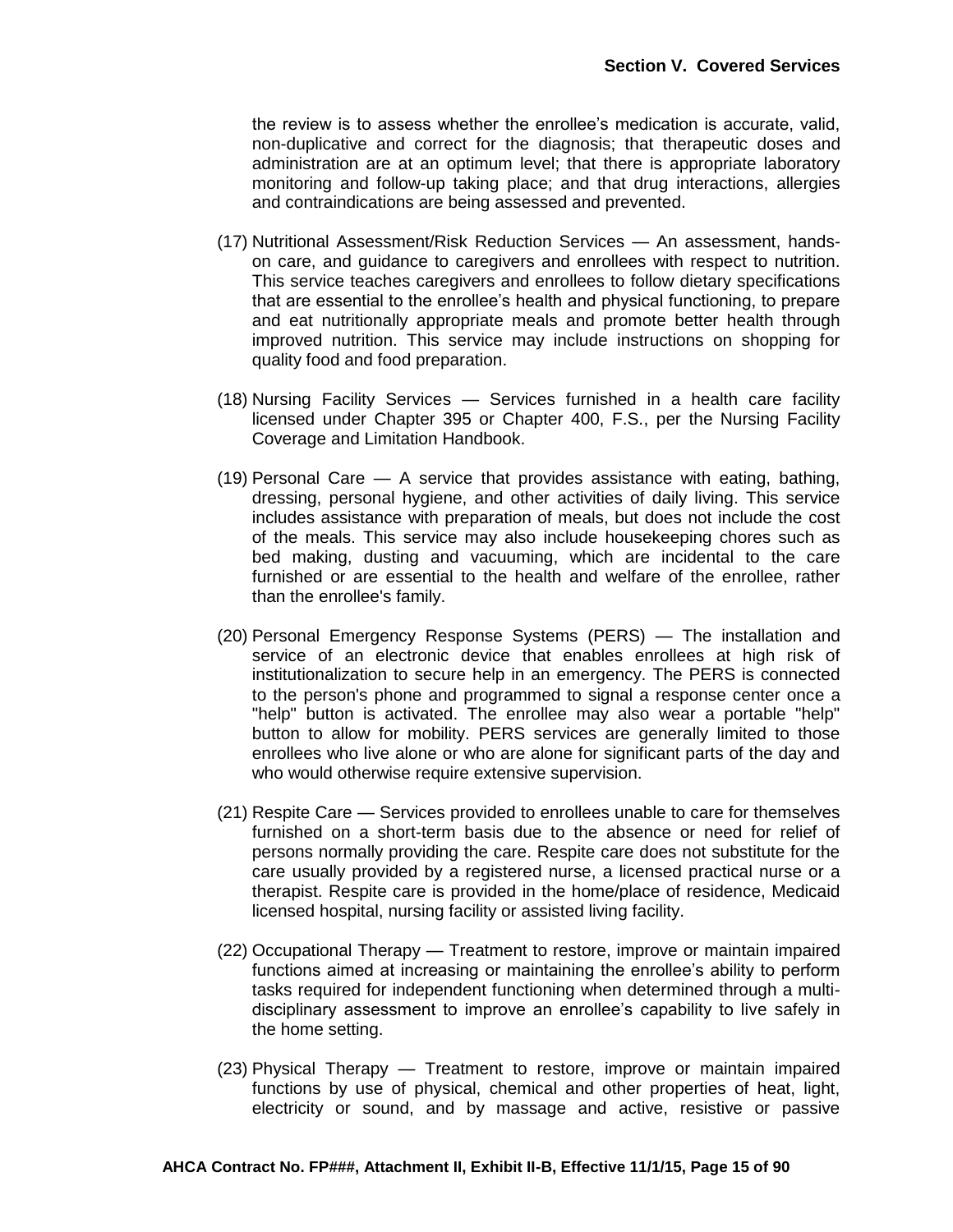exercise. There shall be an explanation that the patient's condition will be improved significantly (the outcome of the therapies shall be measureable by the attending medical professional) in a reasonable (and generally predictable) period of time based on an assessment of restoration potential, or a determination that services are necessary to a safe and effective maintenance program for the enrollee, using activities and chemicals with heat, light, electricity or sound, and by massage and active, resistive or passive exercise when determined through a multi-disciplinary assessment to improve an enrollee's capability to live safely in the home setting.

- (24) Respiratory Therapy Treatment of conditions that interfere with respiratory functions or other deficiencies of the cardiopulmonary system. Services include evaluation and treatment related to pulmonary dysfunction.
- (25) Speech Therapy The identification and treatment of neurological deficiencies related to feeding problems, congenital or trauma-related maxillofacial anomalies, autism, or neurological conditions that effect oral motor functions. Therapy services include the evaluation and treatment of problems related to an oral motor dysfunction when determined through a multi-disciplinary assessment to improve an enrollee's capability to live safely in the home setting.
- (26) Transportation Non-emergent transportation services shall be offered in accordance with the enrollee's plan of care and coordinated with other service delivery systems. This non-emergency transportation service includes trips to and from services offered by the LTC Managed Care Plan and includes trips to and from the Managed Care Plan's expanded benefits.
- b. The Managed Care Plan shall provide covered services to enrollees who lose eligibility for up to sixty (60) days. Likewise, care coordination/case management services shall continue for such enrollees for up to sixty (60) days.

### **2. Participant Direction Option (PDO)**

- a. General Provisions
	- (1) The Managed Care Plan is responsible for implementing and managing the Participant Direction Option (PDO) as defined in Section I, Definitions and Acronyms. The Managed Care Plan shall ensure the PDO is available to all Long-term Care enrollees who have any PDO-qualifying service on their authorized care plan and who live in their own home or family home.
	- (2) An enrollee's care plan shall include one or more of the following services in order for the enrollee to be eligible to participate in the PDO: adult companion care, attendant care, homemaker services, intermittent and skilled nursing, or personal care. The enrollee may choose to participate in the PDO for one or more of the eligible PDO services, as outlined in their authorized care plan.
	- (3) Enrollees who receive PDO services shall be called "participants" in any PDO specific published materials. The enrollee shall have employer authority. An enrollee may delegate their employer authority to a representative. The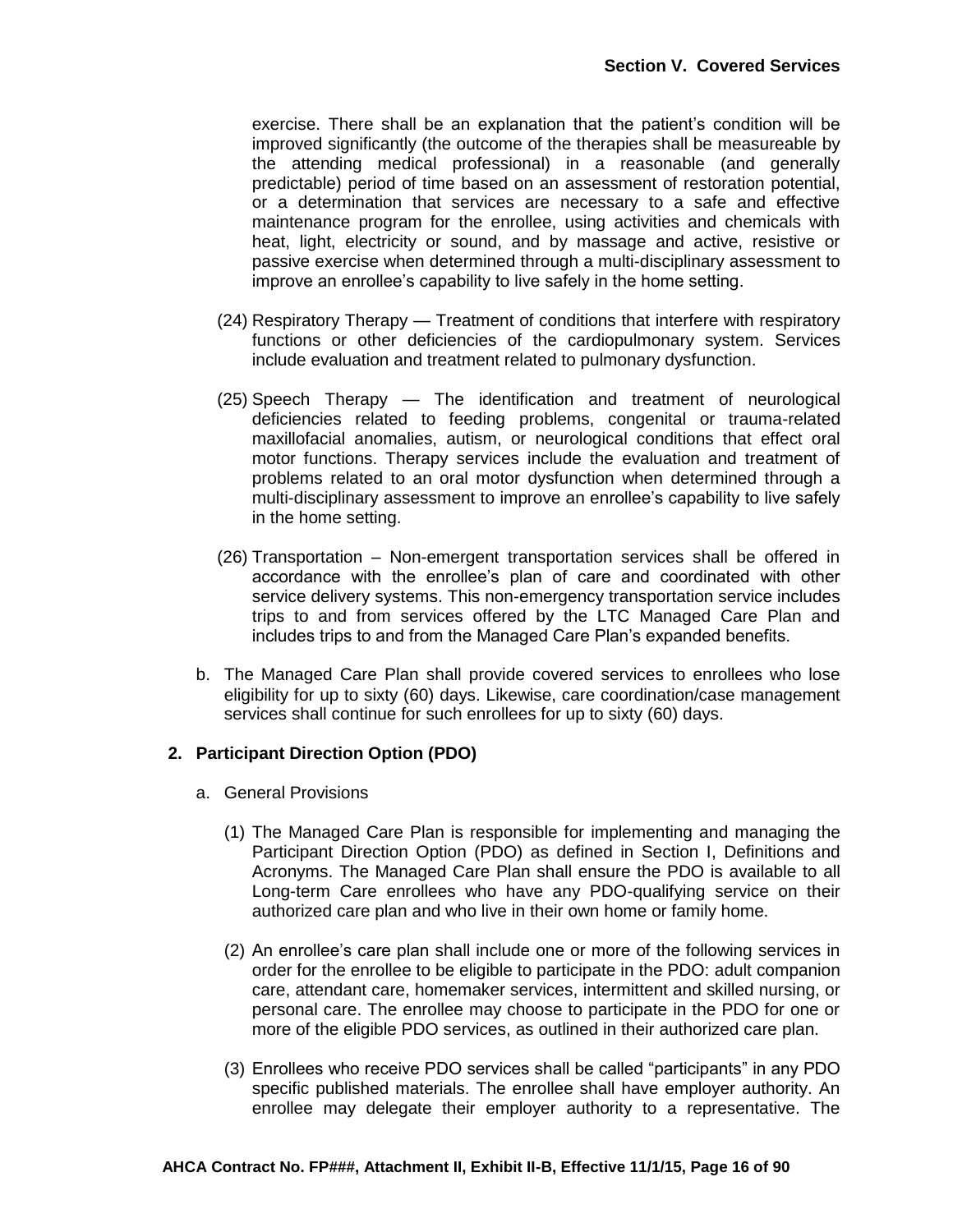representative can neither be paid for services as a representative, nor be a direct service worker. For the purposes of this section, "enrollee" means the enrollee or their representative.

- (4) The Managed Care Plan shall develop PDO-specific policies and procedures that shall be updated at least annually and shall obtain Agency approval prior to distributing PDO materials to enrollees, representatives, direct service workers, and case managers.
- (5) The Managed Care Plan shall operate the PDO service delivery option in a manner consistent with the PDO Manual and the PDO Participant Guidelines provided by the Agency.
- (6) The Agency will provide templates for the following to the Managed Care Plan: PDO Consent Form, PDO Representative Agreement, PDO Participant Guidelines, PDO Training Evaluations, and PDO Pre-Screening Tool.
- (7) The Managed Care Plan shall maintain books, records, documents, and other evidence of PDO-related expenditures using generally accepted accounting principles (GAAP).
- (8) The Managed Care Plan shall submit a PDO report monthly as specified in Section XIV, Reporting Requirements and the Managed Care Plan Report Guide. The Managed Care Plan shall provide ad-hoc PDO related information, records, and statistics, at the request of the Agency within the specified timeframe.
- (9) The Agency will conduct PDO satisfaction surveys on at least an annual basis and shall provide results to the Managed Care Plan for use in quality improvement plans.
- (10) The Managed Care Plan shall cooperate with, and participate in, ongoing evaluations and focus groups conducted by the Agency to evaluate the quality of the PDO.
- b. Training Requirements
	- (1) The Managed Care Plan shall ensure all applicable staff receives basic training on the PDO service delivery option
	- (2) The Managed Care Plan shall designate staff to participate in PDO training conducted by the Agency.
	- (3) The Managed Care Plan shall ensure an adequate number of case managers are trained extensively in the PDO. This extensive PDO training, beyond the general PDO informational training, is provided to case managers who serve enrollees and consists of training specific to PDO employer responsibilities, such as: completing federal and state tax documents, interviewing potential direct service workers, developing Emergency Back-up Plans, training direct service workers, completing the PDO Pre-Screening tool, evaluating direct service worker job performance, and completing and submitting timesheets.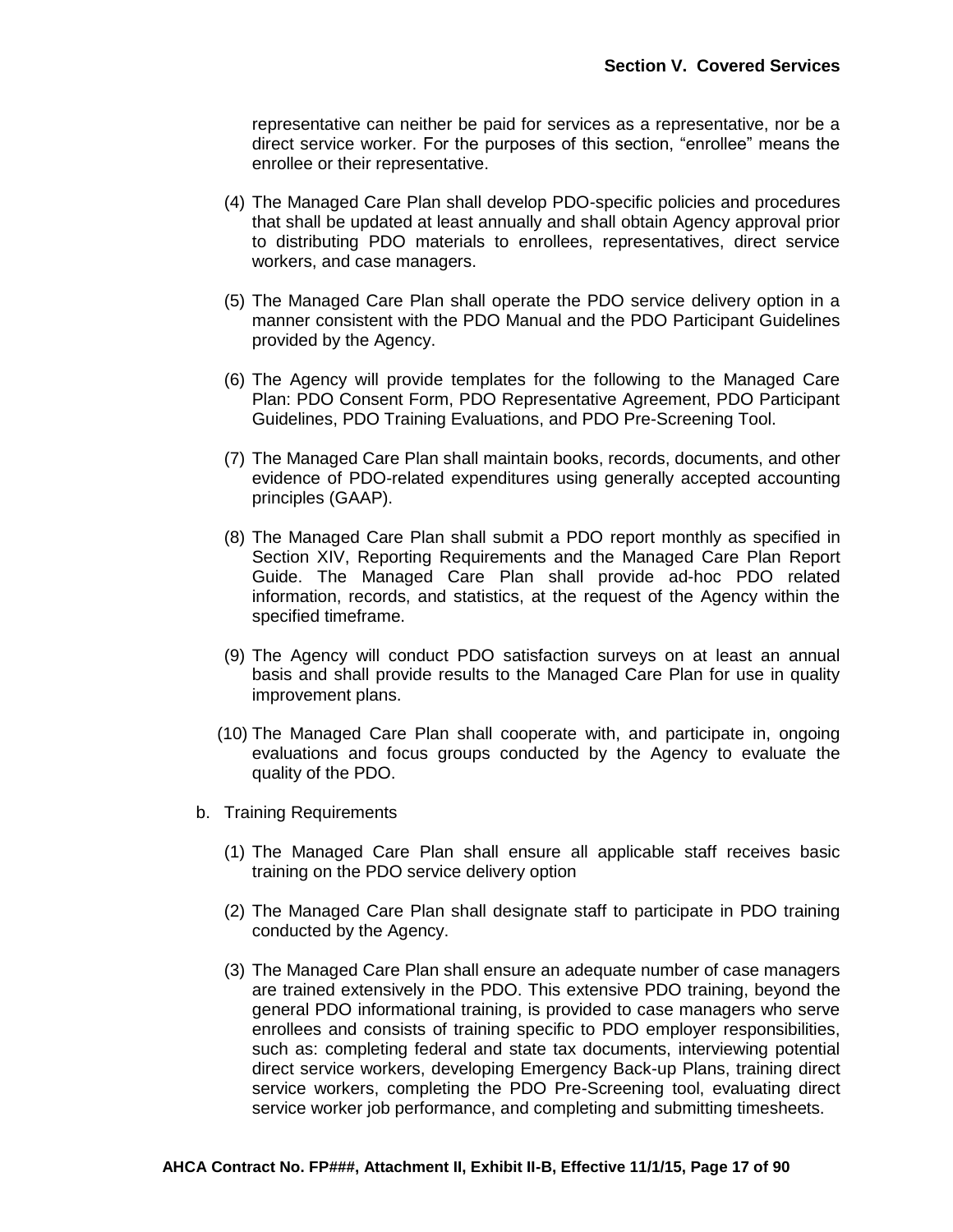- (4) The Managed Care Plan shall submit completed PDO Training Evaluations from all Managed Care Plan staff and case manager trainings, to the Agency, on at least an annual basis. The Agency will supply a PDO Training Evaluation template to be distributed during all Managed Care Plan staff and case manager trainings.
- (5) The Managed Care Plan shall provide PDO-trained staff as part of the enrollee and provider call centers to be available during the business hours specified in this Contract.
- c. PDO Case Management
	- (1) The case manager is responsible for informing enrollees of the option to participate in the PDO when any of the PDO services are listed on the enrollee's authorized care plan.
	- (2) The Managed Care Plan shall assign a case manager trained extensively in the PDO within two business days of an enrollee electing to participate in the PDO delivery option.
	- (3) In addition to the other case manager requirements in this Contract, all case managers are responsible for:
		- (a) Documenting the PDO was offered to the enrollee, initially and annually, upon reassessment. This documentation shall be signed by the enrollee and included in the case file;
		- (b) Referring Managed Care Plan enrollees, who have expressed an interest in choosing the PDO, to available case managers who have received specialized PDO training.
	- (4) In addition to the other case manager requirements in this Contract, case managers who have received extensive PDO training are responsible for:
		- (a) Completing the PDO Pre-Screening Tool with each enrollee and prospective representative;
		- (b) Ensuring enrollees choosing the PDO understand their roles and responsibilities;
		- (c) Ensuring the Participant Agreement is signed by enrollees and included in the case file;
		- (d) Facilitating the transition of enrollees to, and from, the PDO service delivery system;
		- (e) Ensuring PDO and non-PDO services do not duplicate;
		- (f) Training enrollees, initially, and as needed, on employer responsibilities such as: creating job descriptions, interviewing, hiring, training,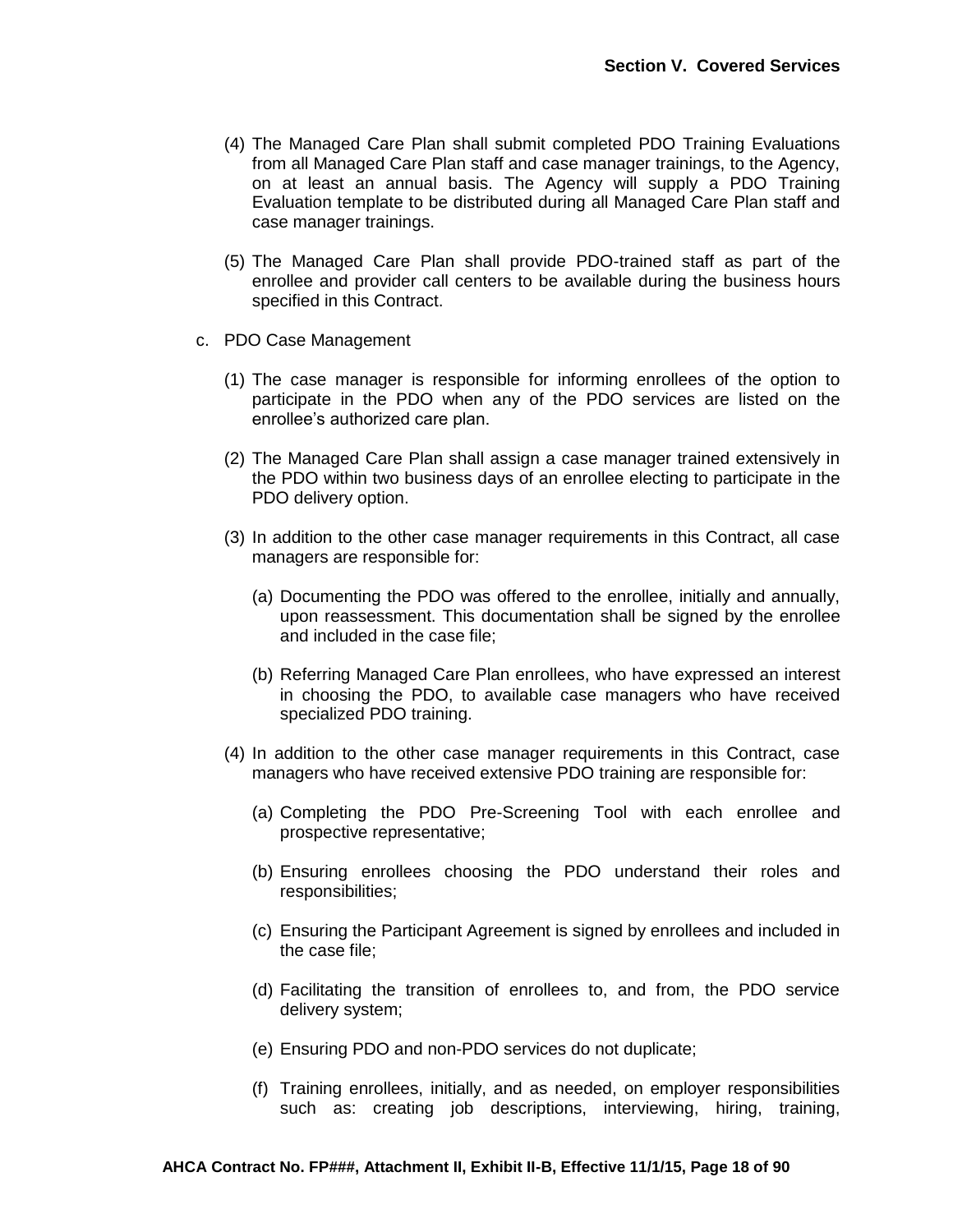supervising, evaluating job performance, and terminating employment of the direct service worker(s);

- (g) Assisting enrollees as needed with finding and hiring direct service workers;
- (h) Assisting enrollee's with resolving disputes with direct service workers and/or taking employment action against direct service workers;
- (i) Assisting enrollees with developing emergency back-up plans including identifying Plan network providers and explaining the process for accessing network providers in the event of a foreseeable or unplanned lapse in PDO services;
- (j) Assisting and training enrollees as requested in PDO related subjects.
- d. Enrollee Employer Authority/Direct Service Workers
	- (1) Enrollees may hire any individual who satisfies the minimum qualifications set forth in Section VI, Provider Network, including, but not limited to, neighbors, family members, or friends. The Managed Care Plan shall not restrict an enrollees' choice of direct service worker(s) or require them to choose providers in the Managed Care Plan's provider network.
	- (2) The Managed Care Plan shall inform enrollees, upon choosing the PDO, of the rate of payment for the PDO services. If the rate of payment changes for any PDO service, the Managed Care Plan shall provide a written notice to the applicable enrollees and direct service workers, at least thirty (30) days prior to the change.
	- (3) The Managed Care Plan shall ensure the enrollees update their Participant/Direct Service Worker Agreement indicating any changes in rate of payment.
	- (4) The Managed Care Plan shall provide instructions to the enrollee regarding the submission of timesheets.
	- (5) The Managed Care Plan shall ensure the Participant/Direct Service Worker Agreement includes, at a minimum, include the following:
		- (a) Service(s) to be provided;
		- (b) Hourly rate;
		- (c) Direct service worker work schedule;
		- (d) Relationship of the direct service worker to the enrollee;
		- (e) Job description and duties;
		- (f) Agreement statement; and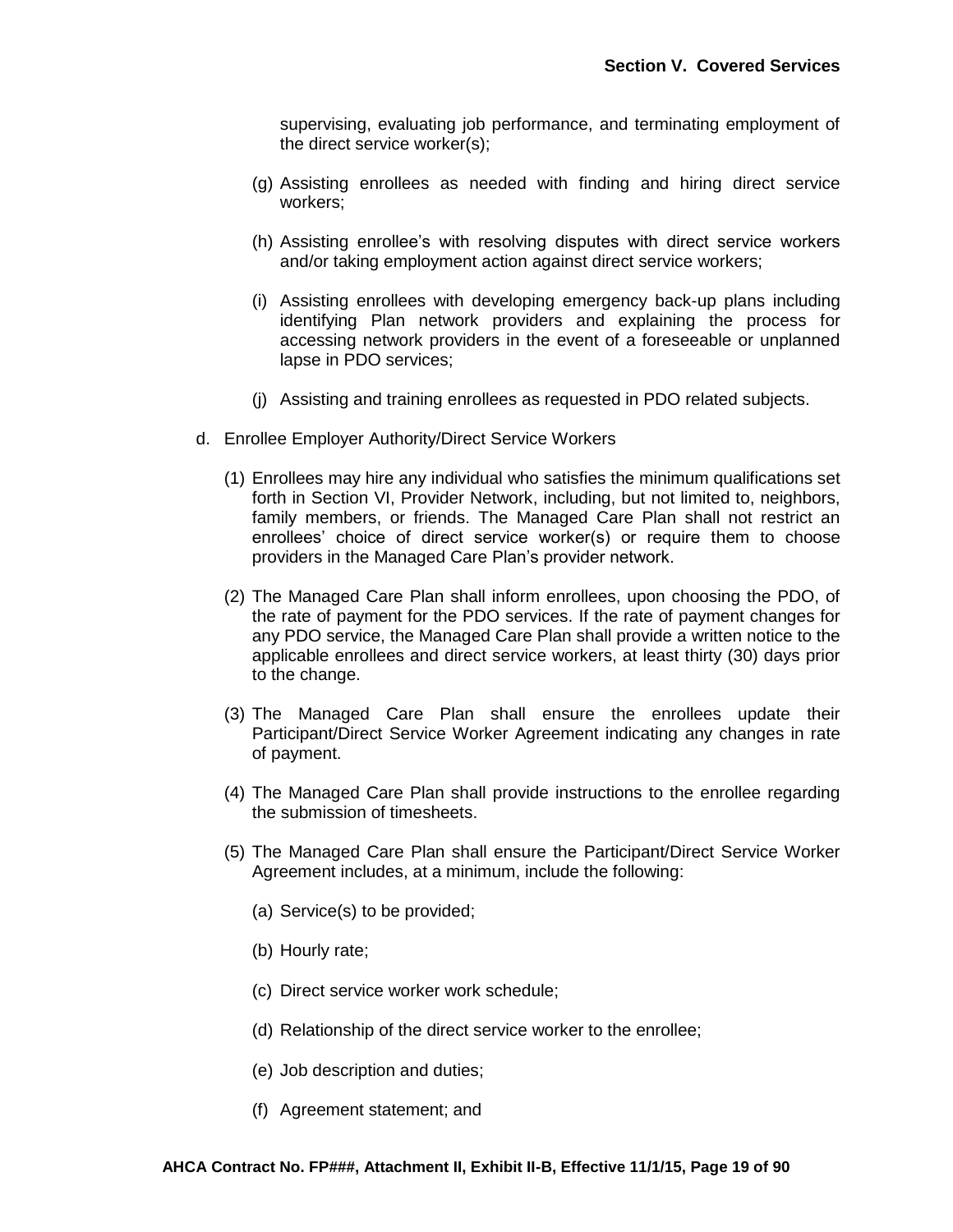- (g) Dated signatures of the case manager, enrollee, and direct service worker.
- (6) The Managed Care Plan shall pay for Level II background screening for at least one representative (if applicable) per enrollee and at least one direct service worker for each service per enrollee, per Contract year. The Managed Care Plan shall receive the results of the background screening and make a determination of clearance, adhering to all requirements in Chapters 435 and 408.809 F.S.
- (7) The Managed Care Plan shall monitor over and under use of services based on payroll and an enrollee's approved care plan and provide reports to the Agency, or its designee.
- e. Fiscal/Employer Agent
	- (1) The Managed Care Plan shall be the Fiscal/Employer Agent (F/EA) for PDO enrollee's or may sub-contract this function. Should any of the F/EA duties be sub-contracted, the Managed Care Plan shall provide enrollees with at least thirty (30) days' notice informing them that the Managed Care Plan shall utilize a subcontractor to perform certain F/EA duties.
	- (2) The Managed Care Plan shall meet all applicable PDO-related Federal and State requirements and shall be operated in accordance with Section 3504 of the Internal Revenue Code, per Revenue Procedure 70-6 and Section 3504 Agent Employment Tax Liability proposed regulations (REG-137036-08) issued by the IRS on January 13, 2010.
	- (3) The Managed Care Plan remain abreast of all federal and state F/EA requirements and tax forms, and shall ensure all materials distributed to enrollees, representatives, direct service workers, and case managers are current, and in accordance with the appropriate federal and state regulations.
	- (4) The Managed Care Plan shall have a separate Federal Employer Identification Number (FEIN) that is used only for purposes of representing enrollees as employers. This FEIN should not be used to file or pay taxes for the Managed Care Plan's staff.
	- (5) The Managed Care Plan shall complete the following payroll and F/EA tasks:
		- (a) Develop a pay schedule and distribute it to all enrollees at least annually;
		- (b) Collect and process timesheets submitted by the enrollee. Resolve any timesheet issues with the enrollee and/or direct service worker;
		- (c) Disburse payroll (no less than twice per month) by direct deposit or prepaid card to each direct service worker who has a complete and current Hiring Packet on file and has provided services to an enrollee as authorized in the enrollee's care plan and the Participant/ Direct Service Worker Agreement by the published pay date;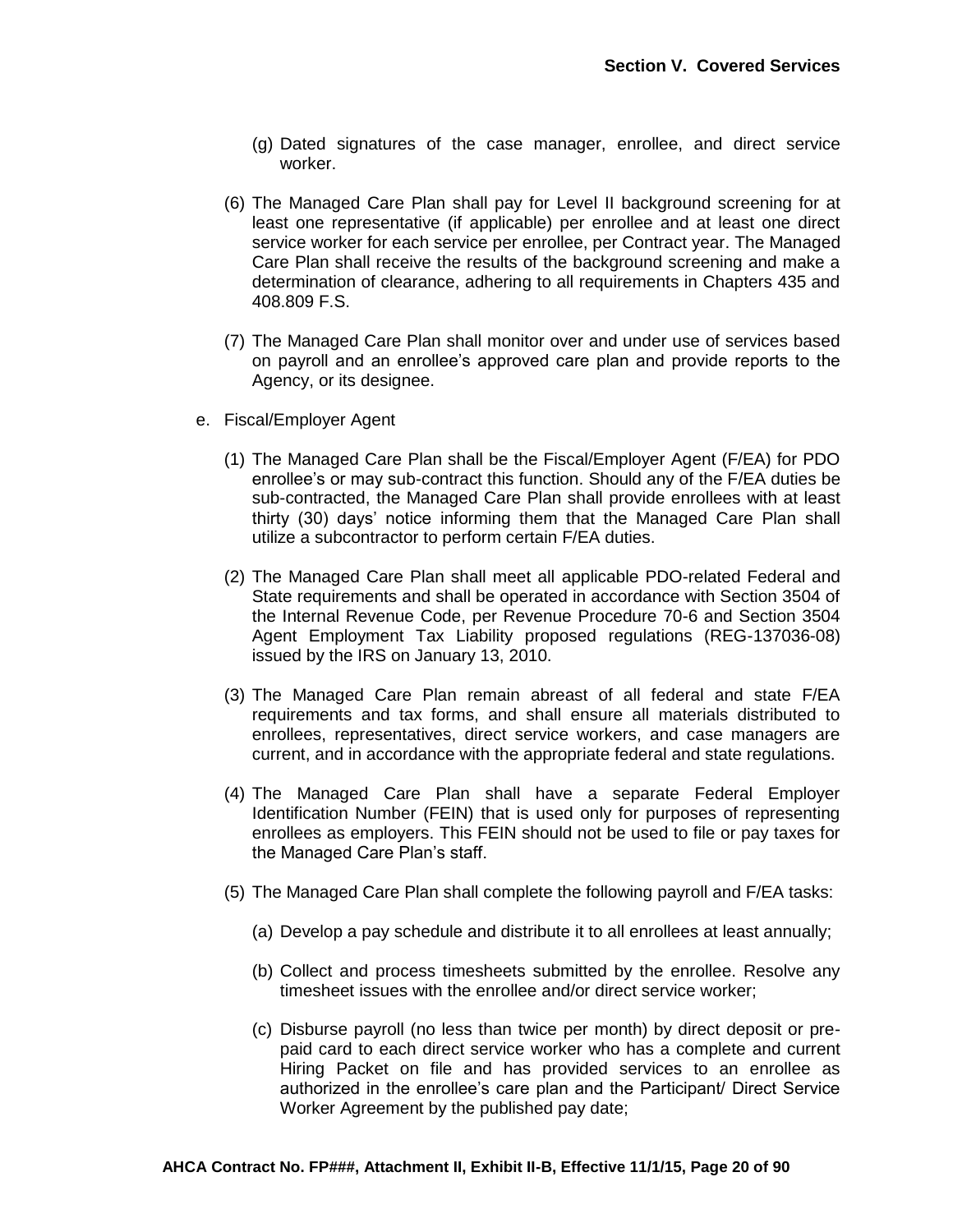- (d) Maintain payroll documentation for all direct service workers;
- (e) Compute, maintain, and appropriately withhold all employer and direct service worker taxes pursuant to federal and state law. All payments that are not in compliance with federal and state tax withholding, reporting, and payment requirements shall be corrected within two (2) business days of identifying an error;
- (f) Process applicable direct service worker garnishments, liens, and levies in accordance with state and federal garnishment rules. Submit payments and reports to applicable agencies per garnishment instructions;
- (g) Deposit direct service worker aggregate payroll deductions per federal and state tax deposit requirements. Federal Income Tax, Social Security and Medicare and enrollee Federal Social Security and Medicare (FICA) taxes in the aggregate per deposit frequency required by an F/EA. (See IRS publication 15-A, located at [www.irs.gov/\)](http://www.irs.gov/);
- (h) Deposit employer aggregate tax deductions per federal and state tax deposit requirements. Federal Unemployment Tax (FUTA) shall be deposited in the aggregate per F/EA deposit frequency. (See IRS publication 15-A, located at [www.irs.gov/\)](http://www.irs.gov/);
- (i) Refund over-collected FICA for direct service workers who earn less than the Federal FICA threshold for the year (See IRS Publication 15, Circular E for threshold information);
- (j) File a single IRS Form 941, Employer's Quarterly Tax Return in the aggregate on behalf of all enrollees represented by the Managed Care Plan. Form 941 is completed using the Managed Care Plan's separate F/EA, FEIN. Wages and taxes reported represent total, aggregate wages and taxes for all enrollees represented by the Managed Care Plan. Schedule B should be completed per rules. The Managed Care Plan shall also complete and submit Schedule R with the Form 941. Schedule R disaggregates each enrollee's employer wages and federal tax liability;
- (k) Adjust Forms 941 as applicable by completing and filing IRS Form 941-X.
- (l) File a single IRS Form 940, Employer's Annual Federal Unemployment Tax Return in the aggregate on behalf of all enrollees represented by the Managed Care Plan. Form 940 is completed using the Managed Care Plan's separate FEIN. Wages and FUTA tax reported represent total, aggregate wages and taxes for all enrollees represented by the Managed Care Plan. Note: Even Managed Care Plans incorporated with a nonprofit 501c3 status SHALL file and pay FUTA on behalf of enrollees;
- (m)Process and distribute IRS Forms W-2 to the direct service workers and submit them electronically according to IRS Form W-2 instructions, per IRS rules and regulations;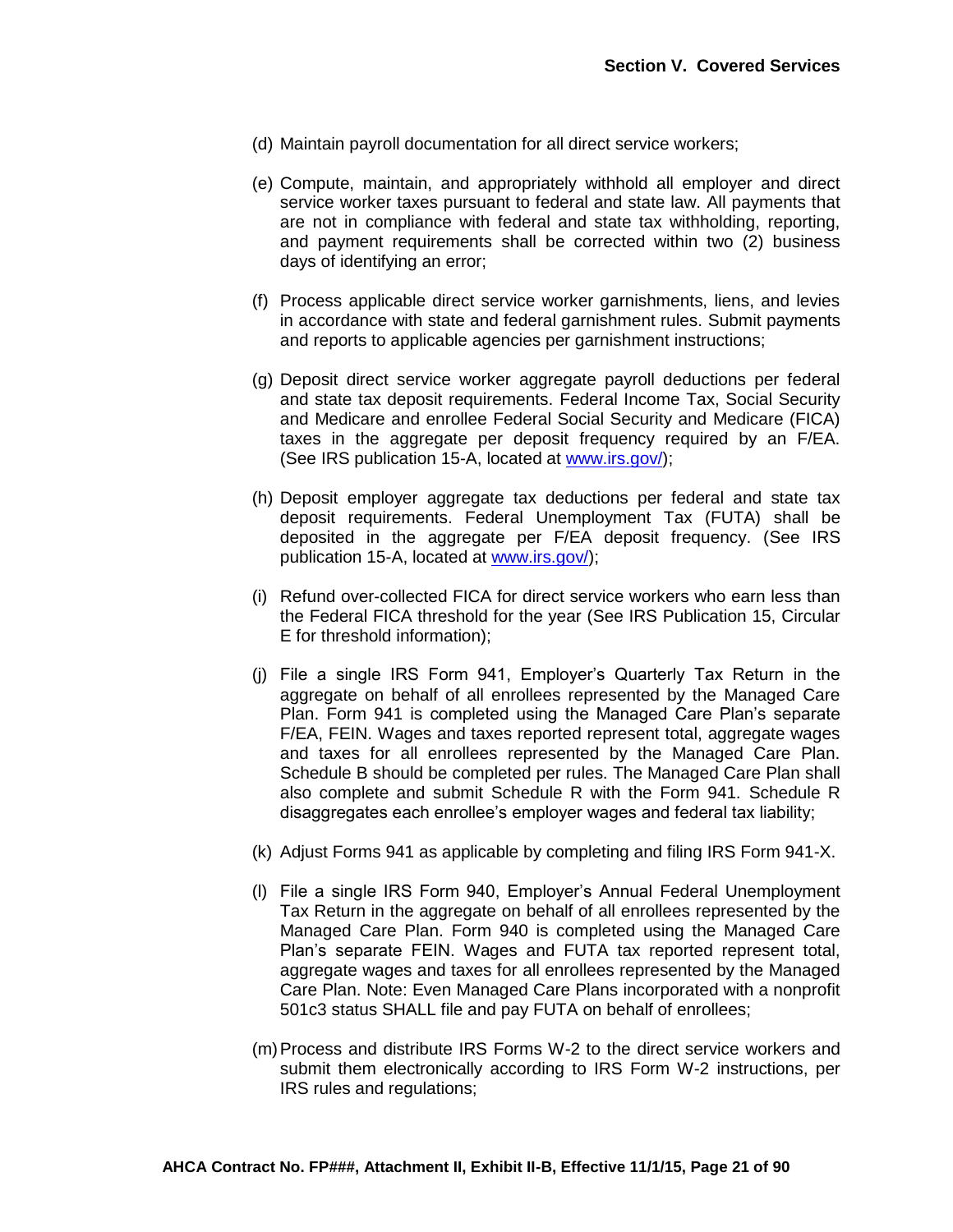- (n) Track payroll disbursed to all direct service workers and provide reports as may be required by the Agency or its designee in accordance with this Contract;
- (o) Provide written notification to the case manager and enrollee if utilization is less than 10% of the monthly hours as approved on the authorized care plan for more than one month;
- (p) Obtain workers' compensation coverage for the enrollee's direct service workers, if required by Florida statute or rule (see, e.g., Chapter 440, F.S., and Rule 69L, F.A.C.), which shall be funded by the Managed Care Plan;
- (q) Comply with, and support enrollee compliance with, state workers' compensation audits as applicable;
- (r) Prepare for and support enrollee preparation for unemployment claim proceedings, as applicable;
- (s) Maintain records in compliance with Fair Labor Standards Act requirements for employers;
- (t) Ensure a payroll system with maximum data integrity in which direct service workers are not paid above authorized hours as prescribed in the enrollee's care plan and the Participant/Direct Service Worker Agreement;
- (u) Respond to requests for direct service worker employment verification;
- (v) Perform all duties regarding disenrollment of an enrollee from the PDO, including final federal and state tax filings and payments and revocation of accounts, numbers, and authorizations previously obtained by the Managed Care Plan. This includes retiring the FEIN and State Unemployment Tax Account (SUTA) Number;
- (w) Provide a transitioning enrollee's new plan with the enrollee's FEIN and SUTA numbers.
- f. PDO Monitoring

The Managed Care Plan shall monitor for compliance with PDO requirements, and shall report to the Agency or its designee upon request for an annual F/EA Quality Assessment and Performance Review, including:

- (1) Whether timesheets are signed by the enrollee (or enrollee's authorized representative, if applicable) and the direct service worker;
- (2) Utilization of services based on payroll and an enrollee's approved care plan;
- (3) Whether services, duties, and hours listed on the Participant/Direct Service Worker Agreement are in compliance with the authorized care plan;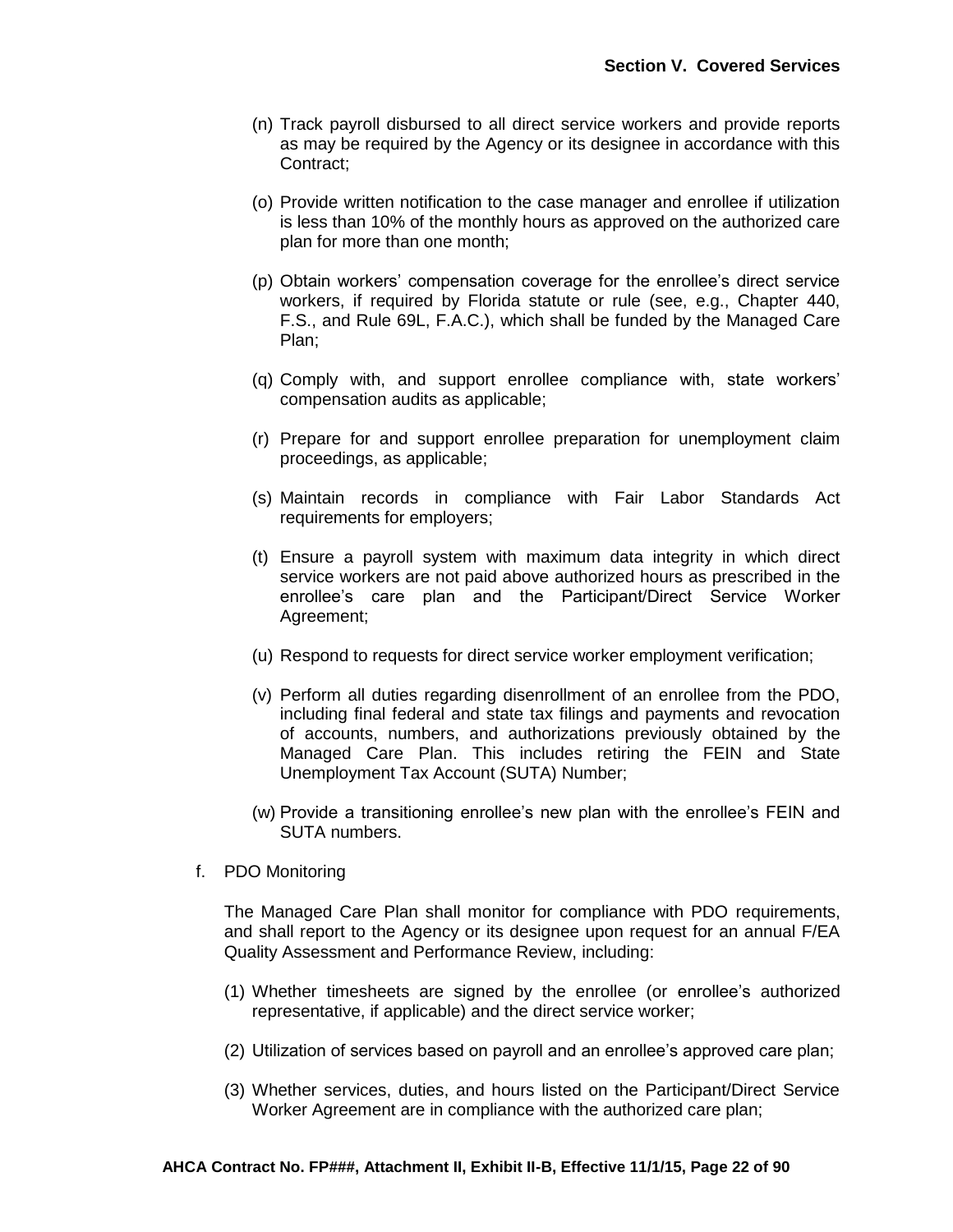- (4) Whether direct service workers are qualified pursuant to the PDO Participant Guidelines and the PDO Manual, prior to providing services to an enrollee;
- (5) Duplication of PDO and non-PDO services.

### **3. Home-Like Environment and Community Inclusion - (HCB Characteristics)**

- a. Each enrollee is guaranteed the right to receive home and community-based services in a home-like environment and participate in his or her community regardless of his or her living arrangement.
- b. The Managed Care Plan shall ensure enrollees who reside in assisted living facilities and adult family care homes reside in a home-like environment, and are integrated into their community as much as possible, unless medical, physical, or cognitive impairments restrict or limit exercise of these options which, at a minimum, includes the following characteristics:
	- (1) Choice of: private or semi-private rooms; roommate for semi-private rooms; locking door to living unit; access to telephone and length of use; eating schedule; and participation in facility and community activities;
	- (2) Ability to have unlimited visitation; and snacks as desired; and
	- (3) Ability to prepare snacks as desired; and maintain personal sleeping schedule.
- c. The Managed Care Plan shall include language in the enrollee handbook explaining the enrollee's right to receive home and community-based services in a HCB characteristic compliant setting regardless of their living arrangement. It shall provide enrollees with information regarding the community integration goal planning process and their participation in that process.
- d. The case manager shall work with the enrollee and their providers as appropriate to facilitate the enrollee's personal goals and community activities. The case manager is responsible for continuously educating the enrollee of their rights and documenting their efforts in the case file for Agency review.
- e. The case manager shall discuss these rights with enrollees residing in assisted living facilities and adult family care homes at least annually and document this in the case file for Agency review.
- f. The Managed Care Plan shall include language provided by the Agency pursuant to HCB characteristics in its provider contract agreements with assisted living facility and adult family care home providers, and shall require these providers to be in compliance with the Assisted Care Communities Resident Bill of Rights per s. 429.28, Florida Statutes.
- g. The Managed Care Plan shall verify during the credentialing and recredentialing process that assisted living facilities and adult family care homes conform to the HCB characteristics as described herein. Verification shall include on-site review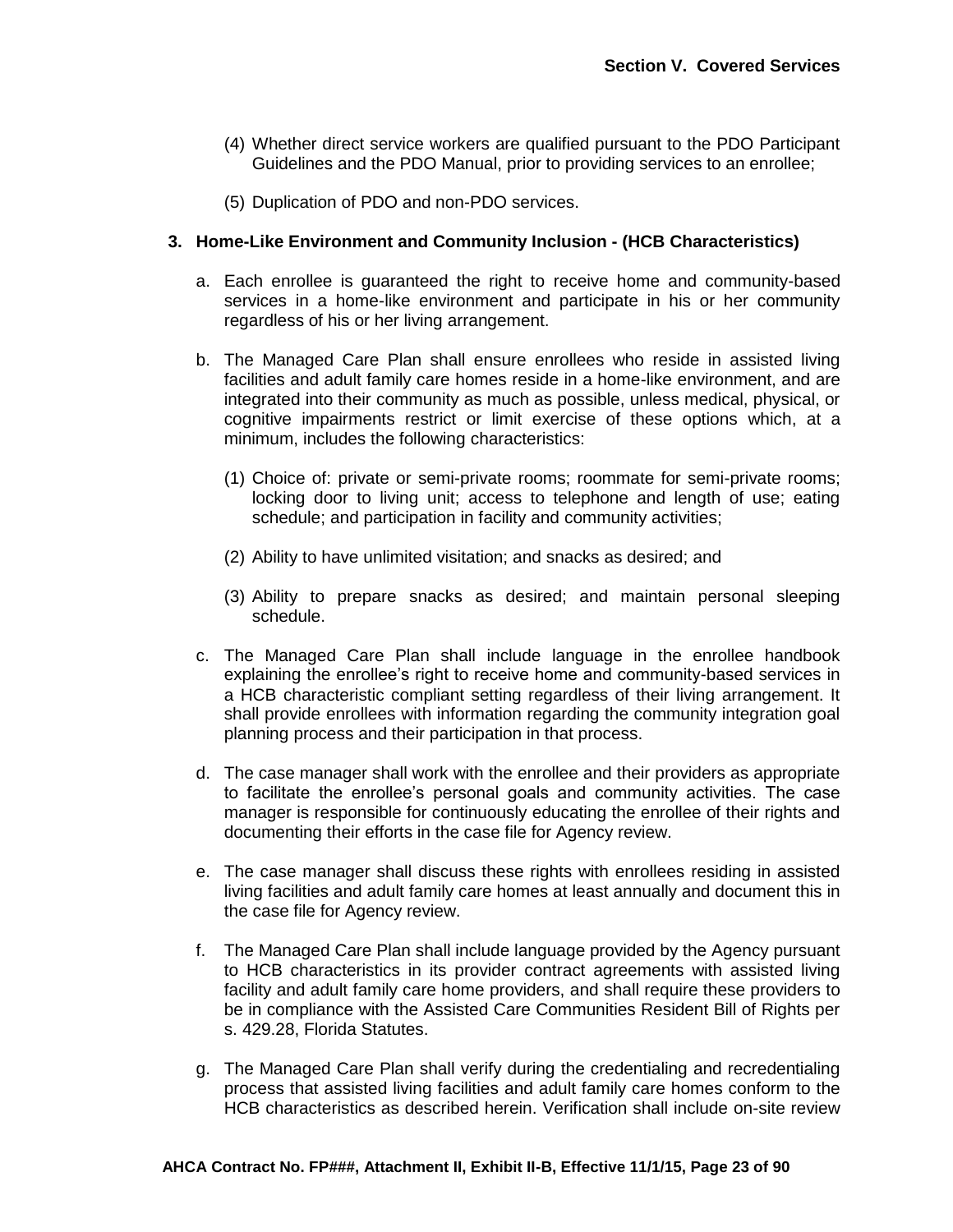of the facilities by the managed care plan staff prior to the Managed Care Plan offering the provider as a provider choice to enrollees.

- h. The Managed Care Plan shall include documentation of all network assisted living facility and adult family care homes' compliance with the requirements of this contract in each provider's credentialing and recredentialing file for Agency review.
- i. The Managed Care Plan shall take corrective action as necessary if the Managed Care Plan or the Agency concludes an assisted living facility or adult family care home does not meet the HCB characteristics.
- j. Upon receipt of finding an assisted living facility or adult family care home is not in compliance with and part of the HCB characteristics, the Managed Care Plan shall have fifteen (15) business days to both ensure the deficiencies are rectified and submit accompanying documentation to the Agency, or if required, to submit a corrective action plan.
- k. The Managed Care Plan shall not place, shall not continue to place, and shall not receive reimbursement for, enrollees in an assisted living facility or adult family care home that does not meet the HCB characteristics and/or does not have an effective provider agreement including the HCB characteristic language provided by the Agency.
- l. The Managed Care Plan shall transition enrollees out of assisted living facilities and adult family care homes that do not meet HCB characteristics and do not take corrective action if the enrollee wishes to remain enrolled in the Managed Care Plan.
- m. The Managed Care Plan may involuntarily disenroll an enrollee who wishes to remain in an assisted living facility or adult family care home that does not comply with HCB characteristics pursuant to this Contract.

## **B. Expanded Benefits**

There are no additional expanded benefits provisions unique to the LTC managed care program.

## **C. Excluded Services**

There are no additional excluded services provisions unique to the LTC managed care program.

## **D. Coverage Provisions**

## **1. Case Closure Standard**

a. Case managers are required to provide community referral information on available services and resources to meet the needs of enrollees who are no longer eligible for the Long-term Care component of the SMMC program.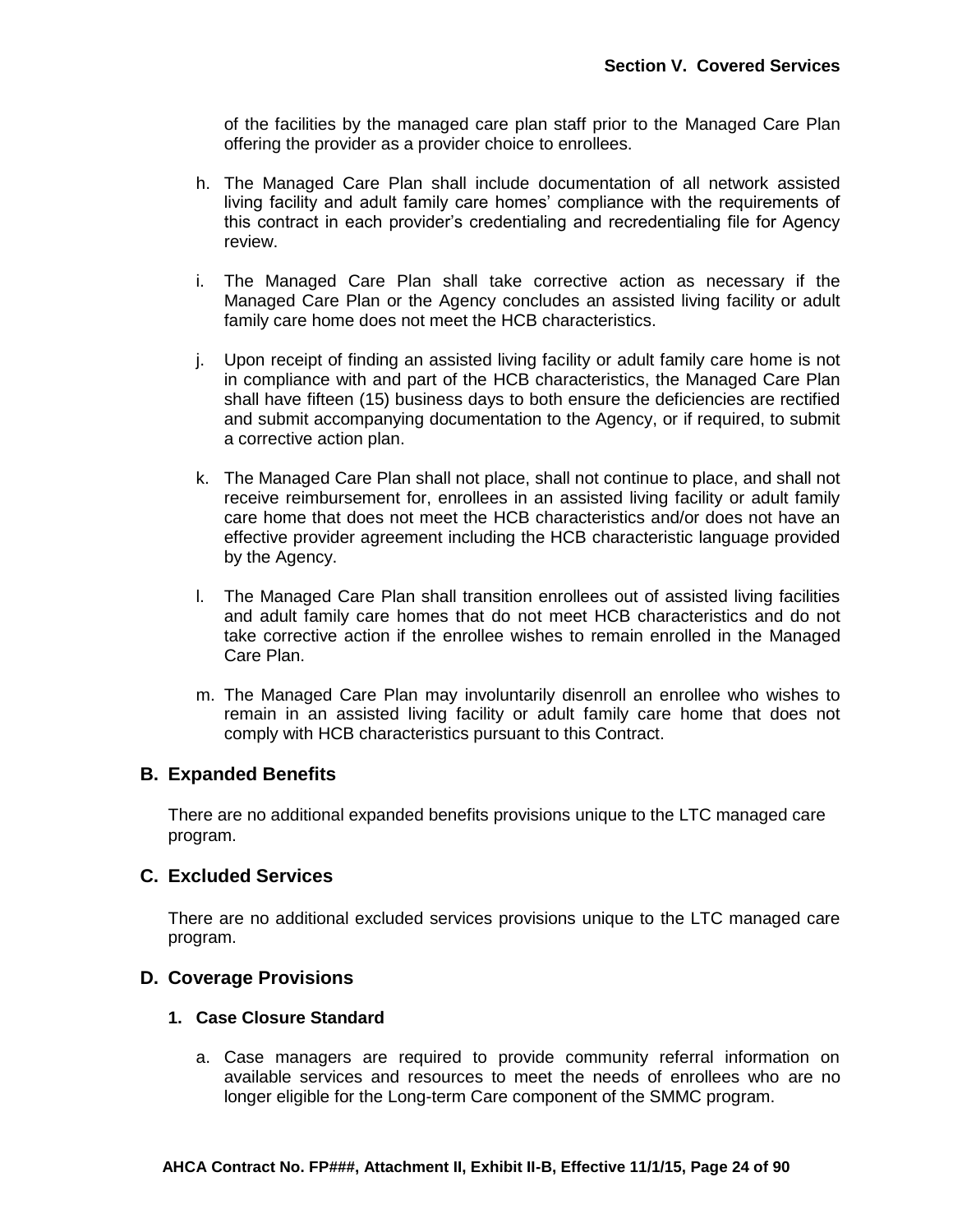- b. If a service is closed because the Managed Care Plan has determined that it is no longer medically necessary, the enrollee shall be given a written Notice of Action regarding the intent to discontinue the service that contains information about his/her rights with regards to that decision.
- c. When the enrollee's enrollment will be changed to another Managed Care Plan, the case manager shall coordinate a transfer between the managed care plans. This includes transferring case management records from the prior twelve (12) months to the new managed care plan.
- d. The case manager is responsible for notification of and coordination with service providers to assure a thorough discharge planning process and transition case management.
- e. Case notes shall be updated to reflect closure activity, including, but not limited to:
	- (1) Reason for the closure;
	- (2) Enrollee's status at the time of the closure; and
	- (3) Referrals to community resources if the enrollee is no longer Medicaid eligible.

### **2. Abuse/Neglect and Critical Incident Reporting Standard**

The Managed Care Plan shall ensure the adherence to the following provisions:

- a. Suspected cases of abuse, neglect and/or exploitation must be reported to the Florida Abuse Hotline (1-800-96A-BUSE) (see s. 415.1034, F.S.). The DCF Adult Protective Services Program has the responsibility for investigating allegations of abuse and neglect of elders and individuals with disabilities, once a report has been accepted by the Abuse Hotline. Abuse Hotline assigns reports of abuse, neglect and/or exploitation to the appropriate Adult Protective Services Unit. If the investigation requires the enrollee to move from his/her current location(s), the Managed Care Plan shall assist the investigator in finding a safe living environment or another participating provider of the enrollee's choice.
- b. After receiving an intake from the Florida Abuse Hotline, the Adult Protective Investigator assigns a risk-level designation of "low," "intermediate" or "high" for each referral. If the enrollee needs immediate protection from further harm, which can be accomplished completely or in part with the provision of home and community-based services, the referral is designated "high" risk. The Managed Care Plan shall serve enrollees who have been designated "high" risk within seventy-two (72) hours after being referred to the Managed Care Plan from the Florida Adult Protective Services Unit or designee, as mandated by Florida Statute. To ensure that Adult Protective Investigators can easily contact the Managed Care Plan, the Managed Care Plan shall provide Adult Protective Services a primary and back-up contact person, including a telephone number,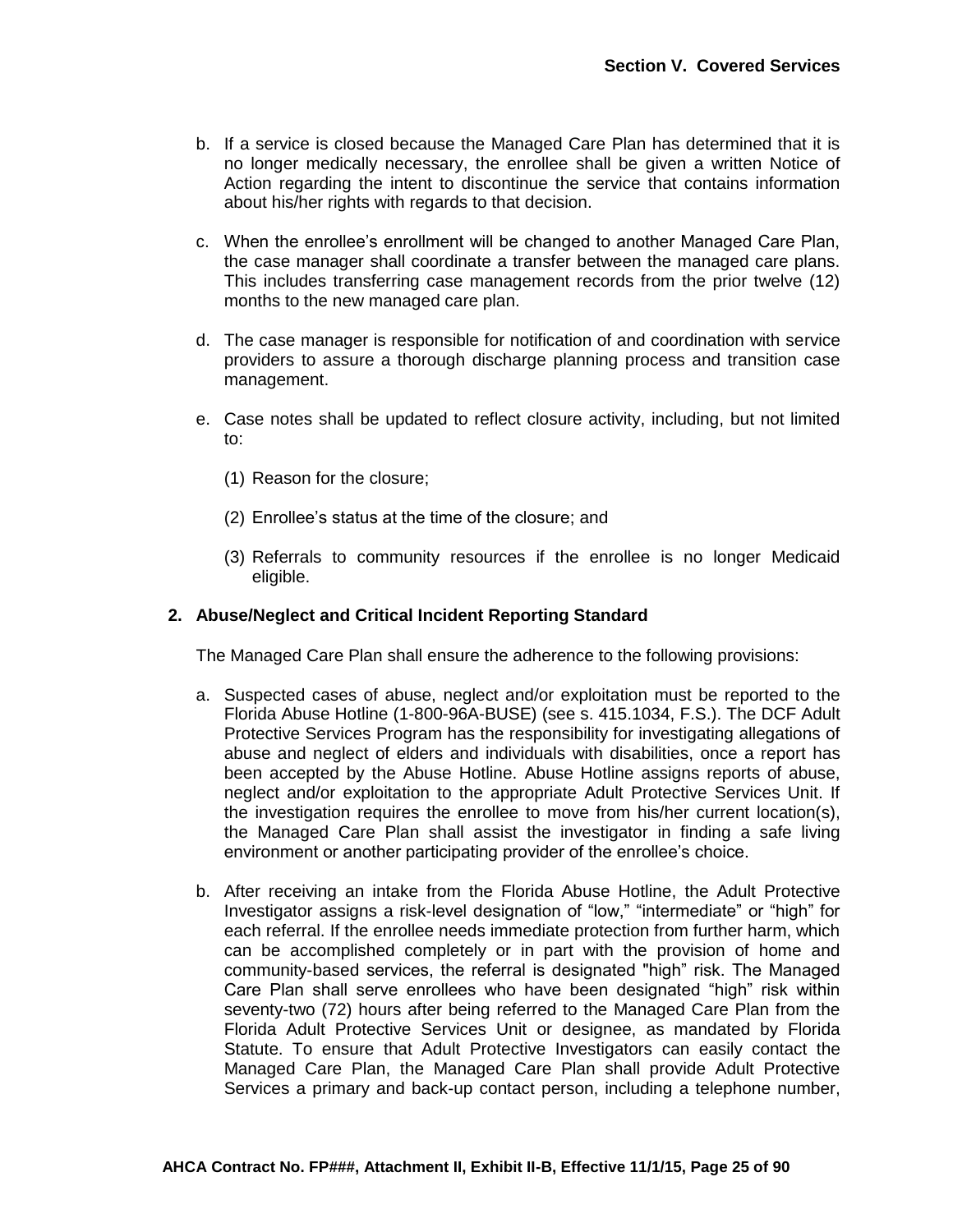for "high" risk referrals. The Managed Care Plan's contacts shall return calls from Adult Protective Services within twenty-four (24) hours of initial contact.

- c. Documentation related to the suspected abuse, neglect or exploitation, including the reporting of such, must be kept in a file, separate from the enrollee's case file, that is designated as confidential. This documentation will consist of only the necessary elements for the treatment of, and service delivery to a vulnerable adult. Such file shall be made available to the Agency upon request.
- d. Enrollee quality of care issues must be reported to and a resolution coordinated with the Managed Care Plan's Quality Management Department.

#### **3. Monitoring of Care Coordination and Services**

- a. The Managed Care Plan shall describe inter-departmental interface with UM, Care Coordination, Quality Management and inter-agency coordination (e.g., DOEA, AHCA) in the Case Management Program Description. Interface shall include electronic and written reports and verbal communication required for coordination of care planning activities.
- b. Service Gap Identification and Contingency Plan
	- (1) The Managed Care Plan shall ensure the case manager review, with the enrollee and/or enrollee's authorized representative, the Managed Care Plan's process for immediately reporting any unplanned gaps in service delivery at the time of each plan of care review for each HCBS enrollee receiving in-home HCBS.
	- (2) The Managed Care Plan shall develop a standardized system for verifying and documenting the delivery of services with the enrollee or enrollee's authorized representative after authorization. The case manager shall verify the Managed Care Plan's documentation of assisted living services components on the individualized plan of care and their delivery as detailed in the plan of care during each face-to-face review.
	- (3) The Managed Care Plan shall develop a form for use as a Service Gap Contingency and Back-Up Plan for enrollees receiving HCBS in the home. A gap in in-home HCBS is defined as the difference between the number of hours of home care worker critical service scheduled in each enrollee's HCBS plan of care and the hours of the scheduled type of in-home HCBS that are actually delivered to the enrollee. This form shall be reviewed and approved by the Agency prior to implementation. The Service Gap Contingency and Back-Up Plan shall also be completed for those enrollees who will receive any of the following HCBS services that allow the enrollee to remain in their own home:
		- (a) Personal Care/Attendant Care Services, including participant directed services;
		- (b) Homemaker;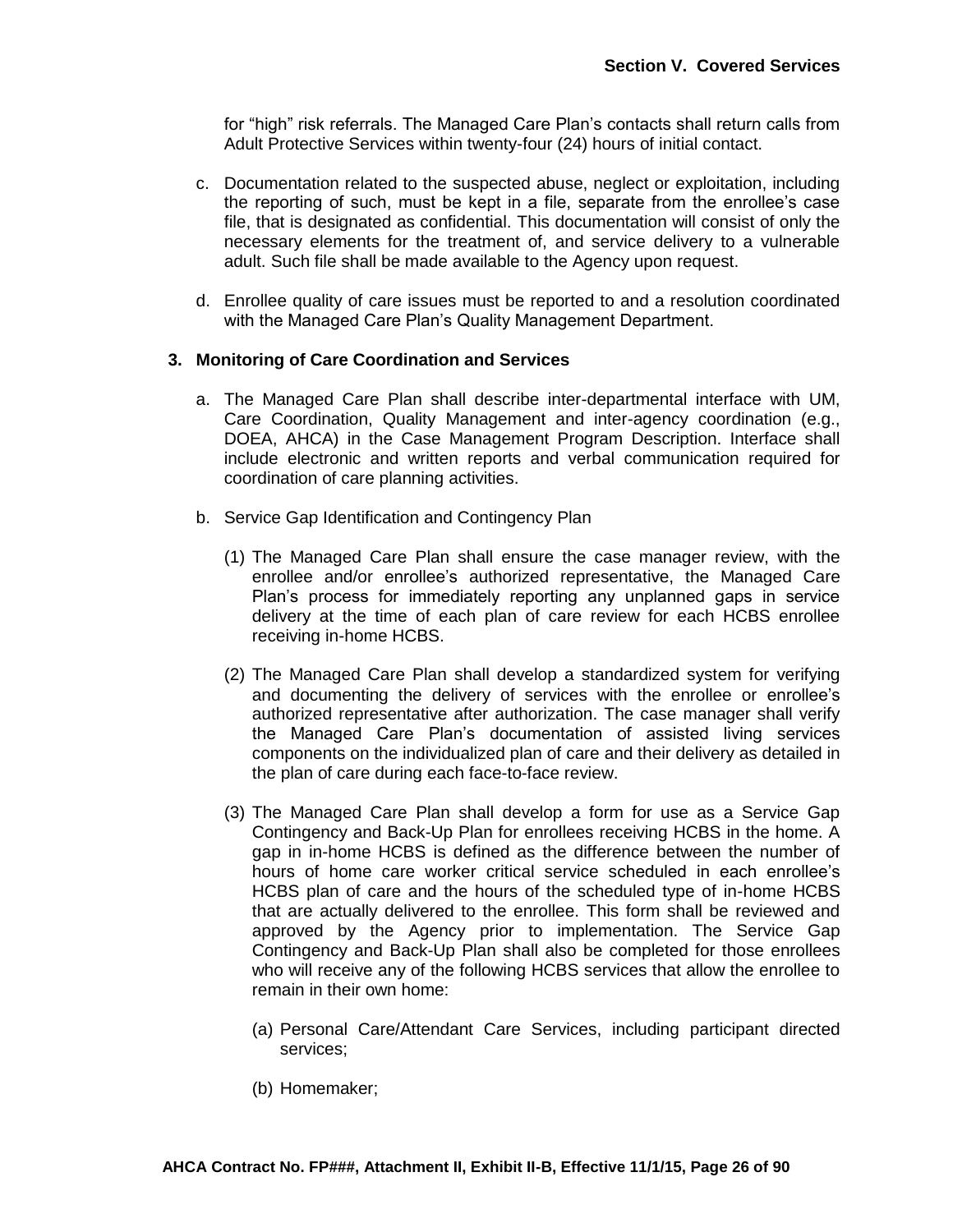- (c) In-Home Respite; and/or
- (d) Skilled and intermittent Nursing.
- (4) The following situations are not considered gaps:
	- (a) The enrollee is not available to receive the service when the service provider arrives at the enrollee's home at the scheduled time;
	- (b) The enrollee refuses the caregiver when s/he arrives at the enrollee's home, unless the service provider's ability to accomplish the assigned duties is significantly impaired by the caregiver's condition or state (e.g., drug and/or alcohol intoxication);
	- (c) The enrollee refuses services;
	- (d) The provider agency or case manager is able to find an alternative service provider for the scheduled service when the regular service provider becomes unavailable;
	- (e) The enrollee and regular service provider agree in advance to reschedule all or part of a scheduled service; and/or
	- (f) The service provider refuses to go or return to an unsafe or threatening environment at the enrollee's residence.
- (5) The contingency plan shall include information about actions that the enrollee and/or enrollee's authorized representative should take to report any gaps and what resources are available to the enrollee, including on-call back-up service providers and the enrollee's informal support system, to resolve unforeseeable gaps (e.g., regular service provider illness, resignation without notice, transportation failure, etc.) within three (3) hours unless otherwise indicated by the enrollee. The informal support system shall not be considered the primary source of assistance in the event of a gap, unless this is the enrollee's/family's choice.
- (6) The Managed Care Plan's contingency plan shall include the telephone numbers for provider and/or Managed Care Plan that will be responded to promptly twenty-four hours per day, seven days per week (24/7).
- (7) In those instances where an unforeseeable gap in in-home HCBS occurs, it is the responsibility of the Managed Care Plan to ensure that in-home HCBS are provided within three hours of the report of the gap. If the provider agency or case manager is able to contact the enrollee or enrollee's authorized representative before the scheduled service to advise him/her that the regular service provider will be unavailable, the enrollee or enrollee's authorized representative may choose to receive the service from a back-up substitute service provider, at an alternative time from the regular service provider or from an alternate service provider from the enrollee's informal support system. The enrollee or enrollee's authorized representative has the final say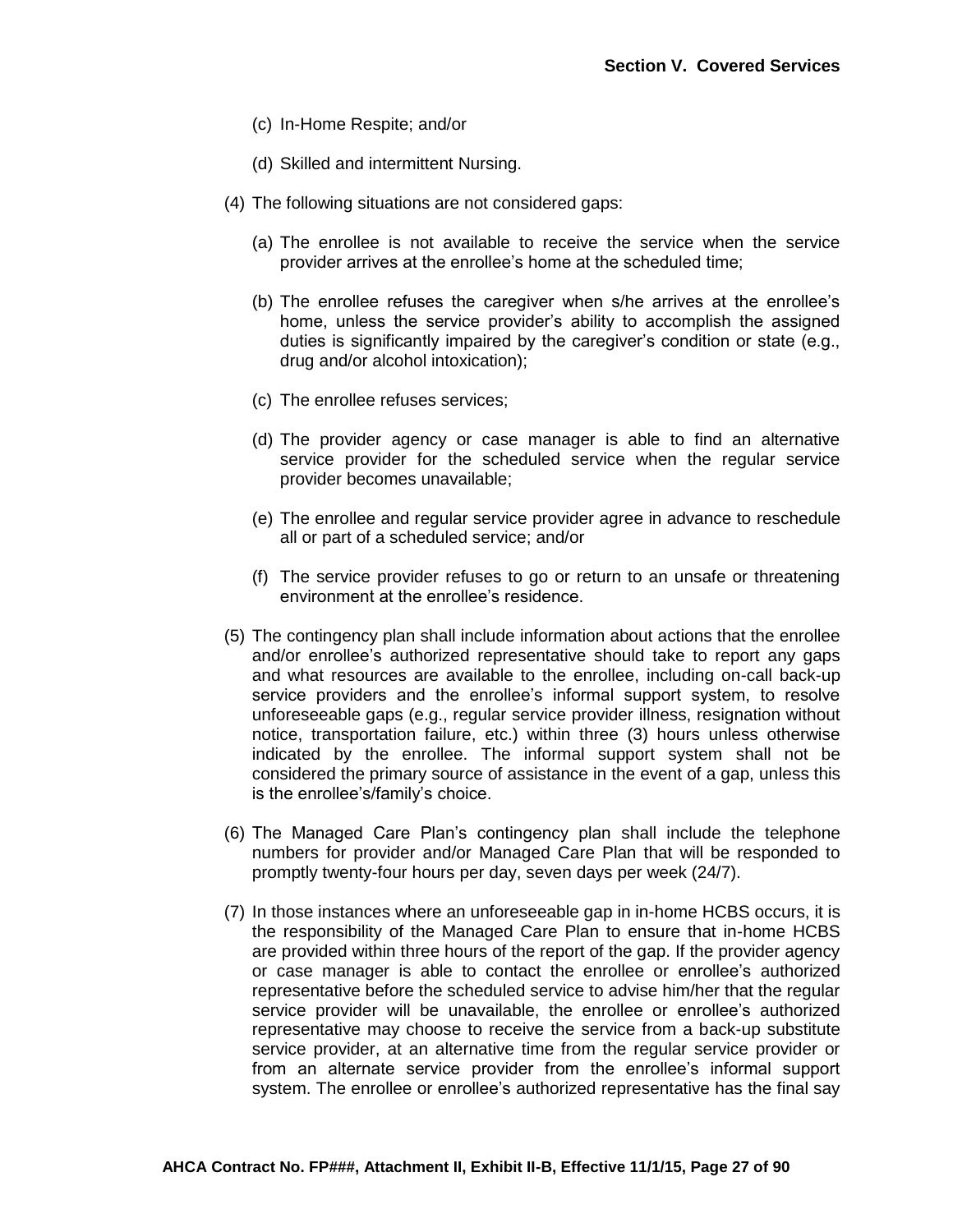in how (informal versus paid service provider) and when care to replace a scheduled service provider who is unavailable will be delivered.

- (8) When the Managed Care Plan is notified of a gap in services, the enrollee or enrollee's authorized representative shall receive a response acknowledging the gap.
- (9) The contingency plan shall be discussed with the enrollee or enrollee's authorized representative at least quarterly. A copy of the contingency plan shall be given to the enrollee when developed and, as updated.

#### **4. Monitoring Activities**

- a. The Managed Care Plan shall implement a systematic method of monitoring its case management program to include, but not be limited to conducting quarterly case file audits and quarterly reviews of the consistency of enrollee assessments/service authorizations (inter-rater reliability). The Managed Care Plan shall compile reports of these monitoring activities to include an analysis of the data and a description of the continuous improvement strategies the Managed Care Plan has taken to resolve identified issues. This information shall be submitted to the Agency on a quarterly basis, thirty (30) days after the close of each quarter.
- b. The case management case file audit tool to be used by the Managed Care Plan shall be approved by the Agency prior to implementation and revision.
- c. The Managed Care Plan shall have data collection and analysis capabilities that enable the tracking of enrollee service utilization, cost and demographic information and maintain documentation of the need for all services provided to enrollees.
- d. The Managed Care Plan shall provide reports demonstrating case management monitoring and evaluation as specified in Section XIV, Reporting Requirements, and the Managed Care Plan Report Guide. These reports shall include results for the following performance measures but not limited to:
	- (1) Level of care related reassessments within three-hundred thirty-five (335) days of previous level of care determination;
	- (2) Complete and accurate level of care forms for annual re-evaluations sent to CARES within thirty (30) days of LOC due date;
	- (3) Number and percent of staff meeting mandated abuse, neglect and exploitation training requirements;
	- (4) Plan of care audit results;
	- (5) Number and percentage of enrollee plans of care being distributed within ten (10) business days of development, or as updated, to the enrollee's PCP;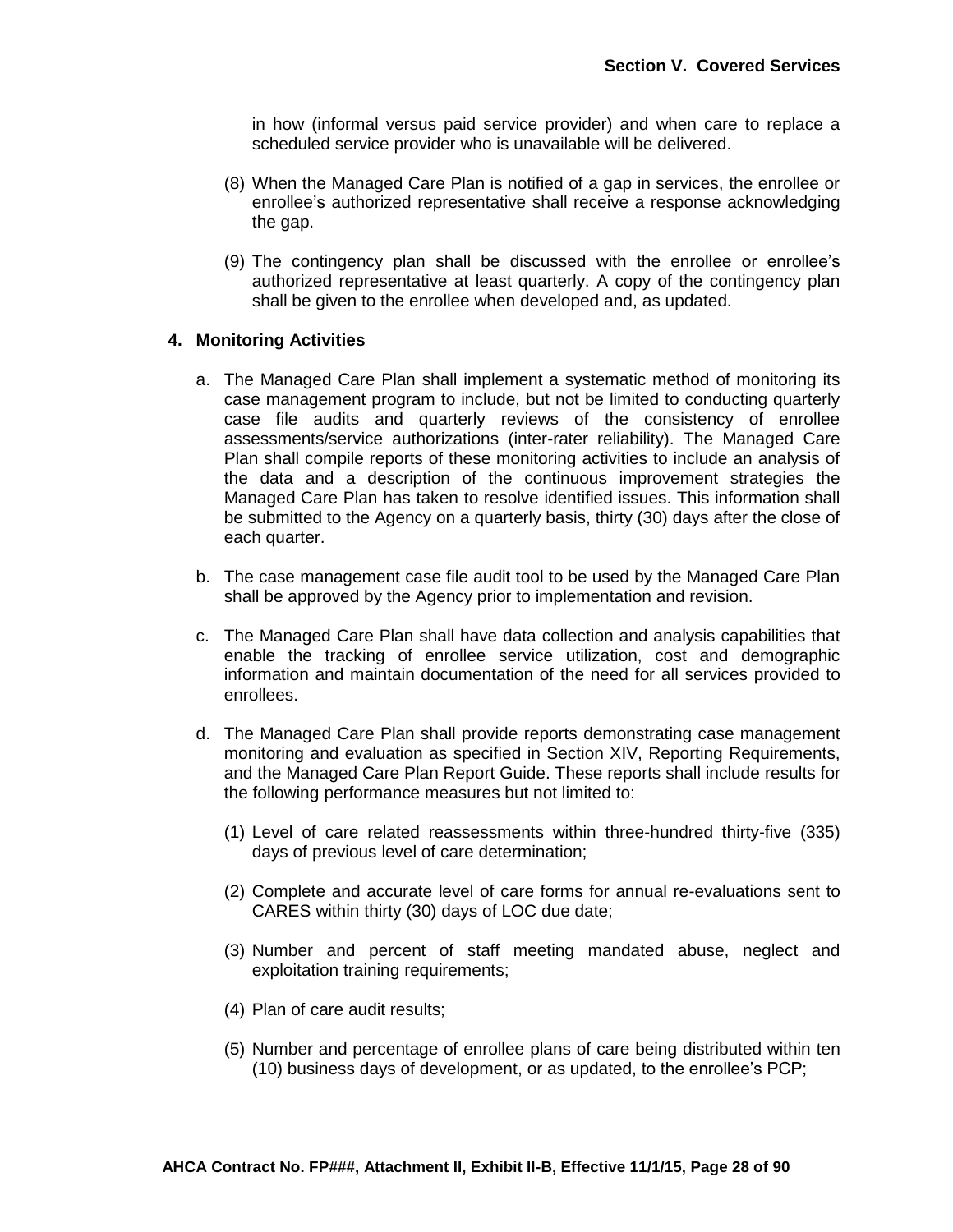- (6) Number and percentage of plans of care/summaries where enrollee participation is verified by signatures;
- (7) Number and percentage of enrollee plans of care reviewed for changing needs on a face-to-face basis at least every three (3) months and updated as appropriate;
- (8) Number and percentage of plan of care services delivered according to the plan of care as to service type, scope, amount and frequency;
- (9) Number and percentage of enrollees with plans of care addressing all identified care needs;
- (10) Number/percent of critical incidents reported within twenty-four (24) hours to the appropriate agency;
- (11) Number and percent of case files that include evidence that advance directives were discussed with the enrollee; and
- (12) Number and percent of enrollees requesting a Fair Hearing and outcomes.
- e. The Managed Care Plan shall develop an organized quality assurance and quality improvement program to enhance delivery of services through systemic identification and resolution of enrollee issues as specified in Section VII, Quality and Utilization Management.
- f. The Managed Care Plan shall develop a recording and tracking system log for enrollee complaints and resolutions and identify and resolve enrollee satisfaction issues, as specified in Core Provision, Section IV, Enrollee Services and Grievance Procedures.

#### **5. Missed Services**

The Managed Care Plan shall submit a monthly summary report of all missed facility and non-facility services in accordance with Section XIV, Reporting Requirements, and the Managed Care Plan Report Guide. For months without missed services, the Managed Care Plan shall submit a report explaining that no authorized covered services were missed during the reported month.

### **6. Continuity of Care During Temporary Loss of Eligibility**

The Managed Care Plan shall provide covered services to enrollees who lose eligibility for up to sixty (60) days. Likewise, care coordination/case management services shall continue for such enrollees for up to sixty (60) days.

### **7. Behavioral Health**

The Managed Care Plan is responsible for coordinating with other entities available to provide behavioral health services including: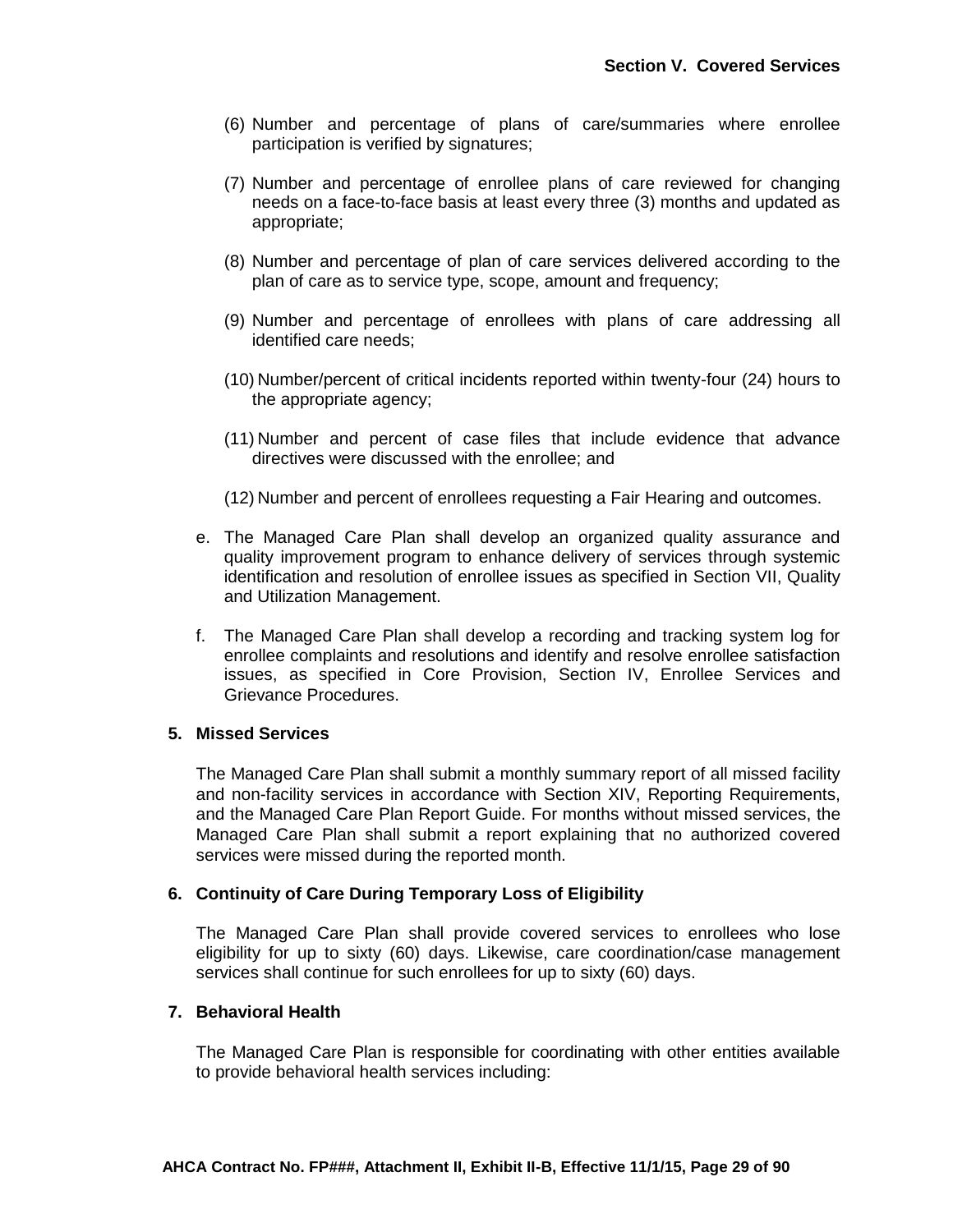- a. Developing and implementing a plan to ensure compliance with s. 394.4574, F.S., related to services provided to residents of licensed assisted living facilities that hold a limited mental health license. A cooperative agreement, as defined in s. 429.02, F.S., shall be developed with the ALF if an enrollee is a resident of the ALF.
- b. Ensuring that appropriate behavioral health screening and assessment services are provided to plan enrollees and that medically necessary mental health targeted case management and behavioral health care services are available to all enrollees who reside in this type of setting.
- c. Educating Managed Care Plan staff on screening; privacy and consent regulations and procedures; referral processes; and follow-up and provider coordination requirements.
- d. Developing a systematic process for coordinating referrals to services for enrollees who request or who are identified by screening as being in need of behavior health care, by facilitating contact with the Medical Assistance managed care plan or other relevant entity or referring them to treatment providers for assessment and treatment.
- e. Documenting all efforts to coordinate services, including the following:
	- (1) Authorizations for release of information;
	- (2) Intake and referral;
	- (3) Diagnosis and evaluation;
	- (4) Needs assessment;
	- (5) Plan of care development;
	- (6) Resource assessment;
	- (7) Plan of care implementation;
	- (8) Medication management;
	- (9) Progress reports;
	- (10) Reassessment and revision of plans of care; and
	- (11) Routine monitoring of services by appropriate clinical staff.
- f. Coordinating with other entities available to ensure that a community living support plan is developed and updated for each enrollee who is a resident of an LMH-ALF. The Managed Care Plan shall ensure the community living support plan is implemented as written.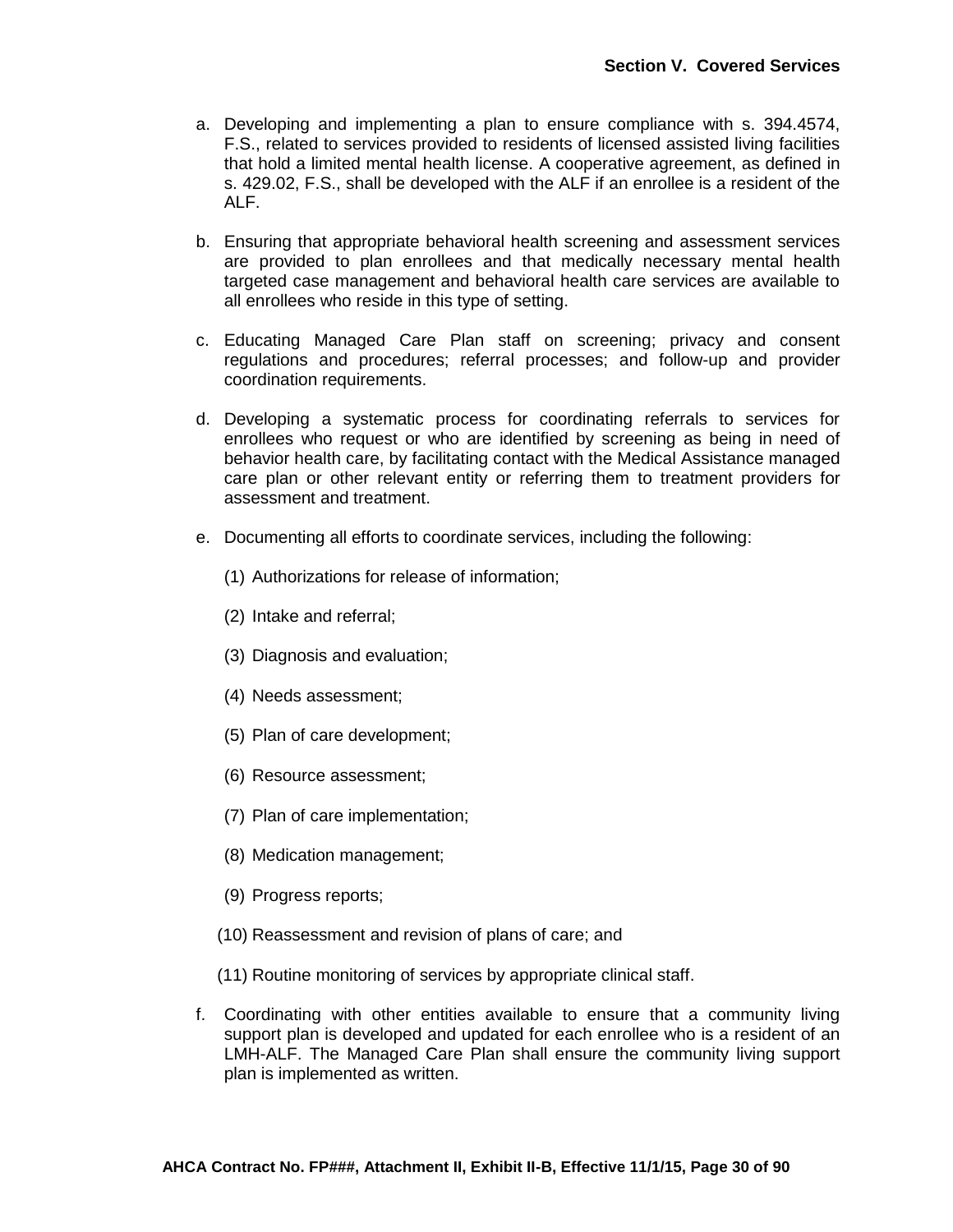- g. Coordinating care (including communication of medication management, treatment plans and progress among behavioral health providers, medical specialists and Long-term Care providers).
- h. Ensure that a quarterly review of the enrollee's plan of care is conducted to determine the appropriateness and adequacy of services, and to ensure that the services furnished are consistent with the nature and severity of needs. Documentation of this quarterly review shall be maintained on file and provided at the Agency's request.
- i. Maintaining information about the enrollee's behavioral health condition, the types of services to be furnished, the amount, frequency and duration of each service, and the provider who will furnish each service.
- j. Provide training to the ALF staff and administrators of the procedures to follow should an urgent or emergent behavior health condition arise and ensuring that the procedures are followed; Assist the facility to develop and implement procedures for responding to urgent and emergent behavior health conditions, if none exist.
- k. Ensuring that facilities are fully compliant with the voluntary, involuntary and transport provisions of the Baker Act (see chapters 394, 400 and 429, F.S.) for Long-term Care residents who are sent to a hospital or Baker Act receiving facility for psychiatric issues.
- l. Ensuring through monitoring and reporting that facilities are fully compliant with Baker Act requirements (see s. 394.451, F.S.).
- m. Provide training to ALF staff which includes:
	- (1) Signs and symptoms of mental illness;
	- (2) Behavior management strategies;
	- (3) Identification of suicide risk and management;
	- (4) Verbal de-escalation strategies for aggressive behavior;
	- (5) Trauma informed care;
	- (6) Documentation and reporting of behavior health concerns; and
	- (7) Abuse, neglect, exploitation and incident reporting standards (as found in Core Provisions, Section VII, Quality and Utilization Management.)

### **E. Care Coordination / Case Management**

**1. Case Management Program Description**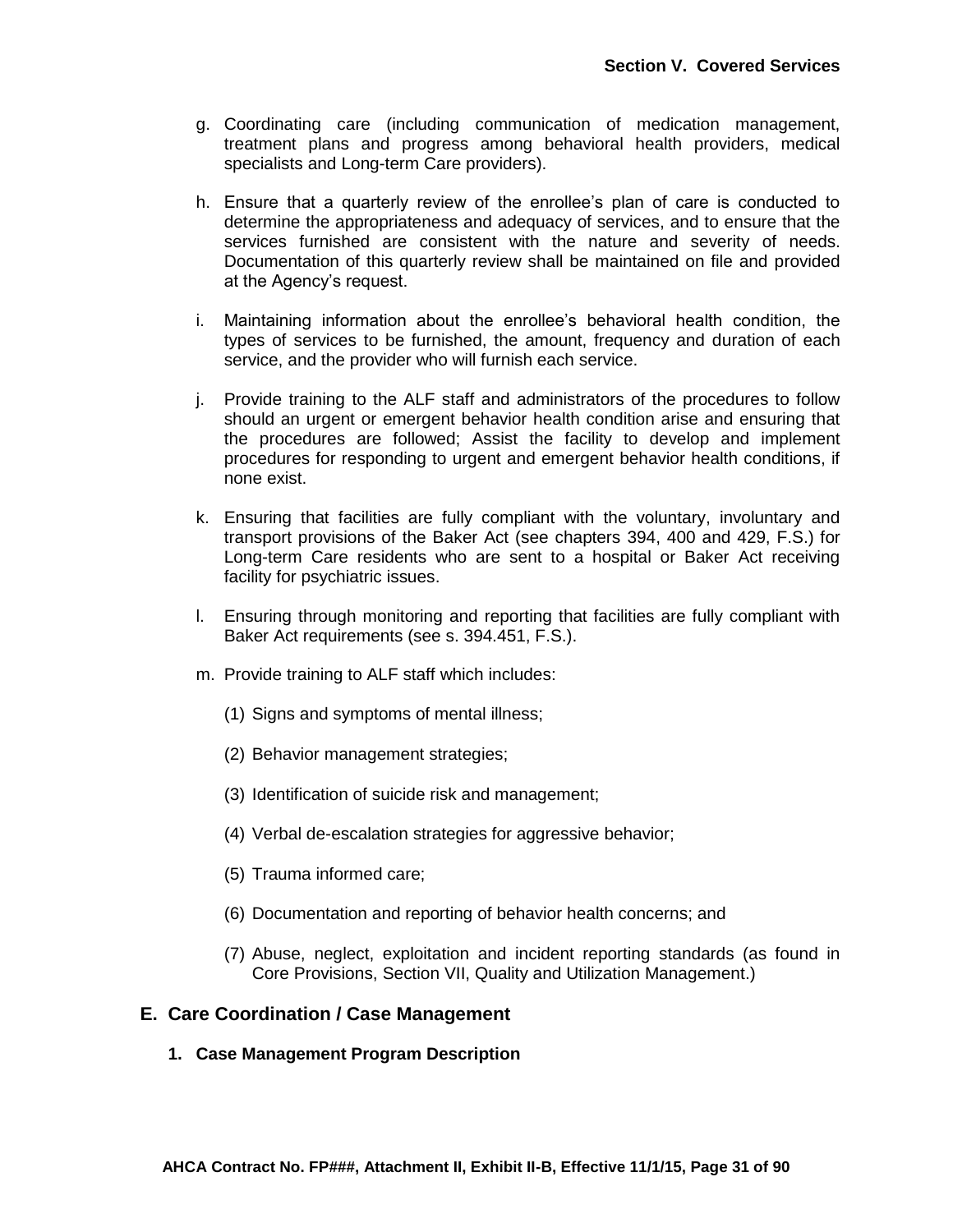The Managed Care Plan shall submit a Case Management Program Description annually to the Agency by June 1. The Case Management Program Description shall address:

- a. How the Managed Care Plan shall implement and monitor the case management program and standards outlined in this Exhibit.
- b. A description of the methodology for assigning and monitoring case management caseloads and emergency preparedness plans.
- c. An evaluation of the Managed Care Plan's case management program from the previous year, highlighting lessons learned and strategies for improvement.
- d. All required elements of the case management program and responsibilities of the case manager/case manager supervisor as outlined in this Exhibit.

### **2. Case Management Staff Qualifications and Experience**

- a. Case managers shall meet one of the following qualifications:
	- (1) Case Managers with the following qualifications shall also have a minimum of two (2) years of relevant experience:
		- (a) Bachelor's degree in social work, sociology, psychology, gerontology or a related social services field;
		- (b) Registered nurse, licensed to practice in the state;
		- (c) Bachelor's degree in a field other than social science; or
	- (2) Case Managers with the following qualifications shall also have a minimum of four (4) years of relevant experience: Licensed Practical Nurse, licensed to practice in the state.
	- (3) Case Managers without the aforementioned qualifications may substitute professional human service experience on a year-for-year basis for the educational requirement. Case Managers without a bachelor's degree shall have a minimum of six (6) years of relevant experience.
- b. All case managers are required to obtain a successful Level II criminal history and/or background investigation.
- c. All Case Managers shall have at least four (4) hours of in-service training in the identification of abuse, neglect and exploitation and shall complete this training requirement annually.
- d. The Managed Care Plan shall ensure that a staff person(s) is designated as the expert(s) on housing, education, behavioral health, and employment issues and resources within the Managed Care Plan's Contract region(s). This individual shall be available to assist case managers with up-to-date information designed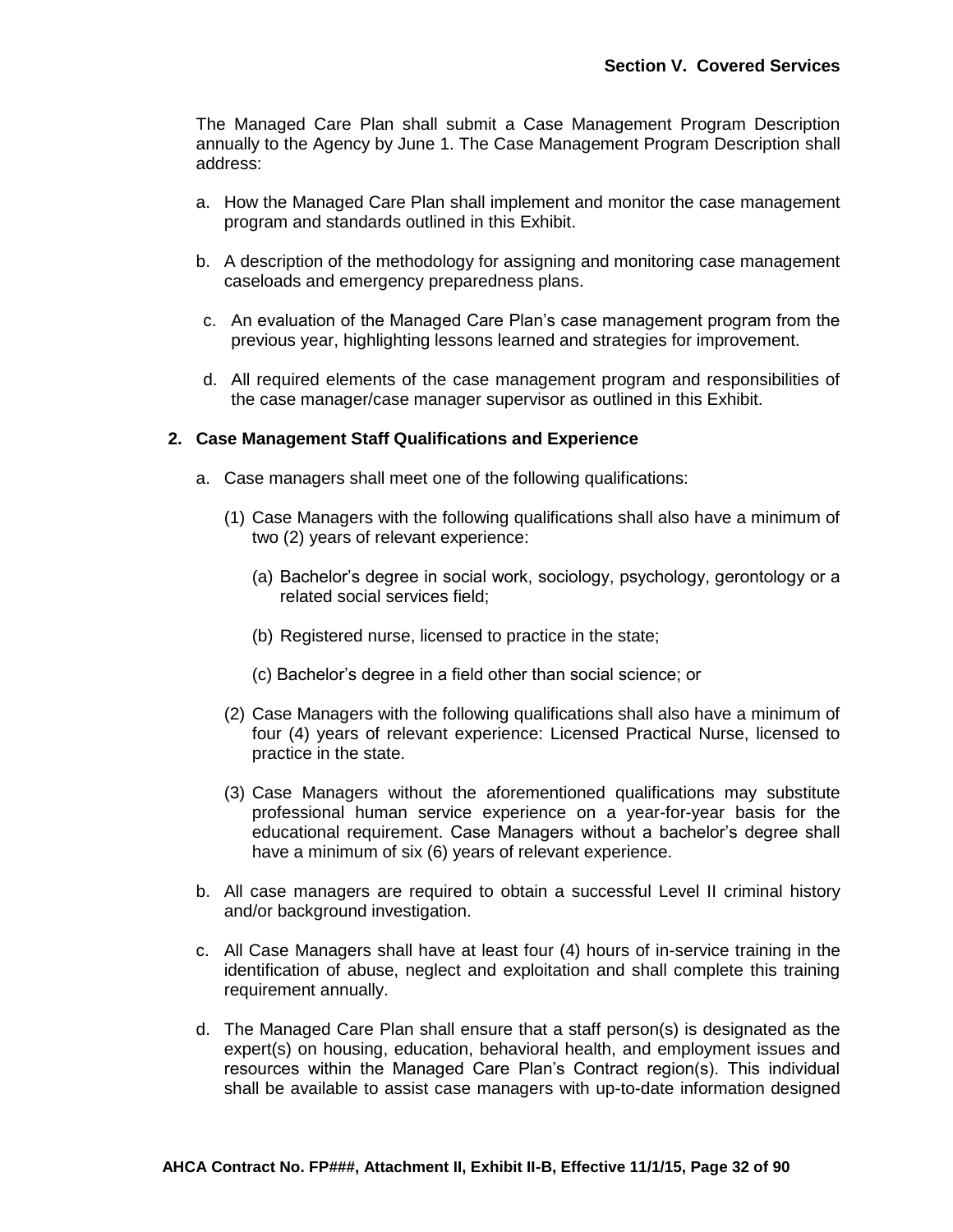to aid enrollees in making informed decisions about their independent living options.

### **3. Case Management Supervision**

a. Supervision of case managers:

A supervisor-to-case-manager ratio shall be established that is conducive to a sound support structure for case managers. Supervisors shall have adequate time to train and review the work of newly hired case managers as well as provide support and guidance to established case managers. A system of internal monitoring of the case management program, using, at a minimum, the Case Manager Monitoring and Evaluation Report and results, shall be established and applied, at a minimum, on a quarterly basis. The results of this monitoring, including case file audits, reviews of the consistency of enrollee assessments and service authorizations, and the development and implementation of continuous improvement strategies to address identified deficiencies, shall be documented and made available to the Agency upon request.

- b. Case management supervisor qualifications:
	- (1) Successful completion of a Level II criminal history and/or background investigation; and
	- (2) Master's degree in a human service, social science or health field and has a minimum of two (2) years' experience in case management, at least one (1) year of which shall be related to the elderly and disabled populations; or
	- (3) Bachelor's degree in a human service, social science or health field with a minimum of five (5) years' experience in case management, at least one (1) year of which shall be related to the elderly and disabled populations; or
	- (4) Professional human service, social science or health related experience may be substituted on a year-for-year basis for the educational requirement, (i.e., a high school diploma or equivalent and nine (9) years of experience in a human service, social science or health field, five (5) years of which shall be related to case management, at least one (1) year of which shall be related to elders and individuals with disabilities).

## **4. Training**

a. The Managed Care Plan shall provide case managers with adequate orientation and ongoing training on subjects relevant to the population served. Documentation of training dates and staff attendance as well as copies of materials used shall be maintained. The Managed Care Plan shall ensure that there is a training plan in place to provide uniform training to all case managers. This plan should include formal training classes as well as practicum observation and instruction for newly hired case managers.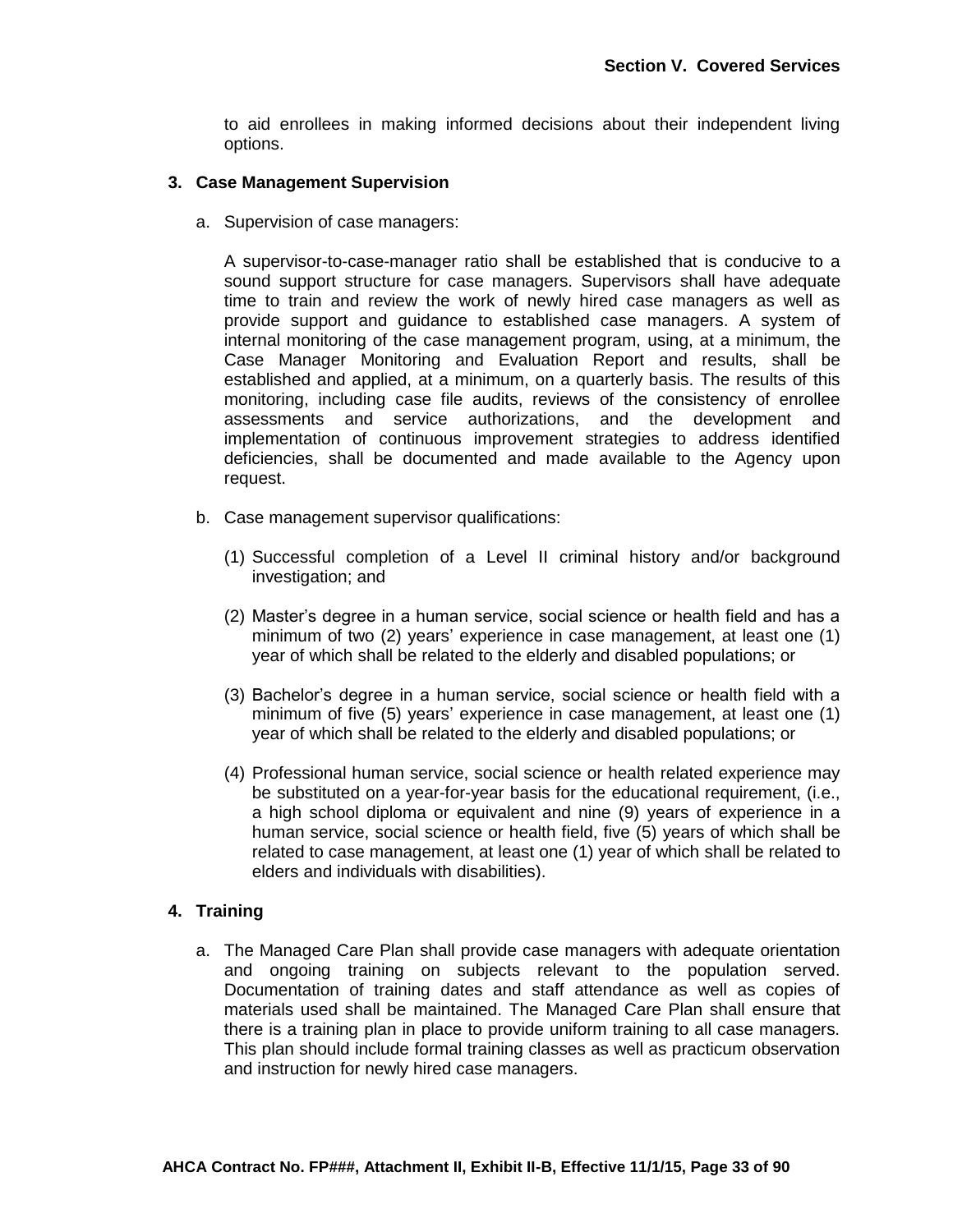- b. The training plan and any resources, power points, handouts, or notes shall be submitted to the Agency's FTP site annually by November 1 for the upcoming year.
- c. Newly hired case managers shall be provided orientation and training in a minimum of the following areas:
	- (1) The role of the case manager in utilizing a person-centered approach to Long-term Care case management, including involving the enrollee and their family in decision making and care planning;
	- (2) Enrollee rights and responsibilities;
	- (3) Enrollee safety and infection control;
	- (4) Participant Direction Option (overview);
	- (5) Case management responsibilities as outlined in this Exhibit;
	- (6) Case management procedures specific to the Managed Care Plan;
	- (7) The Long-term Care component of SMMC and the continuum of Long-term Care services including available service settings and service restrictions/limitations;
	- (8) The Managed Care Plan's provider network by location, service type and capacity;
	- (9) Information on local resources for housing, education and employment services/program that could help enrollees gain greater self-sufficiency in these areas;
	- (10) Responsibilities related to monitoring for and reporting of regulatory issues and quality of care concerns, including, but not limited to, suspected abuse/neglect and/or exploitation and critical incidents (see Chapters 39 and 415, F.S.);
	- (11) Information on Alzheimer's disease and related disorders, and continuing education and training, including risk factors, signs and symptoms, treatment options, and new developments in the field.
	- (12) General medical information, such as symptoms, medications and treatments for diagnostic categories common to the Long-term Care population serviced by the Managed Care Plan;
	- (13) Behavioral health information, including identification of enrollee's behavioral health needs and how to refer to behavioral health services;
	- (14) Reassessment processes using the Agency's required forms.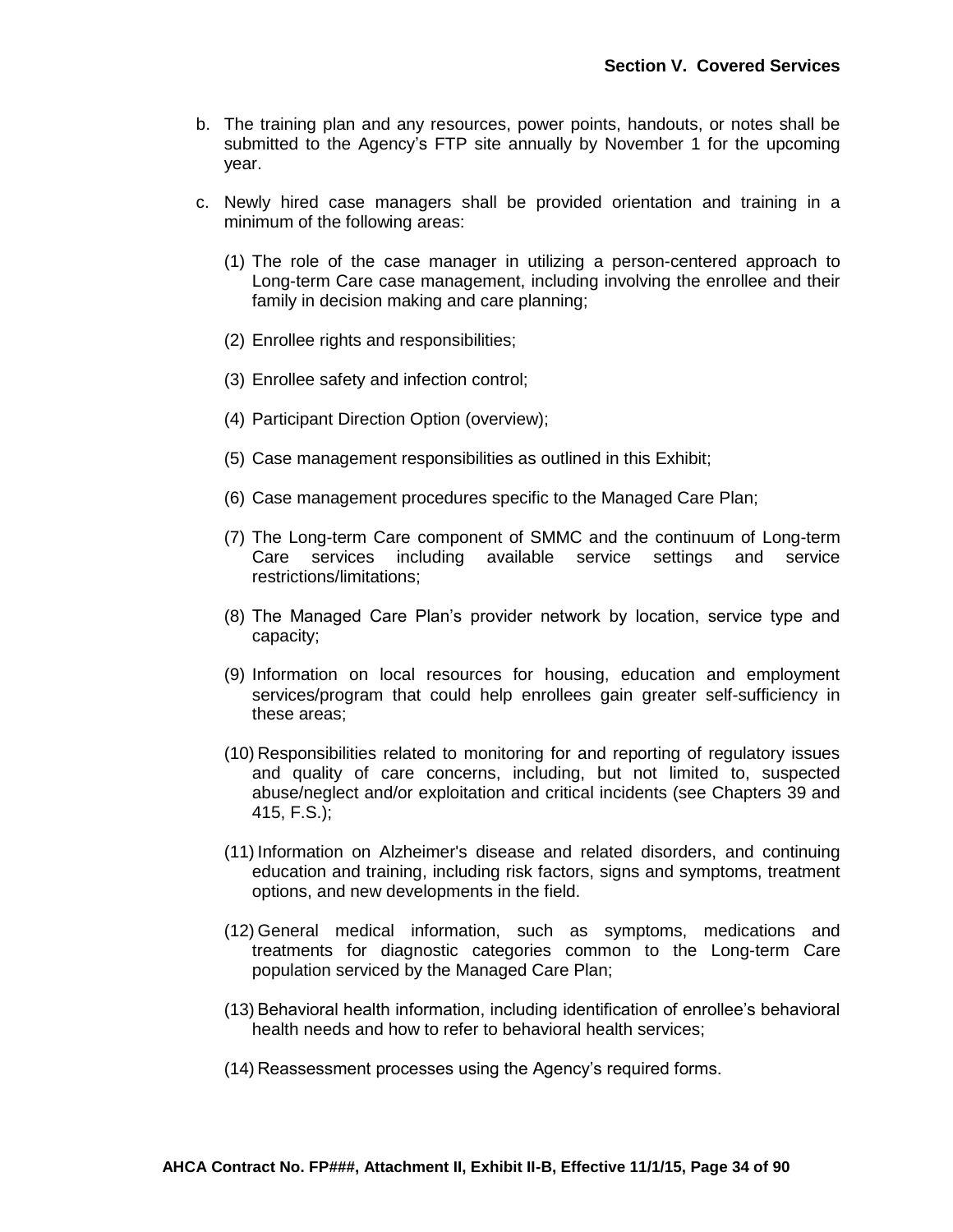- d. In addition to review of areas covered in orientation, all case managers shall also be provided with regular ongoing training on topics relevant to the population(s) served. The following are examples of topics that could be covered:
	- (1) In-service training on issues affecting the aged and disabled population;
	- (2) Abuse, neglect and exploitation training;
	- (3) Policy updates and new procedures;
	- (4) Refresher training for areas found deficient through the Managed Care Plan;
	- (5) Interviewing skills;
	- (6) Assessment/observation skills;
	- (7) Cultural competency;
	- (8) Enrollee rights;
	- (9) Participant Direction Option (extensive);
	- (10) Critical incident reporting;
	- (11) Medical/behavioral health issues;
	- (12) Medication awareness (including identifying barriers to compliance and side effects); and/or
	- (13) The Managed Care Plan shall ensure all case management staff hold current CPR certification.

### **5. Caseload and Contact Management**

- a. The Managed Care Plan shall have an adequate number of qualified and trained case managers to meet the needs of enrollees.
- b. Caseload:
	- (1) The Managed Care Plan shall ensure that case manager caseloads do not exceed a ratio of sixty (60) enrollees to one case manager for enrollees that reside in the community and no more than a ratio of one-hundred (100) enrollees to one (1) case manager for enrollees that reside in a nursing facility. Where the case manager's caseload consists of enrollees who reside in the community and enrollees who reside in nursing facilities (mixed caseload), the Managed Care Plan shall ensure the ratio of enrollees to one (1) case manager does not exceed sixty (60).
	- (2) The Managed Care Plan shall have written protocols to ensure newly enrolled enrollees are assigned to a case manager immediately upon enrollment. The case manager assigned to special subpopulations (e.g., individuals with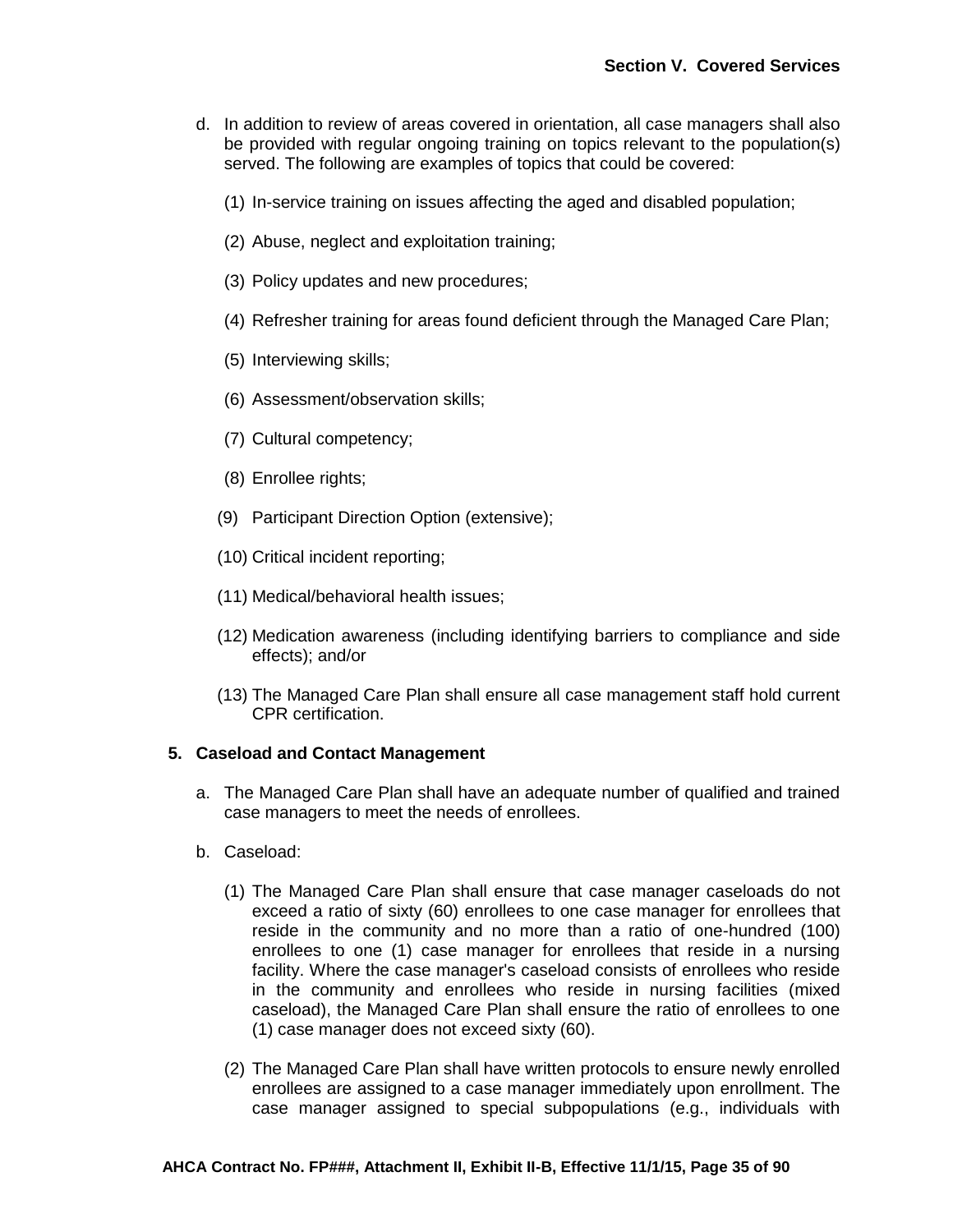AIDS, dementia, behavioral health issues or traumatic brain injury) shall have experience or training in case management techniques for such populations.

- (3) The Managed Care Plan shall ensure that case managers are not assigned duties unrelated to enrollee-specific case management for more than fifteen percent (15%) of their time if they carry a full caseload.
- (4) Caseload Exceptions: The Managed Care Plan shall receive authorization from the Agency prior to implementing caseloads whose values exceed those outlined above. Lower caseload sizes may be established by the Managed Care Plan and do not require authorization. The Managed Care Plan shall submit any caseload exception requests to the Agency. The Agency may, at any time, revoke the Managed Care Plan's authorization to exceed caseload ratios.
- (5) The Managed Care Plan shall report to the Agency monthly on its case manager caseloads as specified in Section XIV, Reporting Requirements, and the Managed Care Plan Report Guide.
- c. Initial Contact:
	- (1) An onsite visit to develop an individualized plan of care shall be completed by the Managed Care Plan within five (5) business days of the enrollee's effective date of enrollment for enrollees in the community (including ALFs and AFCHs) and within seven (7) business days of the effective date of enrollment for those enrolled in a nursing facility. If information obtained during the initial contact or during the eligibility determination indicates the enrollee has more immediate needs for services, the onsite visit should be completed as soon as possible. Services covered under this Contract may not be denied based on an incomplete plan of care.
	- (2) The Managed Care Plan shall ensure the enrollee's or enrollee's authorized representative's completion and signature of the Agency-approved Freedom of Choice Certification Form within the above time frames and upon change in the enrollee's living arrangement.
	- (3) At the onsite visit, the Managed Care Plan shall confirm in writing the enrollee's receipt of the following items;
		- 1. Enrollee handbook;
		- 2. Provider Directory; and
		- 3. Managed Care Plan ID Card.
	- (4) During the onsite visit, the Managed Care Plan shall explain the grievance, appeals, and Medicaid Fair Hearing processes to the enrollee or the enrollee's authorized representative.
	- (5) The Managed Care Plan shall follow up by telephone with a communitybased enrollee or the enrollee's authorized representative within seven (7)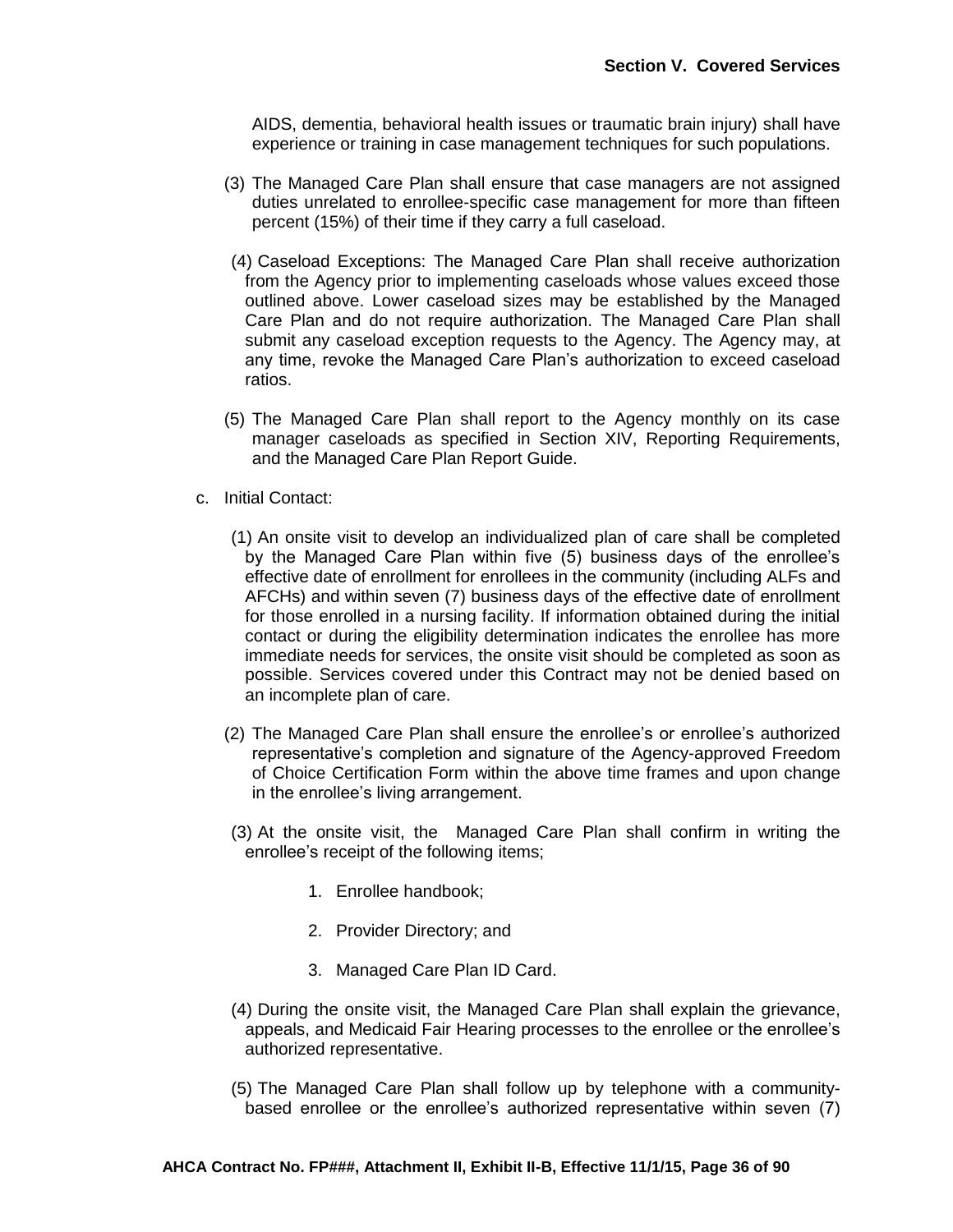business days after initial contact and care plan development to ensure that services were started on the first of the month.

- (6) The enrollee shall be present for, and be included in, the onsite visit. The enrollee's authorized representative shall be contacted for care planning, including establishing service needs and setting goals, if the enrollee is unable to participate due to cognitive impairment, or the enrollee has an authorized representative.
- (7) If the Managed Care Plan is unable to locate/contact an enrollee via telephone, visit or letter, or through information from the enrollee's relatives, neighbors or others, another letter requesting that the enrollee contact the Managed Care Plan should be left at, or sent to, the enrollee's residence. If the Managed Care Plan is unable to locate/contact the enrollee within a continuous sixty (60)-day period, the Managed Care Plan shall report the enrollee to the Agency in accordance with Attachment II, Section XIV, Reporting Requirements and the Managed Care Plan Report Guide.
- (8) All contacts attempted and made with, or regarding, an enrollee shall be documented in the enrollee's case file.
- (9) The Managed Care Plan is responsible for explaining the enrollee's rights and responsibilities including the procedures for filing a grievance, appeal or fair hearing, including continuation of benefits during the fair hearing process.
- d. Frequency and type of ongoing minimum contact requirements include:
	- (1) Maintain, at a minimum, monthly telephone contact with the enrollee to verify satisfaction and receipt of services;
	- (2) The Managed Care Plan shall evaluate and document the HCB characteristics as part of the care planning process and update of the plan of care for enrollees residing in ALFs and AFCHs during face-to-face visits every ninety (90) days. The responses to the HCB characteristics queries shall become part of the case record documentation of the update;
	- (3) Review the plan of care in a face-to-face visit every ninety (90) days and, if necessary, update the enrollee's plan of care;
	- (4) Review the plan of care in a face-to-face visit more frequently than once every ninety (90) days if the enrollee experiences a significant life change; and
	- (5) Have an annual face-to-face visit with the enrollee to complete the annual reassessment using Agency-required forms and to determine the enrollee's functional status, satisfaction with services, changes in service needs and develop a new plan of care.
- e. If the enrollee is not capable of making his/her own decisions, but does not have a legal representative or enrollee authorized representative available, the Managed Care Plan shall refer the case to the Public Guardianship Program or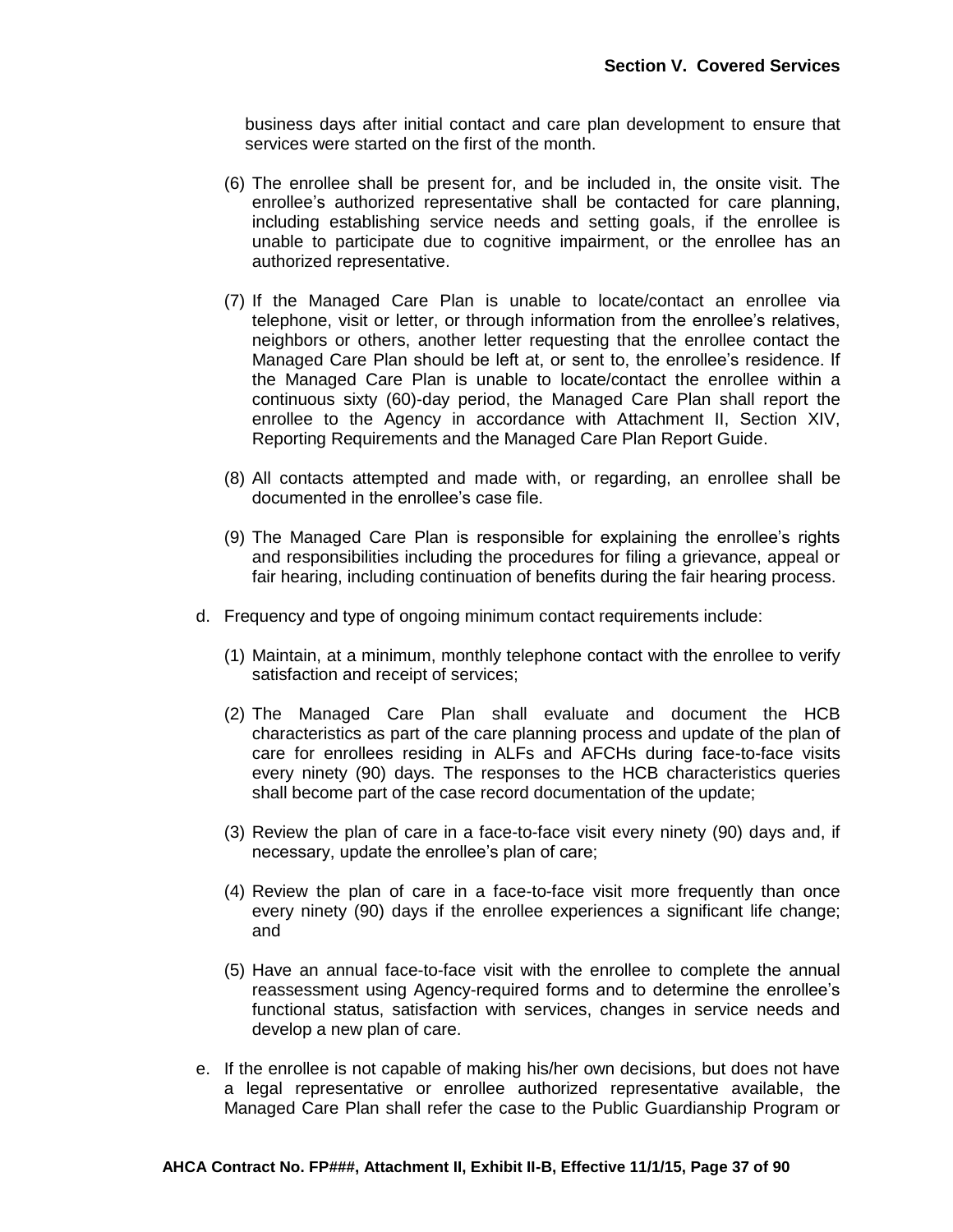other available resource. If a guardian/fiduciary or other available advocacy resource is not available, the reason shall be documented in the file.

- f. If the Managed Care Plan is unable to contact an enrolled enrollee to schedule an ongoing visit, a letter shall be sent to the enrollee or enrollee's authorized representative requesting contact within ten (10) business days from the date of the letter. If no response is received by the designated date, the Managed Care Plan shall report such inability to locate enrollees to the Agency, as specified in Section XIV, Reporting Requirements, and the Managed Care Plan Report Guide indicating loss of contact for possible disenrollment from the LTC component of SMMC.
- g. The Managed Care Plan shall ensure the access to case managers and back-up case managers:
	- (1) Enrollee shall be able to contact the case manager during business hours with emergency or back-up through an after-hours telephone line.
	- (2) A system of back-up case managers shall be in place and enrollees who contact an office when their case manager is unavailable shall be given the opportunity to be referred to a back-up for assistance.
	- (3) There shall be a mechanism to ensure enrollees, authorized representatives and providers receive timely communication when messages are left for case managers.

## **6. Case Management of Enrollees**

The Managed Care Plan shall ensure the adherence to the following provisions.

- a. Person-centered approach: Case managers are expected to use a personcentered approach regarding the enrollee assessment and needs, taking into account not only covered services, but also other needed services and community resources, regardless of payor source, as applicable. Elements of the case management process include:
	- (1) Identification;
	- (2) Outreach;
	- (3) Contact and visits;
	- (4) Initial (immediate care needs) and ongoing (care needs necessary after immediate care needs stabilized);
	- (5) Enrollee packet/informing enrollee;
	- (6) Comprehensive assessment;
	- (7) Core assessment criteria (applicable to all plans);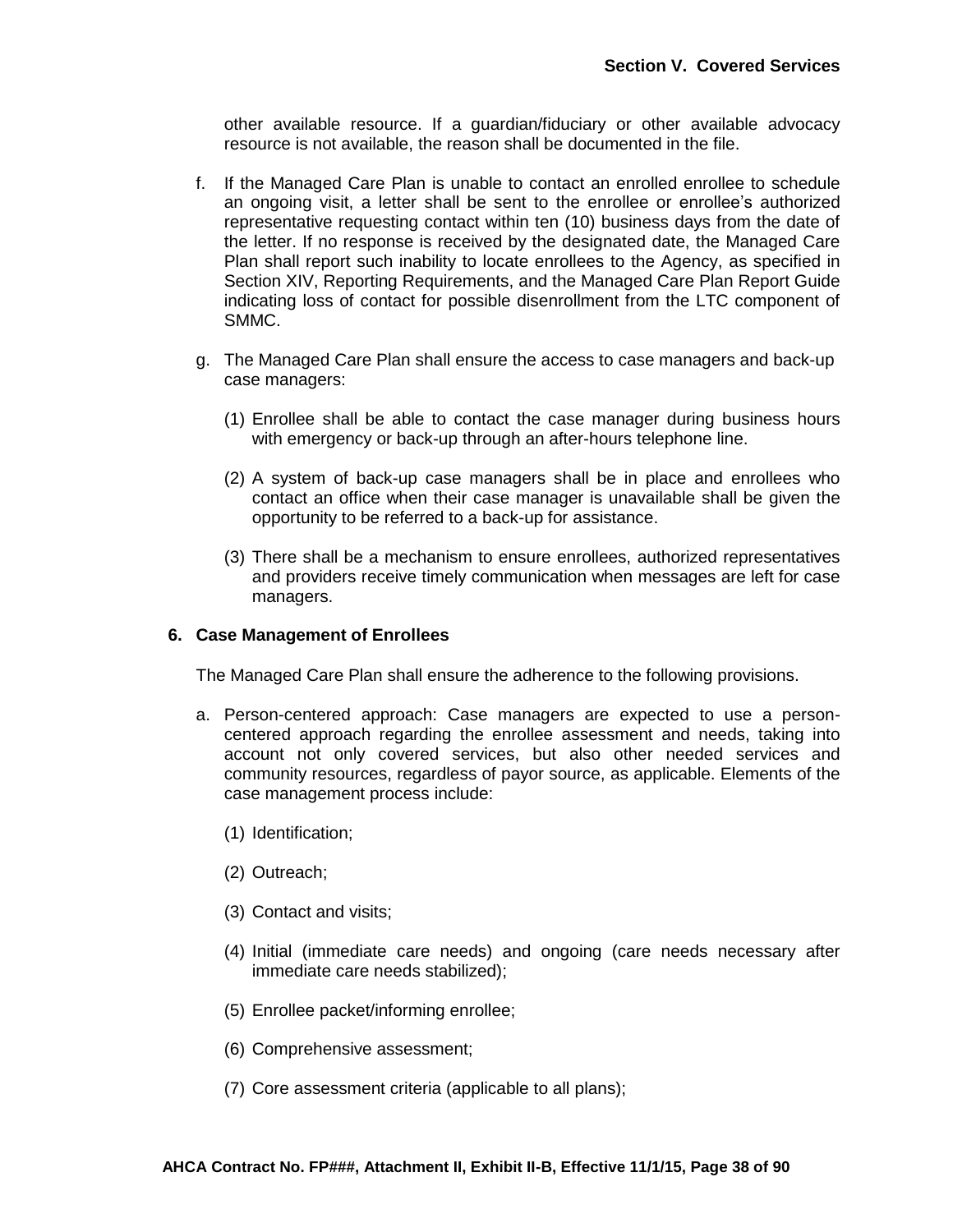- (8) Assessment of risks and barriers;
- (9) CARES assessment;
- (10) Plan of care and coordination of services; and
- (11) Assistance to enrollees living in the community in developing a personal emergency plan and determining whether they need to register with a Special Needs Shelter.
- b. Needs Assessment Standard

The Managed Care Plan shall review and utilize Agency-required forms when completing the initial assessment of the enrollee and developing the initial plan of care.

- c. Care Planning Standard
	- (1) The case manager shall develop a single, comprehensive, person centered plan of care specific to the enrollee's needs and goals that are identified using, at a minimum, the assessment form(s) provided to the Managed Care Plan by the Agency and the Managed Care Plan's assessment tool, if applicable. The enrollee or the enrollee's authorized representative and the PCP shall be consulted in the development of the plan of care.
	- (2) Care planning includes, but is not limited to, face-to-face discussion with the enrollee or the enrollee's authorized representative, that includes a systematic approach to the assessment of the enrollee's strengths and needs in at least the following areas:
		- (a) Functional abilities;
		- (b) Medical conditions;
		- (c) Physical and cognitive functioning;
		- (d) Behavioral health;
		- (e) Personal goals;
		- (f) Social/environmental/cultural factors;
		- (g) Existing support system;
		- (h) End-of life decisions;
		- (i) Recommendations of the enrollee's primary care provider (PCP); and
		- (j) Input from service providers, as applicable.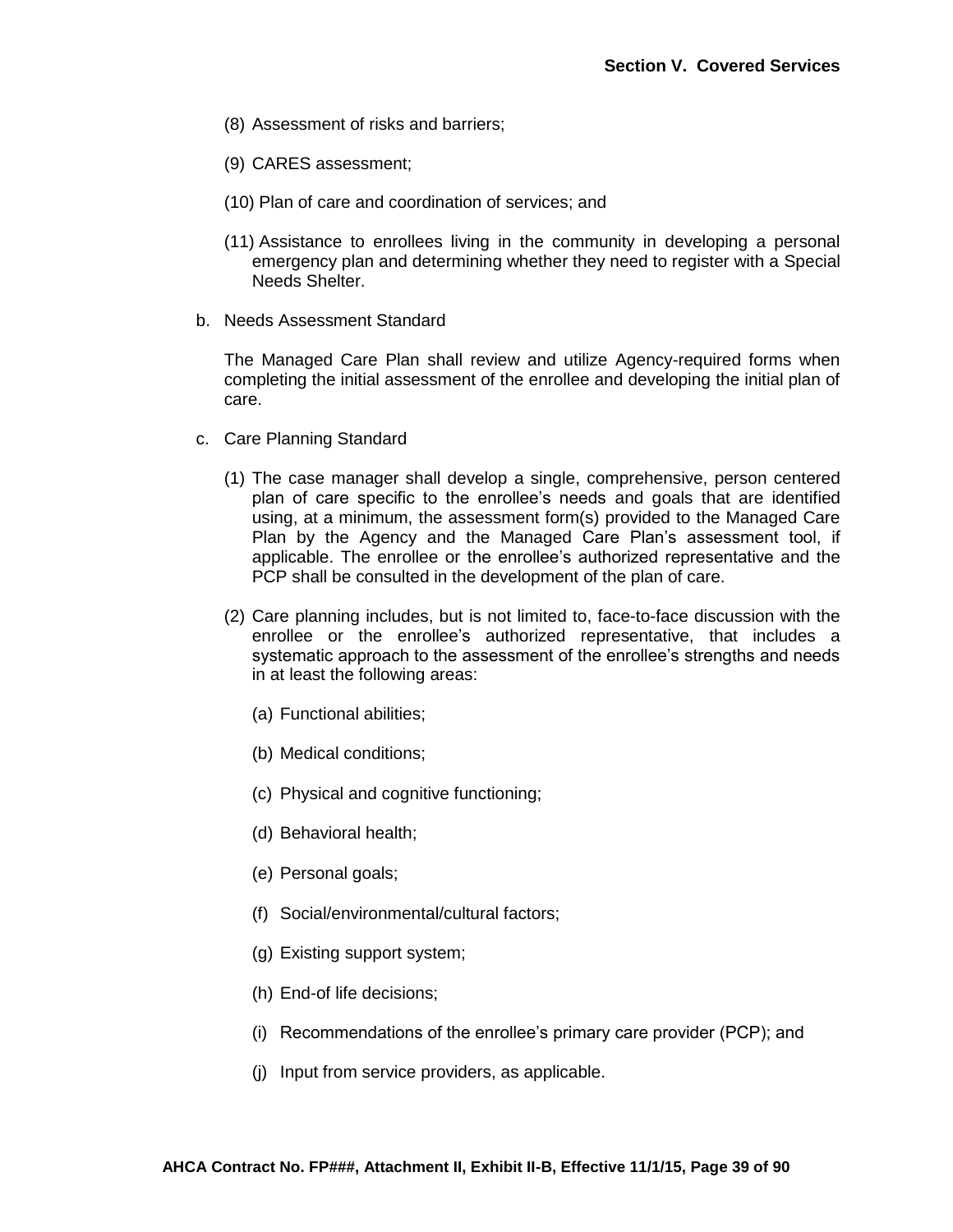- (3) The plan of care template shall, at a minimum, include:
	- (a) Enrollee's Name and Medicaid ID number;
	- (b) Plan of care effective date;
	- (c) Plan of care review date (at least every ninety (90) days);
	- (d) Services needed (frequency, amount, and provider), including routine medical and waiver services;
	- (e) Each service authorization begin and end date (if applicable);
	- (f) All the services and supports to be provided regardless of the funding source;
	- (g) Medication oversight strategies;
	- (h) The enrollee's assisted living service components provided by the ALF as well as the amount and frequency of those services if the enrollee resides in an ALF;
	- (i) Case Manager's signature;
	- (j) A verbatim written statement preceding the enrollee signature field as follows:

*"I have received and read the plan of care. I understand that I have the right to file a grievance, appeal or fair hearing if my services have been denied, reduced, terminated or suspended.";* and

- (k) Enrollee or enrollee's authorized representative's signature and date.
- (4) The Managed Care Plan shall submit the plan of care template that includes these minimum components to the Agency for approval forty-five (45) days prior to implementation.
- (5) Together, the case manager and enrollee shall develop goals that address the issues that are identified in the care planning process including goals that ensure the enrollee is integrated into the community. Goals should be built on the enrollee's strengths and include steps that the enrollee will take to achieve the goal. Goals shall be written to outline clear expectations about what is to be achieved through the service delivery and care coordination processes. Enrollee goals shall:
	- (a) Be enrollee specific;
	- (b) Be measurable;
	- (c) Specify a plan of action/interventions to be used to meet the goals;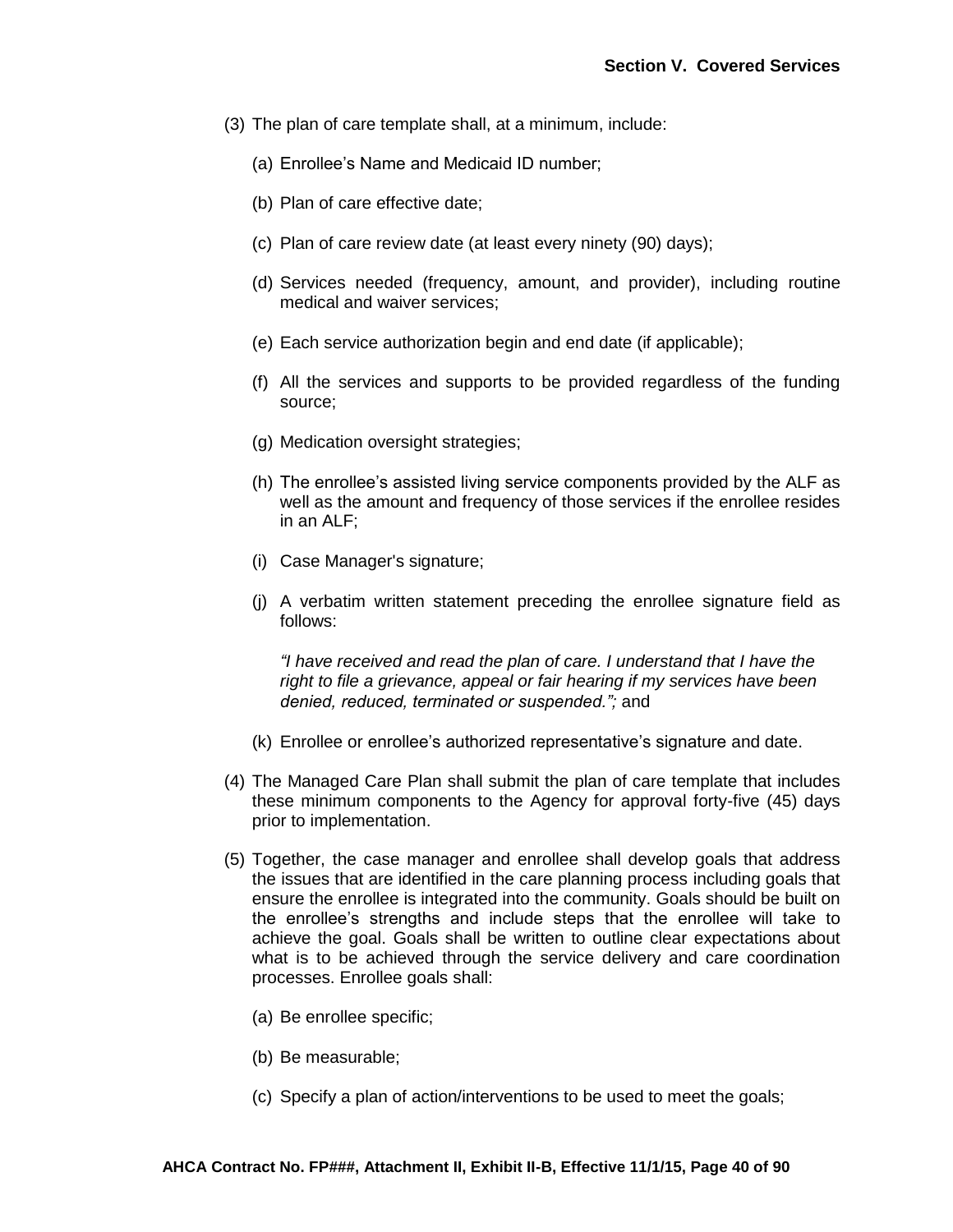- (d) Include a timeframe for the attainment of the desired outcome; and
- (e) Be reviewed at each assessment visit and progress shall be documented. Progress means information regarding potential barriers, changes that need to be made to the goal and/or plan of action, and, if the goal has been met but will be continued, the reason(s) for this.
- (6) The case manager is responsible for identifying the enrollee's primary care provider (PCP) and specialists involved in the enrollee's treatment and obtaining the required authorizations for release of information in order to coordinate and communication with the primary care provider and other treatment providers.
- (7) The case manager is responsible for informing enrollees' primary care and other treatment providers that recipients should be encouraged to adopt healthy habits and maintain their personal independence.
- (8) Upon the enrollee's or enrollee authorized representative's agreement to the plan of care, the case manager is responsible for coordinating the services with appropriate providers.
- (9) Copies of the plan of care shall be forwarded within ten (10) business days of initial development or any subsequent updates to the enrollee's primary care provider and, if applicable, to the facility where the enrollee resides.
- (10) The enrollee or enrollee's authorized representative shall indicate whether they agree or disagree with each service authorization and sign the plan of care at initial development, annual review, and for any changes in services. The Managed Care Plan shall provide a copy of the plan of care to the enrollee or enrollee's authorized representative and maintain a copy in the case file.
- (11) Enrollees who reside in their own home or family home shall be assisted by the case manager to develop a disaster/emergency plan for their household that considers the special needs of the enrollee. This plan shall be placed in the enrollee's case file. Informational materials are available at the Federal Emergency Management Agency's (FEMA) website at [www.fema.gov](http://www.fema.gov/) or [www.ready.gov.](http://www.ready.gov/) Enrollees should also be encouraged to register with the state's Emergency Preparedness Special Needs Shelter Registry, if applicable. For more information go to: [http://www.floridahealth.gov/programs-and-services/emergency](http://www.floridahealth.gov/programs-and-services/emergency-preparedness-and-response/healthcare-system-preparedness/spns-healthcare/)[preparedness-and-response/healthcare-system-preparedness/spns](http://www.floridahealth.gov/programs-and-services/emergency-preparedness-and-response/healthcare-system-preparedness/spns-healthcare/)[healthcare/](http://www.floridahealth.gov/programs-and-services/emergency-preparedness-and-response/healthcare-system-preparedness/spns-healthcare/) .
- (12) At initial plan of care development and when there are changes in services, the case manager shall create a plan of care summary. The case manager shall provide the enrollee or enrollee's authorized representative with a plan of care summary containing the following minimum components: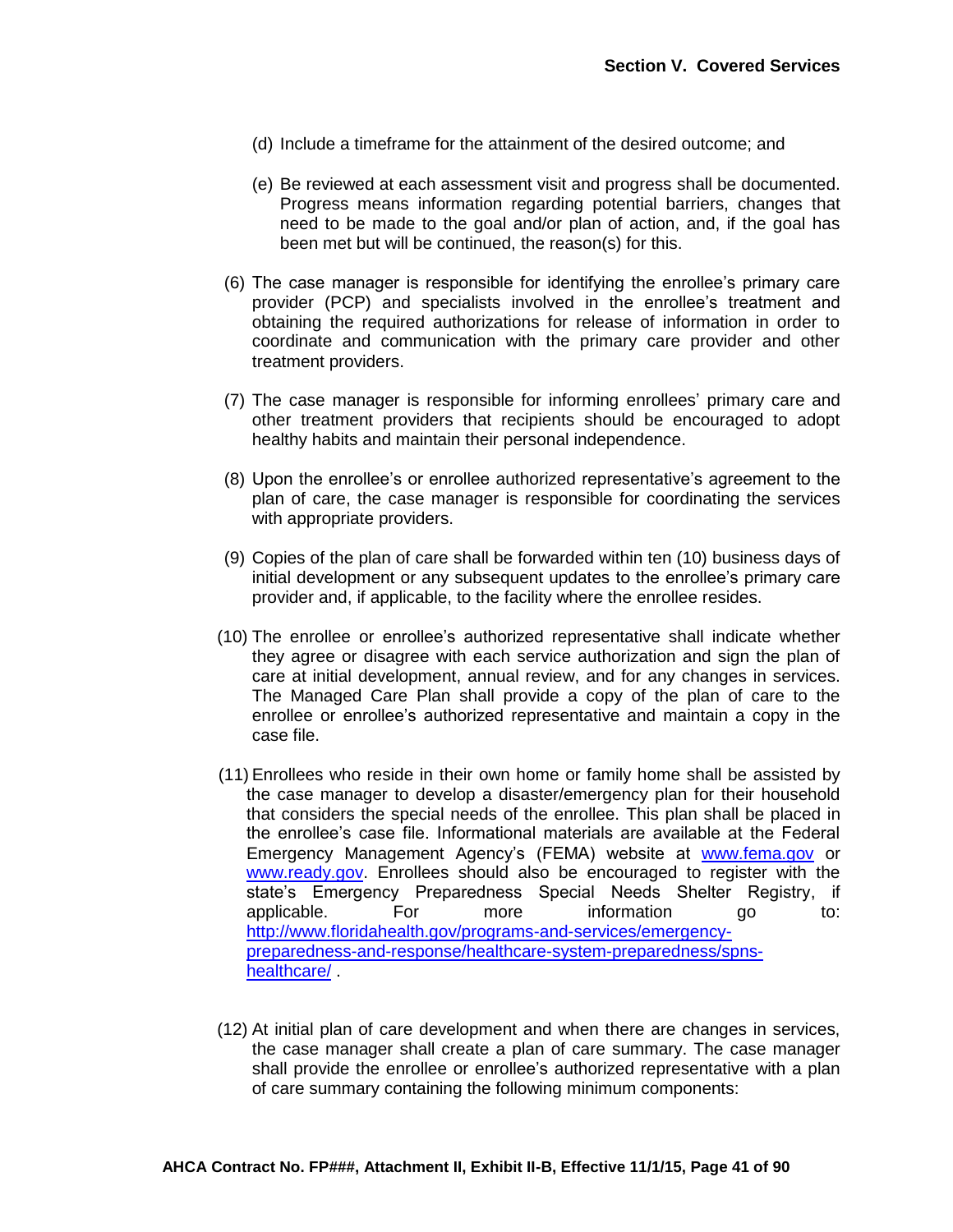- (a) The enrollee's name;
- (b) The enrollee's date of birth;
- (c) Enrollee's Medicaid ID Number;
- (d) Covered services provided including routine medical and HCBS services;
- (e) Begin date of services;
- (f) Providers;
- (g) Amount and frequency;
- (h) Case manager's signature; and
- (i) Enrollee or the enrollee's authorized representative's signature and date.
- d. Placement/Service Planning Standard
	- (1) Service authorizations shall reflect services as specified in the plan of care. When developing service authorizations, case managers shall authorize ongoing services within timeframes specified in the plan of care.
	- (2) The authorization time period shall be consistent with the end date of the services as specified in the plan of care.
	- (3) When service needs are identified, the enrollee shall be given information about the available providers so that an informed choice of providers can be made. The entire care planning process shall be documented in the case record.
	- (4) The case manager shall ensure that the enrollee or enrollee's authorized representative understands that some Long-term Care services (such as home health nurse, home health aide or durable medical equipment (DME) shall be prescribed by the PCP.
	- (5) The case manager is responsible for coordinating physician's orders for those services requiring a physician's order.
	- (6) If the enrollee does not have a PCP or wishes to change PCP, it is the case manager's responsibility to coordinate the effort to obtain a PCP or to change the PCP.
	- (7) The case manager shall also verify that medically necessary services are available in the enrollee's community. If a service is not currently available, the case manager shall substitute a combination of other services in order to meet the enrollee's needs until such time as the desired service becomes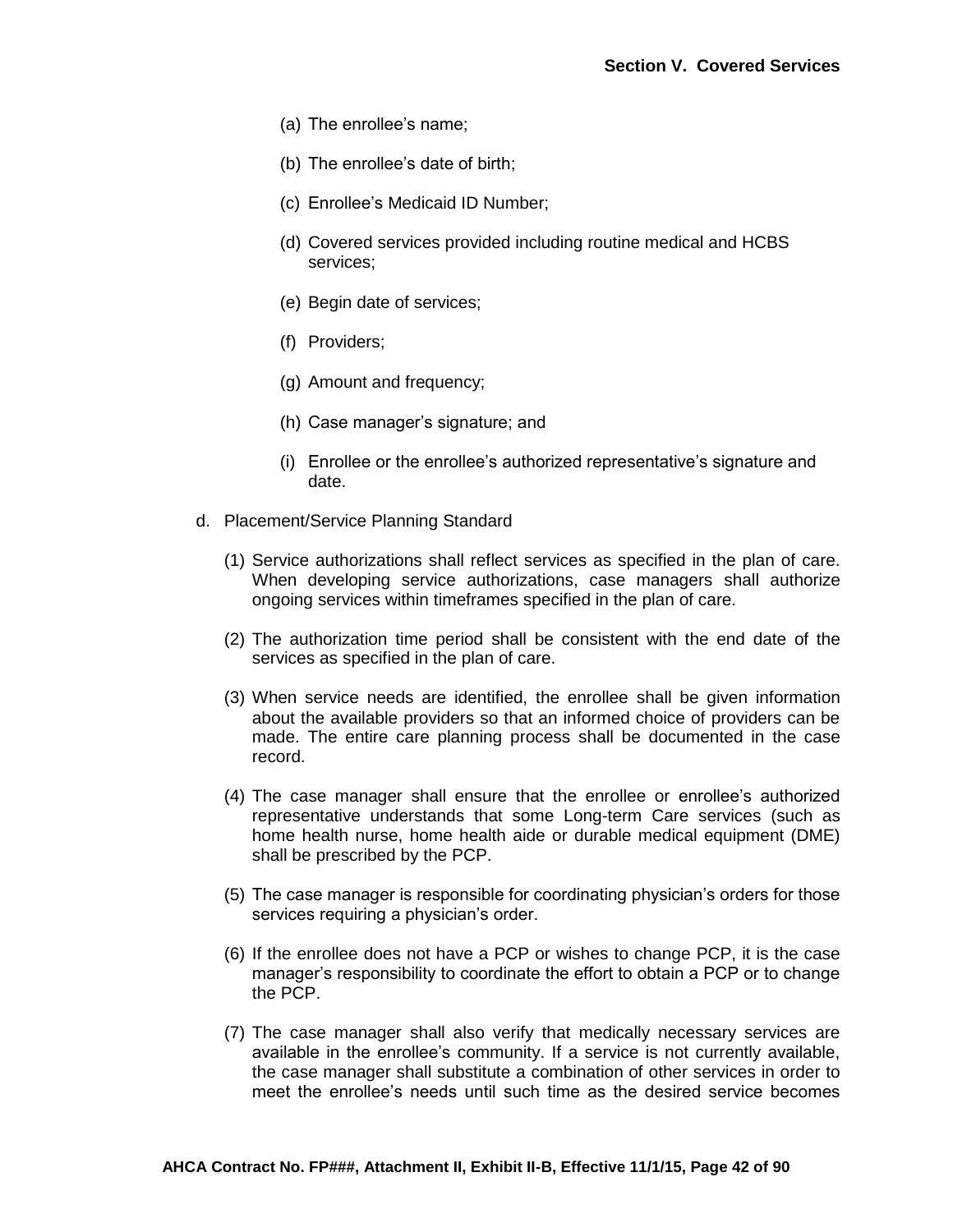available. A temporary alternative placement may be needed if services cannot be provided to safely meet the enrollee's needs.

- (8) Enrollees cannot be required to enter an alternative residential placement/setting because it is more cost-effective than living in his/her home.
- (9) If the enrollee disagrees with the assessment and/or authorization of placement/services (including the amount and/or frequency of a service), and has the right to file a grievance, appeal or fair hearing in accordance with Attachment II, Section IV.C., Grievance System, and applicable law, the Managed Care Plan shall provide the enrollee with a written notice of action that explains the enrollee's right to file an appeal regarding the placement or plan of care determination.
- (10) If the case manager and PCP or attending physician do not agree regarding the need for a change in level of care, placement or physician's orders for medical services, the case manager shall refer the case to the Managed Care Plan's Medical Director for review. The Medical Director is responsible for reviewing the case, discussing it with the PCP and/or attending physician if necessary, and making a determination in order to resolve the issue.
- (11) The enrollee or enrollee's authorized representative shall be notified in writing of any denial, reduction, termination or suspension of services, that varies from the type, amount, or frequency of services detailed on the plan of care that the enrollee or enrollee's authorized representative has signed. Refer to Section IV, Enrollee Services and Grievance Procedures.
- (12) The Managed Care Plan shall submit a monthly summary report of all enrollees whose services have been denied, reduced, or terminated for any reason as specified in Section XIV, Reporting Requirements, and the Managed Care Plan Report Guide.
- (13) The Managed Care Plan shall submit a summary report of the physical location/residence of all enrollees, including Medicaid Pending enrollees, as specified in Section XIV, Reporting Requirements, and the Managed Care Plan Report Guide.
- e. Reassessment Standard
	- (1) The Managed Care Plan shall submit quarterly reports to the Agency on those enrollees receiving annual level of care redeterminations, within 365 days of the previous determination, enrollees having current level of care based on the Agency-required assessment tool and required medical documentation and on enrollees requesting a fair hearing related to their level of care, as specified in Section XIV, Reporting Requirements, and the Managed Care Plan Report Guide.
	- (2) Case managers are responsible for ongoing monitoring of the services and placement of each enrollee assigned to their caseload in order to assess the continued suitability of the services and placement in meeting the enrollee's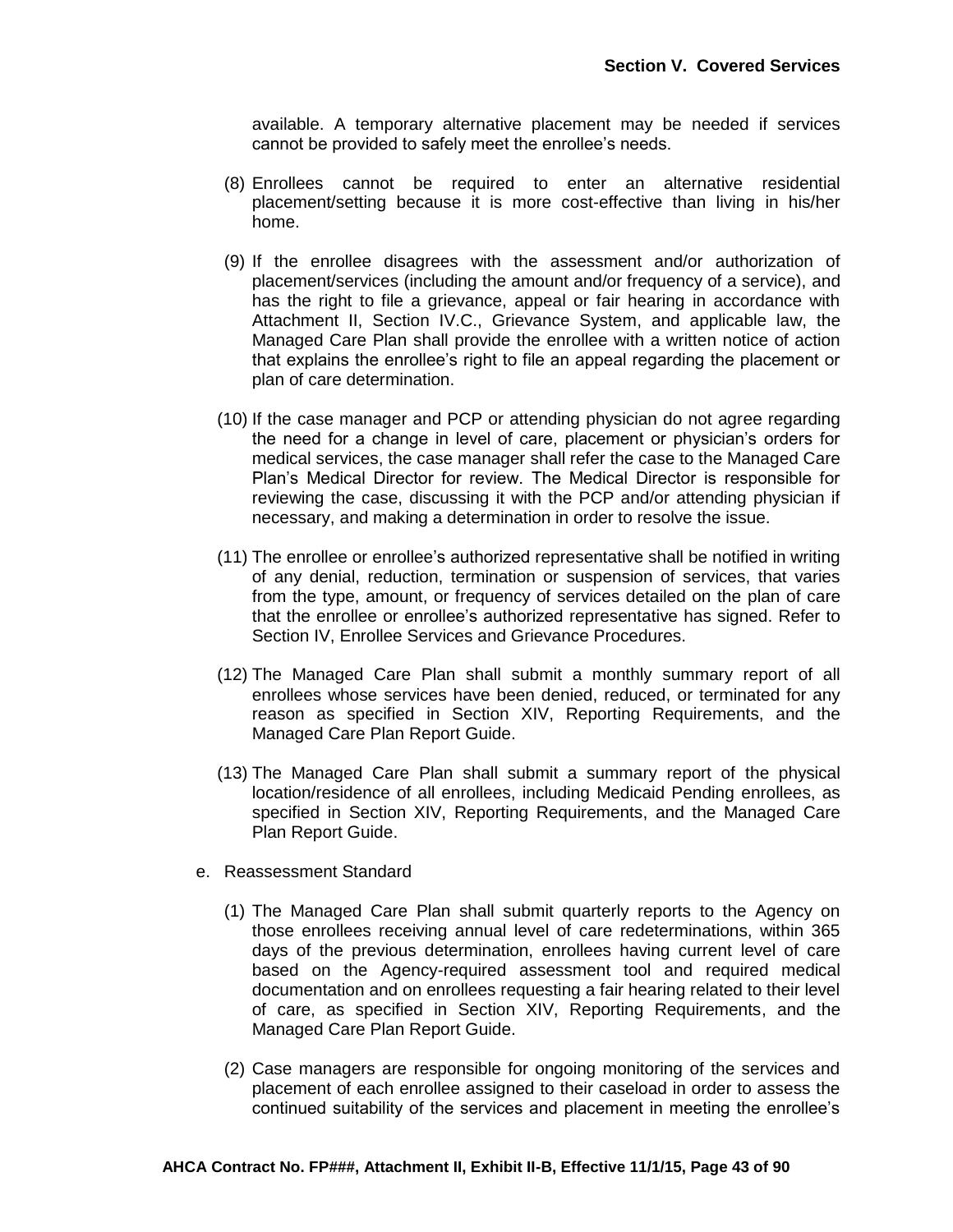needs as well as the quality of the care delivered by the enrollee's service providers.

- (3) Case managers are responsible for ensuring that an enrollee's care is coordinated, including, but not limited to:
	- (a) Ensuring each enrollee has an ongoing source of primary care appropriate to his/her needs;
	- (b) Coordinating the services furnished to the enrollee with services the enrollee receives from any other managed care entity or any other health care payor source;
	- (c) Conducting Long-term Care planning and face-to-face reassessments for level-of-care determination as required by this Contract;
	- (d) Tracking level-of-care redeterminations to ensure enrollees are reassessed face-to-face with the Agency-required assessment tool and required medical documentation and a new level of care determination authorized annually. Enrollees residing and remaining in the nursing home setting are exempt from the annual level of care redetermination requirement. If the Agency-required assessment tool is not submitted to the state in a timely manner and the level of care expires, the case manager is responsible for ensuring that a new Agency-required certification form is completed, signed and dated by a physician;
	- (e) For enrollees residing and remaining in the community, the Managed Care Plan shall conduct the annual reassessment and required medical documentation and submit to CARES no earlier than sixty (60), and no later than thirty (30) days prior to the one (1) year anniversary date of the previous Notification of Level of Care form;
	- (f) The Managed Care Plan shall not transition enrollees into home and community based LTC services who have not been released from the LTC wait list or who have not resided in a nursing facility for a minimum of sixty (60) consecutive days prior to transition.
	- (g) For enrollees transitioned from the nursing facility into the community within twelve (12) months of their initial level of care determination, the Managed Care Plan shall submit the reassessment thirty (30) days prior to the date on the initial Notification of Level of Care form;
	- (h) For enrollees that reside in a nursing facility more than twelve (12) months before being transitioned into the community, the reassessment shall be due thirty (30) days prior to the anniversary date of discharge from the nursing facility;
	- (i) Tracking an enrollee's Medicaid financial eligibility on annual basis, and are responsible for helping the enrollee continuously maintain Medicaid financial eligibility. If the enrollee loses Medicaid financial eligibility due to inaction or lack of follow-through with the DCF redetermination process,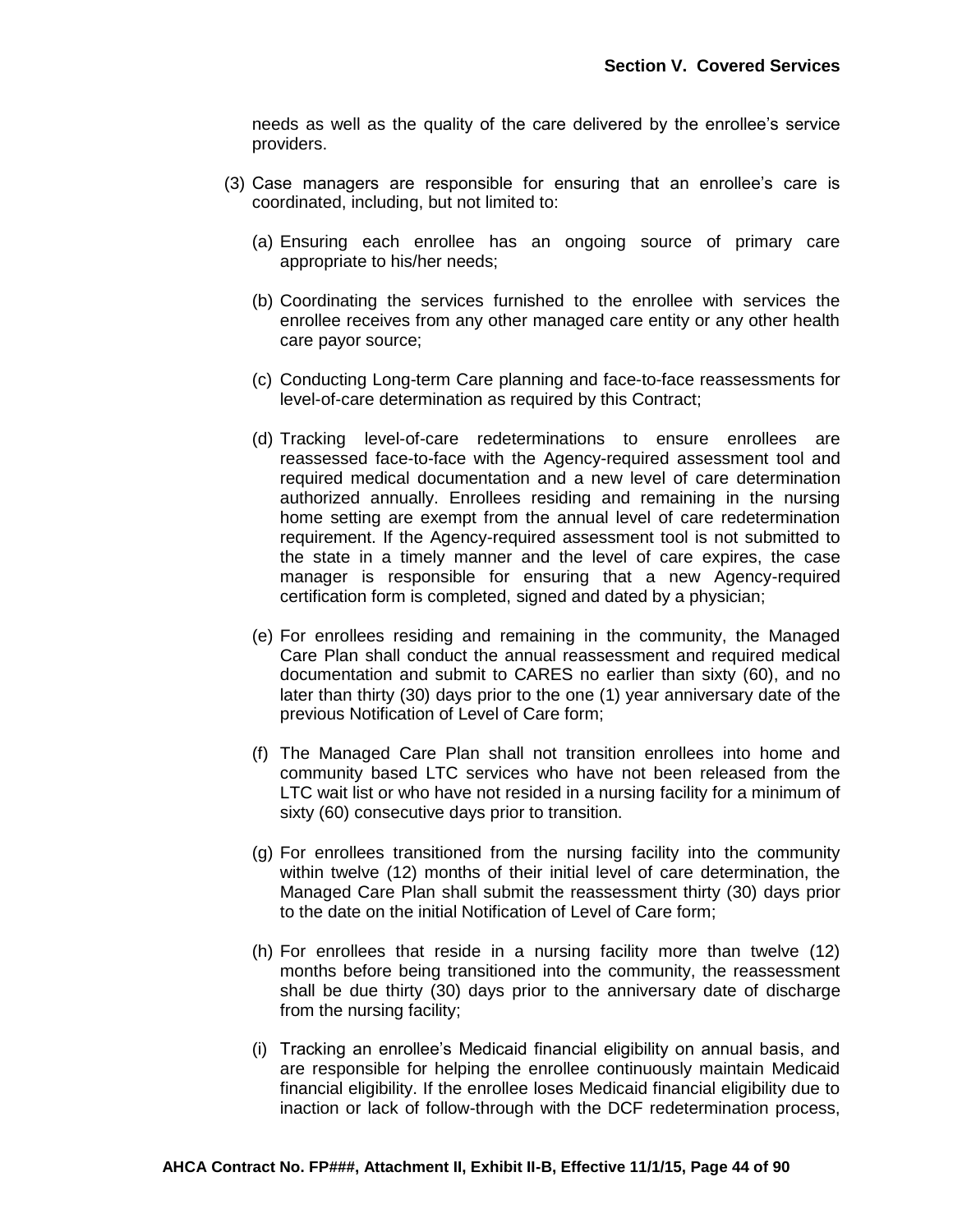the case manager shall help the enrollee regain Medicaid financial eligibility; and

- (j) Referring pregnant enrollees to appropriate maternity and family services and notifying medical service payers of enrollee status for further eligibility determination for the enrollee and unborn infant.
- (4) Case managers shall conduct a face-to-face review within five (5) business days following an enrollee's change of placement type (e.g., from HCBS to an institutional setting, own home to assisted living facility or institutional setting to HCBS). This review shall be conducted to ensure that appropriate services are in place and that the enrollee agrees with the plan of care as authorized.
- (5) Case managers shall conduct a face-to-face review within five (5) business days following a significant change in an enrollee's condition. A significant change in an enrollee's condition is a change that could be reasonably expected to require an immediate revision to the plan of care and may be the result of events like a change in an enrollee's health status after an accident or illness; change in the caregiver relationship; loss, damage, or deterioration of the home environment; or loss of spouse, caregiver, or essential social supports. This review shall be conducted to ensure that appropriate services are in place and that the enrollee agrees with the plan of care as authorized.
- (6) The case manager shall meet face-to-face at least every ninety (90) days with the enrollee and/or enrollee's authorized representative, in order to:
	- (a) Discuss the type, amount and providers of authorized services. If any issues are reported or discovered, the case manager shall take and document action taken to resolve these as quickly as possible;
	- (b) Assess needs, including any changes to the enrollee's informal support system;
	- (c) Discuss the enrollee's perception of his/her progress toward established goals;
	- (d) Identify any barriers to the achievement of the enrollee's goals;
	- (e) Develop new goals as needed;
	- (f) Review, at least annually, the enrollee handbook to ensure enrollees/representatives are familiar with the contents, especially as related to the grievance and reporting abuse, neglect, and exploitation, appeals process, covered services and their rights/responsibilities;
	- (g) Document the enrollee's current functional, medical, behavioral and social strengths; and
	- (h) Complete the Agency-required assessment form and medical documentation annually.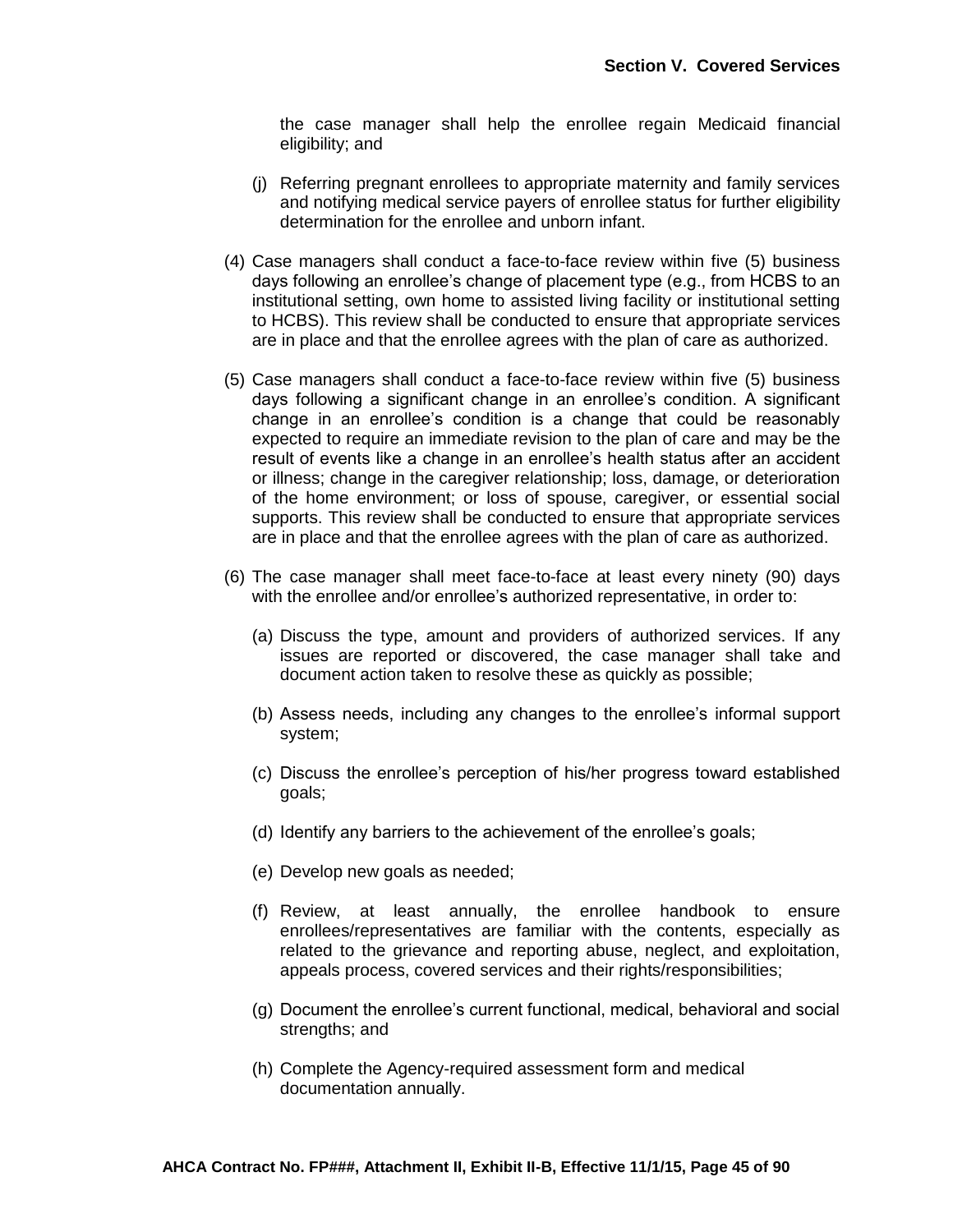- (7) The enrollee's authorized representative shall be involved for the above if the enrollee is unable to participate due to a cognitive impairment or if the enrollee has a legal guardian.
- (8) The case manager shall document contacts and face-to-face visits at the time of each visit or contact and when there are any changes in services. The enrollee or enrollee's authorized representative shall indicate whether they agree or disagree with each service authorization and sign the plan of care each time changes occur. The enrollee shall be given a copy of each signed plan of care.

## **7. Disease Management Program**

- a. In addition to the disease management program specified in Attachment II, the Managed Care Plan shall include disease management programs for:
	- (1) Dementia and Alzheimer's issues;
	- (2) Cancer;
	- (3) Diabetes;
	- (4) Chronic Obstructive Pulmonary Disease (COPD); and
	- (5) End of life issues including information on advance directives.
- b. The Managed Care Plan shall develop and implement a disease management programs to combine elements of caregiver support and disease management. The integrated program shall be aimed at providing enrollee caregivers, circles of support for enrollees and the enrollee with support and education to help care for and improve the health and quality of life for the enrollee living with chronic conditions in the home.

## **F. Quality Enhancements**

The Managed Care Plan shall offer quality enhancements (QE) to enrollees as specified below:

- 1. Safety concerns in the home and fall prevention;
- 2. End of life issues, including information on advanced directives; and
- 3. Ensuring that case managers and providers screen enrollees for signs of domestic violence and offer referral services to applicable domestic violence prevention community agencies.

## **REMAINDER OF PAGE INTENTIONALLY LEFT BLANK**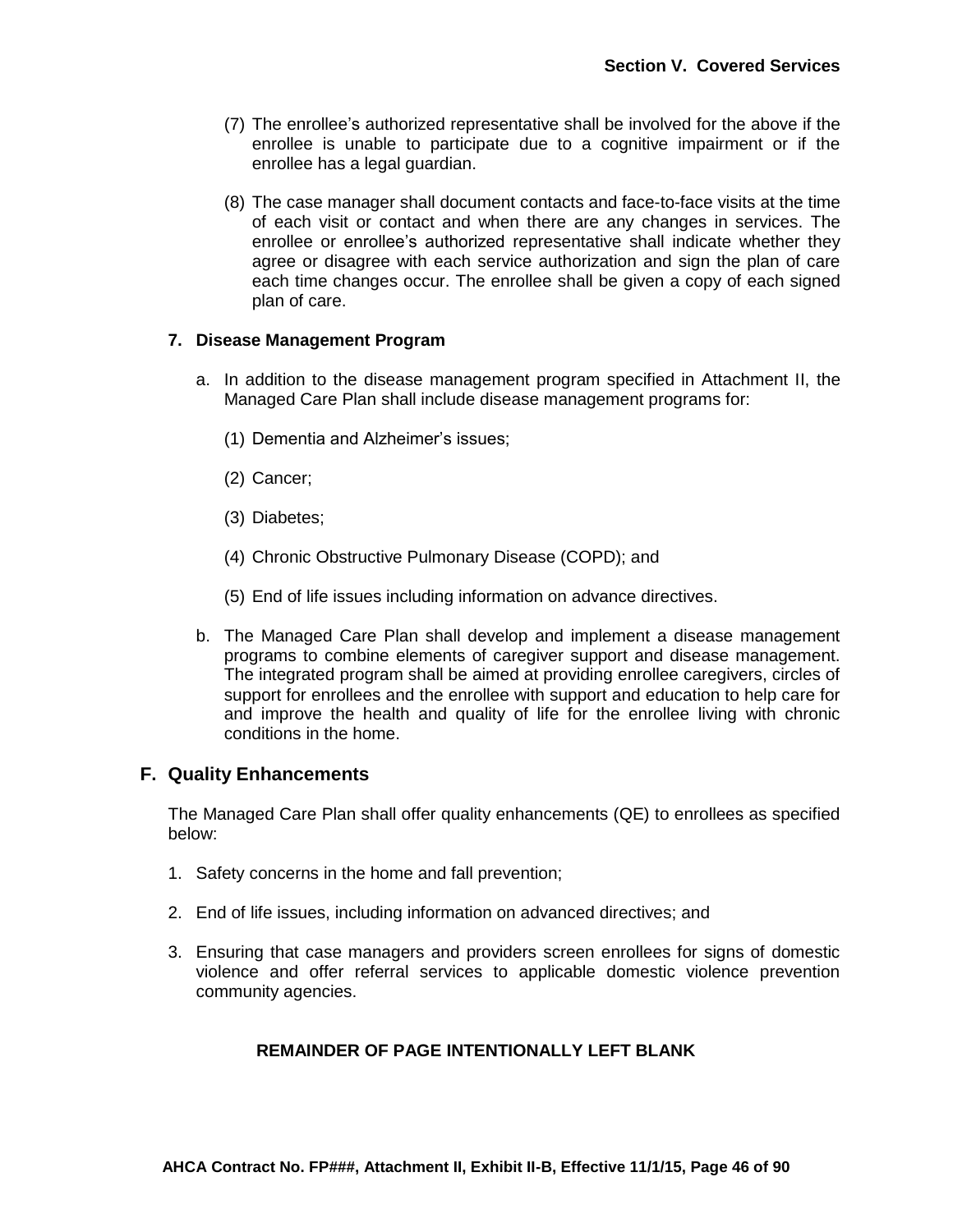# **Section VI. Provider Network**

### **A. Network Adequacy Standards**

## **1. Network Capacity and Geographic Access Standards**

- a. In accordance with s. 409.982(4), F.S., and s. 409.98(1) (19), F.S., the Managed Care Plan's network shall include the following types of providers: (See LTC Provider Qualifications and Minimum Network Adequacy Requirements Table, for minimum waiver network standards).
	- (1) Adult companion providers;
	- (2) Adult day health care centers;
	- (3) Adult family care homes;
	- (4) Assistive care service providers;
	- (5) Assisted living facilities;
	- (6) Attendant care providers;
	- (7) Behavior management providers;
	- (8) Caregiver training providers;
	- (9) Case managers or case management agency;
	- (10) Community care for the elderly lead agencies (CCEs);
	- (11) Health care services pools;
	- (12) Home adaptation accessibility providers;
	- (13) Home health agencies;
	- (14) Homemaker and companion service providers;
	- (15) Hospices;
	- (16) Medication administration providers;
	- (17) Medication management providers;
	- (18) Medical supplies providers;
	- (19) Nurse registries;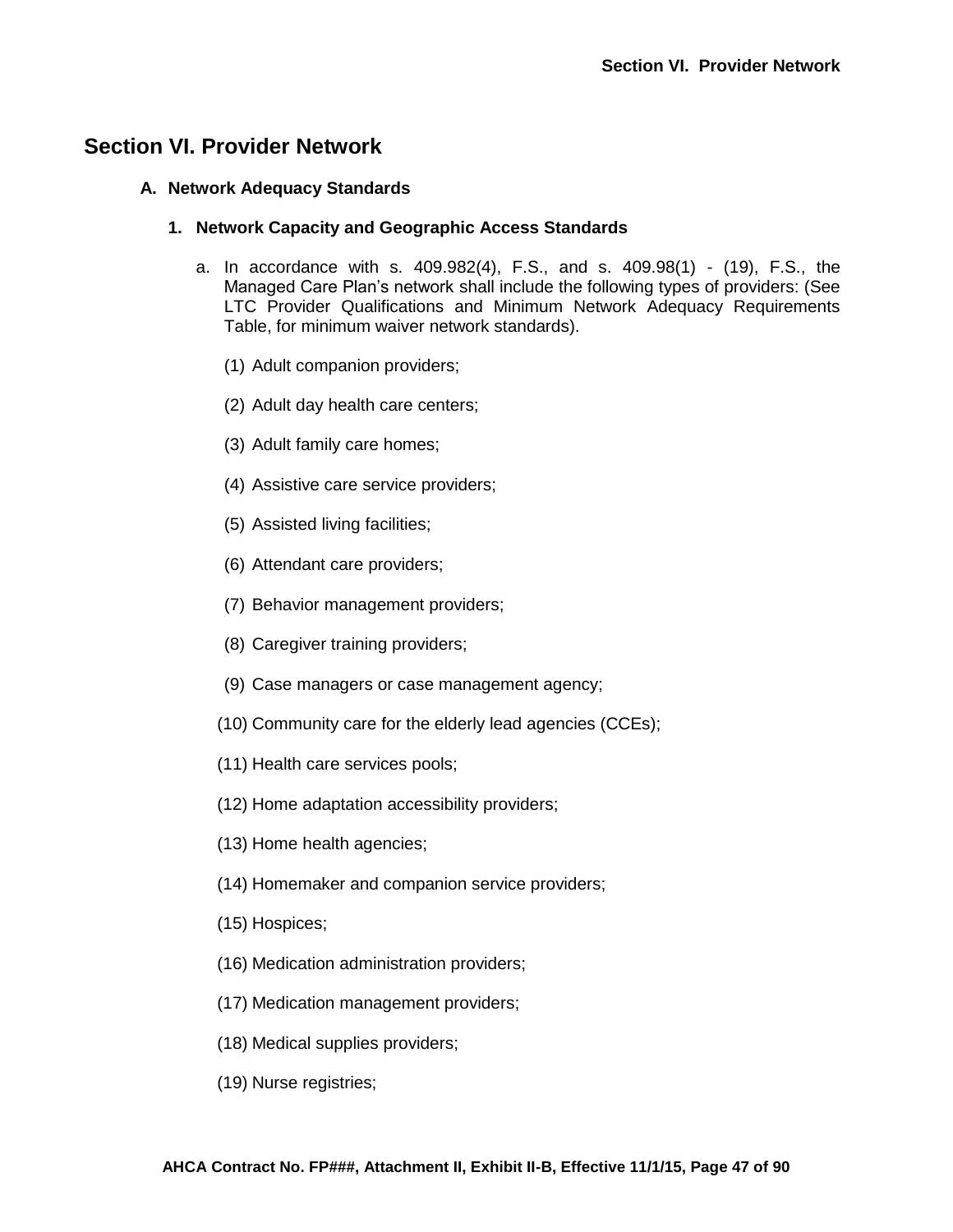- (20) Nursing facilities;
- (21) Nutritional assessment and risk reduction providers;
- (22) Personal care providers;
- (23) Personal emergency response system providers;
- (24) Transportation providers; and
- (25) Therapy (occupational, speech, respiratory, and physical) providers.
- b. In accordance with s. 409.982(1), F.S., the Managed Care Plan may limit the providers in its network based on credentials, quality and price; however, during the period between October 1, 2013 and September 30, 2014, the Managed Care Plan shall, in good faith, offer a provider contract to all of the following providers in the region:
	- (1) Nursing facilities;
	- (2) Hospices; and
	- (3) Aging network services providers that previously participated in home and community-based waivers serving elders or community-service programs administered by DOEA, as identified by the state.
- c. In accordance with s. 409.982(1), F.S., after twelve (12) months of active participation in the Managed Care Plan's network, the Managed Care Plan may exclude any of the providers named in b. above for failure to meet quality or performance criteria.
- d. Therapy, facility-based hospice, and adult day health care services shall be available within an average of thirty (30) minutes from an enrollee's residence or other preferred location within the region. The Agency may waive this requirement, in writing, for rural areas and for areas where there is no applicable provider within a thirty (30) minute average travel time. Travel time requirements for adult day health care and therapy services are increased to sixty (60) minutes for rural areas.
- e. Unless otherwise provided in this Contract or authorized by the Agency, the Managed Care Plan shall ensure that each county in a region has at least two (2) providers available to deliver each covered HCBS. For HCBS provided in an enrollee's place of residence, the provider does not need to be located in the county of the enrollee's residence but shall be willing and able to serve residents of that county. For adult day health care, the service provider does not have to be located in the enrollee's county of residence, but shall meet the access standards for adult day health care.
- f. Facility-based services are those services the enrollee receives from the residential facility in which they live. For purposes of this Contract assisted living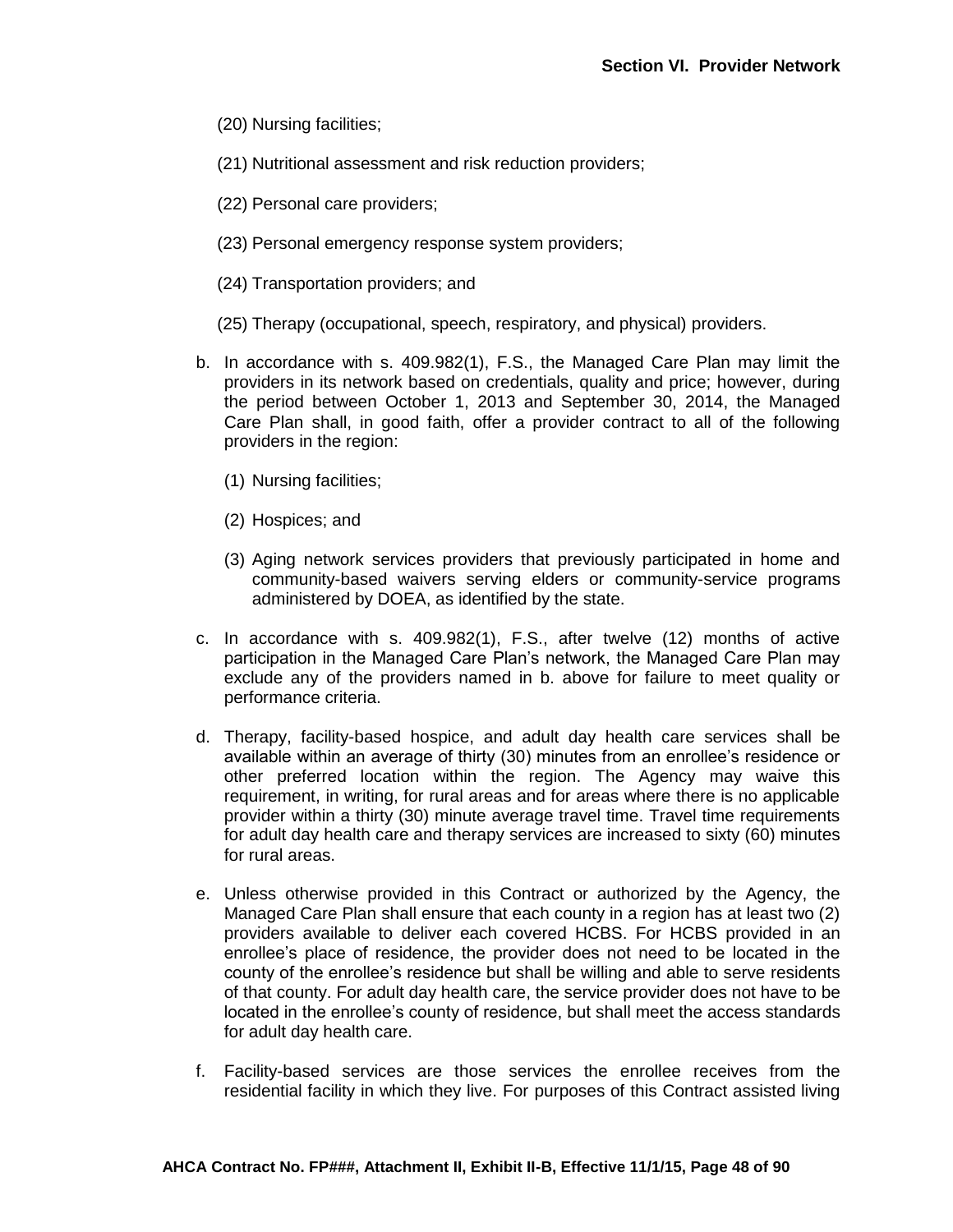facility, adult family care homes, assistive care, and nursing facility care services are facility-based.

- g. The Managed Care Plan shall contract with at least two (2) facility-based service providers per county in the region(s) it serves and meet the licensed bed ratio requirement of one (1) licensed bed for each enrollee included in the applicable maximum enrollment level. If the Managed Care Plan demonstrates to the Agency's satisfaction that it is not feasible to meet either or both requirements within a specific county within a contracted region, the Agency may provide written authorization to use network facilities from one or more neighboring counties within the region to meet network requirements.
- h. If the Managed Care Plan is able to demonstrate to the Agency's satisfaction that a region as a whole is unable to meet either or both network requirements for facility-based services, the Agency may waive the requirement at its discretion in writing. As soon as additional service providers become available, however, the Managed Care Plan shall augment its network to include such providers in order to meet the network adequacy requirements. Such a written waiver shall require attestation by the Managed Care Plan that it agrees to modify its network to include such providers as they become available.
- i. Facilities from neighboring counties within the region are allowed as additional network providers above and beyond the required number. No state approval is required to include these additional providers in the Managed Care Plan network as long as minimum requirements specified in Section VI.A.1.e. have been met.
- j. The Managed Care Plan may not include facility-based service providers from outside the region as network providers unless the Managed Care Plan's provider agreement or subcontract specifies that it will serve the respective region(s); however, such providers may not be used to meet the region's minimum network requirements. A waiver from the Agency will be necessary if the Managed Care Plan cannot meet network requirements for facility-based services for a region using only providers located within that region.
- k. The Managed Care Plan shall provide authorized HCBS within the timeframe prescribed in Section V, Covered Services. This includes initiating HCBS in the enrollee's plan of care within the timeframes specified in this Contract and continuing services in accordance with the enrollee's plan of care, including the amount, frequency, duration and scope of each service in accordance with the enrollee's service schedule.
- l. The Managed Care Plan shall permit enrollees in the community to choose care through participant direction for allowable services as specified in Section V, Covered Services. Such providers shall agree to all applicable terms of the Managed Care Plan's policies and procedures. Such qualification requirements shall include the minimum provider qualifications in Table 2 and all training and background screening requirements. The Managed Care Plan shall develop any necessary policies, procedures, or agreements to allow providers to provide care to enrollees where appropriate.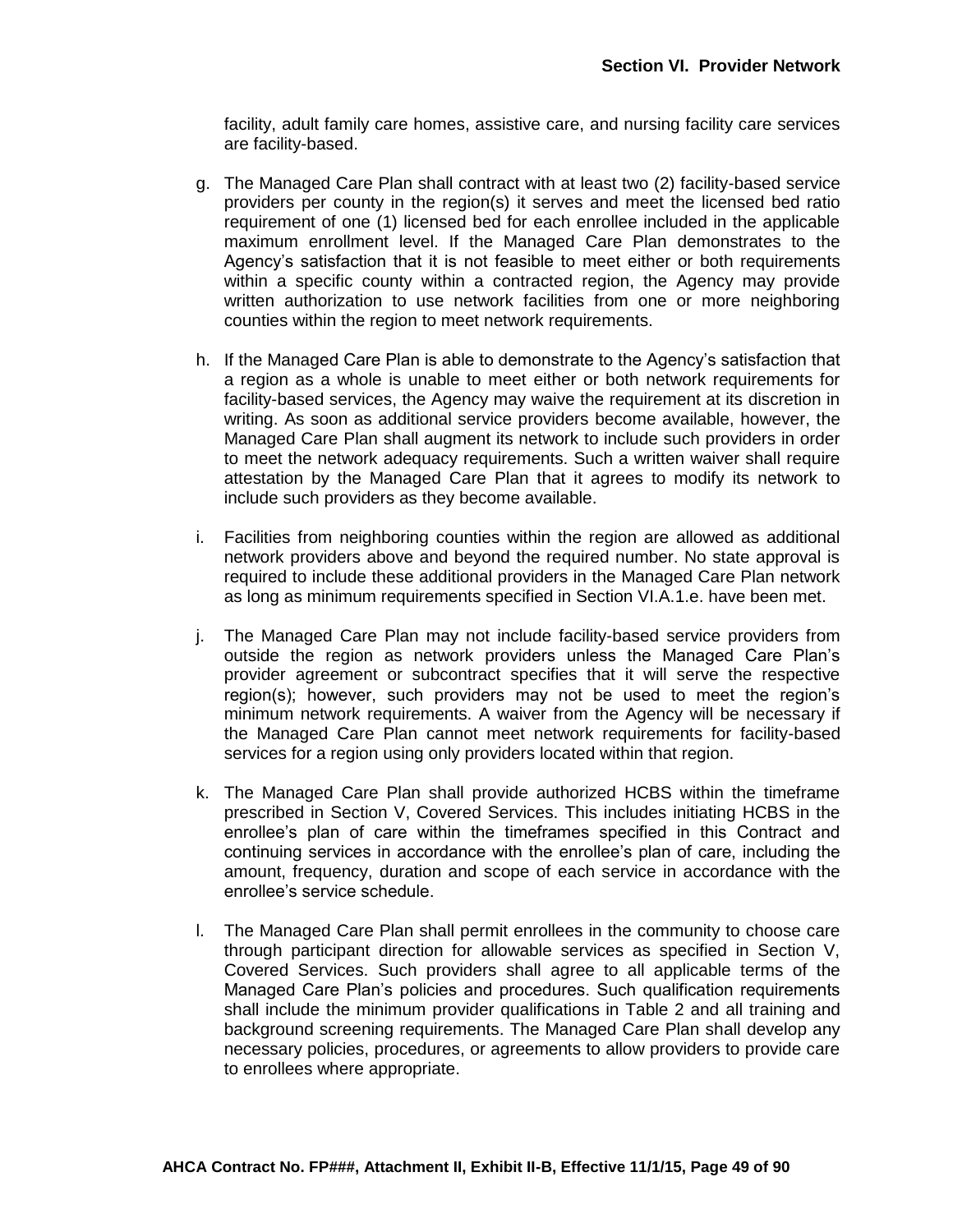- m. The Managed Care Plan shall not continue to contract with providers designated as chronic poor performers, pursuant to the Managed Care Plan's policies and procedures.
- n. The Managed Care Plan shall permit enrollees to choose from among all Managed Care Plan network residential facilities with a Medicaid-designated bed available. The Managed Care Plan shall inform the enrollee of any residential facilities that have specific cultural or religious affiliations. If the enrollee makes a choice, the Managed Care Plan shall make a reasonable effort to place the enrollee in the facility of the enrollee's choice. In the event the enrollee does not make a choice, the Managed Care Plan shall place the enrollee in a participating residential facility with a Medicaid-designated bed available within the closest geographical proximity to the enrollee's current residence. All Managed Care Plan enrollee placements into participating or non-participating residential facilities shall be appropriate to the enrollees' needs.
- o. The Managed Care Plan shall report monthly to the Agency results of its internal monitoring, ensuring that all Long-term Care providers are appropriately qualified, as specified in Table 1 - LTC Provider Qualifications & Minimum Network Adequacy Requirements, and Table 2 – PDO Provider Qualifications below. This report shall be submitted as specified in Section XIV, Reporting Requirements, and the Managed Care Plan Report Guide.

## **B. Network Development and Management Plan**

### **1. Regional Network Changes**

The Managed Care Plan shall notify the Agency within seven (7) business days of any significant changes to its regional provider network. A significant change is defined as follows:

- a. Managed Care Plans shall report to the Agency a loss of a nursing facility, adult day health care center, adult family care home or assisted living facility in a region where another participating nursing facility, adult day health care center, adult family care home or assisted living facility of equal service ability is not available to ensure compliance with the geographic access standards specified in this Exhibit.
- b. If the Managed Care Plan excludes an Aging Network Provider, as defined by the state, the Managed Care Plan shall provide written notice to all enrollees who have chosen that provider for care, and the notice shall be provided at least thirty (30) days before the effective date of the exclusion.

## **C. Provider Credentialing and Contracting**

### **1. Credentialing and Recredentialing**

a. The Managed Care Plan shall establish and verify provider credentialing and recredentialing criteria that includes a determination of whether the provider, or employee or volunteer of the provider, meets the definition of "direct service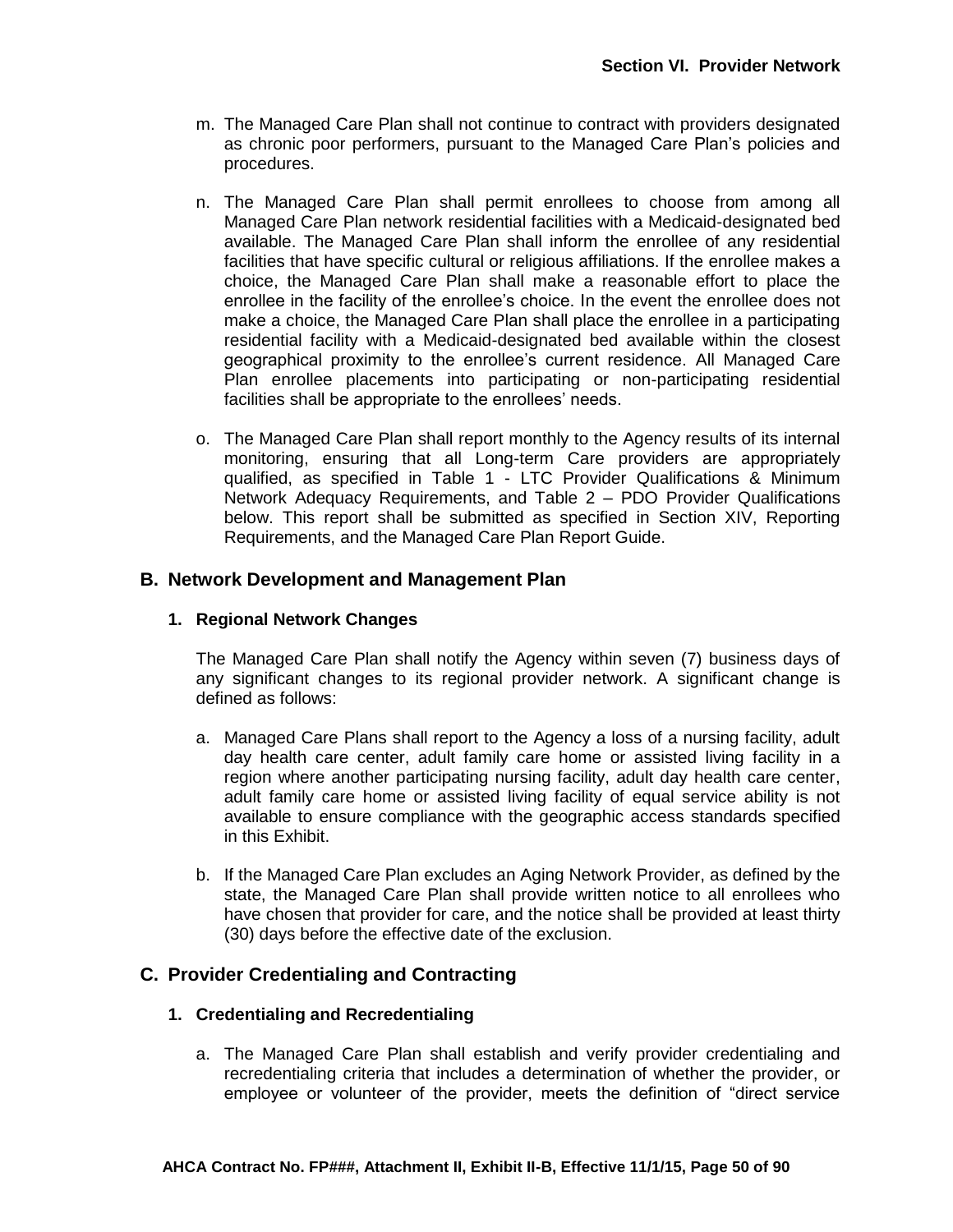provider" and completion of a Level II criminal history background screening on each direct service provider to determine whether any have disqualifying offenses as provided for in s. 430.0402, F.S., and s. 435.04, F.S. Any provider or employee or volunteer of the provider meeting the definition of "direct service provider" who has a disqualifying offense is prohibited from providing services to enrollees. No additional Level II screening is required if the individual is qualified for licensure or employment by the Agency pursuant to its background screening standards under s. 408.809, F.S., and the individual is providing a service that is within the scope of his or her licensed practice or employment. (See s. 430.0402(3), F.S.)

- (1) The Managed Care Plan shall maintain a signed affidavit from each provider attesting to its compliance with this requirement, or with the requirements of its licensing agency if the licensing agency requires Level II screening of direct services providers.
- (2) The Managed Care Plan shall include compliance with this requirement in its provider contracts and subcontracts and verify compliance as part of its subcontractor and provider monitoring activity.
- b. The Managed Care Plan shall establish and verify provider credentialing and recredentialing criteria to ensure that assisted living facilities and adult family care homes meet the minimum HCB characteristics as defined in this Contract.
- c. When recredentialing a participating nursing facility provider, the Managed Care Plan shall, at a minimum, review the facility's performance using the following measures as provided on the federal CMS Nursing Home Compare website at: [http://www.medicare.gov/nursinghomecompare/:](http://www.medicare.gov/nursinghomecompare/)
	- (1) If the nursing facility has an overall rating of two (2) or more stars, the nursing facility has met this measure. If the nursing facility has less than two (2) overall stars, proceed with the review.
	- (2) If the nursing facility has a rating of less than two (2) stars in the Quality Measures category within the Long-Stay Residents section, the nursing facility has not met this measure. If the nursing facility has a rating of two (2) or more stars in the Quality Measures category within the Long-Stay Residents section, proceed with the review.
	- (3) Determine under the Quality Measures category within the Long-Stay Residents section, if the percentage of long-stay residents who receive an antipsychotic medication at the nursing facility is the same as the statewide average or less. If the percentage is more than the statewide average percentage, the nursing facility has not met this measure. If the percentage is the same or less than the statewide average percentage, the facility has met this measure.
- d. The Managed Care Plan's credentialing and recredentialing process shall include ensuring that all Long-term Care providers are appropriately qualified, as specified in Table 1 - LTC Provider Qualifications & Minimum Network Adequacy Requirements, and Table 2 – PDO Provider Qualifications below.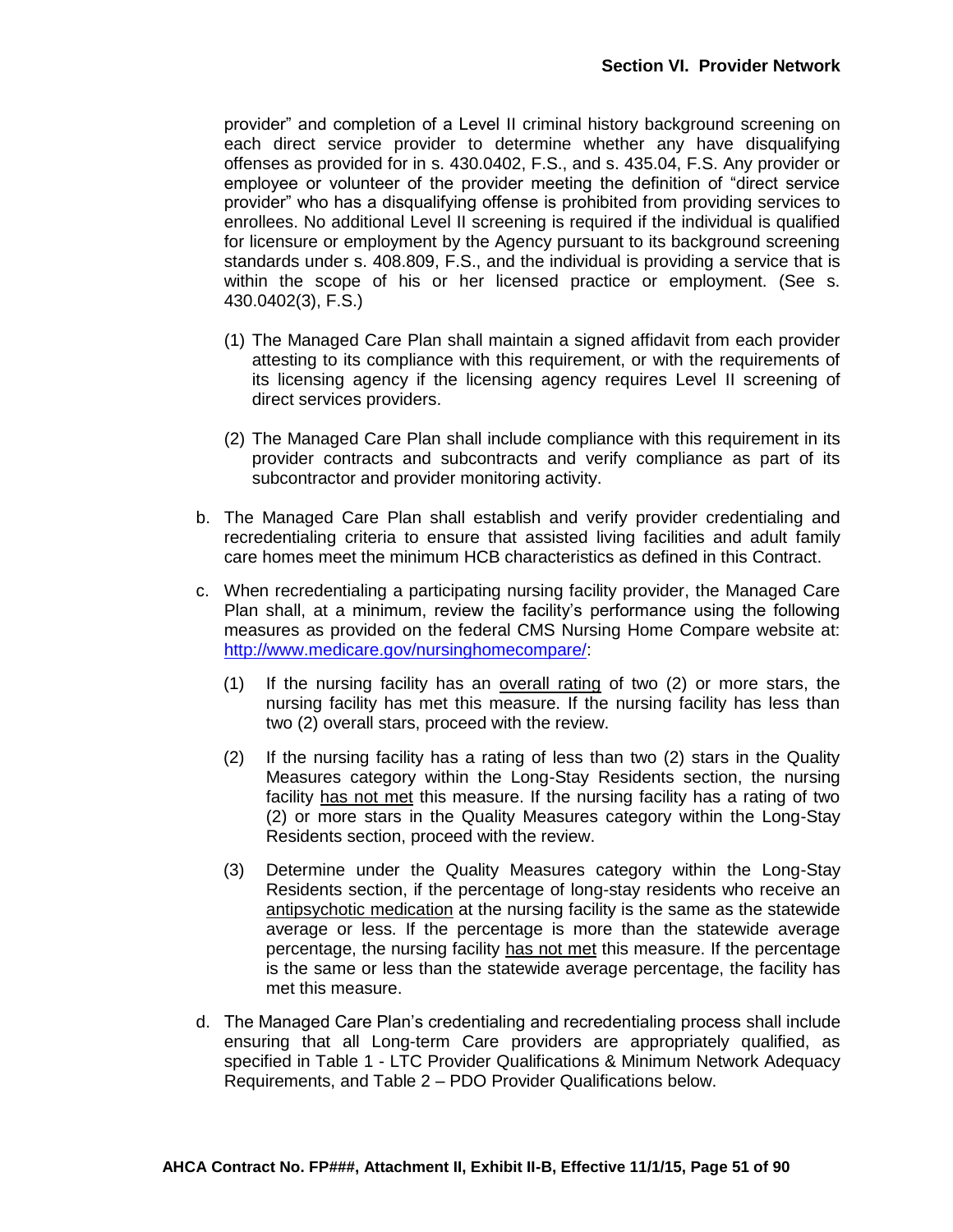## **Table 1**

## **LTC Provider Qualifications & Minimum Network Adequacy Requirements Table\***

| <b>Long-term Care</b>                               | <b>Qualified Service</b>                         | <b>Minimum Provider Qualifications</b>                                                                                 | <b>Minimum Network Adequacy Requirements</b>                                        |                                                                                     |
|-----------------------------------------------------|--------------------------------------------------|------------------------------------------------------------------------------------------------------------------------|-------------------------------------------------------------------------------------|-------------------------------------------------------------------------------------|
| <b>Plan Benefit</b>                                 | <b>Provider Types</b>                            |                                                                                                                        | <b>Urban Counties</b>                                                               | <b>Rural Counties</b>                                                               |
| <b>Adult Companion</b>                              | Community Care for the<br>Elderly (CCE) Provider | As defined in Chapter 410 or 430, F. S.                                                                                |                                                                                     |                                                                                     |
|                                                     | Center for Independent<br>Living                 | As defined under s. 413.371, F. S.                                                                                     |                                                                                     |                                                                                     |
|                                                     | Homemaker/Companion<br>Agency                    | Registration in accordance with s.<br>400.509, F.S.                                                                    | At least two (2) providers                                                          | At least two (2) providers<br>serving each county of the<br>region.                 |
|                                                     | Home Health Agency                               | Licensed per Chapter 400, Part III, F.S.;<br>Optional to meet Federal Conditions of<br>Participation under 42 CFR 484. | serving each county of the<br>region.                                               |                                                                                     |
|                                                     | <b>Nurse Registries</b>                          | Licensed per Chapter 400.506, F.S.                                                                                     |                                                                                     |                                                                                     |
|                                                     | <b>Health Care Service</b><br>Pools              | Licensed per Chapter 400, Part IX, F.<br>S.                                                                            |                                                                                     |                                                                                     |
| <b>Adult Day Care</b><br>(Adult Day Health<br>Care) | <b>Assisted Living Facility</b><br>(ALF)         | Licensed per Chapter 429, Part I, F.S,                                                                                 | At least two (2) providers<br>serving each county of the<br>region AND at least (1) | At least two (2) providers<br>serving each county of the<br>region AND at least (1) |
|                                                     | <b>Adult Day Care Center</b>                     | Licensed per Chapter 429, Part III, F.S.                                                                               | provider within 30 minutes<br>travel time.                                          | provider within 60 minutes<br>travel time.                                          |
| <b>Assisted Living</b>                              | <b>Assisted Living Facility</b>                  | Licensed per Chapter 429, Part I, F.S.<br>and ALF must agree to offer facility                                         | At least two (2) providers<br>serving each county of the                            | At least two (2) providers<br>serving each county of the                            |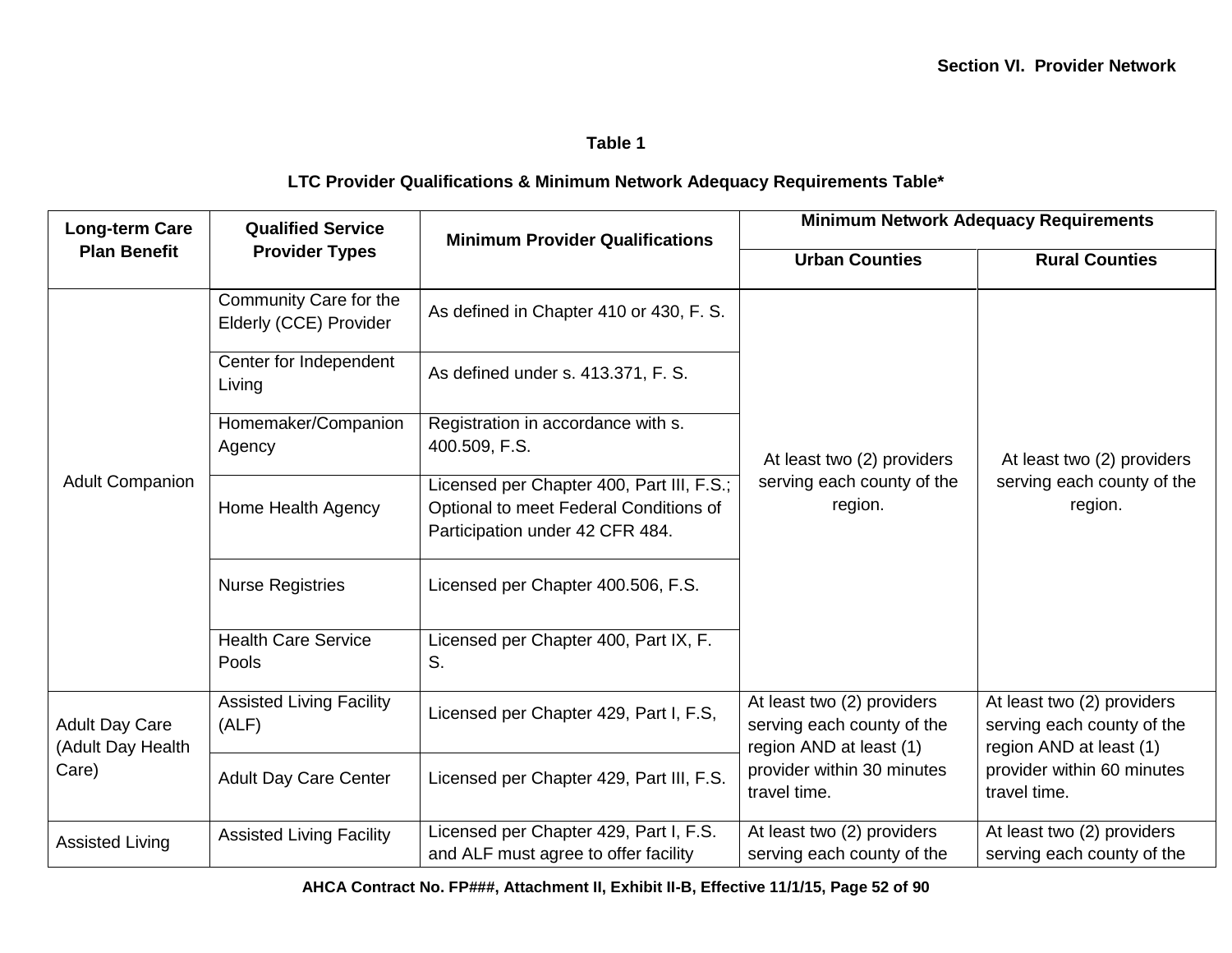| <b>Long-term Care</b>                    | <b>Qualified Service</b>                                           | <b>Minimum Provider Qualifications</b>                                                                                                                   | <b>Minimum Network Adequacy Requirements</b>                                                                                                          |                                                                                                                                                       |
|------------------------------------------|--------------------------------------------------------------------|----------------------------------------------------------------------------------------------------------------------------------------------------------|-------------------------------------------------------------------------------------------------------------------------------------------------------|-------------------------------------------------------------------------------------------------------------------------------------------------------|
|                                          | <b>Plan Benefit</b><br><b>Provider Types</b>                       | <b>Urban Counties</b>                                                                                                                                    | <b>Rural Counties</b>                                                                                                                                 |                                                                                                                                                       |
| <b>Facility Services</b>                 |                                                                    | services with home-like characteristics.                                                                                                                 | region and one (1) licensed<br>bed for each enrollee in the<br>applicable max enrollment.                                                             | region and one (1) licensed<br>bed for each enrollee in the<br>applicable max enrollment.                                                             |
| <b>Assistive Care</b><br><b>Services</b> | <b>Adult Family Care Home</b><br>(AFCH)                            | Licensed per Chapter 429, Part II, F.S.<br>and Adult Family Care Home (AFCH)<br>must agree to offer facility services with<br>home-like characteristics. | At least two (2) providers<br>serving each county of the<br>region and one (1) licensed<br>bed for each enrollee in the<br>applicable max enrollment. | At least two (2) providers<br>serving each county of the<br>region and one (1) licensed<br>bed for each enrollee in the<br>applicable max enrollment. |
|                                          | Center for Independent<br>Living                                   | As defined under Chapter 413.371,<br>F.S.; have licensed direct care staff, if<br>required, to perform the waiver<br>services.                           |                                                                                                                                                       |                                                                                                                                                       |
| <b>Attendant Care</b>                    | Home Health Agency                                                 | Licensed per Chapter 400, Part III, F.S.;<br>Optional to meet Federal Conditions of<br>Participation under 42 CFR 484.                                   | At least two (2) providers<br>serving each county of the                                                                                              | At least two (2) providers<br>serving each county of the                                                                                              |
|                                          | Registered Nurse (RN),<br><b>Licensed Practical Nurse</b><br>(LPN) | Licensed per Chapter 464, F.S.                                                                                                                           | region.                                                                                                                                               | region.                                                                                                                                               |
|                                          | <b>Nurse Registry</b>                                              | Licensed per s. 400.506, F.S. Services<br>shall be provided by a licensed RN or<br>LPN.                                                                  |                                                                                                                                                       |                                                                                                                                                       |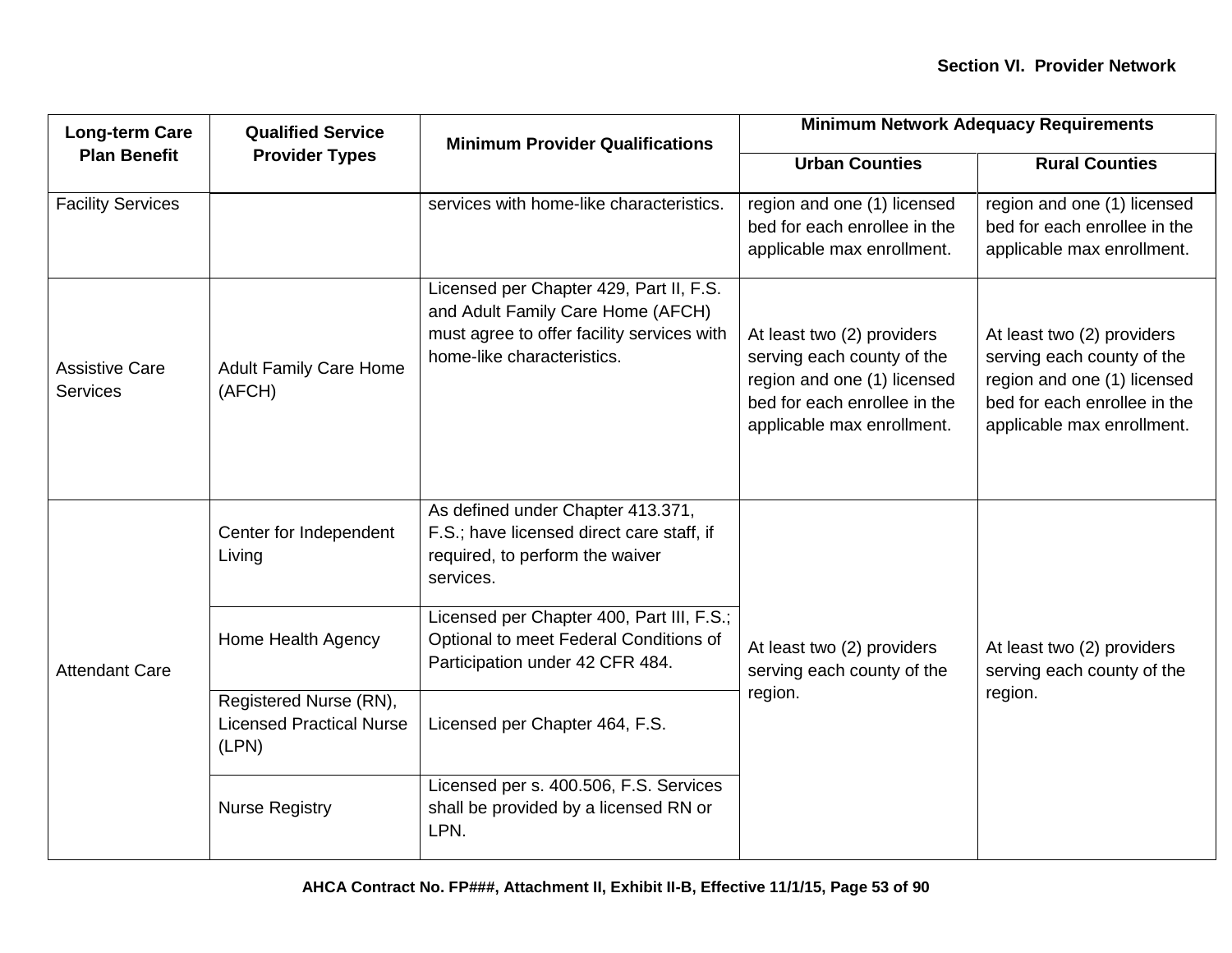| <b>Long-term Care</b><br><b>Plan Benefit</b> | <b>Qualified Service</b>                                         | <b>Minimum Provider Qualifications</b>                                                                                                                                                                                                                                                                                                         | <b>Minimum Network Adequacy Requirements</b>                        |                                                                     |
|----------------------------------------------|------------------------------------------------------------------|------------------------------------------------------------------------------------------------------------------------------------------------------------------------------------------------------------------------------------------------------------------------------------------------------------------------------------------------|---------------------------------------------------------------------|---------------------------------------------------------------------|
|                                              | <b>Provider Types</b>                                            |                                                                                                                                                                                                                                                                                                                                                | <b>Urban Counties</b>                                               | <b>Rural Counties</b>                                               |
| Behavior<br>Management                       | <b>Clinical Social Worker,</b><br><b>Mental Health Counselor</b> | Licensed per Chapter 491, F.S.                                                                                                                                                                                                                                                                                                                 |                                                                     |                                                                     |
|                                              | <b>Community Mental</b><br><b>Health Center</b>                  | As described in Chapter 394, F.S.                                                                                                                                                                                                                                                                                                              |                                                                     |                                                                     |
|                                              | Home Health Agencies                                             | Licensed per Chapter 400, Part III, F.S.;<br>Optional to meet Federal Conditions of<br>Participation under 42 CFR 484.<br>Direct service provider shall have a<br>minimum of two (2) years direct<br>experience working with adult<br>populations diagnosed with Alzheimer's<br>disease, other dementias or persistent<br>behavioral problems. | At least two (2) providers<br>serving each county of the<br>region. | At least two (2) providers<br>serving each county of the<br>region. |
|                                              | Psychologist                                                     | Licensed per Chapter 490, F.S.                                                                                                                                                                                                                                                                                                                 |                                                                     |                                                                     |
|                                              | <b>Registered Nurse</b>                                          | Licensed per Chapter 464, Part I, F.S.<br>and Rule 64B-9, F.A.C.; Minimum of 2<br>years direct experience working with<br>adult populations diagnosed with<br>Alzheimer's disease, other dementias<br>or persistent behavioral problems.                                                                                                       |                                                                     |                                                                     |
|                                              | Center for Independent<br>Living                                 | As defined under Chapter 413.371,<br>F.S.; have licensed direct care staff, if<br>required, to perform the waiver<br>services.                                                                                                                                                                                                                 |                                                                     |                                                                     |
| <b>Caregiver Training</b>                    | <b>CCE Provider</b>                                              | As defined in Chapter 410 or 430, F.S.                                                                                                                                                                                                                                                                                                         | At least two (2) providers                                          | At least two (2) providers                                          |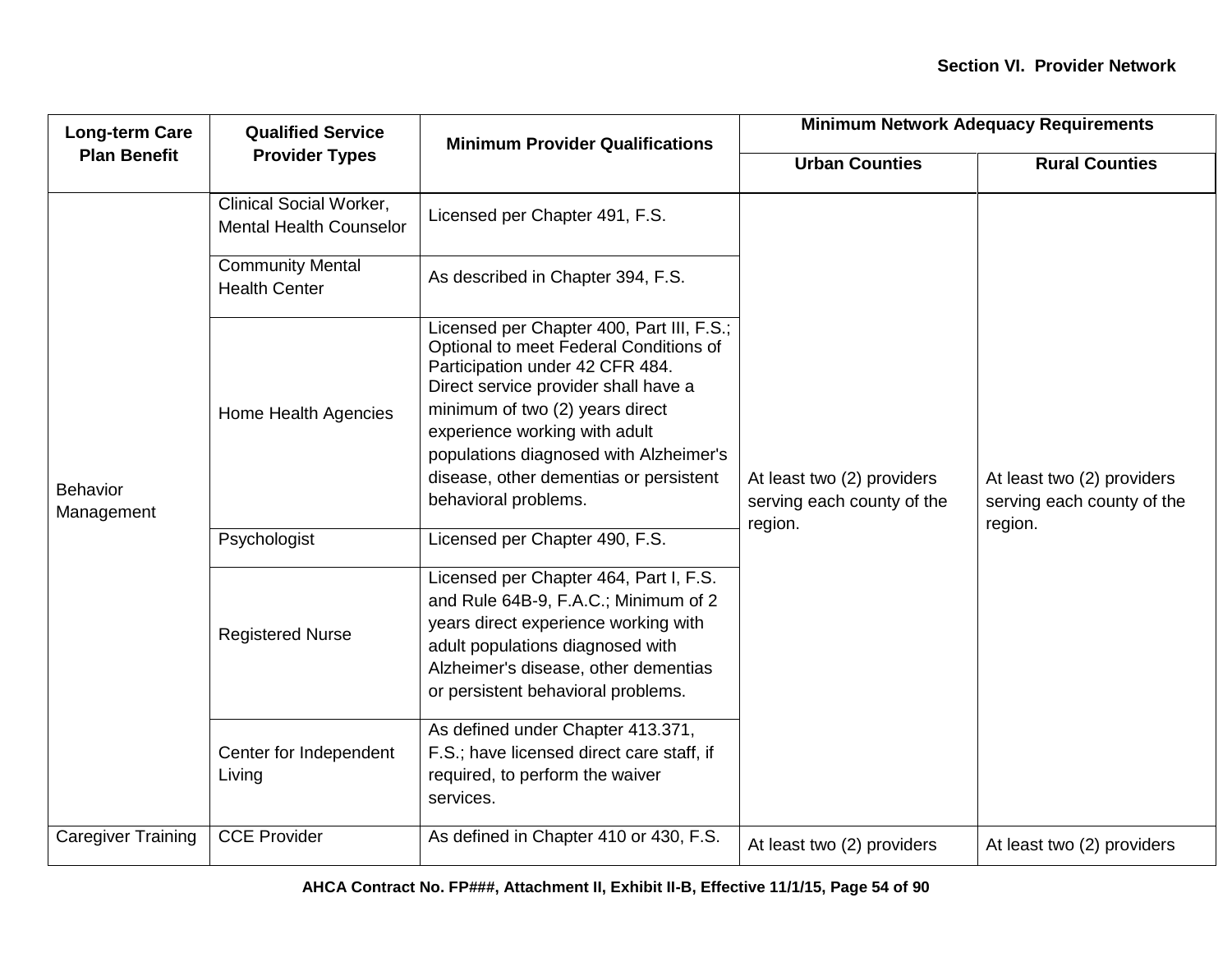| <b>Long-term Care</b>                 | <b>Qualified Service</b>                                         | <b>Minimum Provider Qualifications</b>                                                                                                                                                                                                                                                                                                                                                                                                                                                                                                           | <b>Minimum Network Adequacy Requirements</b>                                                                                                                                                                               |                                                                                                                                                                                                                             |
|---------------------------------------|------------------------------------------------------------------|--------------------------------------------------------------------------------------------------------------------------------------------------------------------------------------------------------------------------------------------------------------------------------------------------------------------------------------------------------------------------------------------------------------------------------------------------------------------------------------------------------------------------------------------------|----------------------------------------------------------------------------------------------------------------------------------------------------------------------------------------------------------------------------|-----------------------------------------------------------------------------------------------------------------------------------------------------------------------------------------------------------------------------|
| <b>Plan Benefit</b>                   | <b>Provider Types</b>                                            |                                                                                                                                                                                                                                                                                                                                                                                                                                                                                                                                                  | <b>Urban Counties</b>                                                                                                                                                                                                      | <b>Rural Counties</b>                                                                                                                                                                                                       |
| <b>Caregiver Training</b><br>(cont'd) | <b>Clinical Social Worker,</b><br><b>Mental Health Counselor</b> | Licensed per Chapter 491, F.S.                                                                                                                                                                                                                                                                                                                                                                                                                                                                                                                   | serving each county of the<br>region.                                                                                                                                                                                      | serving each county of the<br>region.                                                                                                                                                                                       |
|                                       | RN, LPN                                                          | Licensed per Chapter 400, Part III, F.S.                                                                                                                                                                                                                                                                                                                                                                                                                                                                                                         |                                                                                                                                                                                                                            |                                                                                                                                                                                                                             |
|                                       | Home Health Agency                                               | Optional to meet Federal Conditions of<br>Participation under 42 CFR 484.                                                                                                                                                                                                                                                                                                                                                                                                                                                                        |                                                                                                                                                                                                                            |                                                                                                                                                                                                                             |
|                                       | Center for Independent<br>Living                                 | As defined under Chapter 413.371,<br>F.S.; have licensed direct care staff, if<br>required, to perform the waiver<br>services.                                                                                                                                                                                                                                                                                                                                                                                                                   |                                                                                                                                                                                                                            |                                                                                                                                                                                                                             |
| Case Management                       | Case Managers<br>employed or contracted<br>by Managed Care Plans | Either: 2+ yrs. of relevant experience<br>and; (1) BA or BS in Social Work,<br>Sociology, Psychology, Gerontology or<br>related social services field; (2) RN<br>licensed in FL; (3) BA or BS in<br>unrelated field, OR: 4+ yrs. relevant<br>experience and LPN licensed in FL,<br>OR: Professional human services<br>experience can be substituted on a<br>year-for-year basis for the educational<br>requirements. All shall have four (4)<br>hours of in-service training in identifying<br>and reporting abuse, neglect and<br>exploitation. | Each case manager's<br>caseload may not exceed<br>sixty (60) for enrollees in<br>HCBS settings, one-hundred<br>(100) for enrollees in nursing<br>facilities or sixty (60) when<br>the case manager has a<br>mixed caseload | Each case manager's<br>caseload may not exceed<br>sixty (60) for enrollees in<br>HCBS settings, one-hundred<br>(100) for enrollees in nursing<br>facilities or sixty (60) when<br>the case manager has a<br>mixed caseload. |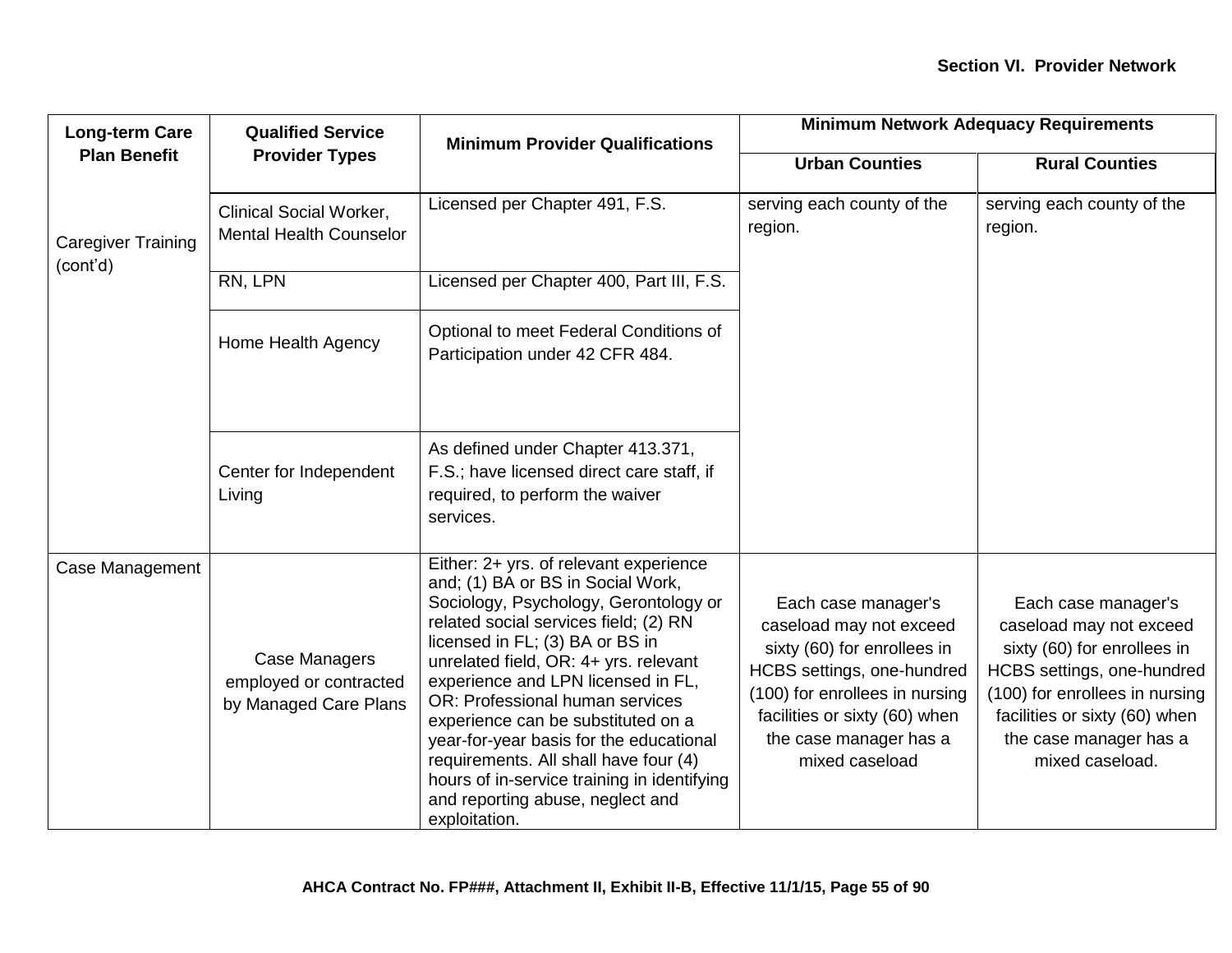| <b>Long-term Care</b>       | <b>Qualified Service</b>         | <b>Minimum Provider Qualifications</b>                                                                                                                                                                                                                                                                                                                                                                                                                                                                                                                                                                                                                                                       | <b>Minimum Network Adequacy Requirements</b> |                       |
|-----------------------------|----------------------------------|----------------------------------------------------------------------------------------------------------------------------------------------------------------------------------------------------------------------------------------------------------------------------------------------------------------------------------------------------------------------------------------------------------------------------------------------------------------------------------------------------------------------------------------------------------------------------------------------------------------------------------------------------------------------------------------------|----------------------------------------------|-----------------------|
| <b>Plan Benefit</b>         | <b>Provider Types</b>            |                                                                                                                                                                                                                                                                                                                                                                                                                                                                                                                                                                                                                                                                                              | <b>Urban Counties</b>                        | <b>Rural Counties</b> |
| Case Management<br>(cont'd) | Center for Independent<br>Living | Either: 2+ yrs. of relevant experience<br>and; (1) BA or BS in Social Work,<br>Sociology, Psychology, Gerontology or<br>related social services field; (2) RN<br>licensed in FL; (3) BA or BS in<br>unrelated field, OR: 4+ yrs. relevant<br>experience and LPN licensed in FL,<br>OR: Professional human services<br>experience can be substituted on a<br>year-for-year basis for the educational<br>requirements. All shall have four (4)<br>hours of in-service training in identifying<br>and reporting abuse, neglect and<br>exploitation.                                                                                                                                             |                                              |                       |
|                             | Case Management<br>Agency        | Either: 2+ yrs. of relevant experience<br>and; (1) BA or BS in Social Work,<br>Sociology, Psychology, Gerontology or<br>related social services field; (2) RN<br>licensed in FL; (3) BA or BS in<br>unrelated field, OR: 4+ yrs. relevant<br>experience and LPN licensed in FL,<br>OR: Professional human services<br>experience can be substituted on a<br>year-for-year basis for the educational<br>requirements. All shall have four (4)<br>hours of in-service training in identifying<br>and reporting abuse, neglect and<br>exploitation.<br>Designated a CCE Lead Agency by<br>DOEA (per Chapter 430 F.S.) or other<br>agency meeting comparable standards<br>as determined by DOEA. |                                              |                       |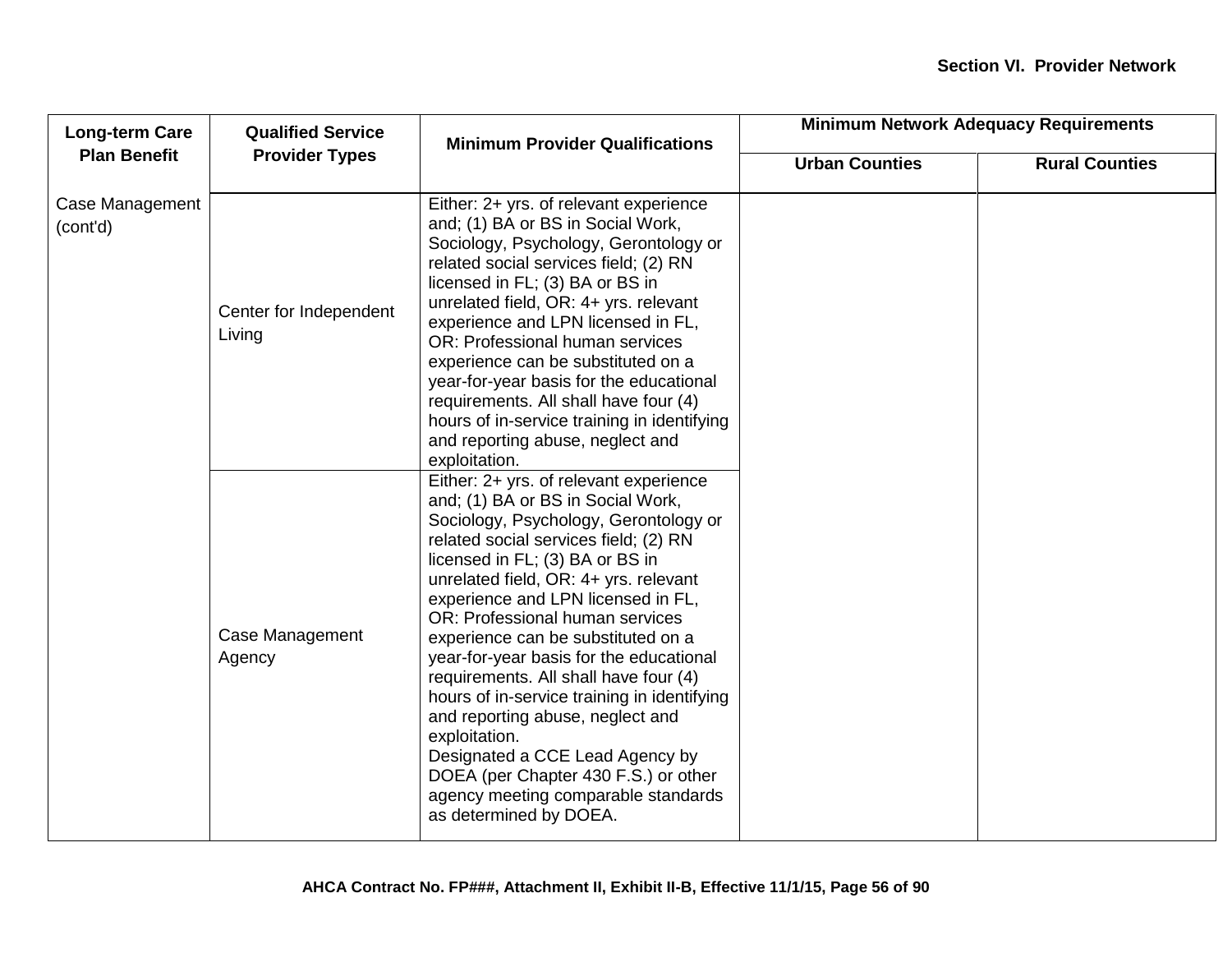| <b>Long-term Care</b>            | <b>Qualified Service</b>                                | <b>Minimum Provider Qualifications</b>                                                                                                                                                                                                                                                     | <b>Minimum Network Adequacy Requirements</b>                        |                                                                     |
|----------------------------------|---------------------------------------------------------|--------------------------------------------------------------------------------------------------------------------------------------------------------------------------------------------------------------------------------------------------------------------------------------------|---------------------------------------------------------------------|---------------------------------------------------------------------|
| <b>Plan Benefit</b>              | <b>Provider Types</b>                                   |                                                                                                                                                                                                                                                                                            | <b>Urban Counties</b>                                               | <b>Rural Counties</b>                                               |
| Home Accessibility<br>Adaptation | Independent Provider                                    | Licensed per state and local building<br>codes or other licensure appropriate to<br>tasks performed. Chapter 205, F.S.;<br>Licensed by local city and/or county<br>occupational license boards for the type<br>of work being performed. Required to<br>furnish proof of current insurance. | At least two (2) providers<br>serving each county of the<br>region. | At least two (2) providers<br>serving each county of the<br>region. |
|                                  | Center for Independent<br>Living                        | As defined under s. 413.371, F. S. and<br>licensed under Chapter 205, F. S.                                                                                                                                                                                                                |                                                                     |                                                                     |
|                                  | <b>General Contractor</b>                               | Licensed per s. 459.131, F.S.                                                                                                                                                                                                                                                              |                                                                     |                                                                     |
| <b>Home Delivered</b><br>Meals   | <b>Food Establishment</b><br><b>Older Americans Act</b> | Permit under s. 500.12, F.S.                                                                                                                                                                                                                                                               |                                                                     |                                                                     |
|                                  | <b>Older American's Act</b><br>(OAA) Provider           | As defined in Rule 58A-1, F.A.C.                                                                                                                                                                                                                                                           | At least two (2) providers<br>serving each county of the            | At least two (2) providers<br>serving each county of the            |
|                                  | <b>CCE Provider</b>                                     | As defined in Chapter 410 or 430, F.S.                                                                                                                                                                                                                                                     | region.                                                             | region.                                                             |
|                                  | <b>Food Service</b><br>Establishment                    | Licensed per s. 509.241, F.S.                                                                                                                                                                                                                                                              |                                                                     |                                                                     |
| Homemaker                        | <b>Nurse Registry</b>                                   | Licensed per s. 400.506, F.S.                                                                                                                                                                                                                                                              |                                                                     |                                                                     |
|                                  | Home Health Agency                                      | Licensed per Chapter 400, Part III, F.S.;<br>Optional to meet Federal Conditions of<br>Participation under 42 CFR 484.                                                                                                                                                                     | At least two (2) providers<br>serving each county of the<br>region  | At least two (2) providers<br>serving each county of the<br>region  |
|                                  | <b>CCE Provider</b>                                     | As defined in Chapter 410 or 430, F.S.                                                                                                                                                                                                                                                     |                                                                     |                                                                     |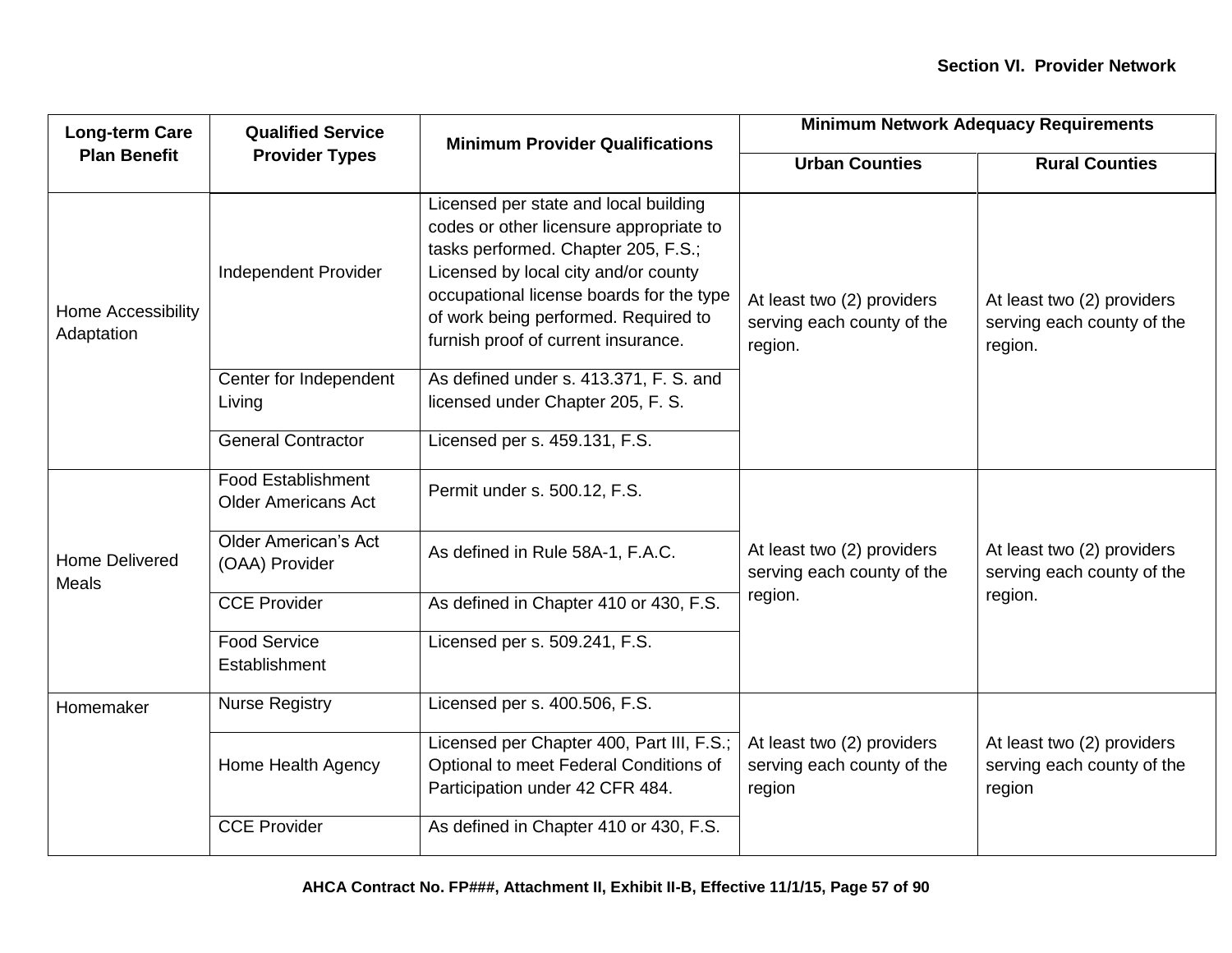| <b>Long-term Care</b>                      | <b>Qualified Service</b>                                                   | <b>Minimum Provider Qualifications</b>                                                                                                              | <b>Minimum Network Adequacy Requirements</b>                        |                                                                     |  |
|--------------------------------------------|----------------------------------------------------------------------------|-----------------------------------------------------------------------------------------------------------------------------------------------------|---------------------------------------------------------------------|---------------------------------------------------------------------|--|
| <b>Plan Benefit</b>                        | <b>Provider Types</b>                                                      |                                                                                                                                                     | <b>Urban Counties</b>                                               | <b>Rural Counties</b>                                               |  |
| Homemaker<br>(cont'd)                      | Center for Independent<br>Living                                           | As defined under s. 413.371, F. S.                                                                                                                  |                                                                     |                                                                     |  |
|                                            | Homemaker/Companion<br>Agency                                              | Registration in accordance with<br>Chapter 400.509, F.S.                                                                                            |                                                                     |                                                                     |  |
|                                            | <b>Health Care Service</b><br>Pools                                        | Licensed per Chapter 400, Part IX, F.<br>S.                                                                                                         |                                                                     |                                                                     |  |
|                                            | <b>Pest Control</b>                                                        | Licensed per Chapter 482.071, F.S.                                                                                                                  |                                                                     |                                                                     |  |
| Hospice                                    | <b>Hospice Organizations</b>                                               | Hospice providers shall be licensed<br>under Chapter 400, Part IV, F. S. and<br>meet Medicaid and Medicare conditions<br>of participation annually. | At least two (2) providers<br>serving each county of the<br>region. | At least two (2) providers<br>serving each county of the<br>region. |  |
| Intermittent and<br><b>Skilled Nursing</b> | Home Health Agency                                                         | Licensed per Chapter 400, Part III, F.S.;<br>Optional to meet Federal Conditions of<br>Participation under 42 CFR 484.                              | At least two (2) providers<br>serving each county of the<br>region. | At least two (2) providers<br>serving each county of the<br>region. |  |
| Medication                                 | RN, LPN                                                                    | Licensed per Chapter 464, F.S.                                                                                                                      |                                                                     |                                                                     |  |
| Administration                             | Home Health Agency                                                         | Licensed per Chapter 400, Part III, F.S.;<br>Optional to meet Federal Conditions of<br>Participation under 42 CFR 484.                              | At least two (2) providers<br>serving each county of the            | At least two (2) providers<br>serving each county of the            |  |
|                                            | <b>Unlicensed Staff Member</b><br>Trained per 58A-<br>$5.0191(5)$ , F.A.C. | Trained per 58A-5.0191(5), F.A.C.;<br>demonstrate ability to accurately read<br>and interpret a prescription label.                                 | region.                                                             | region.                                                             |  |
|                                            | <b>Nurse Registry</b>                                                      | Licensed per s. 400.506, F.S.                                                                                                                       |                                                                     |                                                                     |  |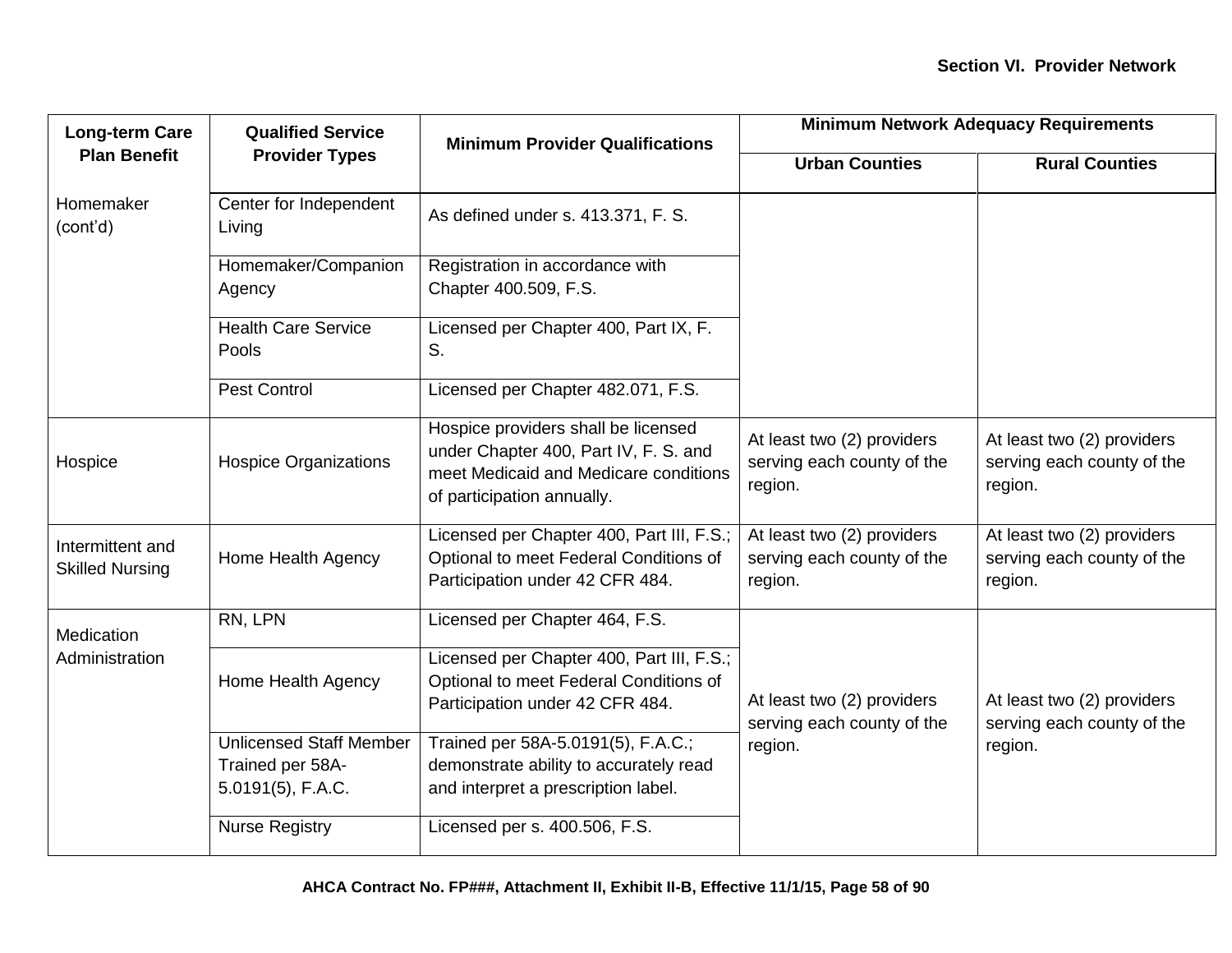| <b>Long-term Care</b>                   | <b>Qualified Service</b>                        | <b>Minimum Provider Qualifications</b>                                                                                                                                             | <b>Minimum Network Adequacy Requirements</b>                        |                                                                     |
|-----------------------------------------|-------------------------------------------------|------------------------------------------------------------------------------------------------------------------------------------------------------------------------------------|---------------------------------------------------------------------|---------------------------------------------------------------------|
| <b>Plan Benefit</b>                     | <b>Provider Types</b>                           |                                                                                                                                                                                    | <b>Urban Counties</b>                                               | <b>Rural Counties</b>                                               |
|                                         | Pharmacist                                      | Licensed per Chapter 465, F.S.                                                                                                                                                     |                                                                     |                                                                     |
| Medication                              | Home Health Agencies                            | Licensed per Chapter 400, Part III, F.S.;<br>Optional to meet Federal Conditions of<br>Participation under 42 CFR 484.<br>Individuals providing services shall be<br>an RN or LPN. | At least two (2) providers                                          | At least two (2) providers<br>serving each county of the<br>region. |
| Management                              | <b>Nurse Registries</b>                         | Licensed per s. 400.506, F.S.<br>Individuals providing services shall be<br>an RN or LPN.                                                                                          | serving each county of the<br>region.                               |                                                                     |
|                                         | <b>Licensed Nurse, LPN</b>                      | Licensed per Chapter 464, F.S.                                                                                                                                                     |                                                                     |                                                                     |
|                                         | Pharmacist                                      | Licensed per Chapter 465, F.S.                                                                                                                                                     |                                                                     |                                                                     |
|                                         | Pharmacy                                        | Licensed per Chapter 465, F.S.;<br>Permitted per Chapter 465, F.S.                                                                                                                 |                                                                     |                                                                     |
| <b>Medical Equipment</b><br>& Supplies  | Home Health Agency                              | Licensed per Chapter 400, Part III, F.S.;<br>Optional to meet Federal Conditions of<br>Participation under 42 CFR 484.                                                             | At least two (2) providers<br>serving each county of the<br>region. | At least two (2) providers<br>serving each county of the<br>region. |
|                                         | <b>Home Medical</b><br><b>Equipment Company</b> | Licensed per Chapter 400, Part VII,<br>F.S.                                                                                                                                        |                                                                     |                                                                     |
| Nutritional                             | <b>CCE Provider</b>                             | As defined in Chapter 410 or 430, F.S.                                                                                                                                             |                                                                     |                                                                     |
| Assessment and<br><b>Risk Reduction</b> | Home Health Agency                              | Licensed per Chapter 400, Part III, F.S.;<br>Optional to meet Federal Conditions of<br>Participation under 42 CFR 484.                                                             | At least two (2) providers<br>serving each county of the<br>region. | At least two (2) providers<br>serving each county of the<br>region. |
|                                         | <b>Nurse Registry</b>                           | Licensed per s. 400.506, F.S.                                                                                                                                                      |                                                                     |                                                                     |
|                                         | <b>Other Health Care</b>                        | Must practice within the legal scope of                                                                                                                                            |                                                                     |                                                                     |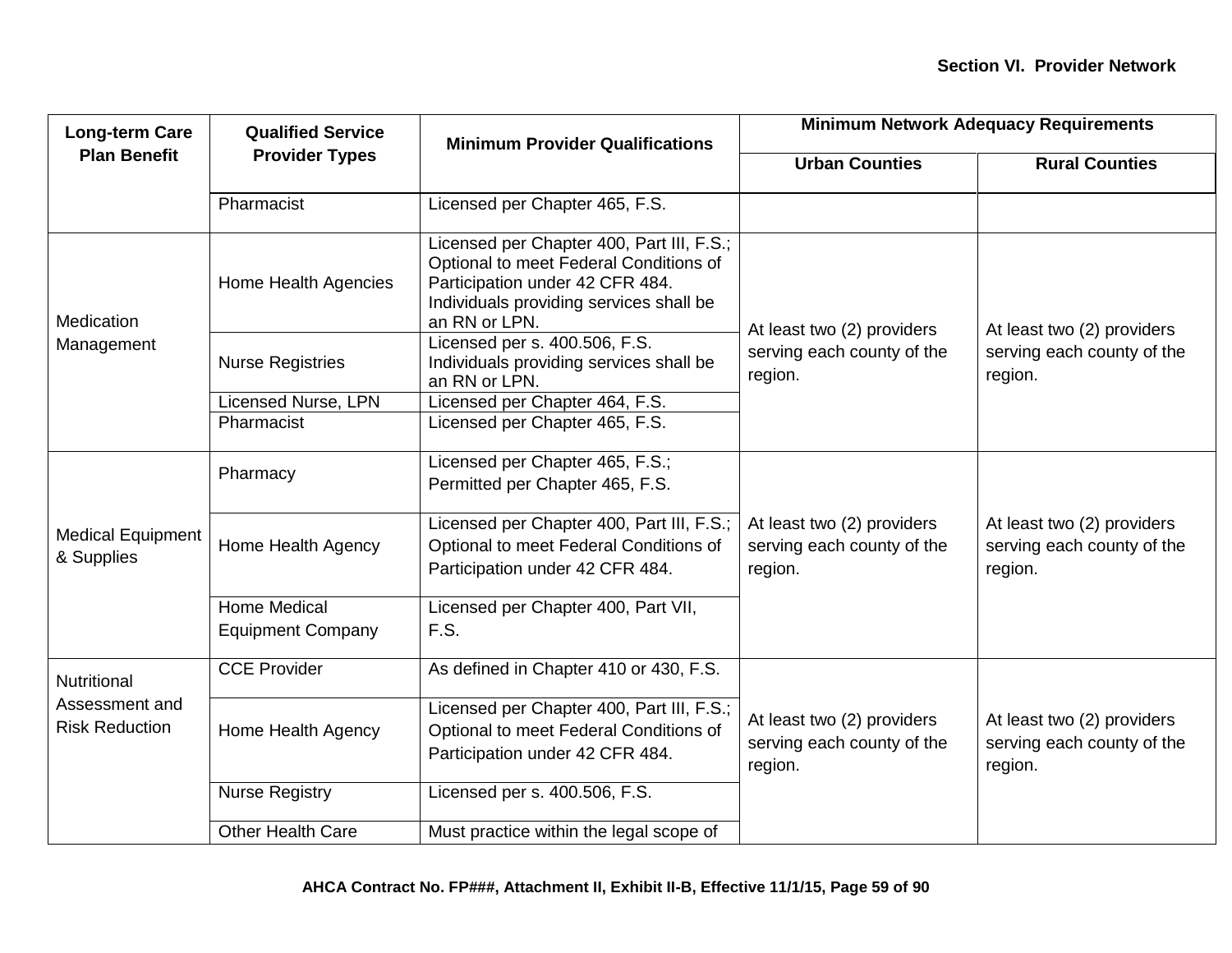| <b>Long-term Care</b>                                         | <b>Qualified Service</b>                                 | <b>Minimum Provider Qualifications</b>                                                                                     | <b>Minimum Network Adequacy Requirements</b>                                                                                                         |                                                                                                                                                      |
|---------------------------------------------------------------|----------------------------------------------------------|----------------------------------------------------------------------------------------------------------------------------|------------------------------------------------------------------------------------------------------------------------------------------------------|------------------------------------------------------------------------------------------------------------------------------------------------------|
| <b>Plan Benefit</b>                                           | <b>Provider Types</b>                                    |                                                                                                                            | <b>Urban Counties</b>                                                                                                                                | <b>Rural Counties</b>                                                                                                                                |
|                                                               | Professional                                             | their practice.                                                                                                            |                                                                                                                                                      |                                                                                                                                                      |
| <b>Nutritional</b><br>Assessment and<br><b>Risk Reduction</b> | Dietician/Nutritionist or<br><b>Nutrition Counselor</b>  | Licensed per Chapter 468, Part X, F.S.                                                                                     |                                                                                                                                                      |                                                                                                                                                      |
| (cont'd)                                                      | Center for Independent<br>Living                         | As defined under Chapter 413.371,<br>F.S.; have licensed direct care staff, if<br>required, to perform the waiver services |                                                                                                                                                      |                                                                                                                                                      |
| <b>Nursing Facility</b><br>Care                               | See State Plan<br>Requirements.                          | See State Plan Requirements.                                                                                               | At least two (2) providers<br>serving each county of the<br>region and one (1) licensed<br>bed for each enrollee in the<br>applicable max enrollment | At least two (2) providers<br>serving each county of the<br>region and one (1) licensed<br>bed for each enrollee in the<br>applicable max enrollment |
| <b>Personal Care</b>                                          | <b>Nurse Registry</b>                                    | Licensed per s. 400.506, F.S.                                                                                              |                                                                                                                                                      |                                                                                                                                                      |
|                                                               | Home Health Agency                                       | Licensed per Chapter 400, Part III, F.S.;<br>Optional to meet Federal Conditions of<br>Participation under 42 CFR 484.     | At least two (2) providers<br>serving each county of the<br>region.                                                                                  | At least two (2) providers<br>serving each county of the<br>region.                                                                                  |
|                                                               | <b>CCE Provider</b>                                      | As defined in Chapter 410 or 430, F.S.                                                                                     |                                                                                                                                                      |                                                                                                                                                      |
|                                                               | Center for Independent<br>Living                         | As defined under Chapter 413.371,<br>F.S.; have licensed direct care staff, if<br>required, to perform the waiver services |                                                                                                                                                      |                                                                                                                                                      |
| Personal                                                      | Alarm System Contractor                                  | Certified per Chapter 489, Part II, F.S.                                                                                   | At least two (2) providers                                                                                                                           | At least two (2) providers                                                                                                                           |
| Emergency<br>Response System                                  | Low-Voltage Contractors<br>and Electrical<br>Contractors | Exempt from licensure in accordance<br>with 489.503(15)(a-d), F.S. and<br>489.503(16), F.S.                                | serving each county of the<br>region                                                                                                                 | serving each county of the<br>region                                                                                                                 |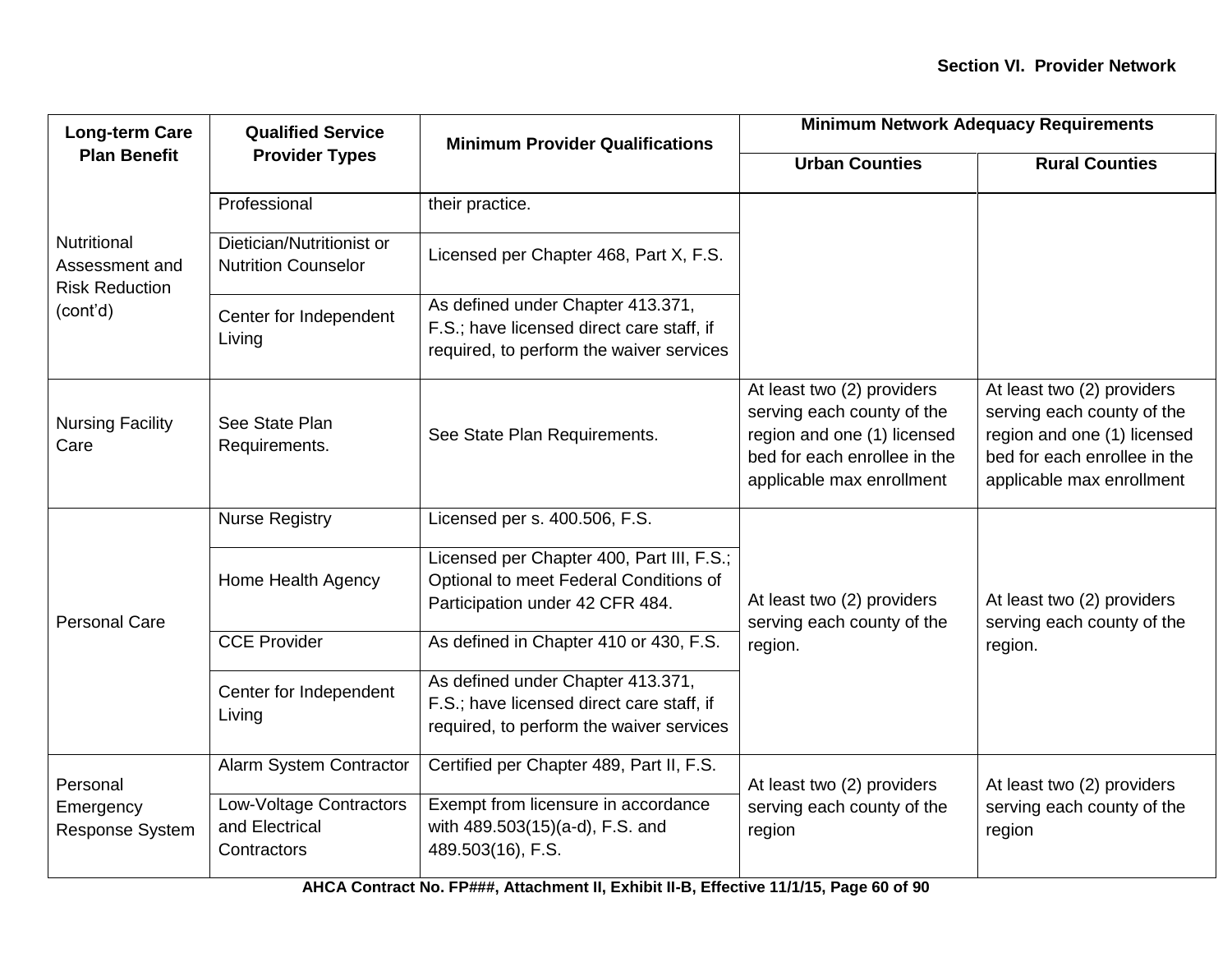| <b>Long-term Care</b>   | <b>Qualified Service</b>                                    | <b>Minimum Provider Qualifications</b>                                                                                 | <b>Minimum Network Adequacy Requirements</b>                                        |                                                                                     |
|-------------------------|-------------------------------------------------------------|------------------------------------------------------------------------------------------------------------------------|-------------------------------------------------------------------------------------|-------------------------------------------------------------------------------------|
| <b>Plan Benefit</b>     | <b>Provider Types</b>                                       |                                                                                                                        | <b>Urban Counties</b>                                                               | <b>Rural Counties</b>                                                               |
|                         | <b>CCE Provider</b>                                         | As defined in Chapter 410 or 430, F.S.                                                                                 |                                                                                     |                                                                                     |
|                         | <b>Nurse Registry</b>                                       | Licensed per s. 400.506, F.S.                                                                                          |                                                                                     |                                                                                     |
|                         | <b>Adult Day Care Center</b>                                | Licensed per Chapter 429, Part III, F.S.                                                                               |                                                                                     |                                                                                     |
|                         | Assisted Living Facility**                                  | Licensed per Chapter 429, Part I, F.S.                                                                                 |                                                                                     |                                                                                     |
|                         | <b>Nursing Facility</b>                                     | Licensed per Chapter 400, Part II, F.S.                                                                                | At least two (2) providers                                                          | At least two (2) providers<br>serving each county of the<br>region                  |
| <b>Respite Care</b>     | Center for Independent<br>Living                            | As defined under s. 413.371, F.S.                                                                                      | serving each county of the<br>region                                                |                                                                                     |
|                         | Home Health Agency                                          | Licensed per Chapter 400, Part III, F.S.;<br>Optional to meet Federal Conditions of<br>Participation under 42 CFR 484. |                                                                                     |                                                                                     |
|                         | Homemaker/<br><b>Companion Agency</b>                       | Registration in accordance with s.<br>400.509, F.S.                                                                    |                                                                                     |                                                                                     |
| Transportation          | Independent (private<br>auto, wheelchair van,<br>bus, taxi) | Licensed per Chapter 322, F.S.;<br>Residential facility providers that<br>comply with requirements of Ch. 427,<br>F.S. | At least two (2) providers<br>serving each county of the                            | At least two (2) providers<br>serving each county of the                            |
|                         | Community<br>Transportation<br>Coordinator                  | Licensed per Chapter 316 and 322, F.<br>S., in accordance with Chapter 41-2, F.<br>A.C                                 | region.                                                                             | region.                                                                             |
| Occupational<br>Therapy | Home Health Agency                                          | Licensed per Chapter 400, Part III, F.S.;<br>Optional to meet Federal Conditions of<br>Participation under 42 CFR 484. | At least two (2) providers<br>serving each county of the<br>region AND at least (1) | At least two (2) providers<br>serving each county of the<br>region AND at least (1) |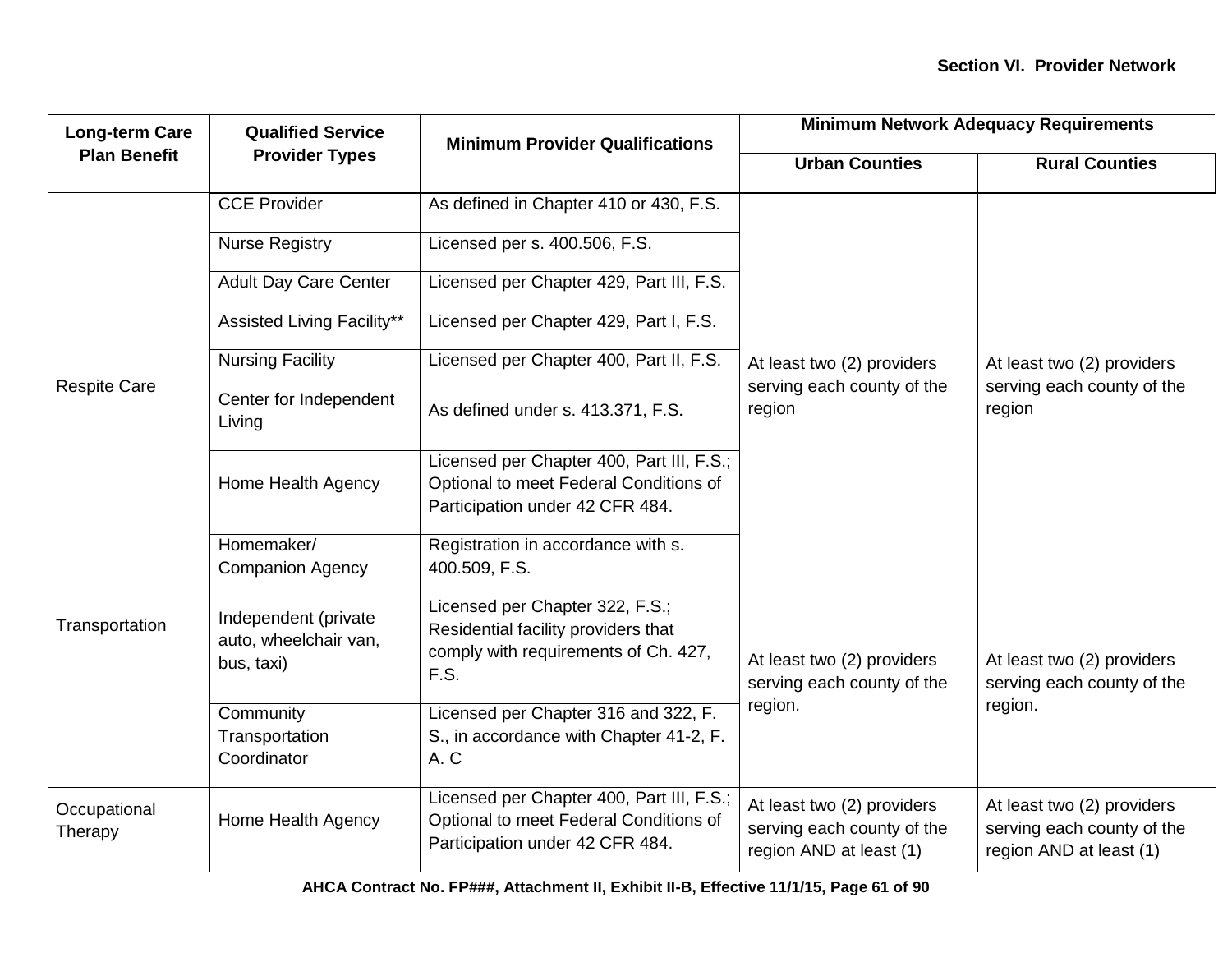| <b>Long-term Care</b>   | <b>Qualified Service</b>                   | <b>Minimum Provider Qualifications</b>                                                                                                                                           | <b>Minimum Network Adequacy Requirements</b>                                                                      |                                                                                                                   |
|-------------------------|--------------------------------------------|----------------------------------------------------------------------------------------------------------------------------------------------------------------------------------|-------------------------------------------------------------------------------------------------------------------|-------------------------------------------------------------------------------------------------------------------|
| <b>Plan Benefit</b>     | <b>Provider Types</b>                      |                                                                                                                                                                                  | <b>Urban Counties</b>                                                                                             | <b>Rural Counties</b>                                                                                             |
| Occupational            | <b>Occupational Therapist</b><br>Assistant | Licensed per Chapter 468, Part III, F.S.                                                                                                                                         | provider within 30 minutes<br>travel time                                                                         | provider within 60 minutes<br>travel time.                                                                        |
| Therapy (cont'd)        | <b>Occupational Therapist</b>              | Licensed per Chapter 468, Part III, F.S.                                                                                                                                         |                                                                                                                   |                                                                                                                   |
|                         | Center for Independent<br>Living           | As defined under Chapter 413.371,<br>F.S.; have licensed direct care staff, if<br>required, to perform the waiver services                                                       |                                                                                                                   |                                                                                                                   |
|                         | <b>Hospital Outpatient</b><br>Department   | Licensed per Chapter 395, Part I and<br>408, Part II, F.S., and required<br>licensure or be under supervision of a<br>licensed professional qualified to<br>provide the service. |                                                                                                                   |                                                                                                                   |
|                         | <b>Nursing Facility</b>                    | Licensed per Chapter 400, Part III, F.S.;                                                                                                                                        |                                                                                                                   |                                                                                                                   |
| <b>Physical Therapy</b> | <b>Physical Therapist</b>                  | Licensed per Chapter 486, F.S.                                                                                                                                                   |                                                                                                                   |                                                                                                                   |
|                         | <b>Physical Therapist</b><br>Assistant     | Licensed per Chapter 486, F.S.                                                                                                                                                   |                                                                                                                   |                                                                                                                   |
|                         | Home Health Agency                         | Licensed per Chapter 400, Part III, F.S.;<br>Optional to meet Federal Conditions of<br>Participation under 42 CFR 484.                                                           | At least two (2) providers<br>serving each county of the<br>region AND at least (1)<br>provider within 30 minutes | At least two (2) providers<br>serving each county of the<br>region AND at least (1)<br>provider within 60 minutes |
|                         | Center for Independent<br>Living           | As defined under Chapter 413.371,<br>F.S.; have licensed direct care staff, if<br>required, to perform the waiver services                                                       | travel time.                                                                                                      | travel time.                                                                                                      |
|                         | <b>Hospital Outpatient</b><br>Department   | Licensed per Chapter 395, Part I and<br>408, Part II, F.S., and required                                                                                                         |                                                                                                                   |                                                                                                                   |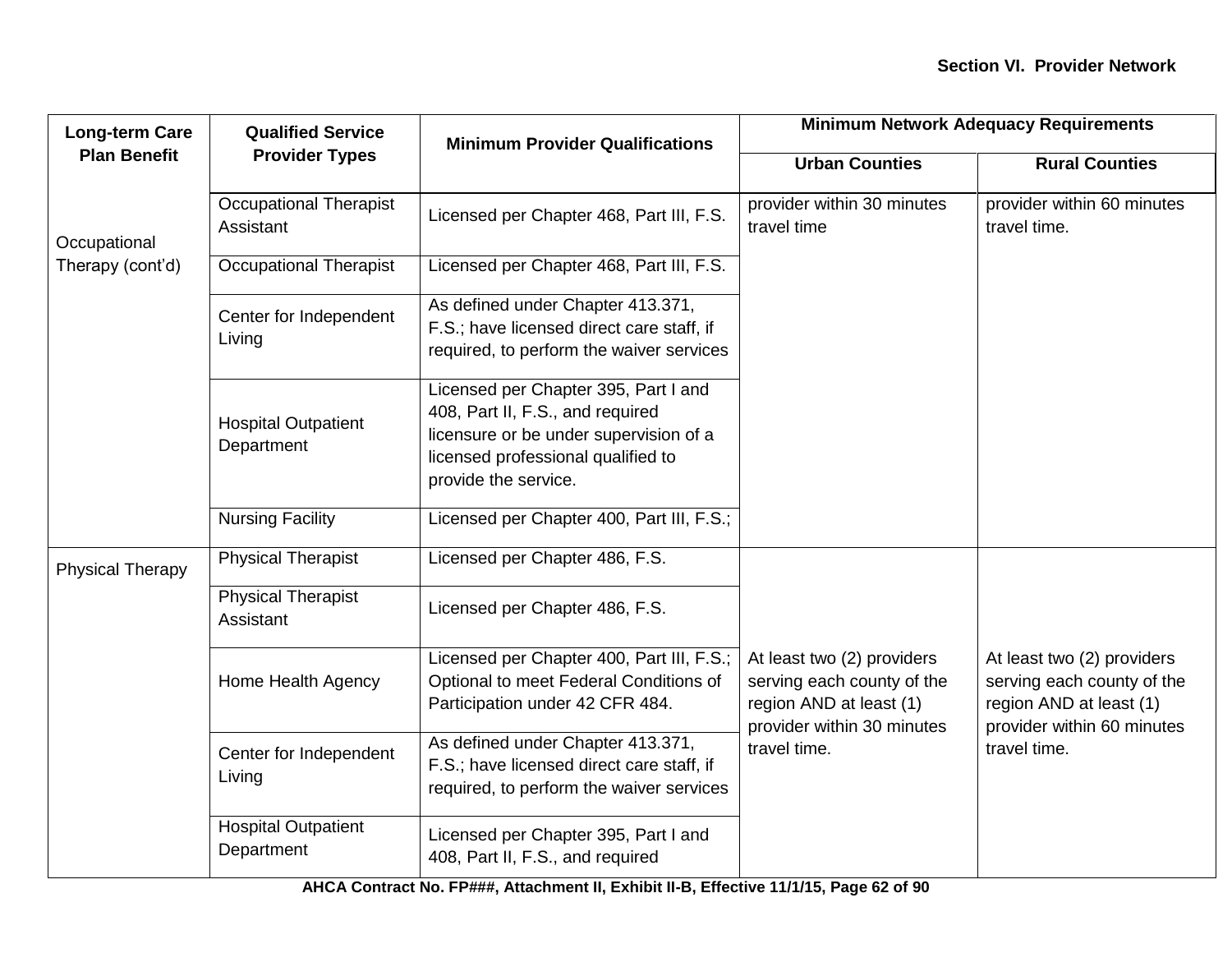| <b>Long-term Care</b><br><b>Plan Benefit</b> | <b>Qualified Service</b>                 | <b>Minimum Provider Qualifications</b>                                                                                                                                                                                                                                                                                | <b>Minimum Network Adequacy Requirements</b>                                        |                                                                       |
|----------------------------------------------|------------------------------------------|-----------------------------------------------------------------------------------------------------------------------------------------------------------------------------------------------------------------------------------------------------------------------------------------------------------------------|-------------------------------------------------------------------------------------|-----------------------------------------------------------------------|
|                                              | <b>Provider Types</b>                    |                                                                                                                                                                                                                                                                                                                       | <b>Urban Counties</b>                                                               | <b>Rural Counties</b>                                                 |
| <b>Physical Therapy</b><br>(cont'd)          |                                          | licensure or be under supervision of a<br>licensed professional qualified to<br>provide the service.                                                                                                                                                                                                                  |                                                                                     |                                                                       |
|                                              | <b>Nursing Facility</b>                  | Licensed per Chapter 400, Part III, F.S.                                                                                                                                                                                                                                                                              |                                                                                     |                                                                       |
| Respiratory<br>Therapy                       | Home Health Agency                       | Home Health Agencies licensed per<br>Chapter 400, Part III, F. S, employing<br>certified respiratory therapists licensed<br>under Chapter 468, F. S and may meet<br>Federal conditions of Participation<br>under 42 CFR 484 or individuals<br>licensed per Chapter 468, F. S. as<br>certified respiratory therapists. | At least two (2) providers                                                          |                                                                       |
|                                              | <b>Respiratory Therapist</b>             | Licensed per Chapter 468, F.S.                                                                                                                                                                                                                                                                                        |                                                                                     | At least two (2) providers<br>serving each county of the              |
|                                              | <b>Health Care Service</b><br>Pools      | Licensed per Chapter 400, Part IX, F.<br>S.                                                                                                                                                                                                                                                                           | serving each county of the<br>region AND at least (1)<br>provider within 30 minutes | region AND at least (1)<br>provider within 60 minutes<br>travel time. |
|                                              | Center for Independent<br>Living         | As defined under Chapter 413.371,<br>F.S.; and registered, certified or<br>licensed under s. 468, Part V, F.S., as a<br>respiratory therapist or under the direct<br>supervision of such registered, certified<br>or licensed respiratory therapists.                                                                 | travel time.                                                                        |                                                                       |
|                                              | <b>Hospital Outpatient</b><br>Department | Licensed per Chapter 395, Part I and<br>408, Part II, F.S., and required<br>licensure or be under supervision of a<br>licensed professional qualified to                                                                                                                                                              |                                                                                     |                                                                       |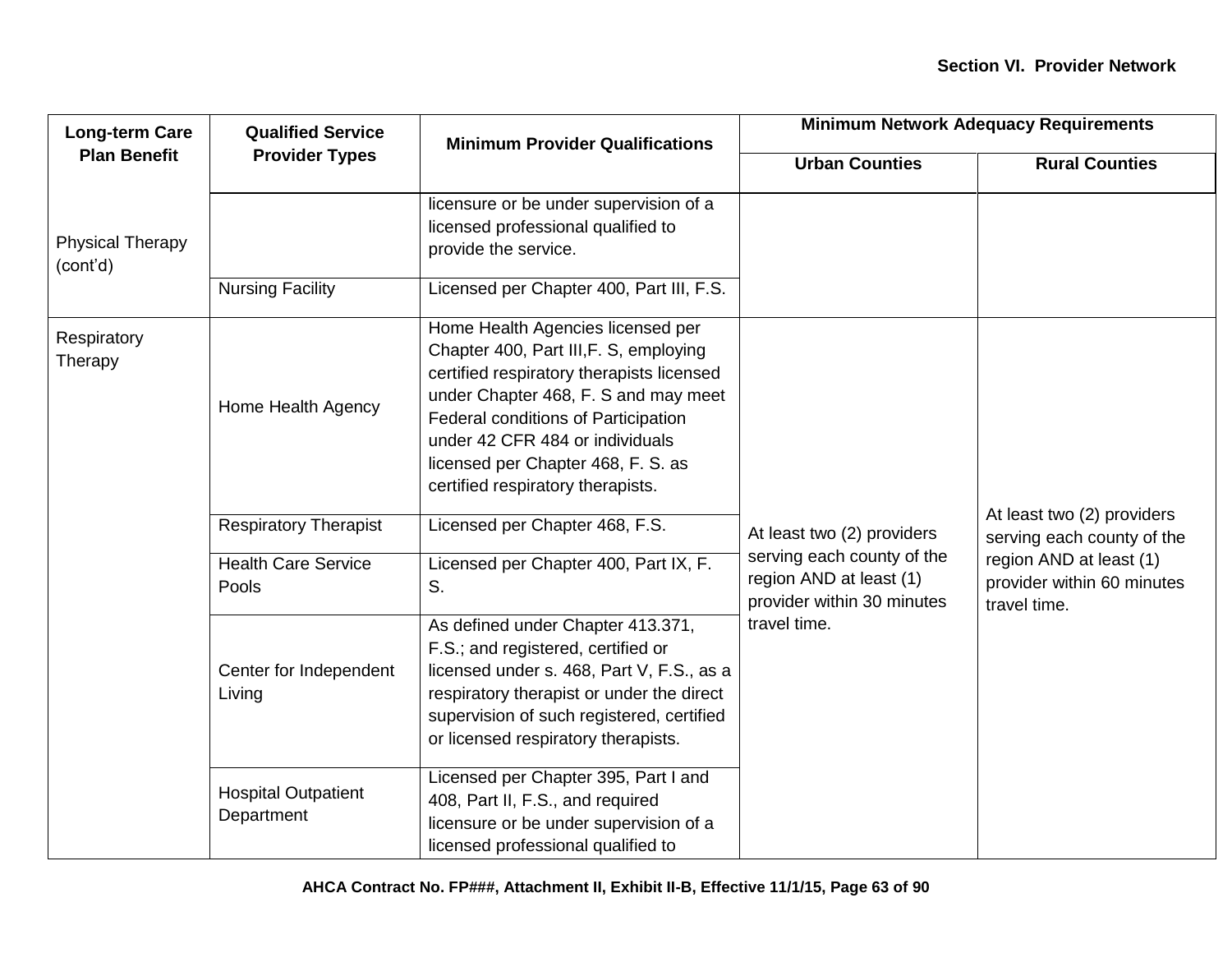| <b>Long-term Care</b>           | <b>Qualified Service</b>                 | <b>Minimum Provider Qualifications</b>                                                                                     | <b>Minimum Network Adequacy Requirements</b>                                                                                      |                                                                                                                                   |
|---------------------------------|------------------------------------------|----------------------------------------------------------------------------------------------------------------------------|-----------------------------------------------------------------------------------------------------------------------------------|-----------------------------------------------------------------------------------------------------------------------------------|
| <b>Plan Benefit</b>             | <b>Provider Types</b>                    |                                                                                                                            | <b>Urban Counties</b>                                                                                                             | <b>Rural Counties</b>                                                                                                             |
| Respiratory<br>Therapy (cont'd) |                                          | provide the service.                                                                                                       |                                                                                                                                   |                                                                                                                                   |
|                                 | <b>Nursing Facility</b>                  | Licensed per Chapter 400, Part III, F.S.;                                                                                  |                                                                                                                                   |                                                                                                                                   |
| Speech Therapy                  | Speech-Language<br>Pathologist           | Licensed per Chapter 468, Part I, F.S.                                                                                     |                                                                                                                                   |                                                                                                                                   |
|                                 | Home Health Agency                       | Licensed per Chapter 400, Part III, F.S.;<br>Optional to meet Federal Conditions of<br>Participation under 42 CFR 484.     | At least two (2) providers<br>serving each county of the<br>region AND at least (1)<br>provider within 30 minutes<br>travel time. | At least two (2) providers<br>serving each county of the<br>region AND at least (1)<br>provider within 30 minutes<br>travel time. |
|                                 | Center for Independent<br>Living         | As defined under Chapter 413.371,<br>F.S.; have licensed direct care staff, if<br>required, to perform the waiver services |                                                                                                                                   |                                                                                                                                   |
|                                 | <b>Hospital Outpatient</b><br>Department | Licensed per Chapter 395, Part I and<br>408, Part II, F.S.                                                                 |                                                                                                                                   |                                                                                                                                   |

\* The Agency reserves the right to change Minimum Provider Qualifications and Minimum Network Adequacy Requirements.

\*\*Additional qualifications: See Section V.A.3.g. for HCB characteristics requirements.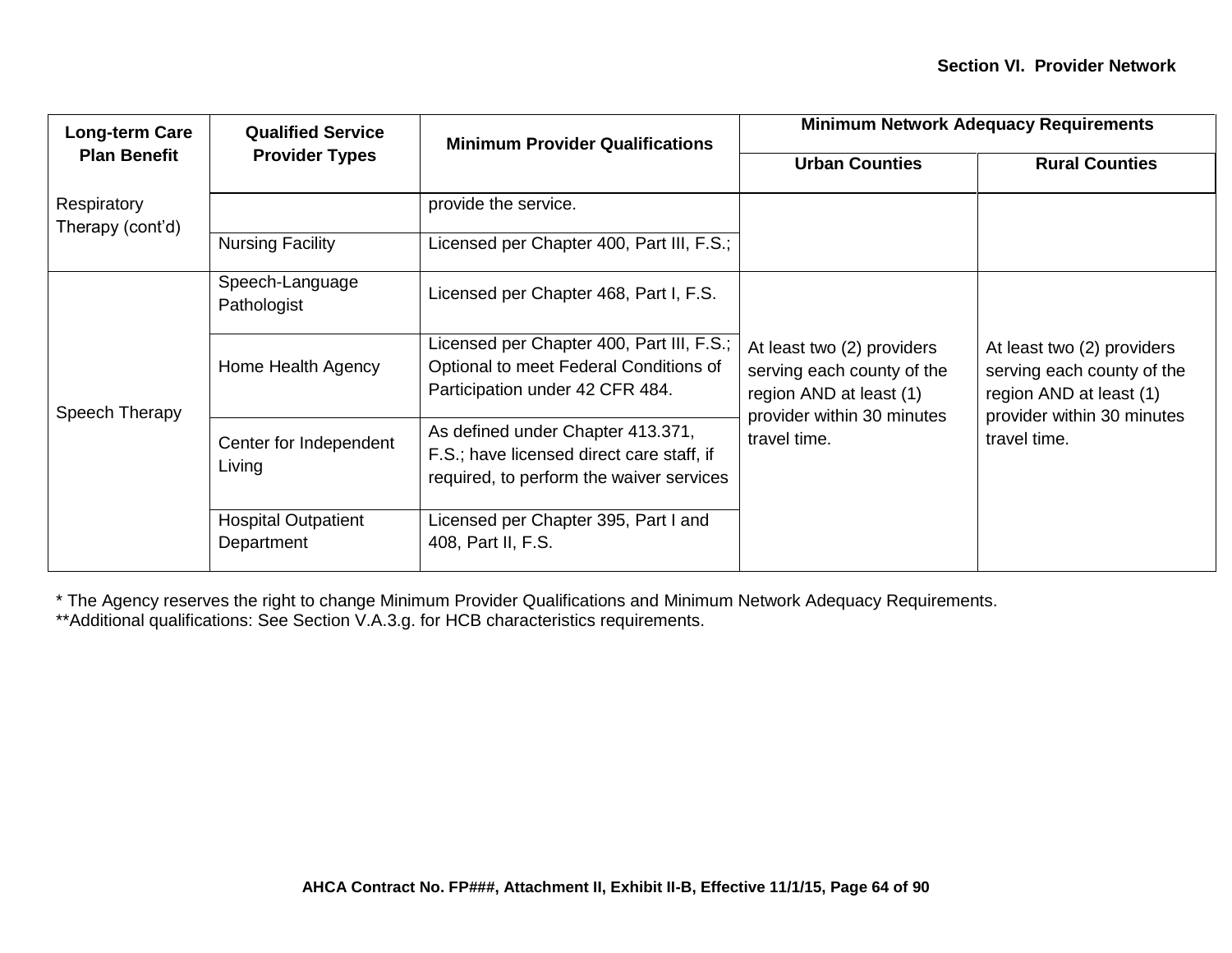## **Table 2**

## **PDO Provider Qualifications**

| Long-term<br><b>Care Plan</b><br><b>Benefit</b> | <b>Qualified Service Provider Types</b>                  | <b>Minimum</b><br><b>Provider</b><br><b>Qualifications</b> |
|-------------------------------------------------|----------------------------------------------------------|------------------------------------------------------------|
| Adult<br>Companion                              | Individual                                               | None *                                                     |
| <b>Attendant Care</b>                           | Registered Nurse (RN), Licensed Practical<br>Nurse (LPN) | Licensed per<br>Chapter 464,<br>$F.S.*$                    |
| Homemaker                                       | Individual                                               | None *                                                     |
| Intermittent/<br><b>Skilled Nursing</b>         | Registered Nurse (RN), Licensed Practical<br>Nurse (LPN) | Licensed per<br>Chapter 464,<br>$F.S.*$                    |
| <b>Personal Care</b>                            | Individual                                               | None*                                                      |

\*Individuals of the enrollee's choosing may provide PDO services so long as they meet the minimum provider qualifications as above and are age eighteen (18) and older. PDO providers are also required to sign a Participant/Direct Service Worker Agreement and obtain a satisfactory Level II background screening.

#### **2. Provider Contract Requirements**

- a. The Managed Care Plan shall include the following provisions in its provider contracts:
	- (1) Require that each provider develop and maintain policies and procedures for back-up plans in the event of absent employees, and that each provider maintain sufficient staffing levels to ensure that service delivery is not interrupted due to absent employees;
	- (2) Include requirements for residential facilities regarding collection of patient responsibility, including prohibiting the assessment of late fees; and
	- (3) For assisted living facilities and adult family care homes, that they shall conform to the HCB characteristics pursuant this Contract. The Managed Care Plan shall include the following statement verbatim in its provider contracts with assisted living facility and adult family care home providers: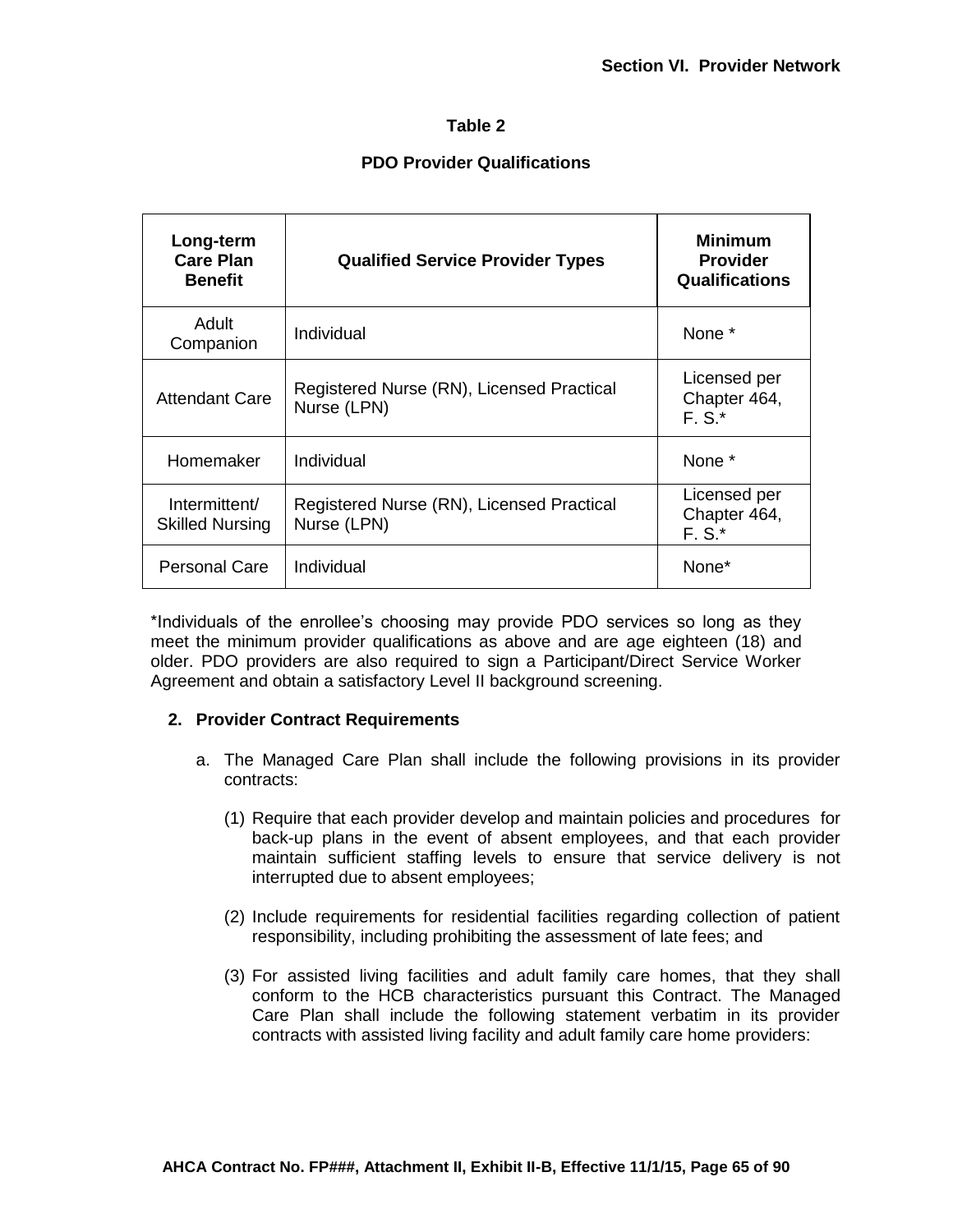(Insert ALF/AFCH identifier) will support the enrollee's community inclusion and integration by working with the case manager and enrollee to facilitate the enrollee's personal goals and community activities.

Enrollees residing in (insert ALF/AFCH identifier) shall be offered services with the following options unless medical, physical, or cognitive impairments restrict or limit exercise of these options.

Choice of:

- Private or semi-private rooms;
- Roommate for semi-private rooms;
- Locking door to living unit;
- Access to telephone and length of use;
- Eating schedule; and
- Participation in facility and community activities.

Ability to have:

- Unlimited visitation: and
- Snacks as desired.

Ability to:

- Prepare snacks as desired; and
- Maintain personal sleeping schedule.
- (4) The Managed Care Plan shall include the following statement in its provider contract with assisted living facility providers:

(Insert ALF identifier) hereby agrees to accept monthly payments from (insert plan identifier) for enrollee services as full and final payment for all Long-term Care services detailed in the enrollee's plan of care which are to be provided by (insert ALF identifier). Enrollees remain responsible for the separate ALF room and board costs as detailed in their resident contract. As enrollees age in place and require more intense or additional Long-term Care services, (insert ALF identifier) may not request payment for new or additional services from an enrollee, their family members or personal representative. (Insert ALF identifier) may only negotiate payment terms for services pursuant to this provider contract with (insert plan identifier).

(5) The Managed Care Plan shall include the following provision it its provider contract with nursing facilities and hospices: The provider shall maintain active Medicaid enrollment and submit required cost reports to the Agency for the duration of this agreement.

#### **D. Provider Services**

#### **1. Provider Handbook and Bulletin Requirements**

a. The Managed Care Plan shall include the following information in its provider handbooks: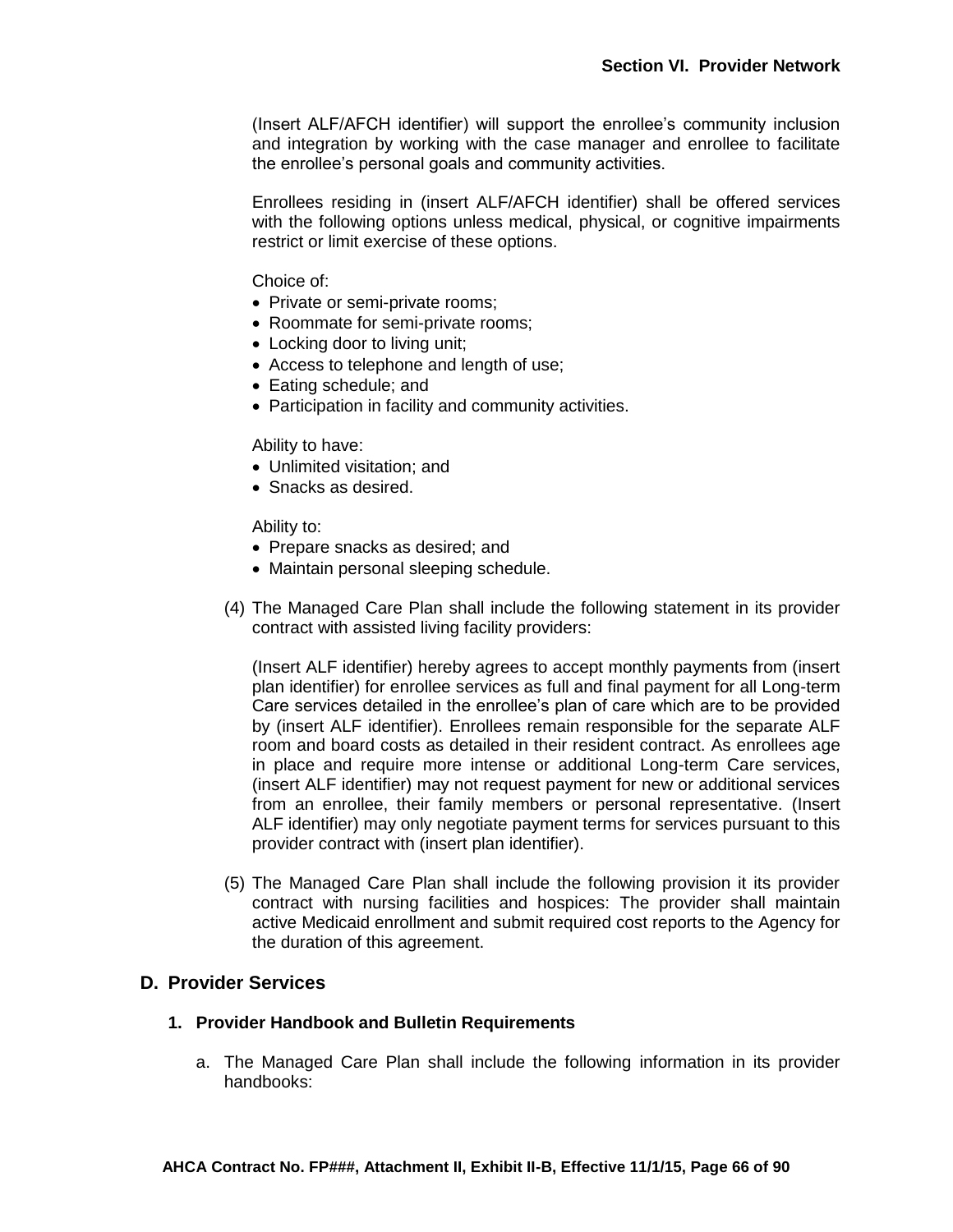- (1) The role of case managers;
- (2) Requirements for HCBS providers regarding critical incident reporting and management; and
- (3) Requirements for residential facilities regarding patient responsibility.

## **E. Medical/ Case Records Requirements**

#### **1. Standards for Medical/Case Records**

- a. The Managed Care Plan shall ensure the adherence to the following provisions.
- (1) The enrollee's case record documents all activities and interactions with the enrollee and any other provider(s) involved in the support and care of the enrollee. The record shall include, at a minimum, the following information:
	- (a) Enrollee demographic data including emergency contact information, guardian contact data, if applicable, permission forms and copies of assessments, evaluations, and medical and medication information;
	- (b) Legal data such as guardianship papers, court orders and release forms;
	- (c) Copies of eligibility documentations, including level of care determinations by CARES;
	- (d) Identification of the enrollee's PCP;
	- (e) Information from quarterly onsite assessments that addresses at least the following:
		- i. Enrollee's current medical/functional/behavioral health status, including strengths and needs;
		- ii. Identification of family/informal support system or community resources and their availability to assist the enrollee, including barriers to assistance;
		- iii. Enrollee's ability to participate in the review and/or who case manager discusses service needs and goals with if the enrollee was unable to participate, and
		- iv. Environmental and/or other special needs.
	- (f) Needs assessments, including all physician referrals;
	- (g) Documentation of HCB characteristics for enrollees in ALFs and AFCHs. The responses to the HCB characteristics queries and enrollee limitations shall be documented;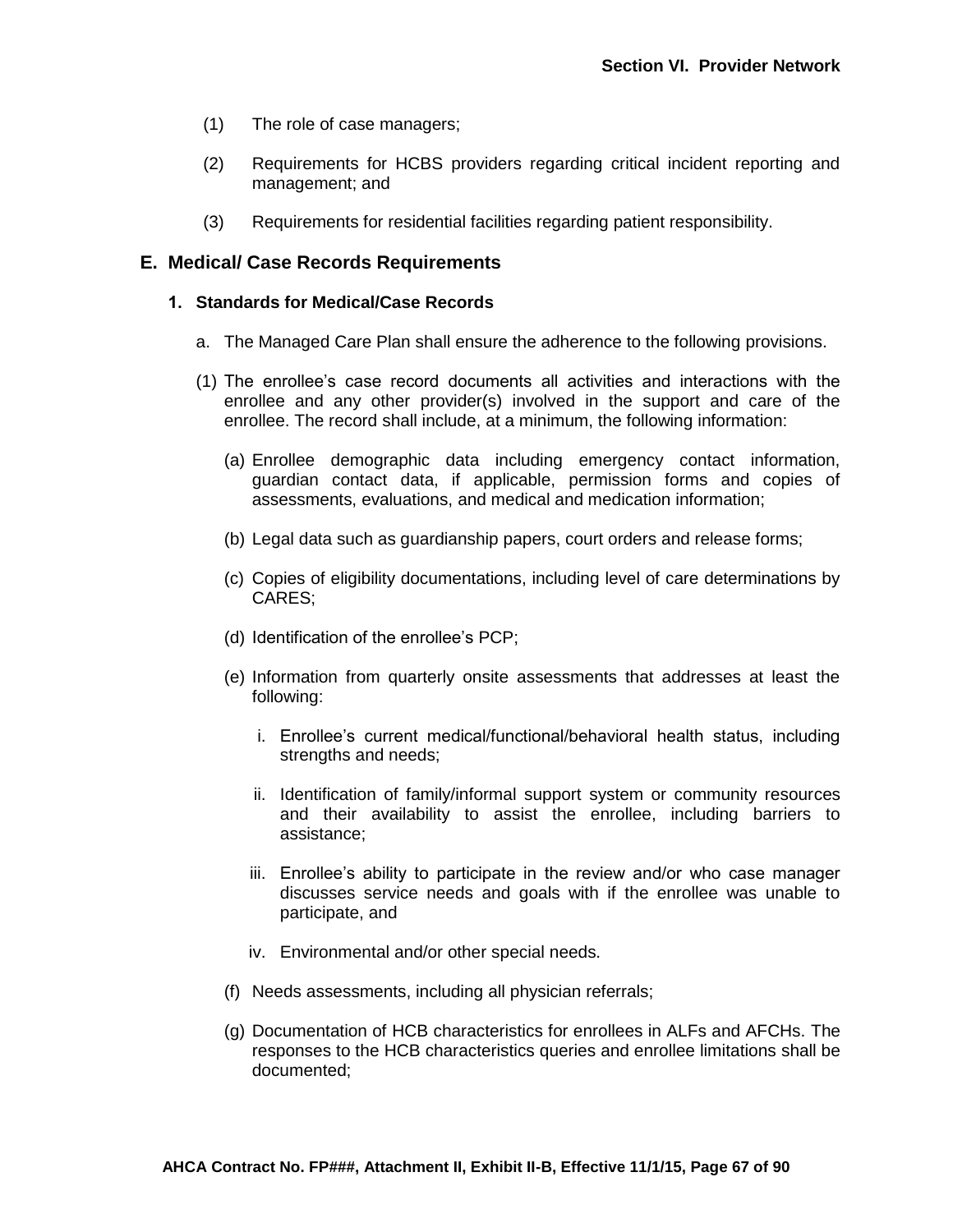- (h) Documentation of interaction and contacts (including telephone contacts) with enrollee, family of enrollees, service providers or others related to services;
- (i) Documentation of issues relevant to the enrollee remaining in the community with supports and services consistent with his or her capacities and abilities. This includes monitoring achievement of goals and objectives as set forth in the plan of care;
- (j) Residential agreements between facilities and the enrollee;
- (k) Problems with service providers shall be addressed in the narrative with a planned course of action noted;
- (l) Copies of eligibility documents, including LOC determinations;
- (m) Record of Service authorizations;
- (n) CARES assessment documents;
- (o) Documentation that the enrollee has received and signed, if applicable, all required plan and program information (including copies of the enrollee handbook, provider directory, etc.);
- (p) Documentation of the discussion of Advanced Directives and Do Not Resuscitate orders;
- (q) Documentation of the discussion with the enrollee on the procedures for filing complaints and grievances;
- (r) Documentation of the choice of a participant-directed care option;
- (s) Notices of Action sent to the enrollee regarding denial or changes to services (discontinuance, termination, reduction or suspension);
- (t) Enrollee-specific correspondence;
- (u) Physician's orders for Long-term Care services and equipment;
- (v) Provider evaluations/assessments and/or progress reports (e.g., home health, therapy, behavioral health);
- (w) Case notes including documentation of the type of contact made with the enrollee and/or all other persons who may be involved with the enrollee's care (e.g., providers);
- (x) Other documentation as required by the Managed Care Plan;
- (y) Copy of the contingency plan and other documentation that indicates the enrollee/authorized representative has been advised regarding how to report unplanned gaps in authorized service delivery; and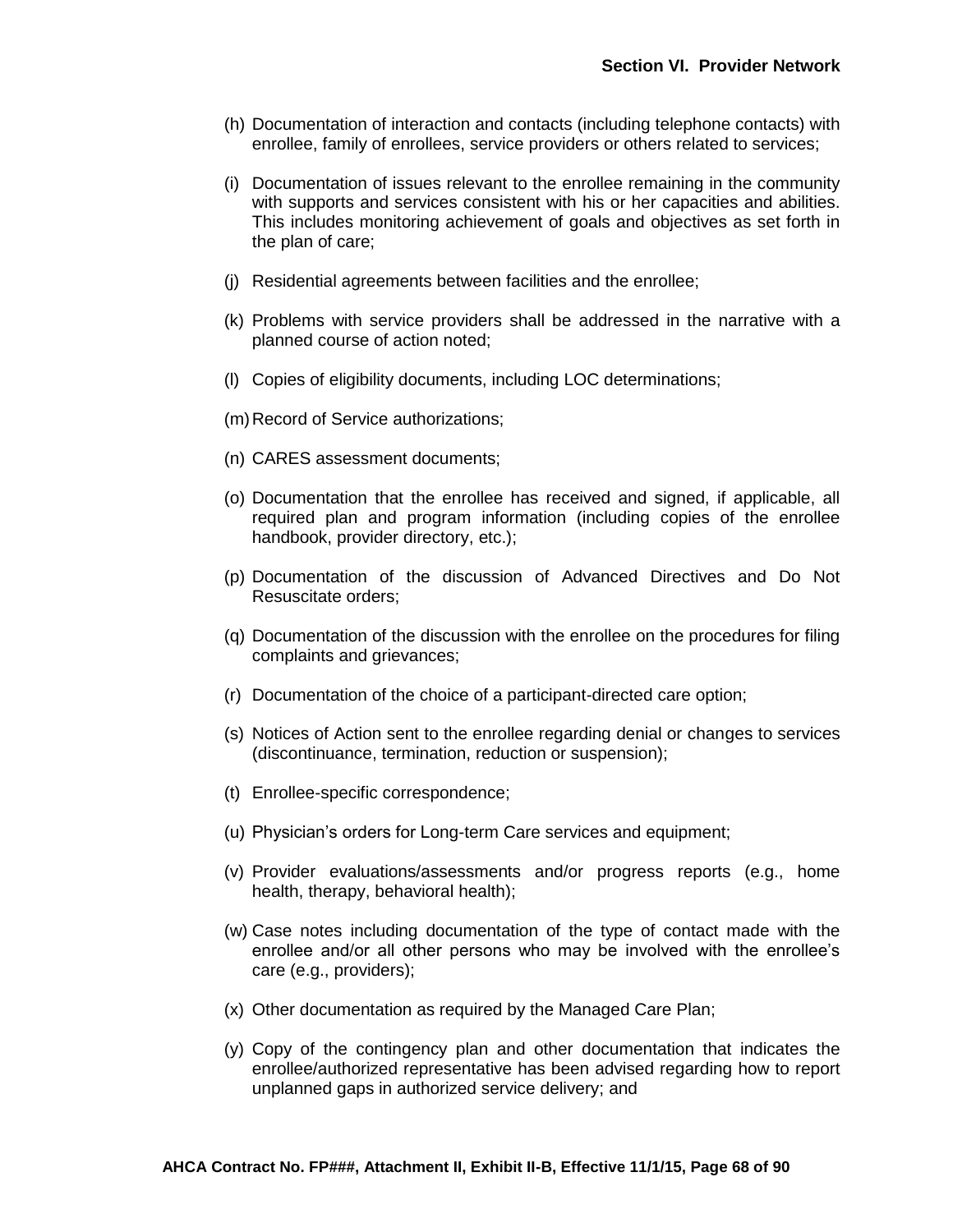- (z) Documentation of choice between institutional and home and communitybased services.
- (2) Case management enrollee file information shall be maintained by the Managed Care Plan in compliance with state regulations for record retention. Per 42 CFR 441.303(c)(3), written and electronically retrievable documentation of all evaluations and re-evaluations shall be maintained as required in 45 CFR 92.42. The Managed Care Plan shall specify in policy where records of evaluation and re-evaluations of level of care are maintained and exchanged with the CARES unit.
- (3) The Managed Care Plan shall adhere to the confidentiality standards under the Health Insurance Portability and Accountability Act (HIPAA).
- (4) Case files shall be kept secured.
- (5) All narratives in case records shall be electronically signed and dated by the case manager. Electronic signatures with date stamps are allowable for electronic case records.

### **REMAINDER OF PAGE INTENTIONALLY LEFT BLANK**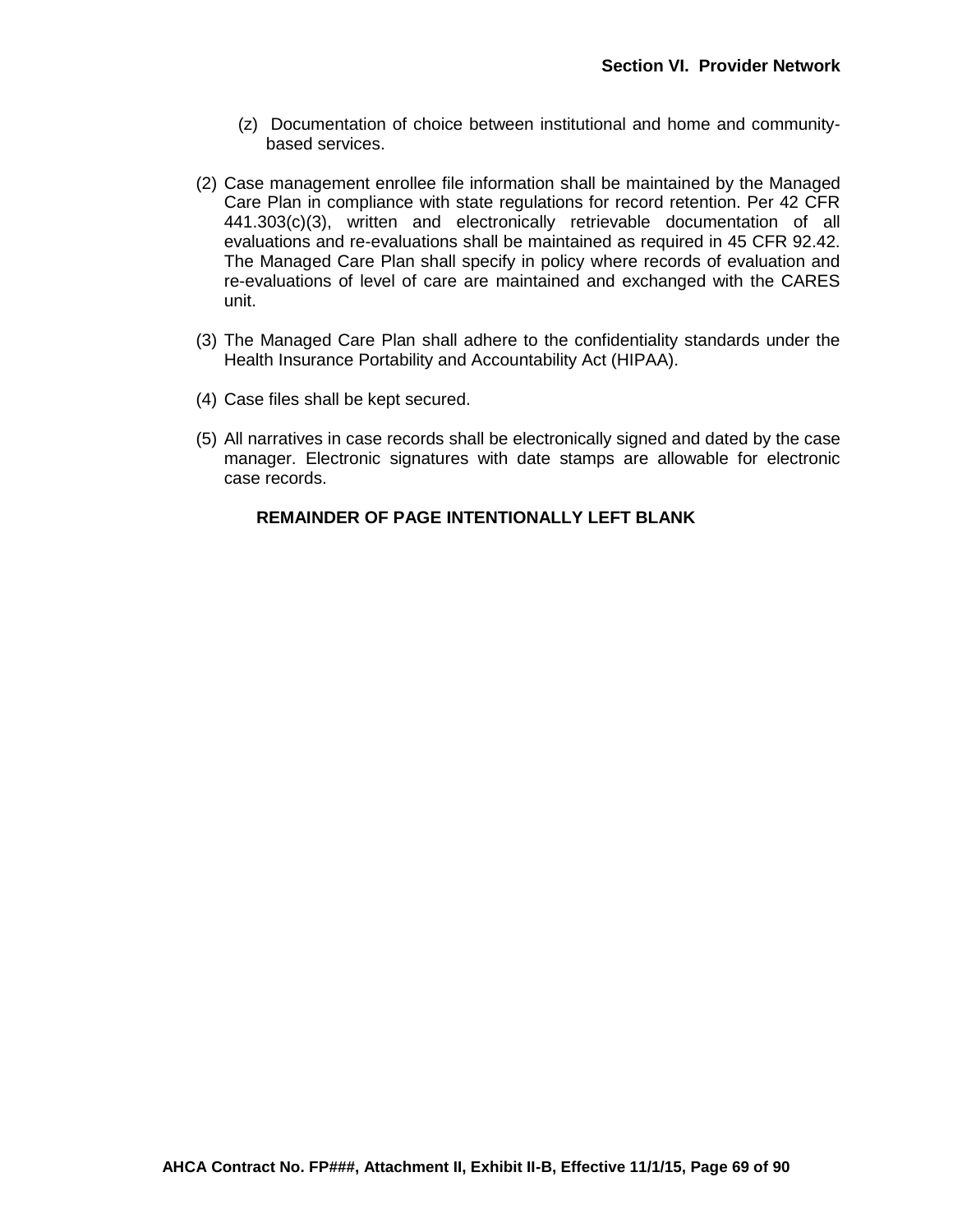# **Section VII. Quality and Utilization Management**

## **A. Quality Improvement**

There are no additional quality improvements provisions unique to the LTC managed care program.

## **B. Performance Measures (PMs)**

## **1. Required Performance Measures (PMs)**

a. The Managed Care Plan shall collect and report the following performance measures, certified via qualified auditor, as specified in Section XIV, Reporting Requirements, and the Managed Care Plan Report Guide.

| <b>HEDIS/Agency-defined</b> |                                                                      |  |  |  |
|-----------------------------|----------------------------------------------------------------------|--|--|--|
| 1                           | Care for Older Adults (COA): - included components: advance care     |  |  |  |
|                             | planning; medication review; and functional status assessment.       |  |  |  |
|                             | Add age bands:                                                       |  |  |  |
|                             | 18 to 60 years as of December 31 of the measurement year*            |  |  |  |
|                             | 61 to 65 years as of December 31 of the measurement year*            |  |  |  |
|                             | 66 years and older as of December 31 of the measurement year         |  |  |  |
| Agency-defined              |                                                                      |  |  |  |
| $\mathcal{P}$               | <b>Required Record Documentation (RRD)</b>                           |  |  |  |
| 3                           | Face-To-Face Encounters (F2F)                                        |  |  |  |
| 4                           | Case Manager Training (CMT)                                          |  |  |  |
| 5                           | <b>Timeliness of Services (TOS)</b>                                  |  |  |  |
| 6                           | Prevalence of Antipsychotic Drug Use in Long-Stay Dementia Residents |  |  |  |

\*Agency addition to HEDIS

- b. The Agency, at its sole discretion, may add and/or change required performance measures based on state and federal quality initiatives. These measures may include, but are not limited to, Medicare measures related to nursing home care and home-based care. Examples of measures that may be included are avoidable hospitalizations; hospital readmissions; prevalence of pressure ulcers; prevalence of use of restraints; rates of antipsychotic drug use; prevalence of dehydration among enrollees; and prevalence of Baker Act-related hospitalizations.
- c. For Required Record Documentation (RRD), the Freedom of Choice form component will not be reported until the July 1, 2016 performance measure report and subsequent performance measure reports.

## **C. Performance Improvement Projects (PIPs)**

The Managed Care Plan shall perform two (2) Agency-approved statewide performance improvement projects (PIPs), one (1) clinical PIP and one (1) non-clinical PIP.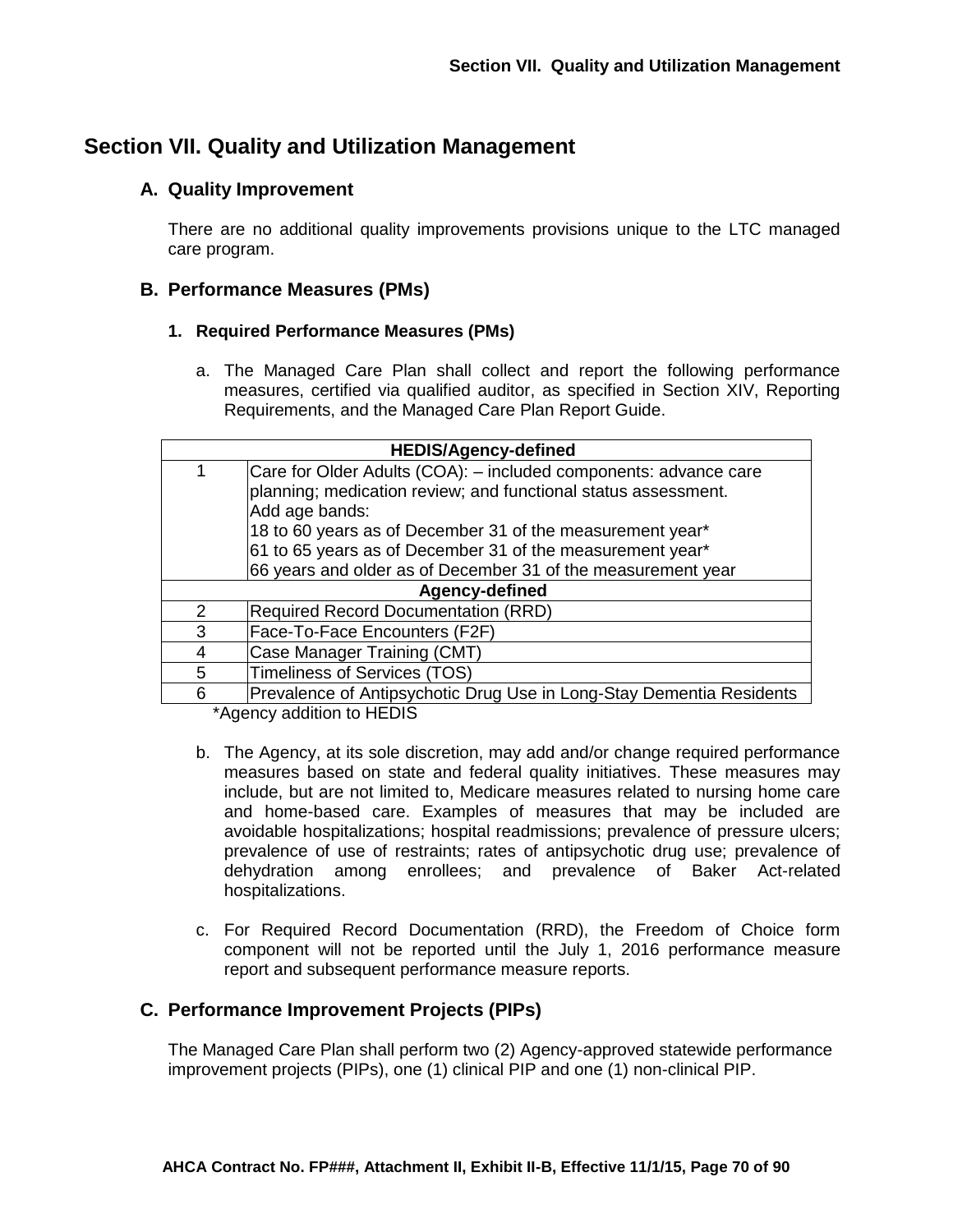- 1. The collaborative PIP topic for the long-term care plans is Medication Review. This is a clinical PIP.
- 2. The Managed Care Plan shall submit a proposed non-clinical PIP topic to the Agency contract manager no later than March 21, 2014.

3. PIP proposals (including activities I through VI of the EQRO PIP validation form) for both the collaborative PIP and the non-clinical PIP are due to the Agency no later than August 1, 2014.

## **D. Satisfaction and Experience Surveys**

### **1. Enrollee Satisfaction Survey**

- a. The Managed Care Plan shall conduct an annual enrollee satisfaction survey for a time period specified by the Agency, using the revised Enrollee Survey for Long-term Care Plans provided February 20, 2014 and located at: [http://ahca.myflorida.com/Medicaid/statewide\\_mc/pdf/LTC/LTC\\_Plan\\_Enrollee\\_S](http://ahca.myflorida.com/Medicaid/statewide_mc/pdf/LTC/LTC_Plan_Enrollee_Survey_February_2014.pdf) [urvey\\_February\\_2014.pdf.](http://ahca.myflorida.com/Medicaid/statewide_mc/pdf/LTC/LTC_Plan_Enrollee_Survey_February_2014.pdf)
- b. The Managed Care Plan shall follow the Survey Administration Guidelines below:
	- (1) Long-term Care Plans (LTC Plans) are required to contract with an Agencyapproved independent survey vendor to administer the surveys. The minimum sample size is 1,700, with a target of 411 completed surveys. The survey should be administered according to the NCQA mixed mode protocol (mail with telephone follow-up).
	- (2) The first round of surveys will be of LTC Plan enrollees residing in the community. A simple random sample per NCQA protocol should be used.
	- (3) To be included in the survey sample, enrollees must have been enrolled in the LTC plan for at least six months with no more than a 1-month gap in enrollment.
	- (4) LTC Plans are required to use the core LTC Plan Enrollee Survey. If they would like to add questions to the survey, those questions may be added to the end of the core survey. Additional questions must be submitted to the Agency contract manager for review and approval prior to being included in the survey.
	- (5) LTC plans must submit an Excel file of the survey results (including the responses to each survey item for each respondent) as well as an Excel file report of the aggregate response rates for the plan for each survey item. Both of these items must be attested to by the plan's independent survey vendor and a plan attestation regarding the accuracy and completeness of the files must be submitted. The submission templates for each of these two files may be obtained from the Agency's contract manager.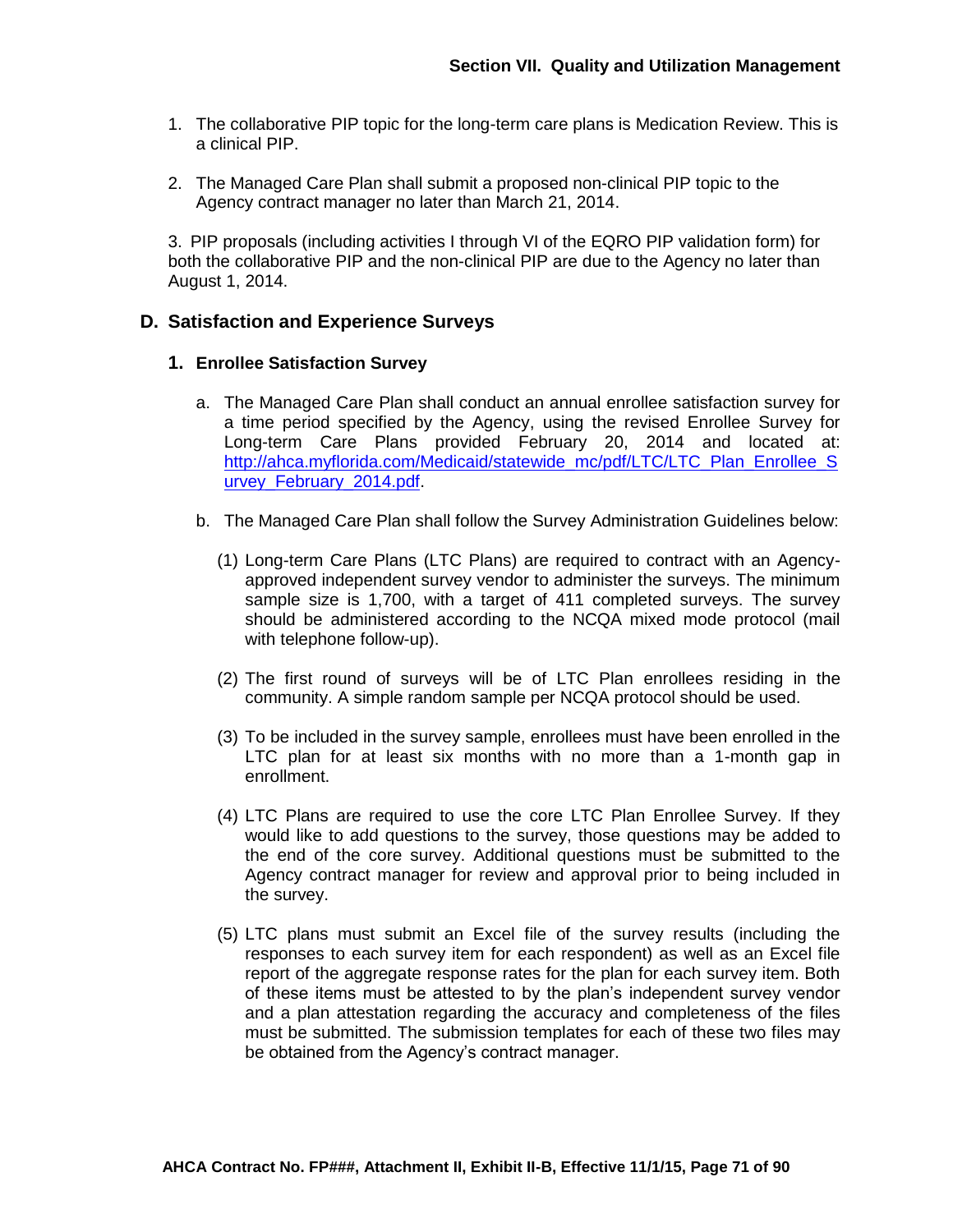- (6) The due dates for the LTC Plan Enrollee Survey Results submissions will be as follows:
	- (a) The first enrollee survey results submissions will be due to the Agency by December 31, 2014.
	- (b) The second enrollee survey results submissions will be due to the Agency by October 1, 2015.
	- (c) The third submission is due by July 1, 2016.
	- (d) Thereafter, submissions are due to the Agency by July 1 of each Contract year.
- c. The Managed Care Plans shall submit to the Agency, in writing, by April 7, 2014, a proposal for survey administration and reporting that includes identification of the survey administrator/vendor; sampling methodology; administration protocol; analysis plan; and reporting description.
- d. The Managed Care Plan shall submit a corrective action plan, as required by the Agency, within sixty 60 days of the request from the Agency to address any deficiencies the annual enrollee satisfaction survey.
- e. The Managed Care Plan shall use the results of the annual member satisfaction survey to develop and implement plan-wide activities designed to improve member satisfaction. Activities conducted by the Managed Care Plan pertaining to improving member satisfaction resulting from the annual enrollee satisfaction survey must be reported to the Agency on a quarterly basis.

## **E. Provider- Specific Performance Monitoring**

### **1. Medical/Case Record Review**

- a. The Managed Care Plan shall conduct medical/case record reviews at the following provider sites:
	- (1) Adult Family Care Homes at least once every two (2) years; and
	- (2) Assisted Living Facilities at least once every two (2) years.

## **F. Other Quality Management Requirements**

#### **1. Critical Incidents**

a. The Managed Care Plan shall develop and implement a critical incident reporting and management system for incidents that occur in a home and communitybased Long-term Care service delivery setting, including: community-based residential alternatives other than assisted living facilities; other HCBS provider sites; and an enrollee's home, if the incident is related to the provision of covered HCBS.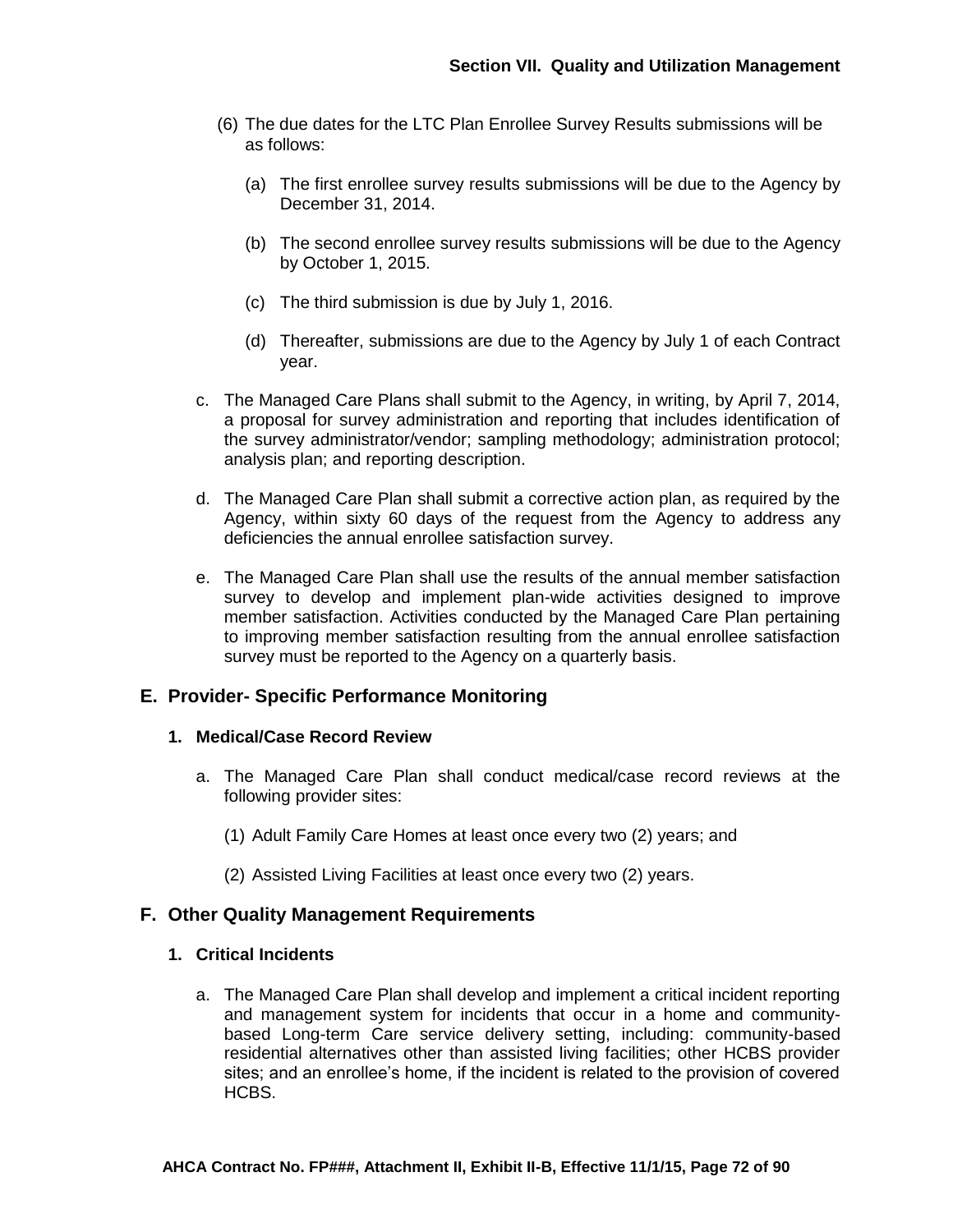- b. The Managed Care Plan shall require HCBS providers to report critical incidents to the Managed Care Plans within twenty-four (24) hours of the incident. The Managed Care Plan shall not require nursing facilities or assisted living facilities to report critical incidents or provide incident reports to the Managed Care Plan. Critical incidents occurring in nursing facilities and assisted living facilities will be addressed in accordance with Florida law, including but not limited to ss. 400.147, 429.23, Chapter 39 and Chapter 415, F.S.
- c. If the event involves a health and safety issue for an enrollee with LTC benefits, the LTC Managed Care Plan or Comprehensive LTC Managed Care Plan and case manager shall arrange for the enrollee to move from his/her current location or change providers to accommodate a safe environment and participating or direct service provider of the enrollee's choice.
- d. If an investigation of suspected abuse, neglect or exploitation requires the enrollee to move from his/her current locations, the LTC Managed Care Plan or Comprehensive LTC Managed Care Plan shall coordinate with the investigator to find a safe living environment or another participating provider of the enrollee's choice.

# **G. Utilization Management**

There are no additional utilization management provisions unique to the LTC managed care program.

#### **H. Continuity of Care in Enrollment**

There are no additional continuity of care in enrollment provisions unique to the LTC managed care program.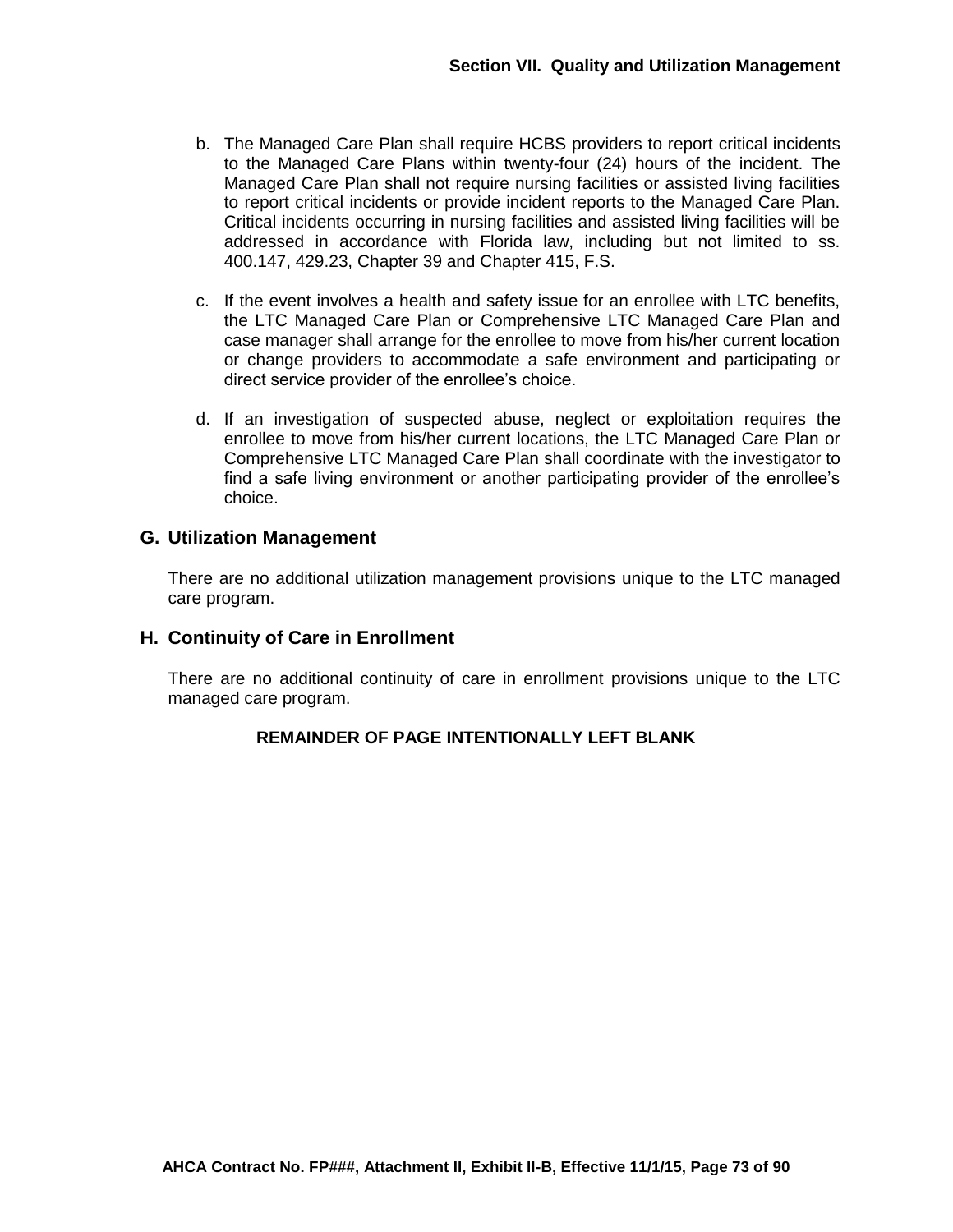# **Section VIII. Administration and Management**

# **A. Organizational Governance and Staffing**

Addition requirements related to case management staffing are specified in Section V.E. 2, Case Management Staff Qualifications and Experience.

## **B. Subcontracts**

There are no additional subcontract provisions unique to the LTC managed care program.

## **C. Information Management and Systems**

There are no additional information management and systems provisions unique to the LTC managed care program.

### **D. Claims and Provider Payment**

For Medicaid only enrollees residing in a nursing facility and receiving hospice services, the Managed Care Plan shall pay the hospice provider the per diem rate set by the Agency for hospice services.

#### **E. Encounter Data Requirements**

There are no additional encounter data provisions unique to the LTC managed care program.

#### **F. Fraud and Abuse Prevention**

There are no additional fraud and abuse prevention provisions unique to the LTC managed care program.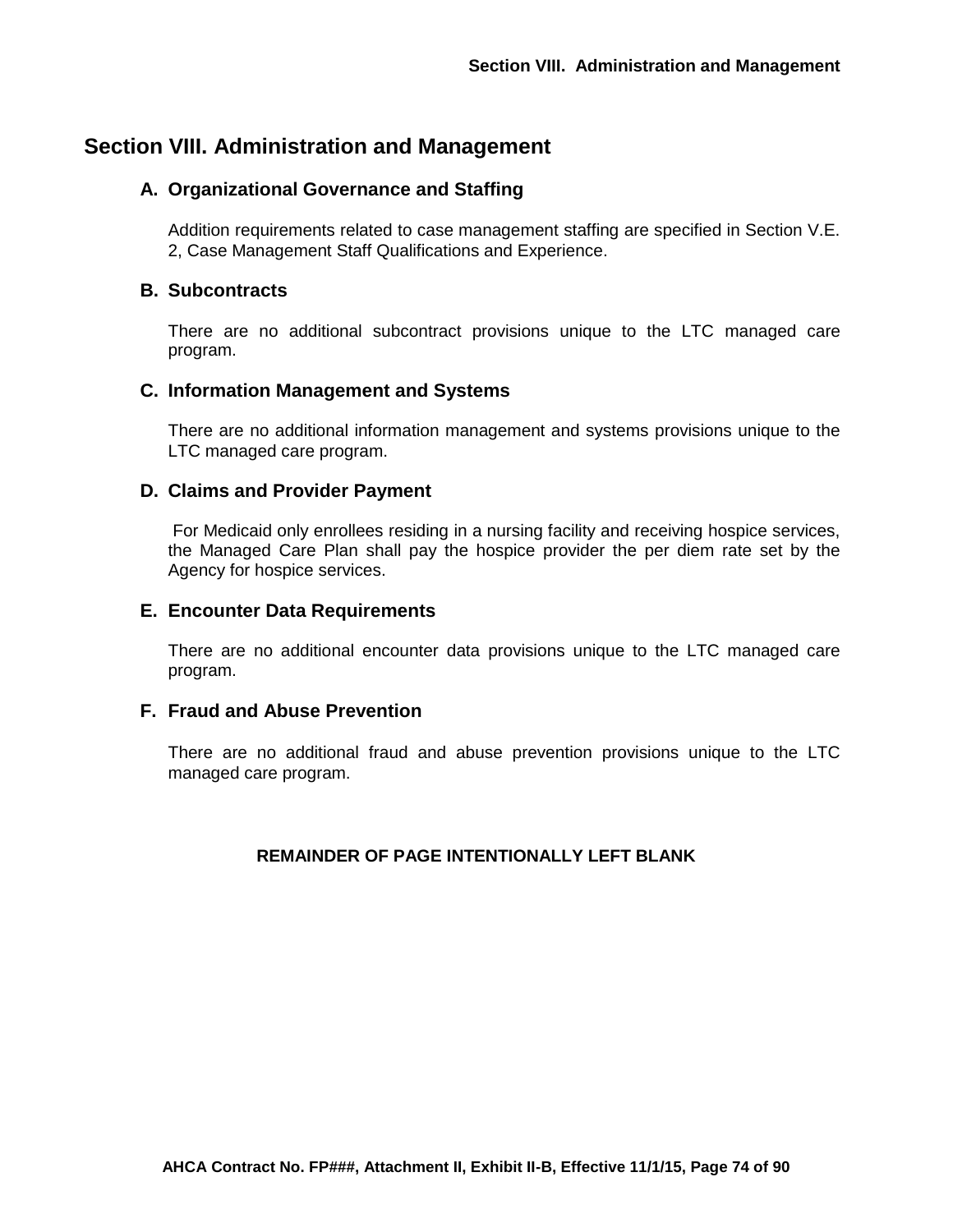# **Section IX. Method of Payment**

### **A. Fixed Price Unit Contract**

There are no additional provisions unique to the LTC managed care program.

#### **B. Payment Provisions**

#### **1. Capitation Rates**

- a. The Agency will prospectively adjust the base capitation rates included in Attachment I, Scope of Services to reflect the Managed Care Plan's enrolled risk.
- b. The Agency will develop a pre-enrollment benchmark case mix for each region based on analysis of the most recent twelve (12) months of historical data that allows for three (3) months of claims run out. The enrollment distribution will be calculated using population segmentation logic consistent with that used in rate development. Recipients whose last care setting prior to the start of the capitation rate period was nursing facility will be classified as Non-HCBS. Recipients who become program-eligible after the start of the capitation rate period will be classified as Non-HCBS based on program codes that indicate Institutional Care Program eligibility. Enrollees not meeting the Non-HCBS classification criteria will be classified as HCBS. For rate purposes, for both the transitioned and new enrollees, the recipient's initial classification will remain valid through the duration of the capitation rate period.
- c. Month 1: In each region, the Agency will pay the Managed Care Plan a blended capitation rate that reflects the regional pre-enrollment benchmark case mix, adjusted for the Agency-required transition percentage, which is included as Attachment I, Scope of Services, Exhibit I-C. AHCA will later perform a reconciliation based on month one (1) actual enrollment and case mix for each plan.
- d. Subsequent months: For the second month and each subsequent month of the contract payment period, AHCA will develop a blended capitation rate for the Managed Care Plan, adjusted for the new enrollments and disenrollments that occurred in the previous month, and adjusted for the Agency-required transition percentage.
- e. From August 1, 2013 to August 31, 2014 only, once ninety-five percent (95%) of regional eligible recipients are enrolled in managed care plans, the Agency will ensure that the recalibrated rates are budget neutral to the State on a PMPM basis. The benchmark against which budget neutrality will be measured is the region-wide rate based on the pre-enrollment case mix with the Agency-required transition percentage.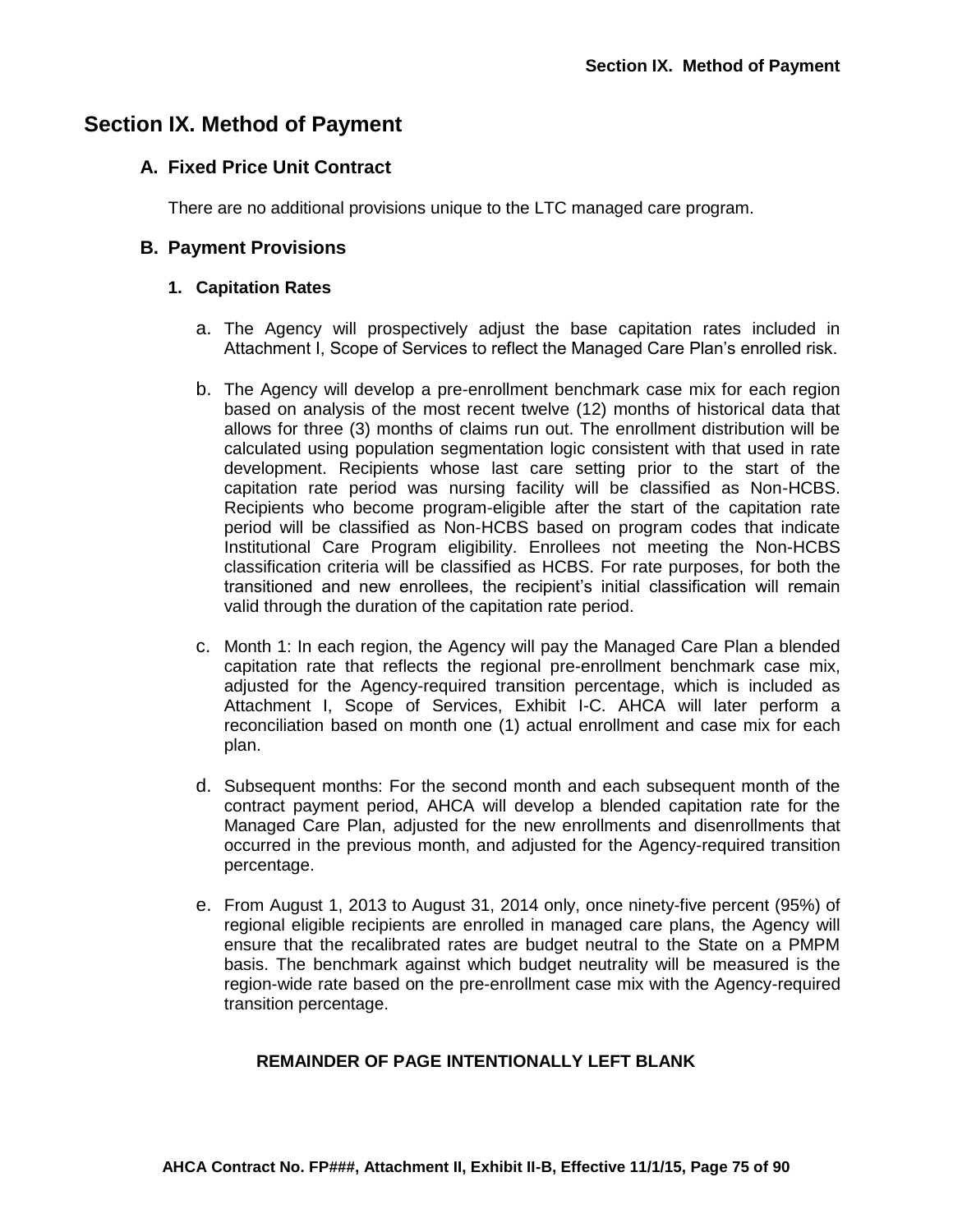#### **2. Rate Adjustments and Reconciliations**

- a. Pursuant to ss. 409.983(6) and 409.983(7), F.S., the Agency will reconcile the Managed Care Plan's payments to nursing facilities, including patient responsibility and hospices as follows:
	- (1) Actual nursing facility payments shall be reconciled by the Agency to ensure actual claim payments are, at a minimum, the same as Medicaid fee-forservice (FFS) claim payments. Any Managed Care Plan provider payments to nursing homes in excess of FFS claim payment will not be reimbursed by the Agency or in any way increase per member per month payment to the Managed Care Plan in any current or future capitation rate setting period. The Managed Care Plan accepts and assumes all risks of excess payments as a cost of doing business and cannot seek additional Medicaid payments for such business decisions. Any inadvertent payments made by the Agency to a Managed Care Plan in excess of the FFS amount shall be overpayments and shall be recouped.
		- (a) The nursing facility rate reconciliation process required by 409.983(6), Florida Statutes, is as follows:
			- i. The Agency will set facility–specific payment rates based on the rate methodology outlined in the most recent version of the Florida Title XIX Long-term Care Reimbursement Plan. The Managed Care Plan shall pay nursing facilities an amount no less than the nursing facility specific payment rates set by the Agency and published on the Agency website. The Managed Care Plan shall use the published facility-specific rates as a minimum payment level for all payments.
			- ii. Participating nursing facilities shall maintain their active Medicaid enrollment and submit required cost reports to the Agency.
			- iii. For changes in nursing facility payment rates, the following process shall be used:
				- The Agency will annually reconcile between the nursing facility payment rates used in the capitation rates and the actual published payment rates. This Managed Care Plan-specific reconciliation will be performed using the Managed Care Plan's own utilization, as reflected through encounter data that covers the capitation rate period dates of services with at least four (4) months of claims run out.
				- The Managed Care Plan shall review and provide written comments or a letter of concurrence to the Agency within forty-five (45) days after receipt of the reconciliation results. This reconciliation is considered final if the Managed Care Plan concurs with the result.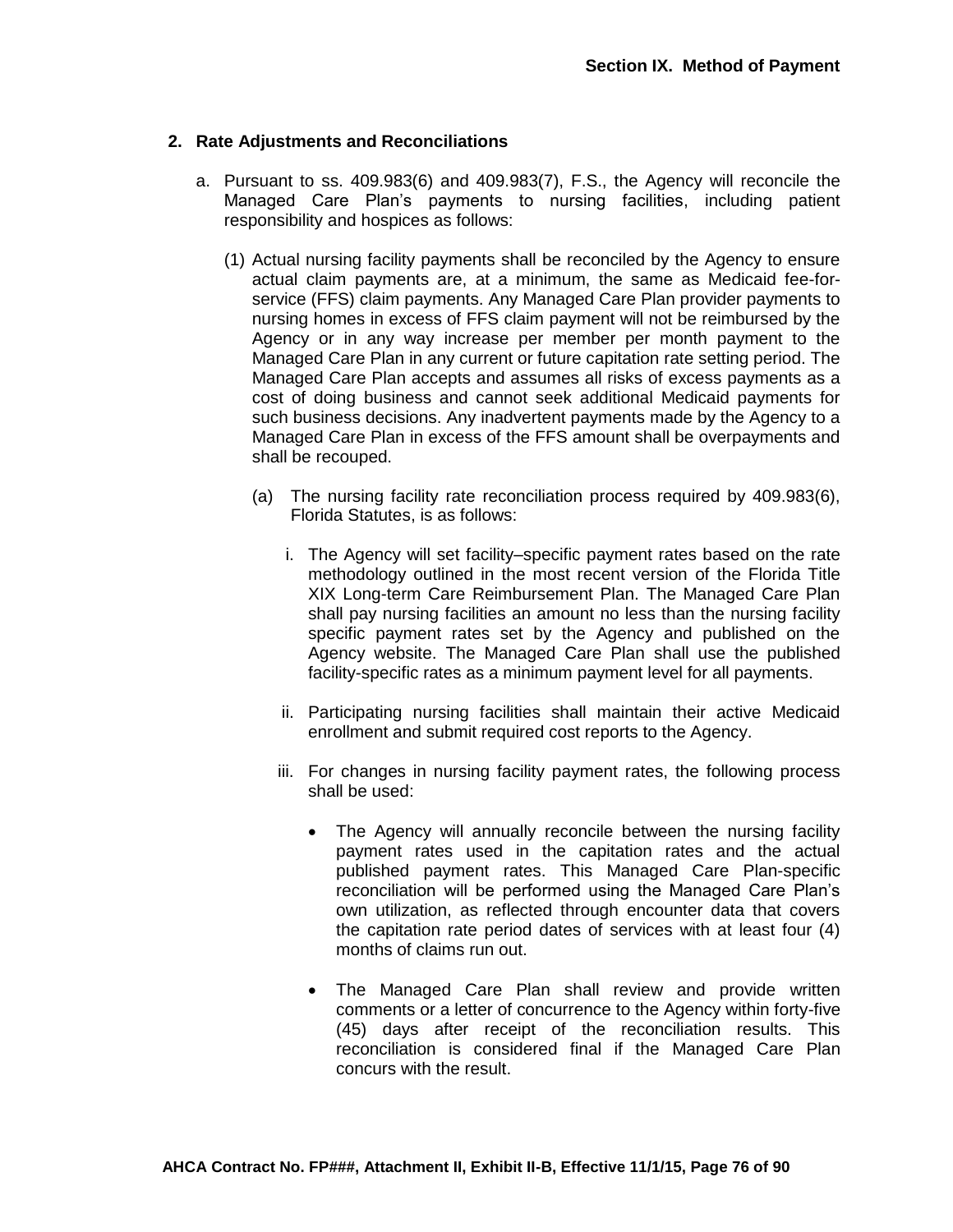- Comments and errors identified are limited to the published rates reviewed and related Managed Care Plan nursing facility and hospice payments, methodology and/or calculations.
- If the Managed Care Plan or the Agency comments that such an error has occurred, a new forty-five (45) day review period shall start on the date the Managed Care Plan receives the Agency's final determination of the reconciliation results. The Agency's final determination of the reconciliation results shall be final and conclusive. The Managed Care Plan may dispute the Agency's decision as per Attachment II, Core Contract Provisions, Section XII. Special Terms and Conditions, if it does not concur with the results.
- If the Managed Care Plan does not provide comments within the forty-five (45) day period, no further opportunity for review consideration will be provided.
- iv. For retroactive changes in nursing facility payment rates, the following process shall be used:
	- The Managed Care Plan shall settle directly with the nursing facility that was overpaid based on the rate adjustment. The Managed Care Plan shall collect from the nursing facility the difference between the published rate and the previous rate for paid claims for the appropriate rate period.
	- The Managed Care Plan shall settle directly with the nursing facility that was underpaid based on the rate adjustment. The Managed Care Plan shall pay the nursing facility the difference between the published rate and the previous rate for paid claims for the appropriate rate period. The Managed Care Plan shall make these payments to the provider within sixty (60) days of the adjusted rates being published on the Agency's website.
- (2) Hospices: The Agency will set hospice level of care and room and board rates based upon the rate development methodology detailed in 42 CFR Part 418 for per diem rates and Chapter 409.906 (14), Florida Statutes and 59G-4.140, Florida Administrative Code, for room and board rates. The Managed Care Plan shall pay hospices an amount no less than the hospice payment rates set by the Agency and published on the Agency website no later than October 1 of each year for per diem rates and January 1 and July 1 of each year for room and board rates for nursing home residents. The Managed Care Plan shall use the published hospice rates as a minimum payment level for all future payments.
	- (a) Participating hospices shall maintain their active Medicaid enrollment and submit room and board cost logs to the Agency.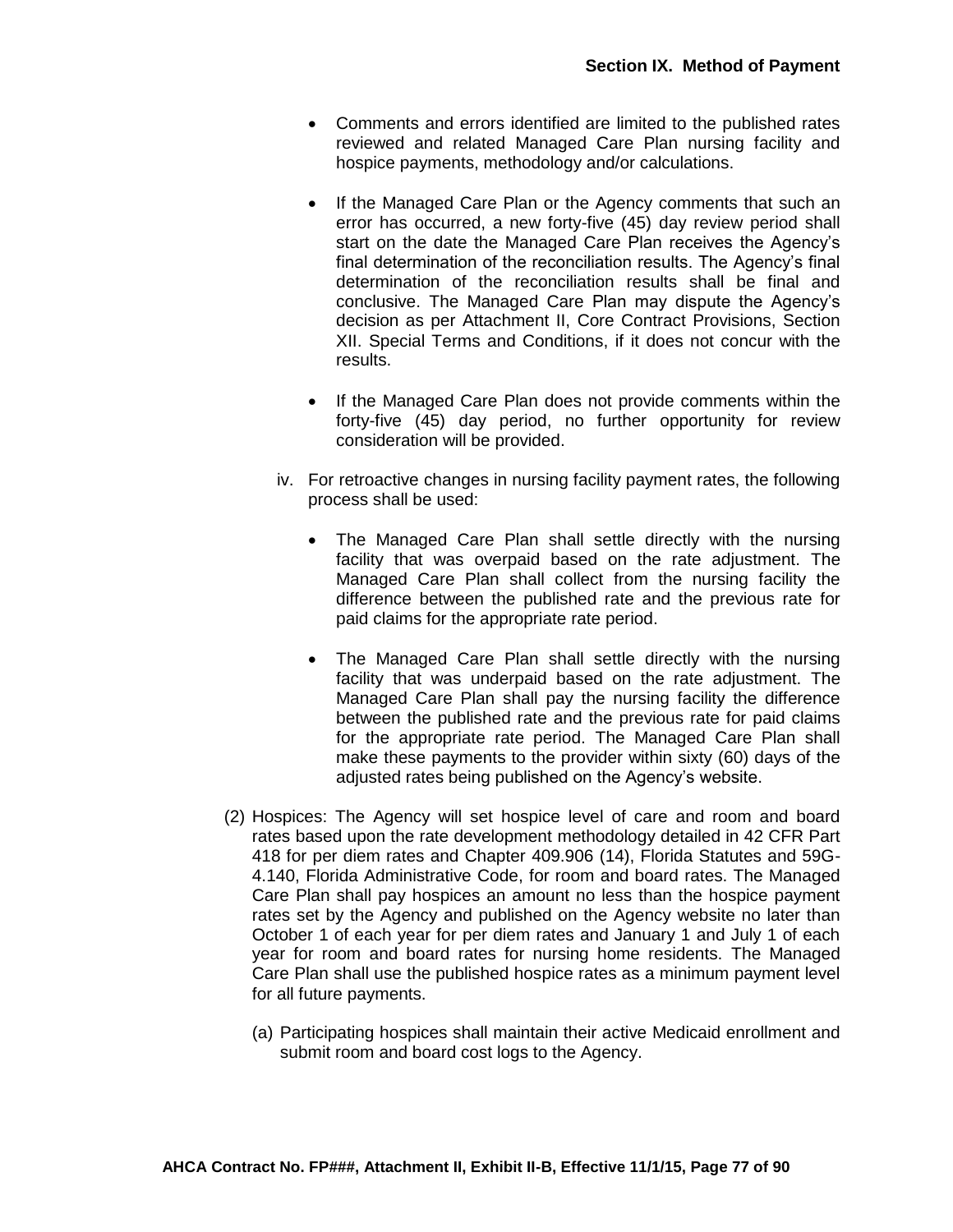- (b) For changes in hospice per diem and room and board payment rates that apply prospectively, the following process shall be used:
	- i. The Agency will annually reconcile between the hospice per diem and room and board payment rates used in the capitation rates paid and the actual published payment rates. This hospice-specific reconciliation will be performed using the Managed Care Plan's own utilization, as reflected through encounter data that covers the capitation rate period dates of services with at least four (4) months of claims run out.
	- ii. The Managed Care Plan shall review and provide written comments or a letter of concurrence to the Agency within forty-five (45) days after receipt of the reconciliation results. This reconciliation is considered final if the Managed Care Plan concurs with the result.
	- iii. Comments and errors identified are limited to the published rates reviewed and related Managed Care Plan hospice payments, and methodology, and/or calculations.
	- iv. If the Managed Care Plan or the Agency comments that such an error has occurred, a new forty-five (45) day review period shall start on the date the Managed Care Plan receives the Agency's final determination of the reconciliation results. The Agency's final determination of the reconciliation results shall be final and conclusive. The Managed Care Plan may dispute the Agency's decision as per Attachment II, Core Contract Provisions, Section XII. Special Terms and Conditions, if it does not concur with the results.
	- v. If the Managed Care Plan does not provide comments within the fortyfive (45) day period, no further opportunity for review consideration will be provided.
- (3) Patient Responsibility Reconciliation. The Managed Care Plan shall have its annual patient responsibility collections and HCBS waiver service costs report reviewed annually to verify the patient responsibility collections on a per capita basis did not exceed the cost of HCBS services. If the per capita patient responsibility collections exceed the HCBS waiver costs, the Agency will adjust the capitation to correct the Managed Care Plan overpayment.
- (4) Nursing Facility, Hospice and Patient Responsibility Collection Reconciliation Schedule. The Agency will announce the reconciliation schedule after the close of each capitation rate period. The Managed Care Plan shall respond to any Agency requests for additional information concerning the reconciliation within fifteen (15) days of notification.
- (5) Actual hospice payments shall be reconciled by the Agency to ensure actual claim payments are, at a minimum, the same as Medicaid fee-for-service (FFS) claim payments. Any Managed Care Plan provider payments to hospices in excess of FFS claim payment will not be reimbursed by the agency or in any way increase per member per month payment to the Managed Care Plan in any current or future capitation rate setting period. The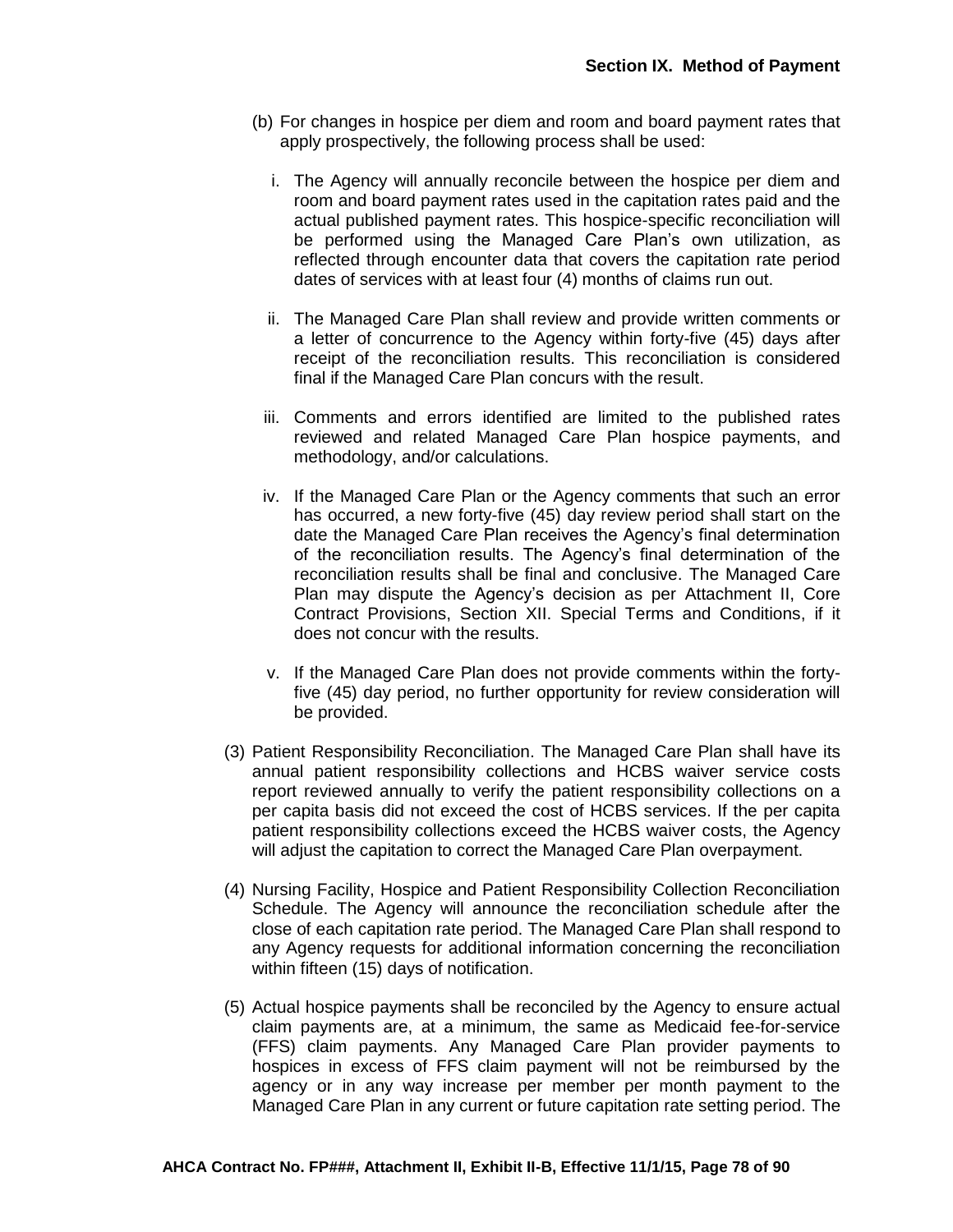Managed Care Plan accepts and assumes all risks of excess payments as a cost of doing business and cannot seek additional Medicaid payments for such business decisions. Any inadvertent payments made by the Agency to a Managed Care Plan in excess of the FFS amount shall be overpayments and shall be recouped.

#### **3. Community High Risk Pool (CHRP)**

- a. The Community High Risk Pool (CHRP) for the SMMC Long-term Care (LTC) program, implemented July 1, 2014, recognizes the disproportionate enrollment of high cost home and community-based (HCBS) recipients. The CHRP operates as a revenue neutral redistribution of plan reimbursement associated with community enrollees. The risk pool is funded through a small withhold amount applied to the pre-transition adjusted HCBS enrollment for the LTC contractor. Encounter data submissions are required in accordance with **Attachment II**, Core Contract Provisions, Section VIII, Administration and Management, E., Encounter Data Requirements. The Agency shall analyze the LTC encounter data submitted by the LTC plans.
	- (1) Only HCBS services will be used to evaluate the SMMC LTC risk pool for an enrolled recipient.
	- (2) Costs associated with nursing home services and hospice services are explicitly excluded from the distribution of the risk pool.
- b. Effective July 1, 2014, the Agency will establish a withhold per-member-permonth (PMPM) on a quarterly basis.
	- (1) The withhold PMPM will use only state-plan or waiver approved services and exclude nursing facility and hospice services.
	- (2) The CHRP will be established by SMMC LTC region.
	- (3) The Agency may adjust the PMPM withhold value on a quarterly basis as necessary.
	- (4) The Agency shall communicate the terms of the CHRP including the threshold and coinsurance amount each quarter.
	- (5) The established CHRP withhold will be applied to the pre-transition HCBS enrollment on a monthly basis.
- c. The Agency will distribute the funds in the CHRP in proportion to each LTC Plan's reported or Agency adjusted expenditures in excess of the CHRP threshold average PMPM for HCBS recipients for the quarterly period.
	- (1) The Agency will utilize encounter data submitted by the LTC Plan and the enrollment maintained by the Agency to evaluate LTC plan expenditures for the purpose of distributing the CHRP funds. Encounter data shall be submitted in accordance with Attachment, II, Core Contract Provisions,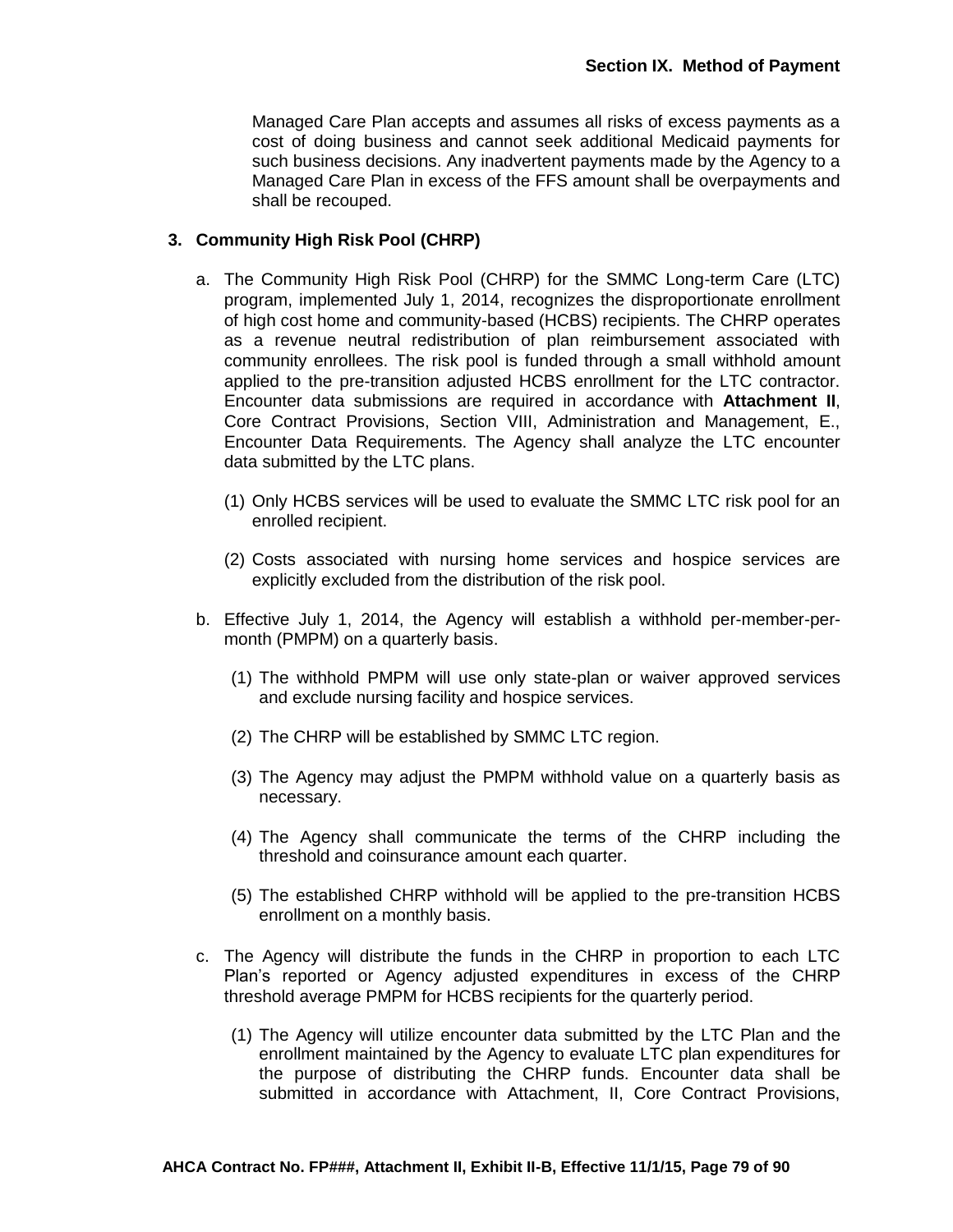Section VIII, Administration and Management, E., Encounter Data Requirements.

- (2) The Agency shall aggregate the qualified service expenditures from the encounter data by LTC Plan for the quarter based on incurred date reported on the encounter data for HCBS recipients who were eligible on the date of service. The Agency, at its discretion, may reprice encounter data based on what the Agency would have paid for the same services under fee-forservice.
- (3) The first CHRP distribution will cover the months of July and August 2014, for incurred dates paid through November 2014, with payment in March 2015, after which distributions will occur every three (3) months) using the following schedule:
	- (a) May Disbursement Claims incurred September November, paid and submitted through February;
	- (b) August Disbursement Claims incurred December February, paid and submitted through May;
	- (c) November Disbursement Claims incurred March May, paid and submitted through August; and
	- (d) February Disbursement Claims incurred June August, paid and submitted through November.
- (4) At the end of each twelve (12) month period, in the event the eligible expenditures for the CHRP are less than the total amount withheld the balance of the withheld amount less any disbursement for eligible expenditures will be refunded to the LTC Plans participating in the region
- (5) At the end of each twelve (12) month period, in the event the LTC Plan(s) in a region do not have any HCBS recipients whose expenditures meet the threshold the withheld amounts will be refunded to the LTC Plans participating in the region.
- (6) At the end of each twelve (12) month period, the Agency will close the funds, eliminating any carry over balances, and return any unused portion of each regional fund to the LTC Plans operating in that region on a per member basis. The Agency, at its discretion, may distribute any unused portion of the funds from the pool before the end of the twelve (12) month period.
- d. The Agency may adjust prior CHRP distributions if the encounter data used for the original CHRP distribution has changed through adjustments submitted in the encounter data that may include but are not limited to voided and replaced encounters submitted by the LTC Plans or a recipients retro-active disenrollment from the SMMC LTC program. Twelve (12) months after the end of the quarter, the Agency will make no further post-payment adjustments.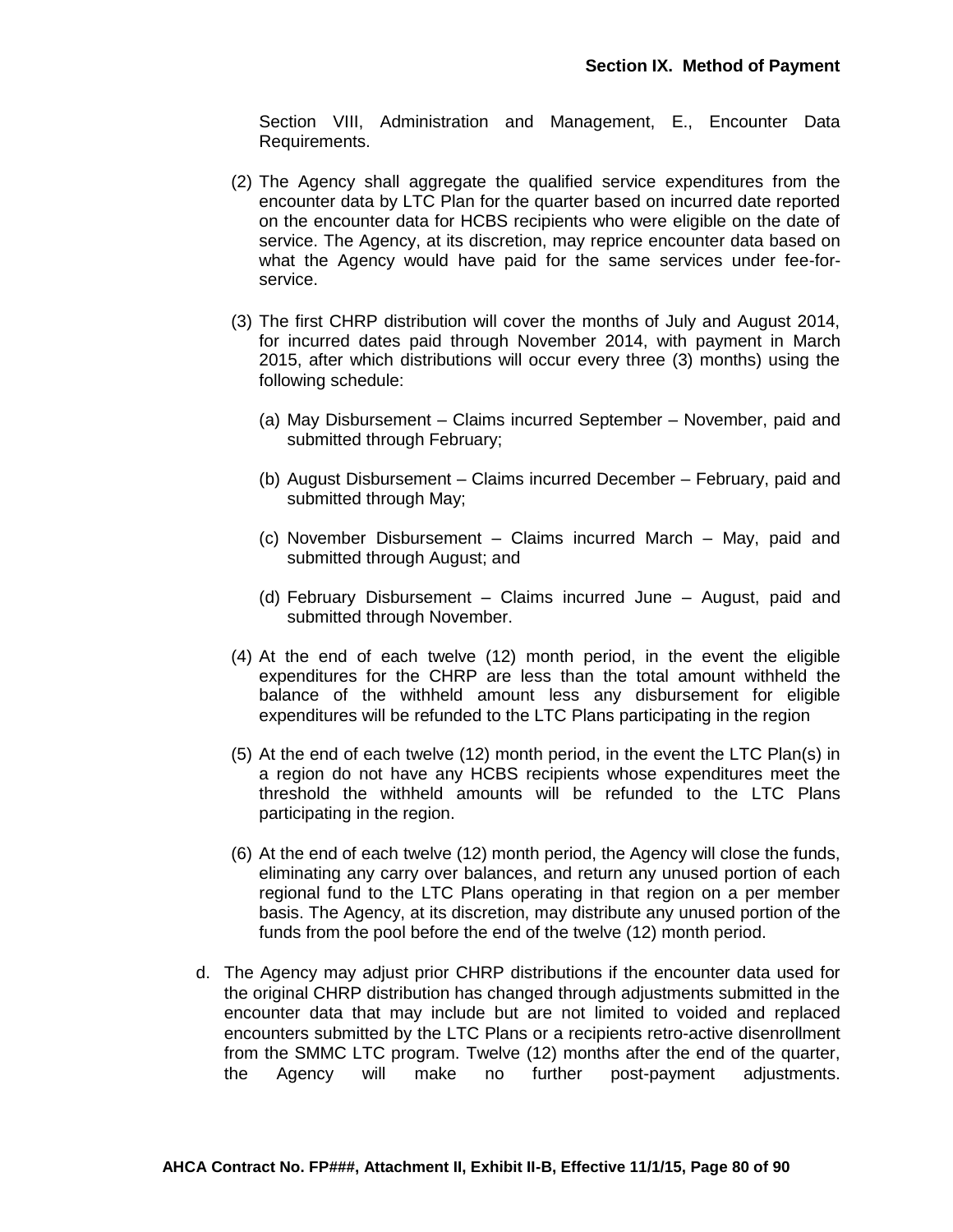# **Section X. Financial Requirements**

## **A. Insolvency Protection**

There are no additional insolvency provisions unique to the LTC managed care program.

## **B. Surplus**

There are no surplus provisions unique to the LTC managed care program.

## **C. Interest**

There are no additional interest provisions unique to the LTC managed care program.

## **D. Third Party Resources**

#### **1. Patient Responsibility**

- a. The Managed Care Plan is responsible for collecting patient responsibility as determined by DCF and shall have policies and procedures to ensure that, where applicable, enrollees are assessed for and pay their patient responsibility. Some enrollees have no patient responsibility either because of their limited income or the methodology used to determine patient responsibility.
- b. The Managed Care Plan may transfer the responsibility for collecting its enrollees' patient responsibility to residential providers and compensate these providers net of the patient responsibility amount. If the Managed Care Plan transfers collection of patient responsibility to the provider, the provider contract shall specify complete details of both parties' obligations in the collection of patient responsibility. The Managed Care Plan shall either collect patient responsibility from all of its residential providers or transfer collection to all of its residential providers.
- c. The Managed Care Plan shall have a system in place to track the receipt of patient responsibility at the enrollee level irrespective of which entity collects the patient responsibility. This data shall be available upon request by the Agency. The Managed Care Plan or its providers shall not assess late fees for the collection of patient responsibility from enrollees.
- d. The Managed Care Plan shall submit a Patient Responsibility Report annually, in accordance with Section XIV, Reporting Requirements, and the Managed Care Plan Report Guide. If an enrollee's patient responsibility exceeds the reported Medicaid Home and Community Based service expenditure, the Agency will employ the reconciliation process detailed in Section IX.B., Payment Provisions, to determine if a payment adjustment is required.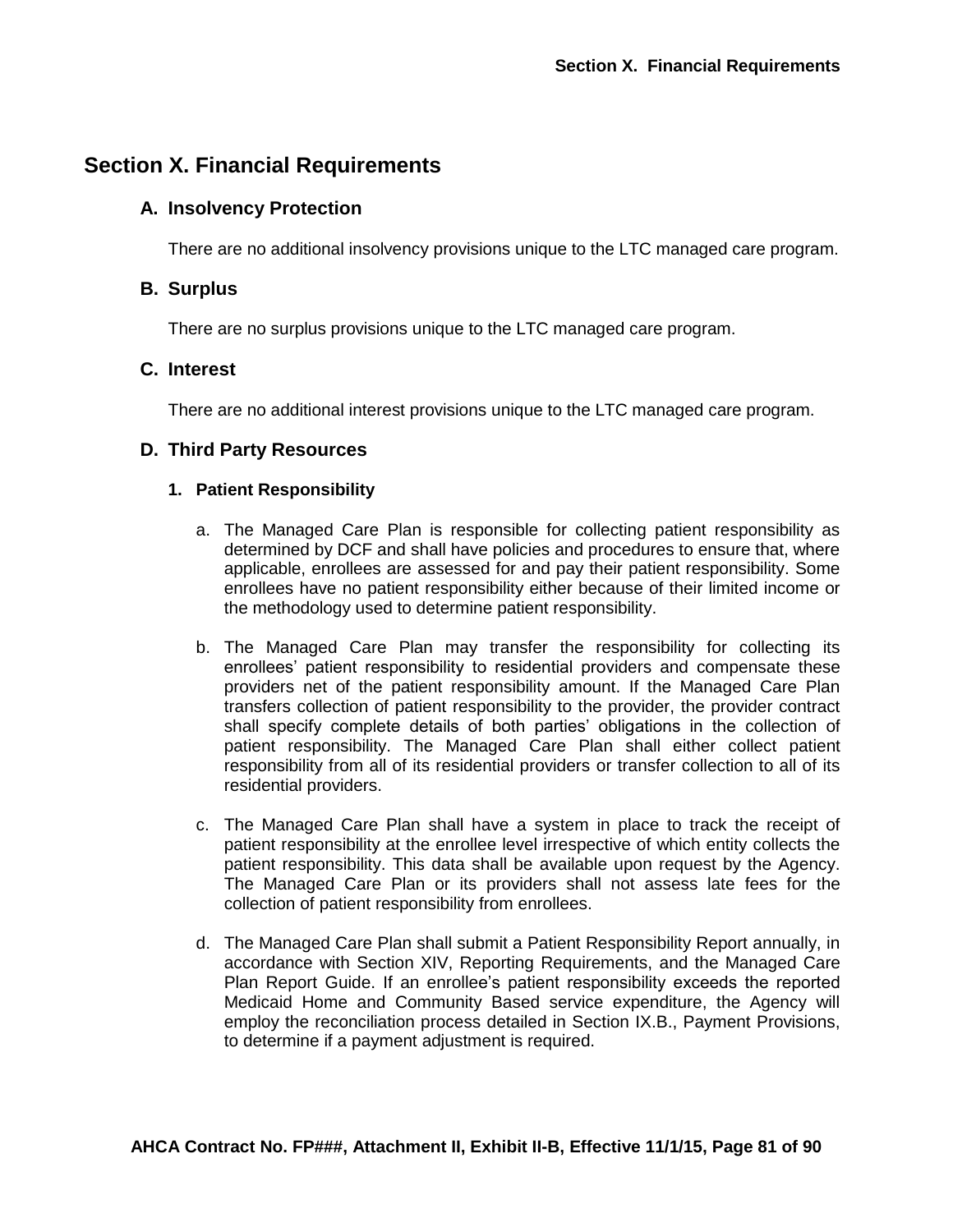# **E. Assignment**

There are no additional assignment provisions unique to the LTC managed care program.

# **F. Financial Reporting**

There are no additional financial reporting provisions unique to the LTC managed care program.

# **G. Inspection and Audit of Financial Records**

There are no additional inspection provisions unique to the LTC managed care program.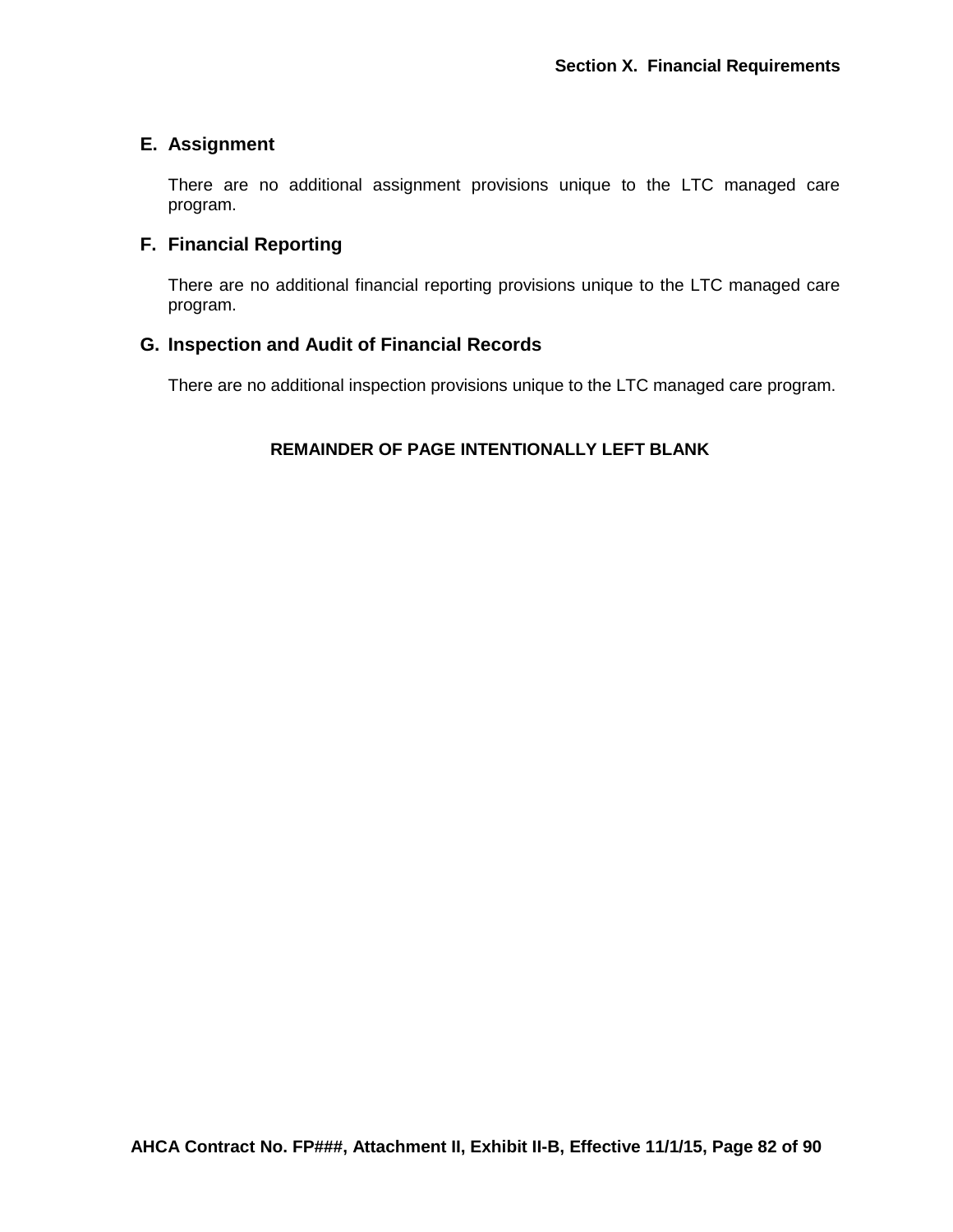# **Section XI. Sanctions**

# **A. Contract Violations and Non-Compliance**

There are no additional provisions unique to the LTC managed care program.

## **B. Performance Measure Action Plans (PMAP) and Corrective Action Plans (CAP)**

There are no additional PMAP and/or CAP provisions unique to the LTC managed care program.

## **C. Performance Measure Sanctions**

1. The Agency may sanction the Managed Care Plan for failure to achieve minimum performance scores on performance measures specified by the Agency after the first year of poor performance. The HEDIS measure will be compared to the National Committee for Quality Assurance HEDIS National Means and Percentiles. The Agency-defined measures have threshold rates (percentages) that may trigger a sanction. The Survey-based measures have threshold average ratings (from 0-10) that may trigger a sanction.

| Performance Measure Sanction Table - Effective 8/01/2013 - 8/31/2018 |                                                                                                                                                               |  |  |
|----------------------------------------------------------------------|---------------------------------------------------------------------------------------------------------------------------------------------------------------|--|--|
| <b>HEDIS Measures</b>                                                | Rate and applicable sanction                                                                                                                                  |  |  |
| Care for Older Adults                                                | Rate $<$ 25 <sup>th</sup> percentile - immediate monetary<br>sanction and PMAP may be imposed<br>Rate < 50 <sup>th</sup> percentile - PMAP may be<br>required |  |  |
| <b>Agency-defined Measures</b>                                       | Rate and applicable sanction                                                                                                                                  |  |  |
| Required Record Documentation                                        |                                                                                                                                                               |  |  |
| numerators 1-4                                                       | Rate < 85% - immediate monetary sanction<br>and PMAP may be imposed                                                                                           |  |  |
| <b>Face-to-Face Encounters</b>                                       |                                                                                                                                                               |  |  |
| <b>Care Manager Training</b>                                         | Rate < 90% - PMAP may be required                                                                                                                             |  |  |
| <b>Timeliness of Service</b>                                         |                                                                                                                                                               |  |  |
| <b>Survey-based Measures</b>                                         | Average rating and applicable sanction                                                                                                                        |  |  |
| Satisfaction with Long-term Care Plan                                | Rate 4.0 or lower – immediate monetary                                                                                                                        |  |  |
| Satisfaction with Care Manager                                       | sanction and PMAP may be imposed                                                                                                                              |  |  |
| Rating of Quality of Services                                        | Rate 5.0 or lower - PMAP may be required                                                                                                                      |  |  |

2. Monetary sanctions: The Managed Care Plan may receive a monetary sanction for measures for which their scores meet the thresholds given in the above table for the first offense. Managed Care Plans shall receive a monetary sanction for measures for which their scores meet the thresholds given in the above table for the second offense and subsequent offenses. For the HEDIS and Agency-defined measures, if the Health Plan has a score/rate that triggers an immediate monetary sanction, the Health Plan may be sanctioned \$500 for each case in the denominator not present in the numerator. If the Health Plan fails to improve these performance measures in subsequent years, the Agency will impose a sanction of \$1,000 per case. For each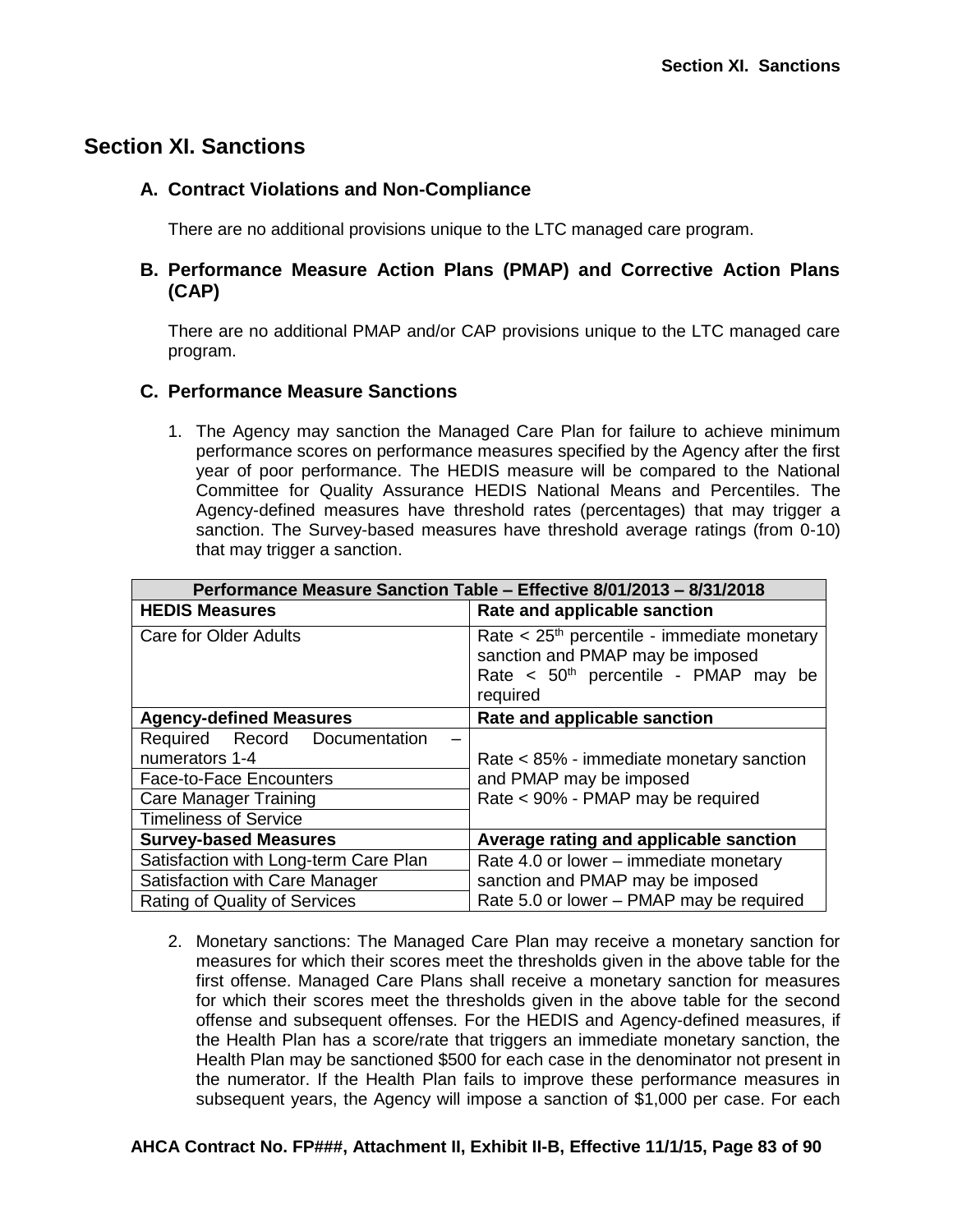Survey-based measure in the table above for which the Health Plan has an average rate that triggers an immediate monetary sanction, the Health Plan may be sanctioned \$10,000.

3. The Agency may amend the performance measure thresholds and sanctions and will notice the Managed Care Plans prior to the start of the applicable measurement year or with an amount of notice mutually agreed upon by the Agency and the Managed Care Plans. Amendments to the performance measure thresholds and sanctions may include, but are not limited to, adding and removing performance measures from the sanction strategy, changing thresholds for sanctions, and changing the monetary amounts of sanctions.

### **D. Other Sanctions**

There are no additional provisions unique to the LTC managed care program.

### **E. Notice of Sanctions**

There are no additional notice provisions unique to the LTC managed care program.

### **F. Dispute of Sanctions**

There are no additional disputes provisions unique to the LTC managed care program.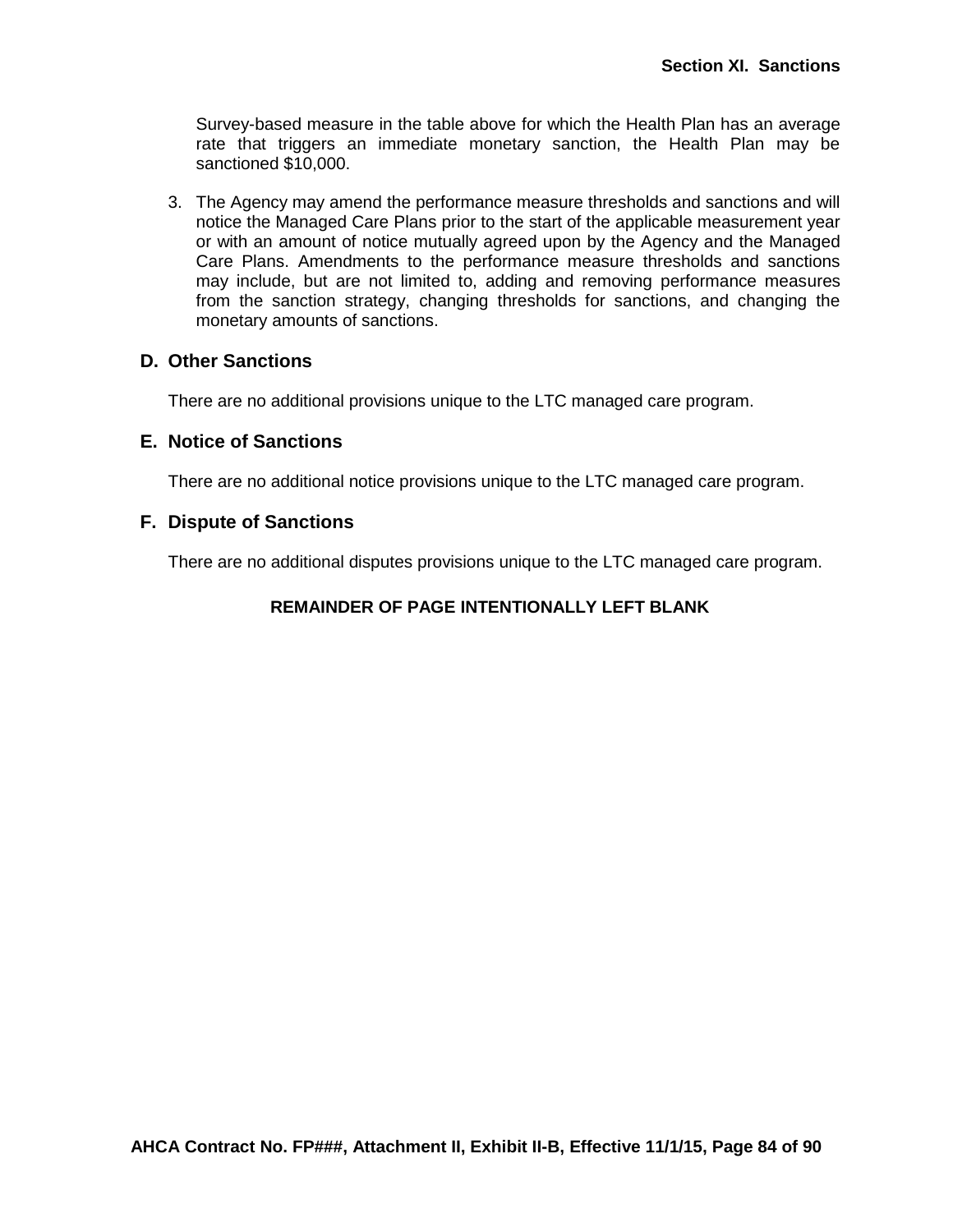# **Section XII. Special Terms and Conditions**

The Special Terms and Conditions in Section XII, Special Terms and Conditions apply to all LTC Managed Care Plans and Comprehensive LTC Managed Care Plans unless specifically noted otherwise in this Exhibit.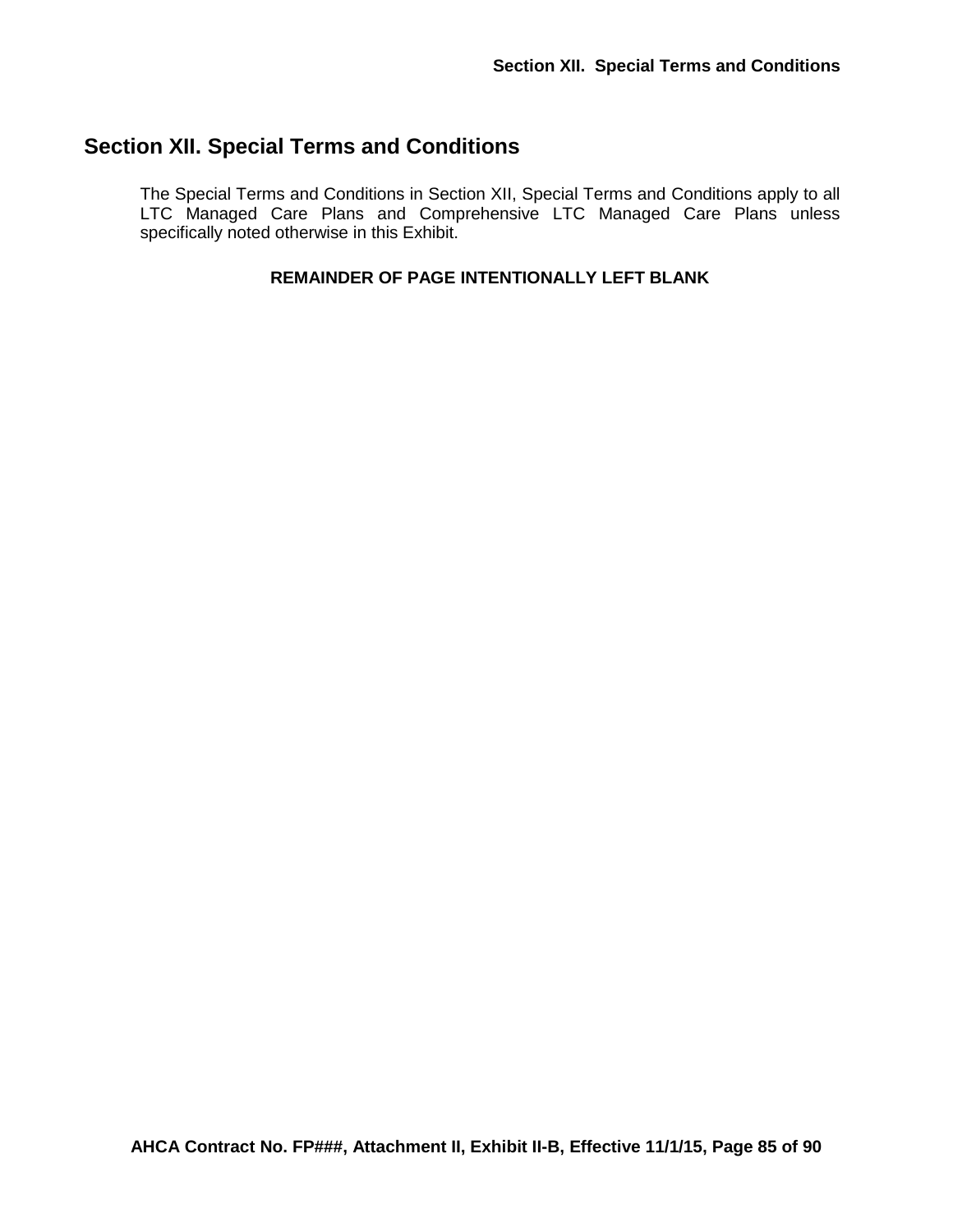# **Section XIII. Liquidated Damages**

# **A. Damages**

Additional damages issues and amounts unique to the LTC managed care program are specified below.

## **B. Issues and Amounts**

If the Managed Care Plan fails to perform any of the services set forth in the Contract, the Agency may assess liquidated damages for each occurrence listed in the LTC Issues and Amounts Table below.

| <b>Liquidated Damaged Issues and Amounts</b> |                                                                                                                                                                                                                                                                       |                                                                                                                                                                                                                                                                                                   |  |
|----------------------------------------------|-----------------------------------------------------------------------------------------------------------------------------------------------------------------------------------------------------------------------------------------------------------------------|---------------------------------------------------------------------------------------------------------------------------------------------------------------------------------------------------------------------------------------------------------------------------------------------------|--|
| $\#$                                         | <b>LTC PROGRAM ISSUE</b>                                                                                                                                                                                                                                              | <b>DAMAGES</b>                                                                                                                                                                                                                                                                                    |  |
| 1                                            | Failure to comply with the medical/case<br>records documentation requirements<br>pursuant to the Contract.                                                                                                                                                            | \$500 per plan of care for HCBS enrollees<br>that does not include all of the required<br>elements. \$500 per enrollee file that does<br>not include all of the required elements.<br>\$500 per face-to-face visit where the care<br>coordinator fails to document the<br>specified observations. |  |
|                                              |                                                                                                                                                                                                                                                                       | These amounts shall be multiplied by two<br>(2) when the Managed Care Plan has not<br>complied with the caseload and staffing<br>requirements                                                                                                                                                     |  |
| $\overline{2}$                               | Failure to comply with the timeframes for<br>developing and approving a plan of care<br>for transitioning or initiating home and<br>community-based services as described<br>in the Contract.                                                                         | \$500 per day, per occurrence.                                                                                                                                                                                                                                                                    |  |
| 3                                            | Failure to have a face-to-face contact<br>between the Managed Care Plan case<br>manager and each enrollee at least every<br>ninety (90) days or following a significant<br>change as described in the Contract.                                                       | \$5,000 for each occurrence.                                                                                                                                                                                                                                                                      |  |
| $\overline{4}$                               | Failure to complete in a timely manner<br>minimum care coordination contacts<br>required for persons transitioned from a<br>nursing facility to a community placement<br>as described in the Contract.                                                                | \$500 per day, per occurrence.                                                                                                                                                                                                                                                                    |  |
| 5                                            | Failure to meet the performance<br>standards established by the Agency<br>regarding missed visits for personal care,<br>attendant care, homemaker, or home-<br>delivered meals for enrollees (referred to<br>herein as "specified HCBS") pursuant to<br>the Contract. | \$500 per occurrence.                                                                                                                                                                                                                                                                             |  |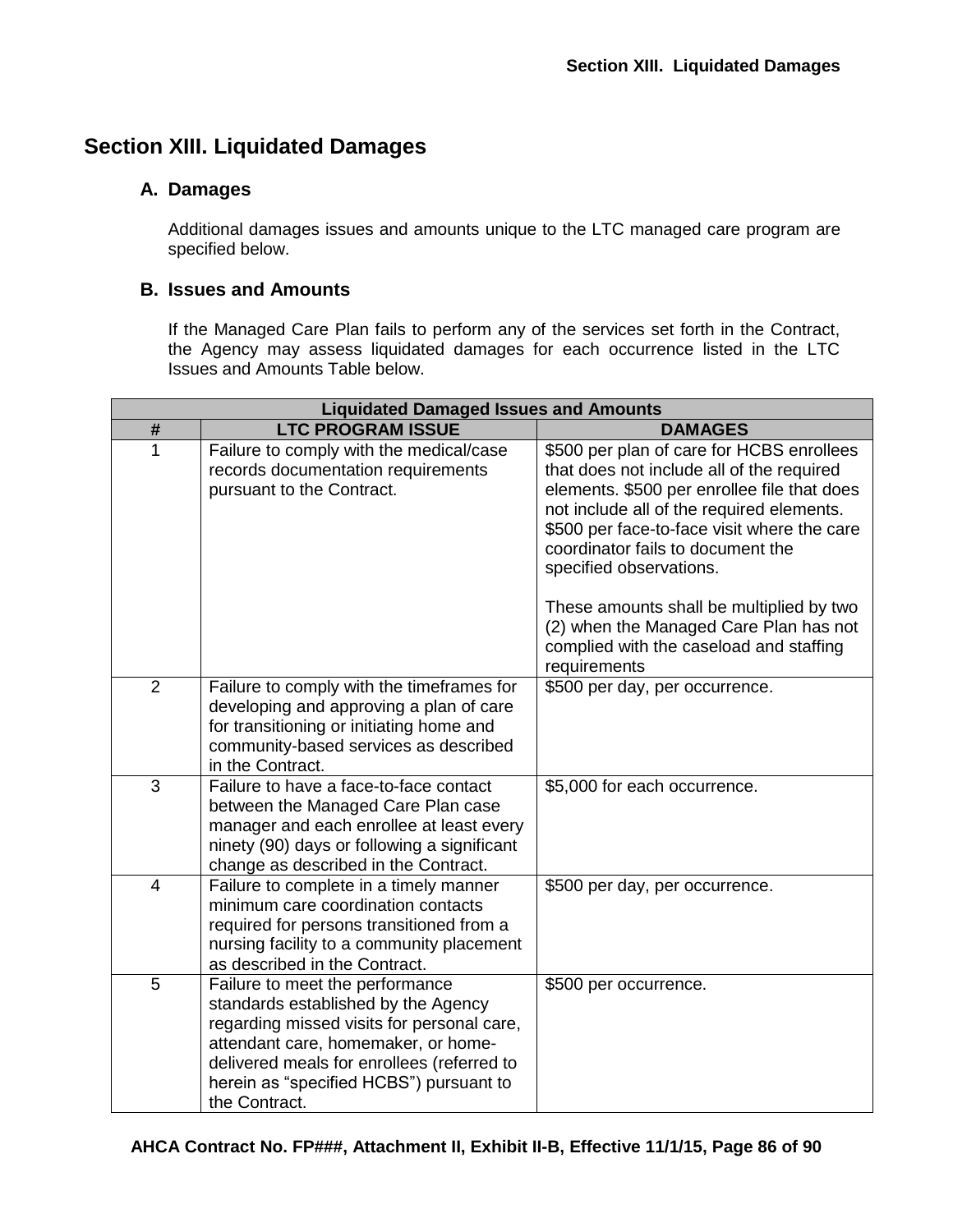| <b>Liquidated Damaged Issues and Amounts</b> |                                                                                                                                                                                                                                                                                                                                                                                                         |                                                                                                                                                                                                                                                                                                                                                                                                                       |  |
|----------------------------------------------|---------------------------------------------------------------------------------------------------------------------------------------------------------------------------------------------------------------------------------------------------------------------------------------------------------------------------------------------------------------------------------------------------------|-----------------------------------------------------------------------------------------------------------------------------------------------------------------------------------------------------------------------------------------------------------------------------------------------------------------------------------------------------------------------------------------------------------------------|--|
| #                                            | <b>LTC PROGRAM ISSUE</b>                                                                                                                                                                                                                                                                                                                                                                                | <b>DAMAGES</b>                                                                                                                                                                                                                                                                                                                                                                                                        |  |
| 6                                            | Failure to develop a person-centered plan<br>of care for an enrollee that includes all of<br>the required elements, and which has<br>been reviewed with and signed and dated<br>by the enrollee or enrollee's authorized<br>representative, unless the enrollee or<br>enrollee's authorized representative<br>refuses to sign, which shall be<br>documented in writing as described in the<br>Contract. | \$500 per deficient plan of care. These<br>amounts shall be multiplied by two (2)<br>when the Managed Care Plan has not<br>complied with the caseload and staffing<br>requirements specified in the Contract.                                                                                                                                                                                                         |  |
| $\overline{7}$                               | Failure to meet any timeframe regarding<br>care coordination for enrollees as<br>described in the Contract.                                                                                                                                                                                                                                                                                             | \$250 per day, per occurrence.                                                                                                                                                                                                                                                                                                                                                                                        |  |
| 8                                            | Failure to follow-up within seven (7) days<br>of service authorization for the initial care<br>plan to ensure that services are in place<br>as described in the Contract                                                                                                                                                                                                                                | \$500 for each occurrence.                                                                                                                                                                                                                                                                                                                                                                                            |  |
| 9                                            | Failure to provide a copy of the care plan<br>to each enrollee's PCP and residential<br>facility in the timeframes as described in<br>the Contract.                                                                                                                                                                                                                                                     | \$500 per day.                                                                                                                                                                                                                                                                                                                                                                                                        |  |
| 10                                           | Failure to report enrollees that do not<br>receive any Long-term Care services<br>listed in the approved care plan for a<br>month, as described in the Contract.                                                                                                                                                                                                                                        | For each enrollee, an amount equal to the<br>capitation rate for the month in which the<br>enrollee did not receive Long- term Care<br>services.                                                                                                                                                                                                                                                                      |  |
| 11                                           | Failure to comply with obligations and<br>time frames in the delivery of annual face-<br>to-face reassessments for level of care as<br>described in the Contract.                                                                                                                                                                                                                                       | \$1,000 per occurrence.                                                                                                                                                                                                                                                                                                                                                                                               |  |
| 12                                           | Failure to ensure that for each enrollee all<br>necessary paperwork is submitted to DCF<br>within the timeframes included in the<br>Contract.                                                                                                                                                                                                                                                           | \$100 assessed for each enrollee who<br>temporarily loses eligibility (for less than<br>60 days) pursuant to a redetermination.                                                                                                                                                                                                                                                                                       |  |
| 13                                           | Failure to follow-up within twenty-four (24)<br>hours of initial contact by the Florida Adult<br>Protective Services Unit pursuant to the<br>Contract                                                                                                                                                                                                                                                   | \$5,000 for each occurrence                                                                                                                                                                                                                                                                                                                                                                                           |  |
| 14                                           | Performance Measure: Care for Older<br><b>Adults</b>                                                                                                                                                                                                                                                                                                                                                    | Failure to achieve a rate at the 25 <sup>th</sup><br>percentile (per the NCQA National Means<br>and Percentiles, Medicare) or higher will<br>result in liquidated damages of \$500 per<br>each case in the denominator not present<br>in the numerator for the measure.<br>If the Managed Care Plan's rate remains<br>below the 25 <sup>th</sup> percentile in subsequent<br>years, damages will be \$1,000 per case. |  |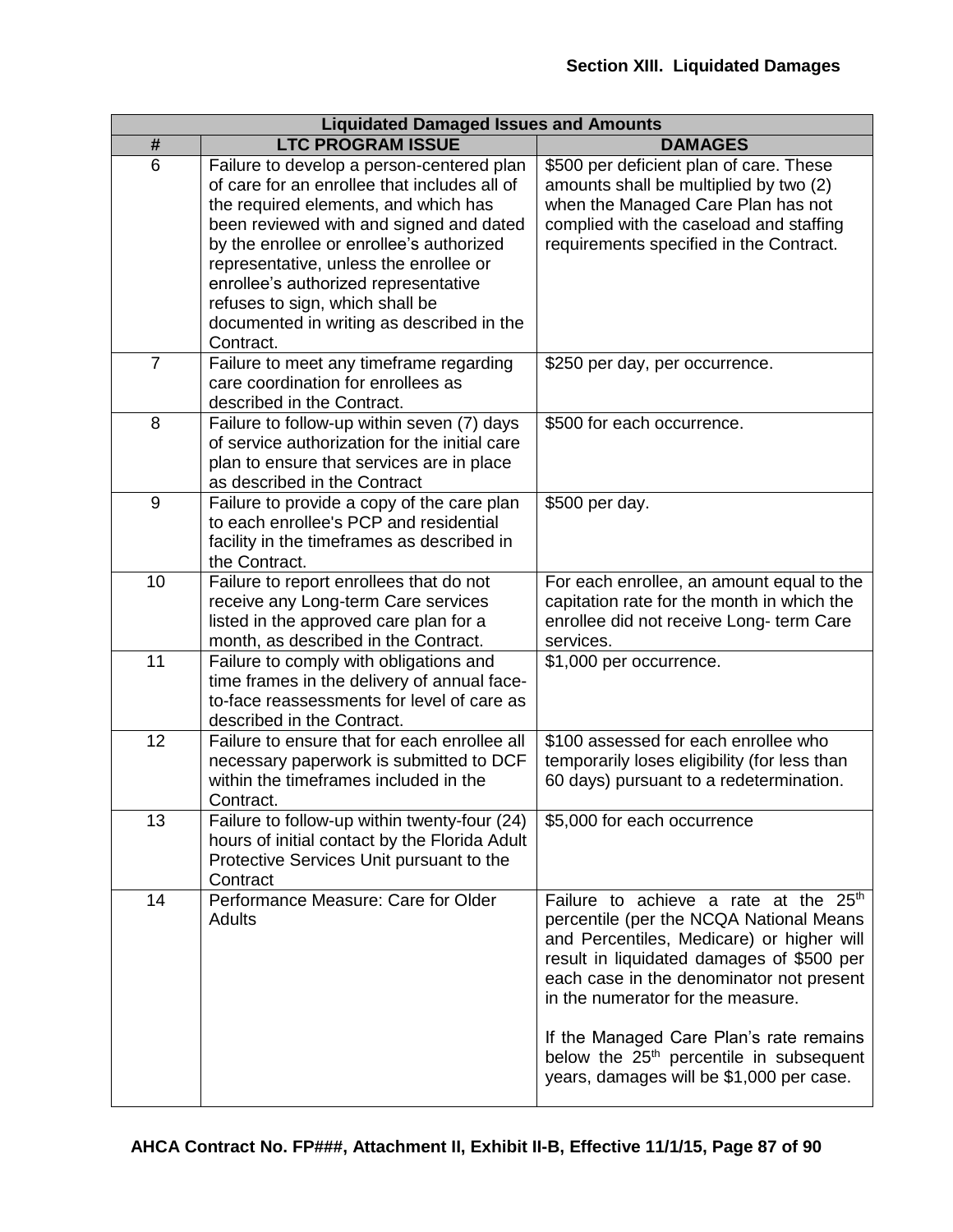| <b>Liquidated Damaged Issues and Amounts</b> |                                                                                     |                                                                                                                                                                                                                                                        |  |
|----------------------------------------------|-------------------------------------------------------------------------------------|--------------------------------------------------------------------------------------------------------------------------------------------------------------------------------------------------------------------------------------------------------|--|
| #                                            | <b>LTC PROGRAM ISSUE</b>                                                            | <b>DAMAGES</b>                                                                                                                                                                                                                                         |  |
| 15                                           | Performance Measure: Required Record<br>Documentation - numerators 1-4              | Failure to achieve a rate of 90% or higher<br>for each of these measures will result in<br>liquidated damages of \$500 per each<br>case in the denominator not present in<br>the numerator for the measure.                                            |  |
|                                              |                                                                                     | If the Managed Care Plan's rate remains<br>90%<br>below<br>in<br>subsequent<br>years,<br>damages will be \$1,000 per case.                                                                                                                             |  |
| 16                                           | Performance Measure: Face-to-Face<br>Encounters                                     | Failure to achieve a rate of 90% or higher<br>for each of these measures will result in<br>liquidated damages of \$500 per each<br>case in the denominator not present in<br>the numerator for the measure.<br>If the Managed Care Plan's rate remains |  |
|                                              |                                                                                     | 90%<br>below<br>in<br>subsequent<br>years,<br>damages will be \$1,000 per case.                                                                                                                                                                        |  |
| 17                                           | Performance Measure: Care Manager<br>Training                                       | Failure to achieve a rate of 90% or higher<br>for each of these measures will result in<br>liquidated damages of \$500 per each<br>case in the denominator not present in<br>the numerator for the measure.                                            |  |
|                                              |                                                                                     | If the Managed Care Plan's rate remains<br>below<br>90%<br>in<br>subsequent<br>years,<br>damages will be \$1,000 per case.                                                                                                                             |  |
| 18                                           | Performance Measure: Timeliness of<br>Service                                       | Failure to achieve a rate of 90% or higher<br>for each of these measures will result in<br>liquidated damages of \$500 per each<br>case in the denominator not present in<br>the numerator for the measure.                                            |  |
|                                              |                                                                                     | If the Managed Care Plan's rate remains<br>90%<br>below<br>in<br>subsequent<br>years,<br>damages will be \$1,000 per case.                                                                                                                             |  |
| 19                                           | Performance Measure: Satisfaction with<br>Care Manager and LTC Managed Care<br>Plan | Failure to achieve a rate of 90% or higher<br>for each of these measures will result in<br>liquidated damages of \$500 per each<br>case in the denominator not present in<br>the numerator for the measure.                                            |  |
|                                              |                                                                                     | If the Managed Care Plan's rate remains<br>90%<br>below<br>in.<br>subsequent<br>years,<br>damages will be \$1,000 per case.                                                                                                                            |  |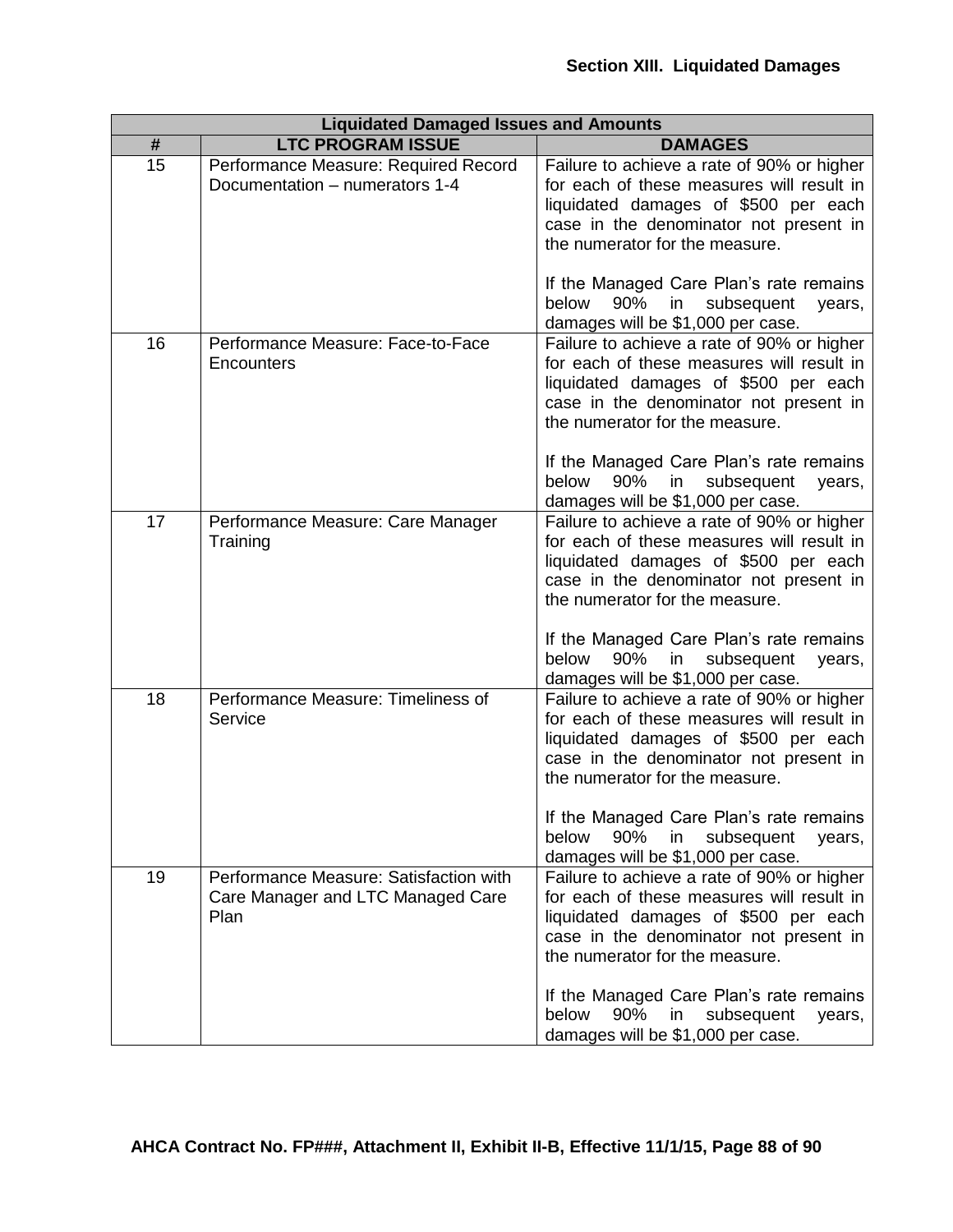| <b>Liquidated Damaged Issues and Amounts</b> |                                                       |                                                                                                                                                                                                             |  |
|----------------------------------------------|-------------------------------------------------------|-------------------------------------------------------------------------------------------------------------------------------------------------------------------------------------------------------------|--|
| #                                            | <b>LTC PROGRAM ISSUE</b>                              | <b>DAMAGES</b>                                                                                                                                                                                              |  |
| 20                                           | Performance Measure: Rating of Quality<br>of Services | Failure to achieve a rate of 90% or higher<br>for each of these measures will result in<br>liquidated damages of \$500 per each<br>case in the denominator not present in<br>the numerator for the measure. |  |
|                                              |                                                       | If the Managed Care Plan's rate remains<br>below 90% in subsequent<br>years,<br>damages will be \$1,000 per case.                                                                                           |  |